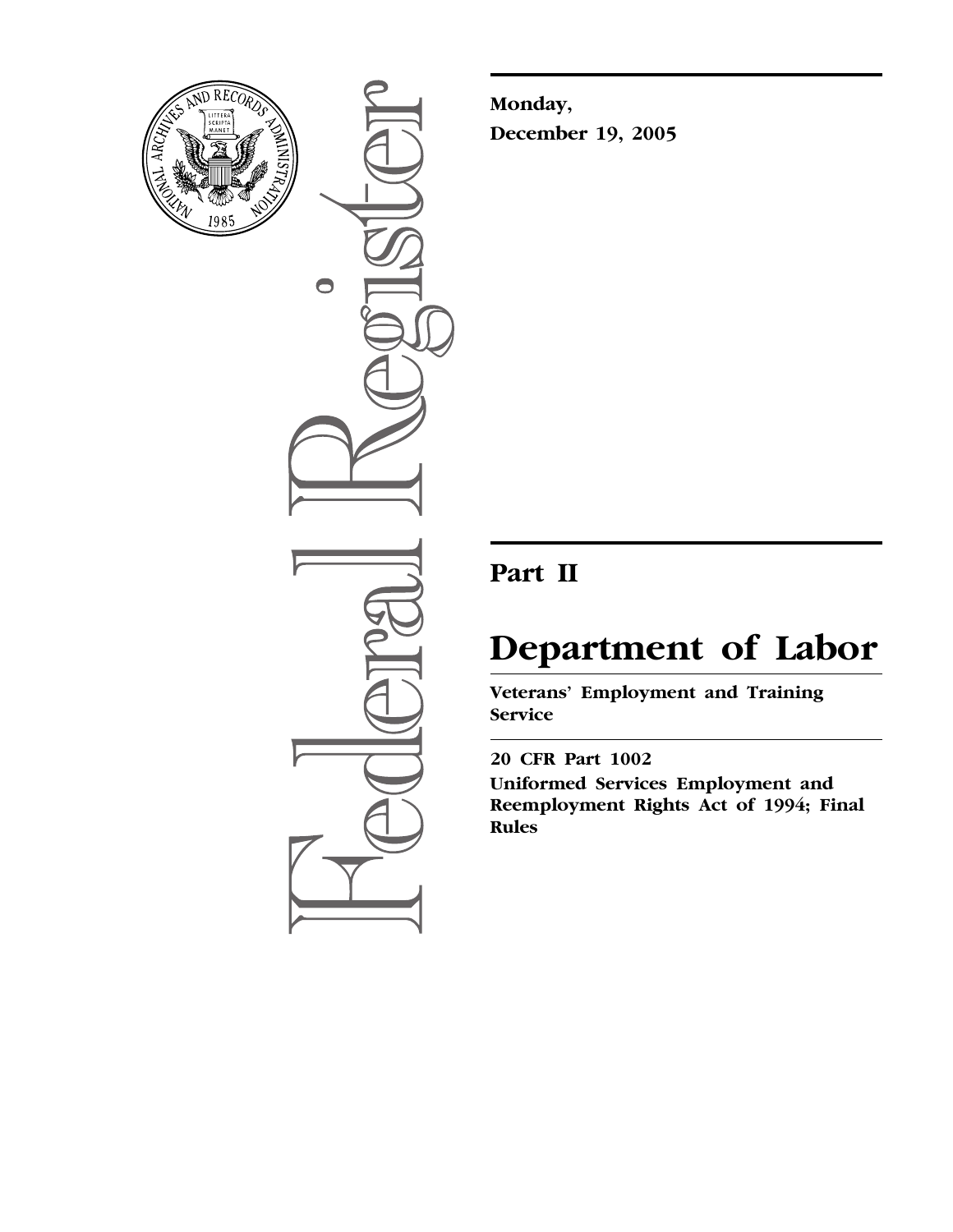# **DEPARTMENT OF LABOR**

**Veterans' Employment and Training Service** 

# **20 CFR Part 1002**

**[Docket No. VETS–U–04]** 

**RIN 1293–AA09** 

# **Uniformed Services Employment and Reemployment Rights Act of 1994, As Amended**

**AGENCY:** Veterans' Employment and Training Service, Department of Labor. **ACTION:** Final rules.

**SUMMARY:** The Veterans' Employment and Training Service (''VETS'' or ''the Agency'') issued proposed rules implementing the Uniformed Services Employment and Reemployment Rights Act of 1994, as amended (USERRA). This document sets forth the Agency's review of and response to comments on the proposal and any changes made in response to those comments.

Congress enacted USERRA to protect the rights of persons who voluntarily or involuntarily leave employment positions to undertake military service. USERRA authorizes the Secretary of Labor (in consultation with the Secretary of Defense) to prescribe rules implementing the law as it applies to States, local governments, and private employers. VETS proposed rules under that authority in order to provide guidance to employers and employees concerning their rights and obligations under USERRA. The Agency invited written comments on these proposed rules, and any specific issues related to the proposal, from members of the public.

**DATES:** *Effective Date:* This rule will be effective on January 18, 2006.

**FOR FURTHER INFORMATION CONTACT:**  Robert Wilson, Chief, Investigations and Compliance Division, Veterans' Employment and Training Service, U.S. Department of Labor, 200 Constitution Avenue, NW., Room S–1312, Washington, DC 20210, *[Wilson.Robert@dol.gov,](mailto:Wilson.Robert@dol.gov)* (202) 693–4719 (this is not a toll-free number). For press inquiries, contact Michael Biddle, Office of Public Affairs, U.S. Department of Labor, 200 Constitution Avenue, NW., Room S–1032, Washington, DC 20210, *[Biddle.Michael@dol.gov,](mailto:Biddle.Michael@dol.gov)* (202) 693–5051 (this is not a toll-free number).

# **SUPPLEMENTARY INFORMATION:**

# **I. Background**

On September 20, 2004, the Department of Labor (''the Department'') issued proposed regulations to implement the Uniformed Services Employment and Reemployment Rights Act of 1994, as amended (USERRA), 38 U.S.C. 4301–4334. The Department invited written comments on the proposed regulations from interested parties. The Department also invited public comment on specific issues. The written comment period closed on November 19, 2004, and the Department has considered all timely comments received in response to the proposed regulations.

The Department received 80 timely comments from a wide variety of sources. Commenters included: a member of Congress; service members and veterans; organizations representing human resource professionals and employee benefits providers; law firms; individual employers and employer associations; individual employees and employee representatives; and members of the interested public. The comments were composed of well over 300 individual queries or concerns addressed to approximately 200 specific topics set out in the Department's notice of proposed rulemaking. While a few of the comments were generalized plaudits or individualized complaints, the great majority of comments specifically addressed issues contained in the Department's proposed rule. The Department recognizes and appreciates the value of comments, ideas, and suggestions from members of the uniformed services, employers, industry associations, labor organizations and other parties who have an interest in uniformed service members' and veterans' employment and reemployment rights and benefits.

Following the publication of the NPRM, the Department issued an interim final rule, Notice of Rights and Duties Under the Uniformed Services Employment and Reemployment Act, 70 FR 12106 (March 10, 2005), to comply with an amendment made to USERRA by the Veterans Benefits Improvement Act of 2004 (VBIA), Public Law 108–454 (Dec. 10, 2004). In part, the VBIA imposed a new requirement that ''Each employer shall provide to persons entitled to rights and benefits under [USERRA] a notice of the rights, benefits, and obligations of such persons and such employers under [USERRA].'' 38 U.S.C. 4334(a). The VBIA required the Secretary of Labor to make available to employers the text of the required notice, 38 U.S.C. 4334(b), and the Department's publication of the interim final rule set forth such text as an appendix to these USERRA regulations.

# **II. Statutory Authority**

Section 4331 of USERRA authorizes the Secretary of Labor (in consultation with the Secretary of Defense) to prescribe regulations implementing the law as it applies to States, local governments, and private employers. 38 U.S.C. 4331(a). The Department has consulted with the Department of Defense, and issues these regulations under that authority in order to provide guidance to employers and employees concerning the rights and obligations of both under USERRA.

# **III. Prior Laws and Interpretation**

USERRA was enacted in part to clarify prior laws relating to the reemployment rights of service members, rights that were first contained in the Selective Training and Service Act of 1940, 54 Stat. 885, 50 U.S.C. 301, *et seq.* USERRA's immediate predecessor was the Vietnam Era Veterans' Readjustment Assistance Act of 1974, 38 U.S.C. 2021–2027 (later recodified at 38 U.S.C. 4301–4307 and commonly referred to as the Veterans' Reemployment Rights Act ''VRRA''), which was amended and recodified as USERRA.

In construing USERRA and these prior laws, courts have followed the Supreme Court's admonition that:

This legislation is to be liberally construed for the benefit of those who left private life to serve their country in its hour of great need. \* \* \* And no practice of employers or agreements between employers and unions can cut down the service adjustment benefits which Congress has secured the veteran under the Act.

See *Fishgold* v. *Sullivan Drydock and Repair Corp.,* 328 U.S. 275, 285 (1946), cited in *Alabama Power Co.* v. *Davis*, 431 U.S. 581, 584–85 (1977); *King* v. *St. Vincent's Hosp.,* 502 U.S. 215, 221 n.9 (1991). The Department intends that this interpretive maxim apply with full force and effect in construing USERRA and these regulations.

This preamble also selectively refers to many other cases decided under USERRA and its predecessor statutes, to explain and illustrate the rights and benefits established under the Act. The failure to cite or refer to a particular court decision in this preamble is not intended to indicate the Department's approval or disapproval of the reasoning or holding of that case.

#### **IV. Plain Language**

The Department wrote the proposed rule in the more personal style advocated by the Presidential Memorandum on Plain Language. ''Plain language'' encourages the use of: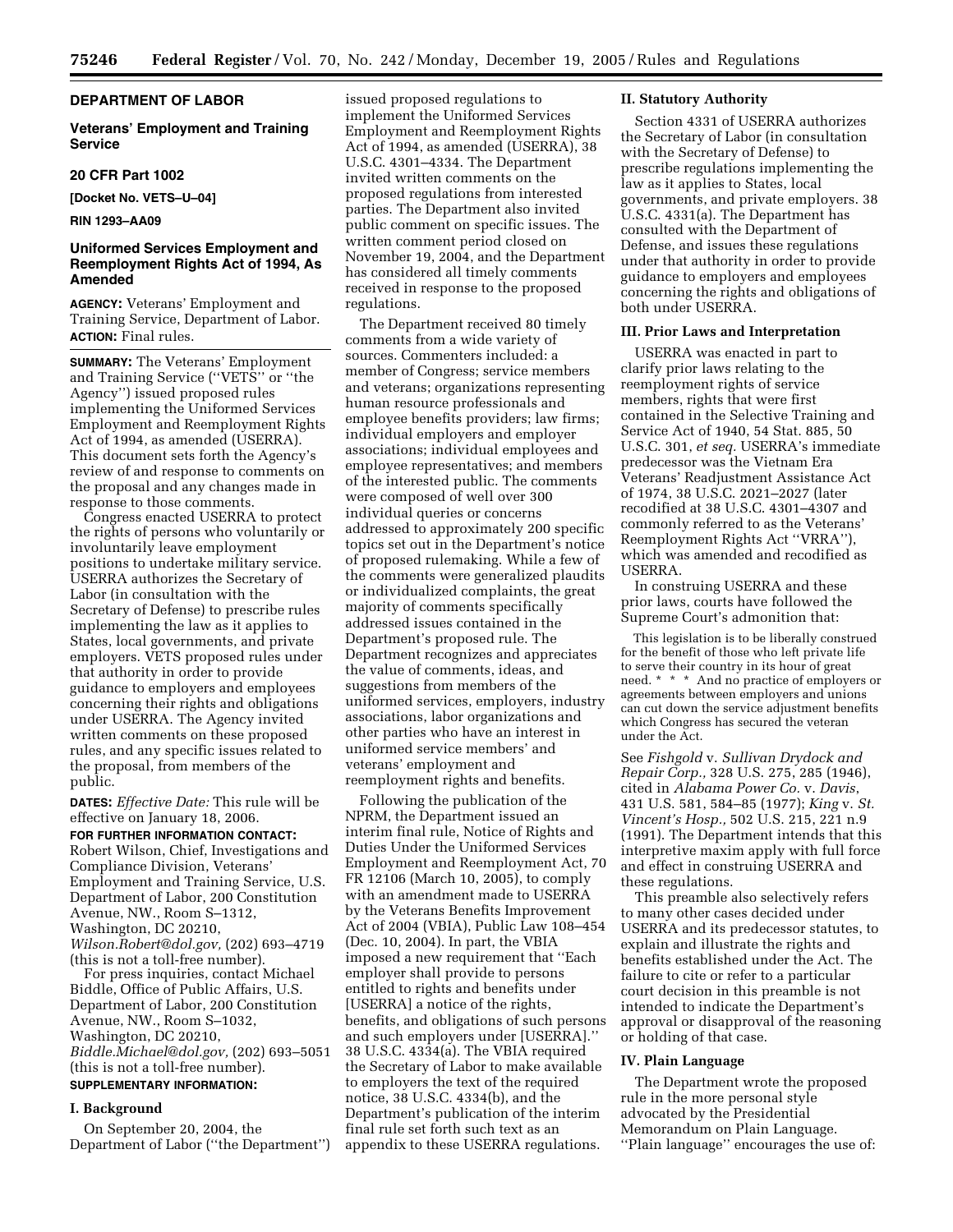• Personal pronouns (we and you);

Sentences in the active voice; and,

• A greater use of headings, lists, and questions.

The Department received three comments regarding its use of ''you,'' "I," and "my" to refer to employees, whom the Department viewed as the primary beneficiaries of USERRA rights and benefits. These commenters appreciated the use of plain language and the use of question and answer format, but expressed a preference for the use of third person pronouns so that both employers and employees are included as the audience of the rule. In response, the Department has revised the pronoun usage in the final rule, and has employed third person pronouns to refer to the rights and obligations of both employers and employees.

In addition, one of these commenters recommended the Department use a more formal style when addressing complex topics such as health and pension plan rights and obligations. In response, the Department has adopted the use of more technical guidance on these matters without unduly sacrificing clarity.

# **V. Section-by-Section Summary of the Final Rule and Discussion of Comments**

This preamble sets out the Department's interpretation of USERRA, section by section. The preamble generally follows the outline of the rule, which in turn follows the outline of USERRA. Within each section of the preamble, the Department has noted and responded to those comments that are addressed to that particular section of the rule. Before setting out the sectionby-section analysis, however, the Department will first acknowledge and respond to comments that did not easily fit into this organizational scheme.

# *A. General Comments*

The Department received a number of general comments from members of the public expressing gratitude to the Department for the long-awaited USERRA regulations. In particular, Rep. John Boehner, Chairman of the U.S. House of Representatives Committee on Education and the Workforce, commended the Department for ''undertaking this most important endeavor.''

Conversely, the Department received a few comments from individuals complaining about their specific USERRA claims. The Department also received several comments offering assistance with grammar and punctuation. In all cases—the plaudits, the complaints, and the offers of assistance— the Department

acknowledges and appreciates the thorough and thoughtful comments.

The Department also received several comments requesting that particular text cross-reference other text or make reference to related text elsewhere in the rule. As a general matter of style, the Department views such cross-references as cumbersome and ultimately detrimental to the clarity of the text and, with few exceptions, has declined to make such revisions.

Finally, the Department received several comments asking about the application of these regulations to the Federal Government when it is acting as an employer. The Federal Office of Personnel Management has issued a separate body of regulations that govern the USERRA rights of Federal employees. See 5 CFR part 353.

# *B. Compliance With USERRA and Compliance With the Internal Revenue Code*

The Department received a number of comments from individuals and employers seeking guidance on compliance with USERRA in those cases in which the commenters perceived a conflict between USERRA's mandates and the mandates of the Internal Revenue Code (IRC). These comments arose primarily with regard to the health and pension plan provisions of the rule, and suggested that in some cases compliance with USERRA may cause the plan to be out of compliance with the IRC. See Subparts D and E. The Department can provide guidance only with regard to the requirements of USERRA. However, the Internal Revenue Service (IRS) and the Department of the Treasury have indicated that a health or pension plan will be deemed not to be in conflict with the applicable IRC requirements merely because of compliance with USERRA or its regulations.

# *C. Comments Addressing the National Disaster Medical System*

The Department received several comments from an attorney employed by the Federal Emergency Management Agency (FEMA) regarding the rule's treatment of the National Disaster Medical System (NDMS). The NDMS is a section within the U.S. Department of Homeland Security, and supports Federal agencies in the management and coordination of the Federal medical response to major emergencies and Federally declared disasters. The NDMS is composed primarily of teams of professional and para-professional volunteers, who may be activated for training or in response to public health emergencies. NDMS volunteers who are

activated are considered to be serving in the uniformed services for the purposes of USERRA. 42 U.S.C. 300hh–11(e)(3).

The FEMA commenter suggests several instances in which the Department should clarify the coverage of members of the NDMS under USERRA. The Department agrees with a number of these suggestions, and rejects others, as follows:

1. The commenter recommends that section 1002.2, which provides background and historical information on USERRA, include the statutory reference, 42 U.S.C. 300hh–11(e)(3), that provides USERRA coverage to members of the NDMS. The Department declines this suggestion, because this section of the rule is intended as a general discussion, and contains no mention of any statutory provisions that have directly or indirectly amended USERRA. However, the Department will take the opportunity to highlight the NDMS coverage issues elsewhere in this final rule.

2. The commenter recommends that the Department include a description of the NDMS in section 1002.5, which contains a number of definitions that are considered helpful in understanding USERRA. The Department has adopted this proposal. See 1002.5(f).

3. The commenter recommends a style change in NPRM section 1002.5(k), which has been incorporated. See 1002.5(l).

4. The commenter suggests that the Department include in NPRM section 1002.5 that NDMS appointees are considered members of the uniformed services when Federally activated or attending authorized training. The Department has revised section 1002.5(o) to reflect that, pursuant to the statute creating the NDMS, service in the NDMS is considered to be service in the uniformed services for the purposes of USERRA, although the appointee is not considered to be a member of the uniformed services. See 42 U.S.C. 300hh–11(e)(3).

5. The commenter suggests that the Department clarify in section 1002.6 that service in the NDMS is a type of service covered by USERRA. The Department agrees. See 1002.6.

6. The commenter requests that the Department modify 1002.41 to include a reference to the intermittent nature of the service of the NDMS. The Department rejects this suggestion because the section in question refers to the brief or intermittent nature of civilian employment, not the service in the uniformed services.

7. The commenter suggests that the Department clarify that, with regard to section 1002.56, not all NDMS service is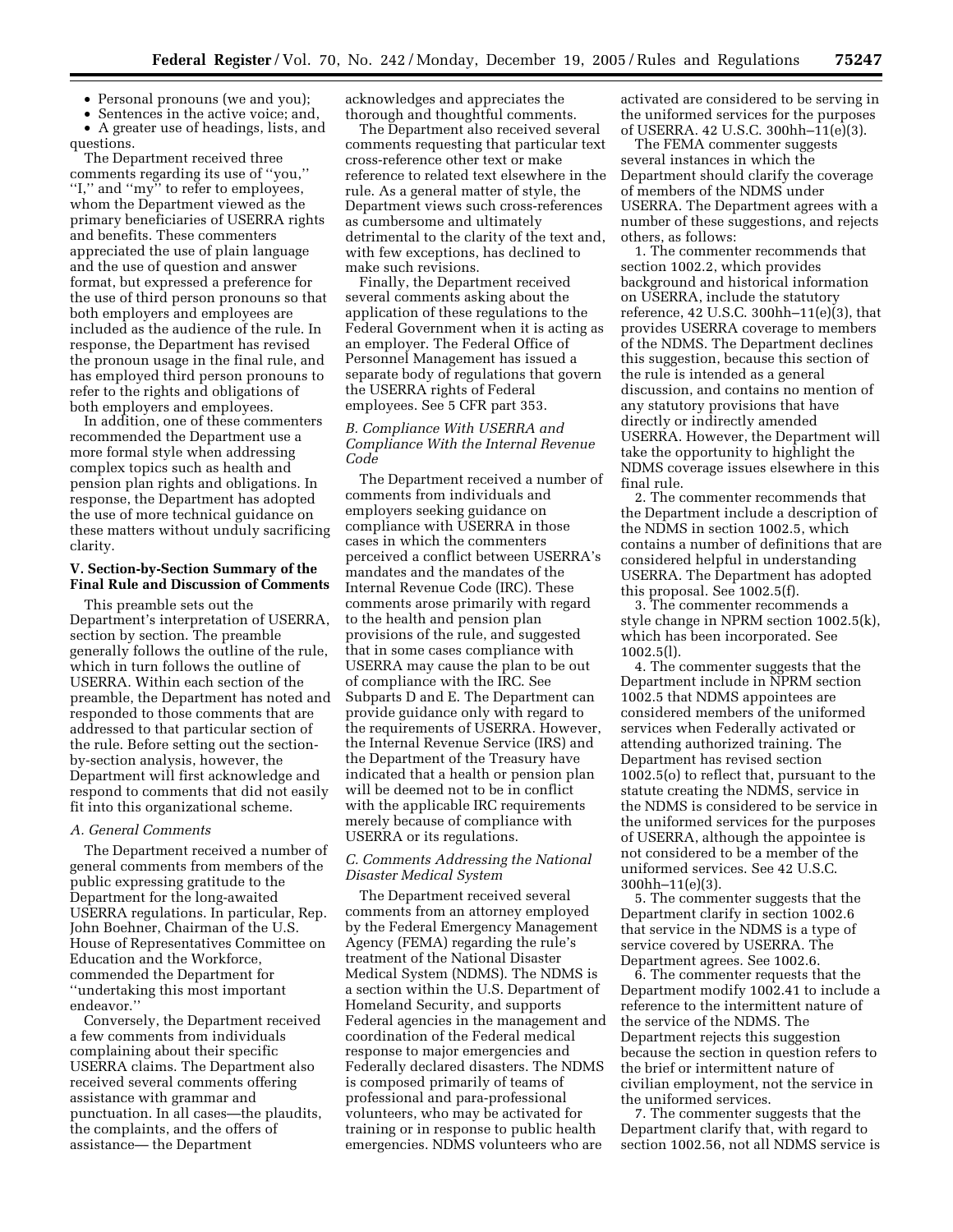protected by USERRA, and that the Department remove the phrase ''even if you are not a member of the uniformed services'' from this section. While the Department did not adopt these suggestions, the Department reexamined the question set out in section 1002.56 and concluded it needed revision to accurately reflect the scope of the coverage of NDMS service.

8. The commenter properly suggests that the Department modify section 1002.86 to indicate that the Secretary of Homeland Security may, in consultation with the Secretary of Defense, make a determination that giving of notice by intermittent disaster-response appointees of the National Disaster Medical System is precluded by ''military necessity.'' The revision has been made. See 1002.86.

9. The commenter requests that the Department correct a reference in section 1002.103(a)(5) and (a)(7), which addresses the types of service that do not count toward the general five-year limit on service after which a person is not entitled to reemployment rights. The correction has been made to follow precisely the corresponding sections of the statute. See 38 U.S.C. 4312(c)(4)(B) and 4312(c)(4)(D).

10. The commenter requests that the Department include within section 1002.123 an additional type of document that establishes an employee's eligibility for reemployment following covered NDMS service. The Department agrees. See section 1002.123(a)(7).

11. The commenter suggests that the Department modify section 1002.35, which specifies the types of discharge following service that will cause a person to lose reemployment rights under USERRA. The commenter sought inclusion on this list the termination of an intermittent NDMS appointee for misconduct or cause. Because no statutory or regulatory guidance was provided as a basis for this suggestion, and the Department is aware of none, the suggestion is not adopted.

# **Subpart A—Introduction to the Regulations Under the Uniformed Services Employment and Reemployment Rights Act of 1994**

#### *General Provisions*

Sections 1002.1 through 1002.7 describe the regulation's purpose, scope, and background, as well as the sense of the Congress in enacting USERRA. Section 1002.1 sets out the purpose of these regulations. See 38 U.S.C. 4301. Sections 1002.2 through 1002.4 provide additional background on USERRA, its effective date, and its purposes. Section

1002.5 defines the important terms used in the regulation. See 38 U.S.C. 4303. Sections 1002.6 and 1002.7 describe the general coverage of the rule, its applicability and its relationship to other laws, contracts, agreements, and workplace policies and practices. See 38 U.S.C. 4302.

The Department received one comment from the Equal Employment Advisory Council regarding the breadth of USERRA's definition of ''employer.'' The proposed rule adopted, in Section 1002.5(d), USERRA's definition of ''employer,'' which includes ''any person, institution, organization or other entity that pays salary of wages for work performed or that has control over employment opportunities, including \* \* \* a person, institution, organization, or entity to whom the employer has delegated the performance of employment-related responsibilities.'' 38 U.S.C. 4303(4). The EEAC proposed that the regulatory definition of employer explicitly exclude from liability for statutory violations individuals, such as managers or supervisors, who are not directly responsible for paying wages to employees. In support of this proposal, the EEAC cited case law under various civil rights statutes holding that individuals cannot be held personally liable for statutory violations if the individual does not independently meet the statute's definition of a covered ''employer.'' See, e.g., *EEOC* v. *AIC Security Investigations,* LTD, 55 F.3d 1276, 1281 (7th Cir. 1995), and cases cited therein. Under the statutory definitions of ''employer'' in the Americans with Disabilities Act (ADA), 42 U.S.C 12111(5), the Age Discrimination in Employment Act (ADEA), 29 U.S.C. 630(b), and Title VII of the Civil Rights Act of 1964, 42 U.S.C. 2000e(b), which are essentially the same, the weight of authority is that Congress intended the doctrine of respondeat superior to apply, and to impose liability upon employers for acts of their agents. Id.

The Department has considered this comment and disagrees with the conclusion reached by the commenter. In comparison to the ADA, the ADEA, and Title VII of the Civil Rights Act, USERRA's definition of ''employer'' is quite different and much broader. USERRA imposes liability for violations upon "any person  $* * * [who] * * *$ has control over employment opportunities'' including ''a person \* \* \* to whom the employer has delegated the performance of employment-related responsibilities.'' 38 U.S.C. 4303(4)(A)(i). At least two courts have held that, based on this

definition, individual supervisors may be liable under the Act. See *Brandasse*  v. *City of Suffolk,* 72 F.Supp.2d 608, 617–18 (E.D.Va. 1999) (both a city, as a police officer's direct employer, and its director of personnel, who had authority over hiring and firing for the city, were subject to liability as ''employers'' under USERRA); *Jones* v. *Wolf Camera, Inc.,*  1997 WL 22678 (N.D.Tex. 1997) (at Fed.R.Civ.P. 12(b)(6) stage, individual supervisors may be liable under USERRA as ''persons'' with control over hiring and firing and to whom the employer has delegated the performance of employment-related responsibilities). But see *Satterfield* v. *Borough of Schuykill Haven,* 12 F.Supp.2d 423 (E.D.Pa. 1998) (plaintiff could not bring an action under USERRA against individual members of a borough council, alleging that the council terminated him because of his military status, because such members did not have any individual power over the plaintiff and the plaintiff was not required to report to them individually); *Brooks* v. *Fiore,* 2001 WL 1218448 (D. Del. 2001) (supervisor was not covered by USERRA because he did not have the power to hire and fire the plaintiff).

Thus, courts have construed USERRA's definition of ''employer'' as including supervisors and managers in appropriate cases. Those courts that have found no individual liability have done so not because the language of the statute precludes it, but rather because the facts and circumstances of the case do not warrant the imposition of individual liability. Based on these considerations, the Department declines to adopt the position that individual supervisors and managers should be excluded from the regulatory definition of ''employer'' under USERRA.

The Department received two additional comments, one from an association of third-party employee benefit administrators and one from a trade association of firms providing health insurance products to employers, regarding the statute's broad definition of ''employer'' and its implications in the employee benefits area. Each commenter was concerned that USERRA's definition of ''employer'' was so broad as to impute liability to third parties to whom employers had delegated only ministerial responsibilities for employee benefits plans.

Congress intended that the definition of employer be broad enough to ''apply to insurance companies that administer employers' life, long-term disability, or health plans, so that such entities cannot refuse to modify their policies in order for employers to comply with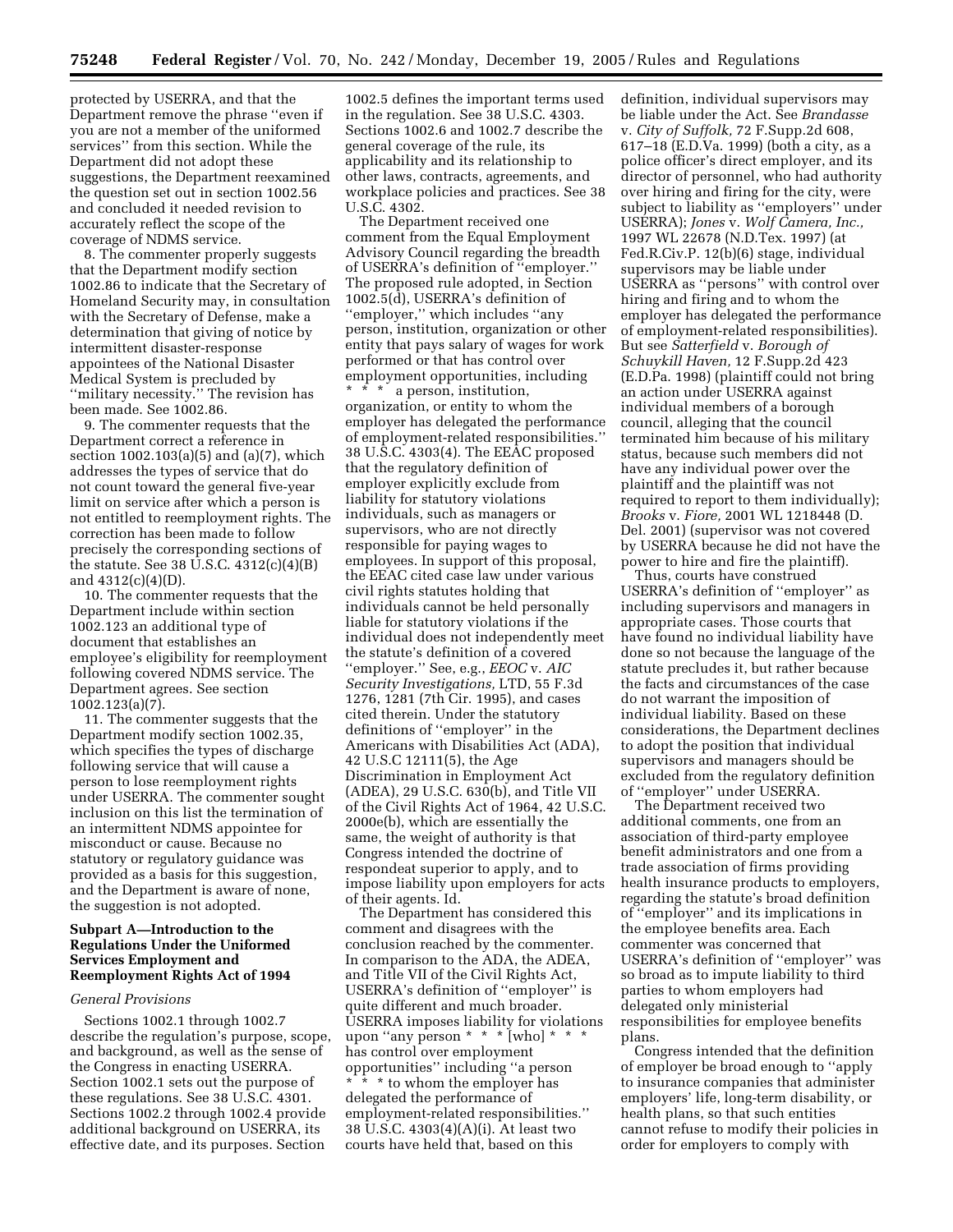requirements under [USERRA].'' S. Rep. No. 158, 103d Cong., 2d Sess. 42 (1993). However, the Department agrees with the commenters that entities to whom employers or plan sponsors have delegated purely ministerial functions regarding the administration of employee benefits plans are not intended to be covered by USERRA's definition of ''employer.'' For instance, firms whose activities are strictly limited to the preparation and maintenance of plan benefit forms, without engaging in substantive decisions regarding plan benefits, would not be considered employers for the purposes of USERRA.

The Department received comments on the rule's definitions regarding an employer's obligation to make reasonable efforts, without imposing an undue hardship on the employer, to qualify an employee returning from military service for reemployment. One commenter suggested that the definition of ''reasonable efforts'' in section 1002.5(i) should explicitly include an employer's obligation to provide evaluative testing, assistance with obtaining licensing, and other similar employer efforts. The Department views the definition of ''reasonable efforts,'' which requires actions by employers ''including training \* \* \* that do not place undue hardship on the employer,'' as sufficiently broad so as to include other actions not specified in the definition. The same commenter requested that the Department delete from the definition of ''undue hardship'' in section 1002.5(n) any consideration based on ''the nature and cost of the action needed.'' The ''nature and the cost of the action'' is one of the factors expressly included in USERRA's definition of ''undue hardship,'' and the Department views consideration of all factors essential to evaluation of what constitutes ''undue hardship.'' 38 U.S.C.  $4303(15)(A)–(D).$ 

Additionally, another commenter requested that the Department exclude ''former employees'' from the definition of ''employee'' in section 1002.5(c). Congress intended ''that the term 'employee' would include former employees of an employer.'' H.R. Rep. No. 65, 103d Cong., 2d Sess. 21 (1993); S. Rep. No. 103–158, at 41 (1993). Therefore, the Department will retain ''former employees'' within this definition.

One comment suggests a revision to section 1002.6, which describes the various types of service that are covered under USERRA. USERRA's predecessor, the VRRA, provided reemployment protections that varied (in many instances) based on the type of service

performed. One of the ways in which USERRA modified the old law was to base many of the reemployment rights on the length of the service performed rather than its type. The commenter requests the deletion of the sentence from section 1002.6 that erroneously indicates that the statute's reemployment provisions vary only according to the length of service. The Department agrees, and has made the deletion. See 1002.6.

Finally, the Department received one comment regarding USERRA's relationship to the Internal Revenue Code. The commenter has requested the Department clarify how ''differential pay'' should be reported for tax purposes. The term ''differential pay'' refers to payments by employers to their employees absent to perform military service, and this pay is neither required by nor addressed in USERRA. In some cases, employers provide employees their full civilian pay, but more often they provide payments that represent the difference between the employee's military pay and civilian pay. Differential pay is a generous show of support by employers for their employees who are in service to the nation.

The commenter correctly points out that USERRA requires that a person absent from a position of employment on account of service in the uniformed services is to be considered on a furlough or leave of absence, a provision that has been incorporated in the reemployment rights statute since its first enactment in 1940. 38 U.S.C.  $4316(b)(1)(A)$ . On the other hand, the commenter notes that the Internal Revenue Service (IRS) has issued guidance that such person is considered to be ''terminated'' for certain tax purposes.

The Department reiterates that for the purposes of determining the rights and obligations set out in USERRA, an employee absent to perform service in the uniformed services is to be considered as on furlough or leave of absence. 38 U.S.C. 4316(b). Therefore, for the purposes of compliance with USERRA, an employee should be treated as on furlough or leave of absence, and for the purposes of compliance with the Internal Revenue Code (IRC), the IRS guidance should be followed. See IRS Revenue Ruling 69– 136 (1969).

# **Subpart B—Anti-Discrimination and Anti-Retaliation**

#### *Protection From Employer Discrimination and Retaliation*

USERRA prohibits an employer from engaging in acts of discrimination against past and present members of the uniformed services, as well as applicants to the uniformed services. 38 U.S.C. 4311(a). The anti-discrimination prohibition applies to both employers and potential employers. No employer may deny a person initial employment, reemployment, retention in employment, promotion, or any benefit of employment based on the person's membership, application for membership, performance of service, application to perform service, or obligation for service in the uniformed services. USERRA also protects any person who participates in an action to protect past, present or future members of the uniformed services in the exercise of their rights under the Act. The Act prohibits any employer from discriminating or taking reprisals against any person who acts to enforce rights under the Act; testifies in any proceeding or assists a statutory investigation; or exercises any right under the statute pertaining to any person. 38 U.S.C. 4311(b). A person is protected against discrimination and reprisal regardless whether he or she has served in the military.

Proposed sections 1002.18, 1002.19 and 1002.20 implement the protections of section 4311(a) and (b). Proposed section 1002.21 makes clear that the prohibition on discrimination applies to any employment position, regardless of its duration, including a position of employment that is for a brief, nonrecurrent period, and for which there is no reasonable expectation that the employment position will continue indefinitely or for a significant period.

The Department received two comments on proposed section 1002.21. The first commenter suggests that the application of USERRA's antidiscrimination and anti-retaliation provisions to brief, non-recurrent positions is ''unduly burdensome for employers and contains unnecessary verbiage.'' Because the statute explicitly requires the application of the antidiscrimination and anti-retaliation provisions to such employment positions, see 38 U.S.C. 4311(d), the Department will retain the provision unchanged. A second commenter requests that 1002.21 include a crossreference to section 1002.41 to reflect that persons employed in brief, nonrecurrent employment positions enjoy the protections of USERRA's anti-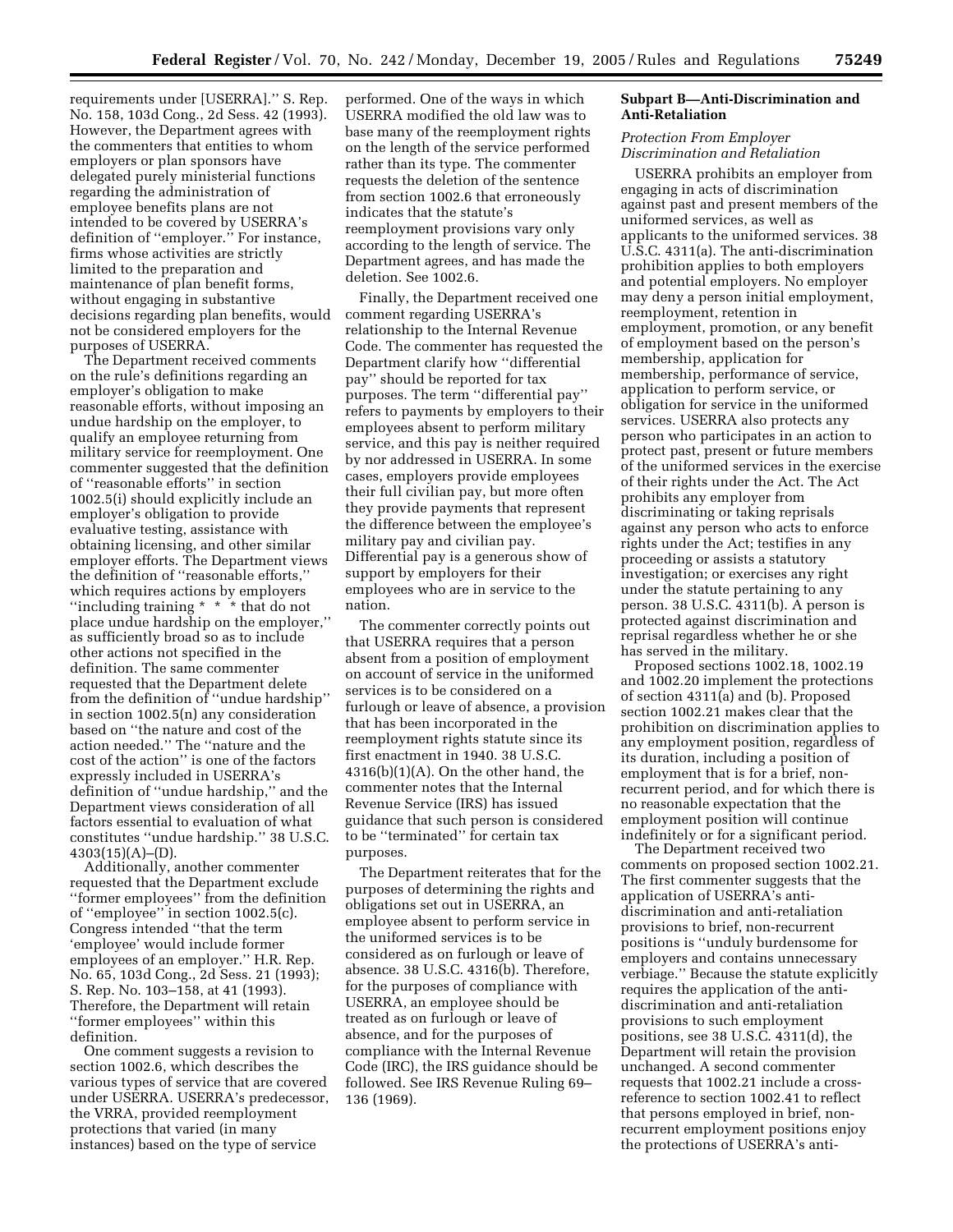discrimination and anti-retaliation provisions, while persons employed in temporary and seasonal employment positions are not protected by USERRA's reemployment provisions. The commenter mistakenly equates the terms ''brief, non-recurrent'' with ''temporary'' and ''seasonal'' when referring to employment positions. Some employment positions, such as a life guard at a swimming pool or a football coach, are temporary, seasonal positions, and such positions enjoy both the anti-discrimination/anti-retaliation and the reemployment protections afforded under USERRA. See 38 U.S.C. 4311(d) and 4312(d)(1)(C); S. Rep. No. 103–158, at 46 (1993). By contrast, some, but not all, temporary, seasonal employment positions are brief and non-recurrent, and provide the employee no reasonable expectation of continued employment, such as an employment contract that covers a onetime-only, three-month-long position. Such brief, non-recurrent positions enjoy the protections afforded by USERRA's anti-discrimination/antiretaliation provisions, but are not protected by the statute's reemployment provisions. See 38 U.S.C. 4312(d)(1)(C); S. Rep. No. 103–158, at 46 (1993).

Proposed section 1002.22 explains who has the burden of proving that a certain action violates the statute. Proposed section 1002.23 sets out the evidentiary elements of a claimant's and an employer's case under USERRA. The Department received several comments regarding these two provisions. Two commenters, including the National Employment Lawyers Association (NELA), criticized the provisions for failing to state explicitly in the text of the rule that once an employee has met his or her burden to prove that the employee's USERRA-protected status or activity was a reason for an employer's adverse action against the employee, that the employer's rebuttal case is an affirmative defense, which places the burden of proof on the employer to show by a preponderance of evidence that it would have taken the adverse action in the absence of the protected status or activity. In addition, two commenters, including NELA, criticized the provisions for erroneously stating that the burden of proof shifts back to the employee if the employer successfully prevails on its affirmative defense.

The Department agrees that the structures of proof set forth in proposed sections 1002.22 and 1002.23 are susceptible to confusion and should be clarified. Congress intended that the evidentiary scheme set forth by the United States Supreme Court in *NLRB* v.

*Transportation Management Corp.,* 462 U.S. 393, 401 (1983), apply to the analysis of violations under USERRA. See S. Rep. No. 103–158, at 45 (1993), and H.R. Rep. No. 103–65, Pt. I, at 18, 24 (1993). See also *Gummo* v. *Village of Depew,* NY, 75 F.3d 98, 106 (2d Cir. 1996) (citing USERRA's legislative history); *Sheehan* v. *Dept. of the Navy,*  240 F.3d 1009, 1013–1014 (Fed. Cir. 2001) (same).

Under this structure, in order to establish a case of employer discrimination, the person's membership, application for membership, performance of service, application for service, or obligation for service in the uniformed services must be a ''motivating factor'' in the employer's actions or conduct. 38 U.S.C. 4311(c)(1). The initial burden of proving discrimination or retaliation rests with the person alleging discrimination (the claimant). A person alleging discrimination under USERRA must first establish that his or her protected activities or status as a past, present or future service member was a motivating factor in the adverse employment action. See *Robinson* v. *Morris Moore Chevrolet-Buick, Inc.,* 974 F.Supp. 571 (E.D. Tex. 1997). The claimant alleging discrimination must prove the elements of a violation—i.e., membership in a protected class (such as past, present or future affiliation with the uniformed services); an adverse employment action by the employer or prospective employer; and a causal relationship between the claimant's protected status and the adverse employment action (the ''motivating factor''). To meet this burden, a claimant need not show that his or her protected activities or status was the sole cause of the employment action; the person's activities or status need be only one of the factors that ''a truthful employer would list if asked for the reasons for its decision.'' *Kelley* v. *Maine Eye Care Associates, P.A*, 37 F. Supp.2d 47, 54 (D. Me. 1999); see *Robinson,* 974 F. Supp. at 575 (citing *Price Waterhouse* v. *Hopkins,* 490 U.S. 228, 250 (1989) (addressing Title VII gender discrimination claim and related defense)). ''Military status is a motivating factor if the defendant relied on, took into account, considered, or conditioned its decision on that consideration.'' *Fink* v. *City of New York,* 129 F.Supp.2d 511, 520 (E.D.N.Y. 2001), citing *Robinson,* 974 F.Supp. at 576. The employee is not required to provide direct proof of employer animus at this stage of the proceeding; intent to discriminate or retaliate may be established through circumstantial evidence. See *Desert Palace, Inc.* v.

*Costa,* 539 U.S. 90 (2003); *United States Postal Service Bd. of Governors* v. *Aikens,* 460 U.S. 711, 714 (1983); *Sheehan,* 240 F.3d at 1014.

After the employee establishes the elements of an alleged violation, the employer may avoid liability by proving by a preponderance of the evidence that the claimant's military activities or status was not a motivating factor in the adverse employment action. See *Gummo,* 75 F.3d at 106. At this stage, the employer carries the burden to prove as an affirmative defense that it would have taken the action anyway, without regard to the employee's protected status or activity. *Sheehan,*  240 F.3d at 1014. Because the employer's defenses are affirmative under USERRA, if the employer fails to counter the employee's evidence, the claimant's proof establishes that the adverse employment action was more likely than not motivated by unlawful reasons. This framework is set forth in sections 1002.22 and 1002.23, which have been revised in response to the comments noted above and to accurately reflect the nature of the evidentiary structure intended by Congress.

Section 4311(c)(2) provides the same evidentiary framework for adjudicating allegations of reprisal against any person (including individuals unaffiliated with the military) for engaging in activities to enforce a protected right; providing testimony or statements in a USERRA proceeding; assisting or participating in a USERRA investigation; or exercising a right provided by the statute. 38 U.S.C. 4311(c)(2). Section 1002.19 addresses the elements of a case of retaliation. One commenter highlighted an ambiguity in the question posed in section 1002.19, and the Department has narrowed the question to clarify that the section applies only to employer retaliation.

The Department received responses to its request for comment on the application of the anti-discrimination provisions of the Act to potential employers. Because this issue is also addressed in section 1002.40, which explains in some detail the obligations of potential employers, the Department will respond to those comments in its summary of Subpart C, below.

The Department received one comment requesting clarification in the text of the final rule that USERRA protects not just a service member's activities, but also protects a service member's status in the uniformed services. For example, an employer may not discriminate against a person because of his or her status as a military veteran or member of a uniformed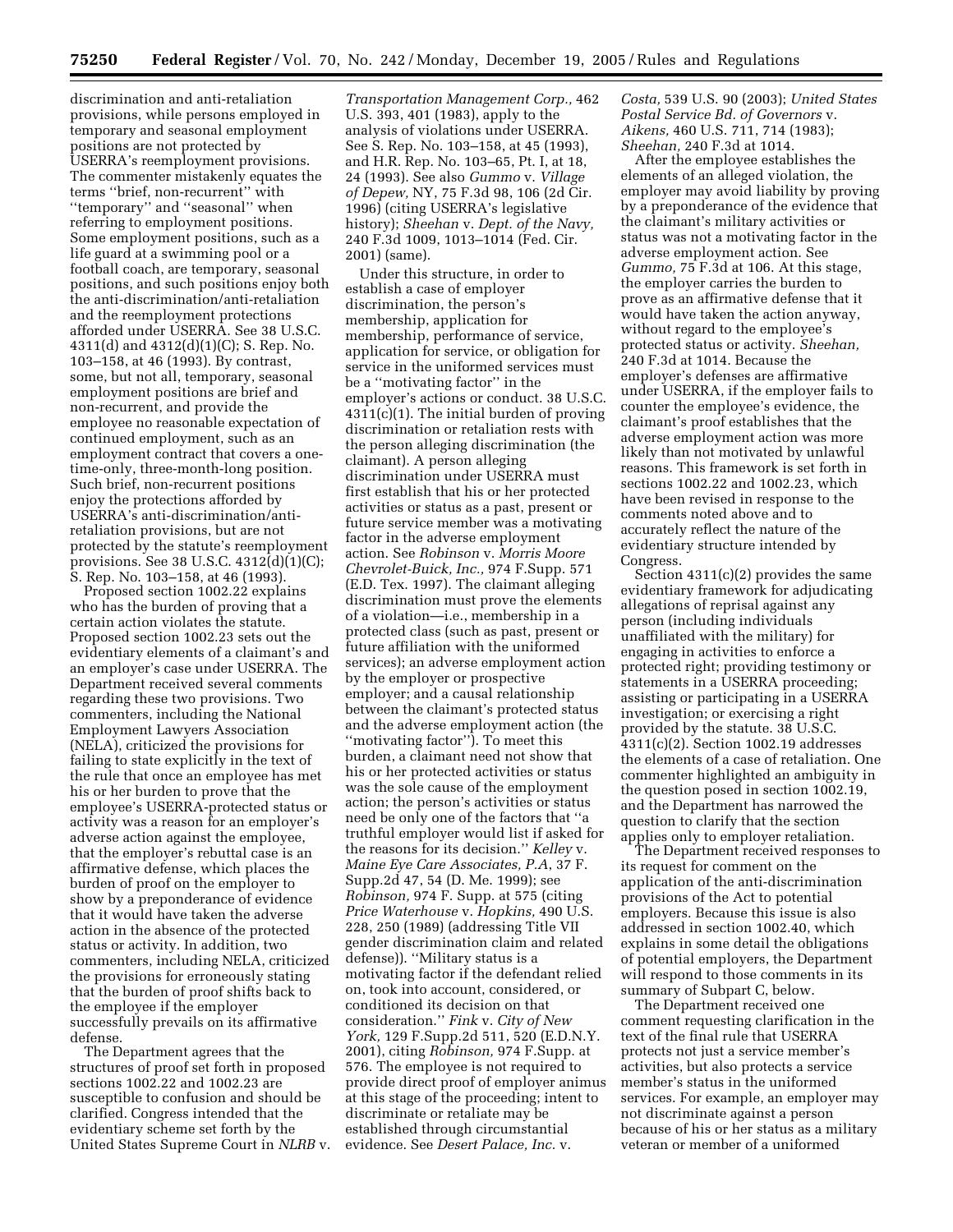service, regardless of whether that status results in the performance of military activities. The Department agrees with the comment, and has revised sections 1002.18, 1002.22 and 1002.23 to reflect that USERRA protects both military status and activities.

The Department received numerous additional comments regarding this part of the rule. One comment criticized the rule for failing to state that the evidentiary scheme set forth in sections 1002.22 and 1002.23 applies only to court proceedings and does not apply to the earlier administrative stage during which VETS investigates an employee's USERRA claim. While the evidentiary structure in the rule certainly pertains to the litigation of USERRA claims in court, the Department regards the analysis as one that should be taken into account during the investigative stage, so that adequate assessments can be made regarding the claims of any party to a USERRA dispute. An additional comment criticized the proposed rule for failing to explicitly state that an employee need only show that his or her protected status or activity was one of the factors motivating the adverse employment action. Section 1002.22 states that the employee's burden is to prove that the protected activity or status was ''one of the factors for the employer's adverse action,'' and therefore no revision is necessary. Another commenter faulted the proposed rule for failing to state that the employee's initial burden of proof includes showing by a preponderance of evidence that the protected activity or status was a ''substantial and motivating'' factor. The Department has concluded that under *Transportation Management,* an employee must show that the protected status or activity was a ''substantial or motivating'' factor. 462 U.S. at 401. One commenter suggested the addition of the phrase ''or more'' to the first sentence of Section 1002.23(b) so that it states, ''If you prove that the employer's action against you was based on one or more of the prohibited motives listed in paragraph (a) of this Section \* \* \*." The Department regards this suggestion as unnecessary to clarify the meaning of the provision. Finally, the Department received one comment suggesting that in a reinstatement case in which the employer has failed to reemploy a service member in a position of like pay, status and seniority, the burden of proof should be on the employer to show that its failure was not a result of protected activity or service, and that the burden should be on the employee only after reinstatement. Because the comment is

ambiguous and does not offer clarification of any provision of the regulation, no revision has been made to respond to the comment.

# **Subpart C—Eligibility for Reemployment**

# *General Eligibility Requirements for Reemployment*

USERRA requires that the service member meet five general criteria in order to establish eligibility for reemployment:

(1) That the service member be absent from a position of civilian employment by reason of service in the uniformed services;

(2) That the service member's employer be given advance notice of the service;

(3) That the service member have five years or less of cumulative service in the uniformed services with respect to a position of employment with a particular employer;

(4) That the service member return to work or apply for reemployment in a timely manner after conclusion of service; and

(5) That the service member not have been separated from service with a disqualifying discharge or under other than honorable conditions.

Section 1002.32 sets out these general eligibility requirements. Sections 1002.34–.74 explain the ''absent from a position of civilian service'' requirement, sections 1002.85–.88 explain the ''advance notice'' requirement, sections 1002.99–.104 explain the ''five years or less of cumulative service'' requirement, sections 1002.115–.123 explain the ''return to work or apply for reemployment'' requirement, and sections 1002.134–.138 explain the ''no disqualifying discharge'' requirement.

A person who meets these eligibility criteria, which are contained in 38 U.S.C. 4312(a)–(c) and 4304, is entitled to be reemployed in the position described in 38 U.S.C. 4313, unless the employer can establish one of the three affirmative defenses contained in 38 U.S.C. 4312(d).

The Department received two comments on the general eligibility criteria set out in proposed section 1002.32. The first commenter recommended that the phrase ''in the uniformed services'' be inserted after the word ''service'' in section 1002.32(a)(2) so that the sentence more accurately states, ''You have five years or less of cumulative service in the uniformed services with respect to your position of employment.'' The Department agrees that this amendment improves the clarity of the text, and has made the revision. See 1002.32(a)(2). The second commenter also requested a clarification to the same sentence. In order to reflect that the five-year service limit applies to an employee's entire employment relationship with a particular employer, including any changes in employment position with that particular employer, the Department has revised this sentence accordingly. See 1002.32(a)(2).

There has been some disagreement in the courts over the appropriate burden of proof in cases brought under 38 U.S.C. 4312, the provision in USERRA establishing the reemployment rights of persons who serve in the uniformed services. One court has interpreted that provision to be ''a subsection of section 4311 [the anti-discrimination and antiretaliation provision].'' *Curby* v. *Archon,*  216 F.3d 549, 556 (6th Cir. 2000). Other courts have interpreted section 4312 to establish a statutory protection distinct from section 4311, creating an entitlement to re-employment for qualifying service members rather than a protection against discrimination. *Wrigglesworth* v. *Brumbaugh,* 121 F. Supp.2d 1126, 1134 (W.D. Mich. 2000) (stating that requirements of section 4311 do not apply to section 4312). *Brumbaugh* relies in part on legislative history and the Department's interpretation of USERRA. Id. at 1137. Another district court supports the *Brumbaugh* decision and characterizes the contrary view in *Curby* as dicta. *Jordan* v. *Air Products and Chem.,* 225 F. Supp.2d 1206, 1209 (C.D. Ca. 2002).

In the proposed rule, the Department agreed with the district court decisions in *Brumbaugh* and *Jordan* that sections 4311 and 4312 of USERRA are separate and distinct. Accordingly, proposed section 1002.33 provided that a person seeking relief under section 4312 need not meet the additional burden of proof requirements for discrimination cases brought under section 4311. The Department disagreed with the decision in *Curby* v. *Archon* discussed above, insofar as it interprets USERRA to the contrary, and the Department invited comment regarding the proper interpretation of the statute regarding the burden of proof for relief under section 4312.

The Department received four comments regarding this issue, and all four agreed with the Department's interpretation that a person alleging a violation of section 4312 of USERRA need not prove the elements of an alleged violation of section 4311. In the absence of any negative comment to consider, the Department will incorporate this provision of the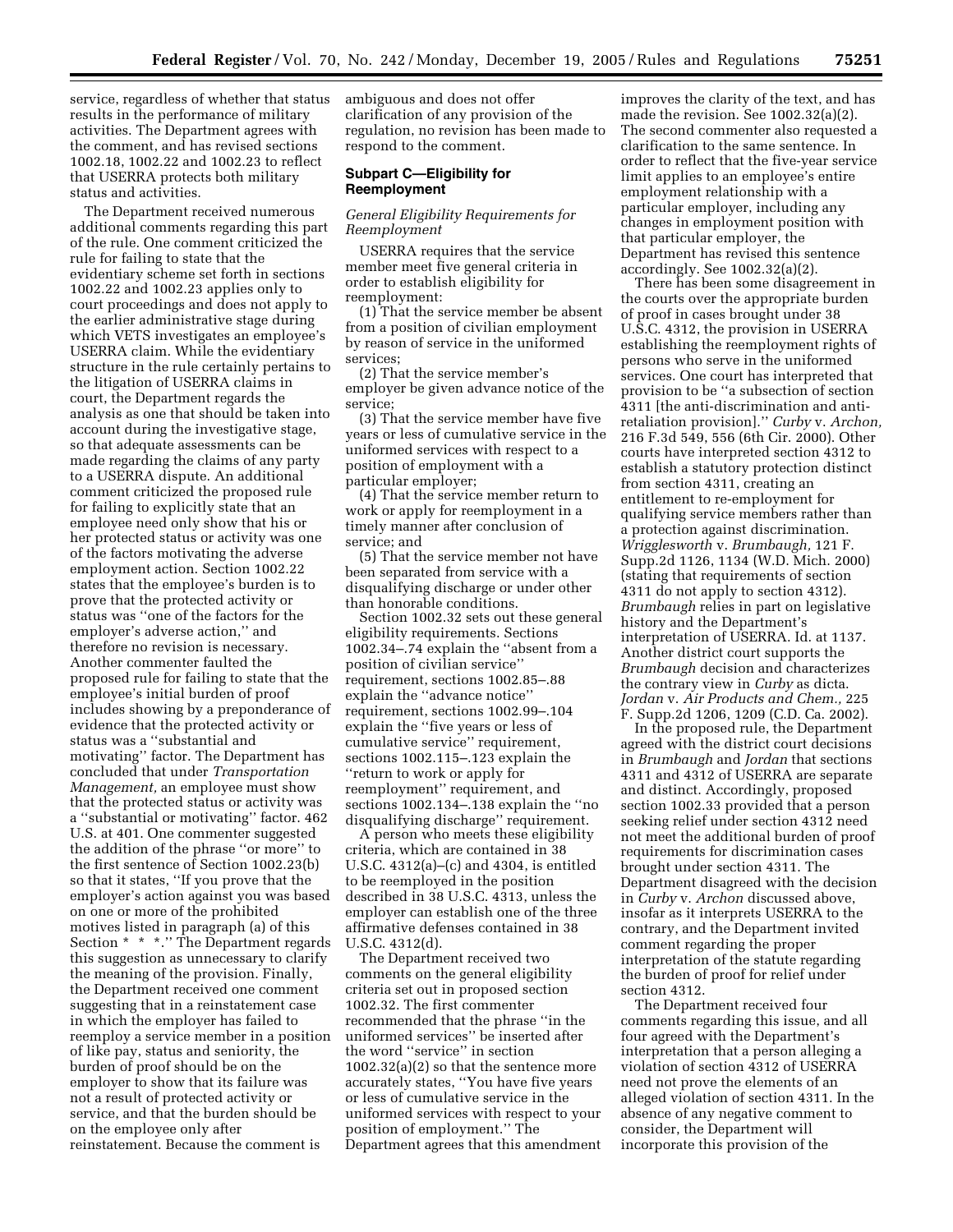proposed rule in the final rule. In addition, one of the four commenters on this topic requested that section 1002.33 contain much more detail about VETS' administrative procedures that follow the filing of a complaint stating a claim under section 4312. The Department declines this request, as it suggests the insertion of material that is covered below in Subpart F of this rule, Compliance Assistance, Enforcement and Remedies.

# *Coverage of Employers and Positions*

Sections 1002.34 through 1002.44 of the final rule list the employers and employment positions that are covered by USERRA. Section 1002.34 provides that the Act's coverage extends to virtually all employers in the United States; the statute contains no threshold or minimum size to limit its reach. The Department received two comments regarding this coverage provision. First, the Department was asked whether USERRA applies to Native American tribes when they act as employers. Section 1002.34(a) reiterates USERRA's broad applicability to all employers, explicitly including the Federal government and the States. 38 U.S.C. 4303(4). While the face of the statute does not explicitly cover Native American tribal employers, USERRA's legislative history reflects the Act was intended to apply to ''Native American tribes and their business enterprises.'' S. Rep. No. 103–158, at 42 (1993). Thus, although the Department concludes that USERRA likely applies to Native American tribal employers, the Department recognizes that there is a difference between the right to demand compliance with the law and the means to enforce it. *Kiowa Tribe of Oklahoma*  v. *Manufacturing Techs., Inc.*, 523 U.S. 751, 754 (1998). Native American tribes, like the States, possess sovereign immunity from suit except where ''Congress has authorized the suit or the tribe has waived its immunity.'' *Kiowa Tribe of Oklahoma*, 523 U.S. at 754. As a result, judicial enforcement of the Act against an Indian tribe depends on whether the tribe has waived its immunity, and such a waiver ''cannot be implied but must be unequivocally expressed.'' *Santa Clara Pueblo* v. *Martinez*, 436 U.S. 49, 58 (1978). Accordingly, the Department recognizes that the application of USERRA's provisions to Native American tribal employers is a complicated and heavily fact-dependent issue that, if raised in a USERRA proceeding, will ultimately be resolved by the courts on a case-by-case basis. See, e.g., *C & L Enterprises, Inc.*  v. *Citizen Band Potawatomi Tribe of Oklahoma*, 532 U.S. 411 (2001)

(arbitration provisions in contract amounted to clear waiver of tribal immunity).

An additional commenter suggests the elimination of section 1002.34(c), which states that USERRA applies to American firms operating in a foreign country, because it ''attempts to create an extraterritorial application that is not established under the statute.'' To the contrary, the text set out in section 1002.34(c) is based on an unambiguous statutory provision establishing such applicability. See 38 U.S.C. 4319. Accordingly, the Department has retained this provision in the final rule. See 1002.34.

Other provisions in this section address various aspects of the employment relationship subject to the Act. Section 1002.35 defines the term ''successor in interest,'' and section 1002.36 further addresses the issue. Section 1002.37 addresses the situation in which more than one employer may be responsible for one employee. The Department received two comments on this provision regarding multiple employers. The first commenter suggested that, as with regulations promulgated under the Family and Medical Leave Act, see, e.g. 29 CFR 825.106, the provision should allocate statutory responsibilities and liability between ''primary'' and ''secondary'' employers. Similarly, an additional commenter submitted that the statute's reemployment provisions should apply only to the ''primary'' employer and not the ''secondary'' employer.

In response to these two comments, the Department again notes USERRA's broad definition of ''employer'' as an entity ''that has control over employment opportunities.'' 38 U.S.C. 4303(4). In addition, USERRA's legislative history instructs that the term ''employer'' is intended to be broadly construed to cover situations where more than one entity exercises control over different aspects of the employment relationship. S. Rep. No. 103–158, at 41 (1993); H.R. Rep. 103–65, Pt. I, at 21(1993), citing, e.g., *Magnuson*  v. *Peak Technical Services, Inc.,* 808 F.Supp. 500, 507–511 (E.D. Va. 1992) (the legal issue is whether one or more of the entities exercise requisite control over significant aspects of employment relationship so as to be deemed an ''employer'' under the statute). Thus, in cases in which more than one entity employs an individual, the entity's status, responsibility and liability as an employer under USERRA is assessed by determining whether the entity controls the employee's employment opportunities, not by reference to shorthand labels such as ''primary

employer'' and ''secondary employer.'' Indeed, under this analytical framework, employers may share or codetermine certain aspects of the employment relationship, and in those cases there will not be a ''primary'' and ''secondary'' employer. Accordingly, the Department will retain the provision unmodified. See 1002.37.

The Department received a comment from the Building and Construction Trades Department of the AFL–CIO (''BCTD'') regarding the Department of Labor's treatment of hiring halls in proposed section 1002.38, which provides that a hiring hall is an "employer" if "the hiring and job assignment functions have been delegated by an employer to the hiring hall." The BCTD recommends that this provision be eliminated, arguing that hiring halls in the unionized construction industry represent an ''arrangement'' between the union and local employers to facilitate referral of available union members for work. According to the BCTD, hiring halls do not perform any hiring or assignment functions beyond referring the number and types of workers requested by the employer. The BCTD suggests that the multi-employer group using the hiring hall to obtain workers should be the ''employer'' rather than the hiring hall. In order to effectuate this suggestion, the BCTD proposes, in addition to eliminating section 1002.38, that the Department modify the regulatory definition of ''employer'' (section 1002.5(d)) to state, ''In industries in which exclusive hiring halls are utilized, all employers who are required to obtain applicants through a given hiring hall arrangement, may constitute a single employer under the Act.''

The Department's response to the BCTD's proposal lies again in the breadth of the statutory definition of ''employer,'' and in Congress's unambiguous intent that this definition be read broadly to include entities, such as hiring halls, to whom job referral responsibilities have been delegated. See S. Rep. No. 103–158, at 42 (1993); H.R. Rep. 103–65, Pt. I, at 21(1993). In addition, the BCTD's proposed amendment to the definition of employer in section 1002.5, which seeks the permanent application of a ''single employer'' framework to multiple hiring hall employers, is misplaced. The term ''single employer'' applies to firms that operate as an integrated enterprise and ''exert [ ] significant control over'' the employees in question. *G. Heileman Brewing Co.* v. *NLRB,* 879 F.2d 1526, 1530 (7th Cir. 1989). To determine whether firms are sufficiently integrated to constitute a single employer, courts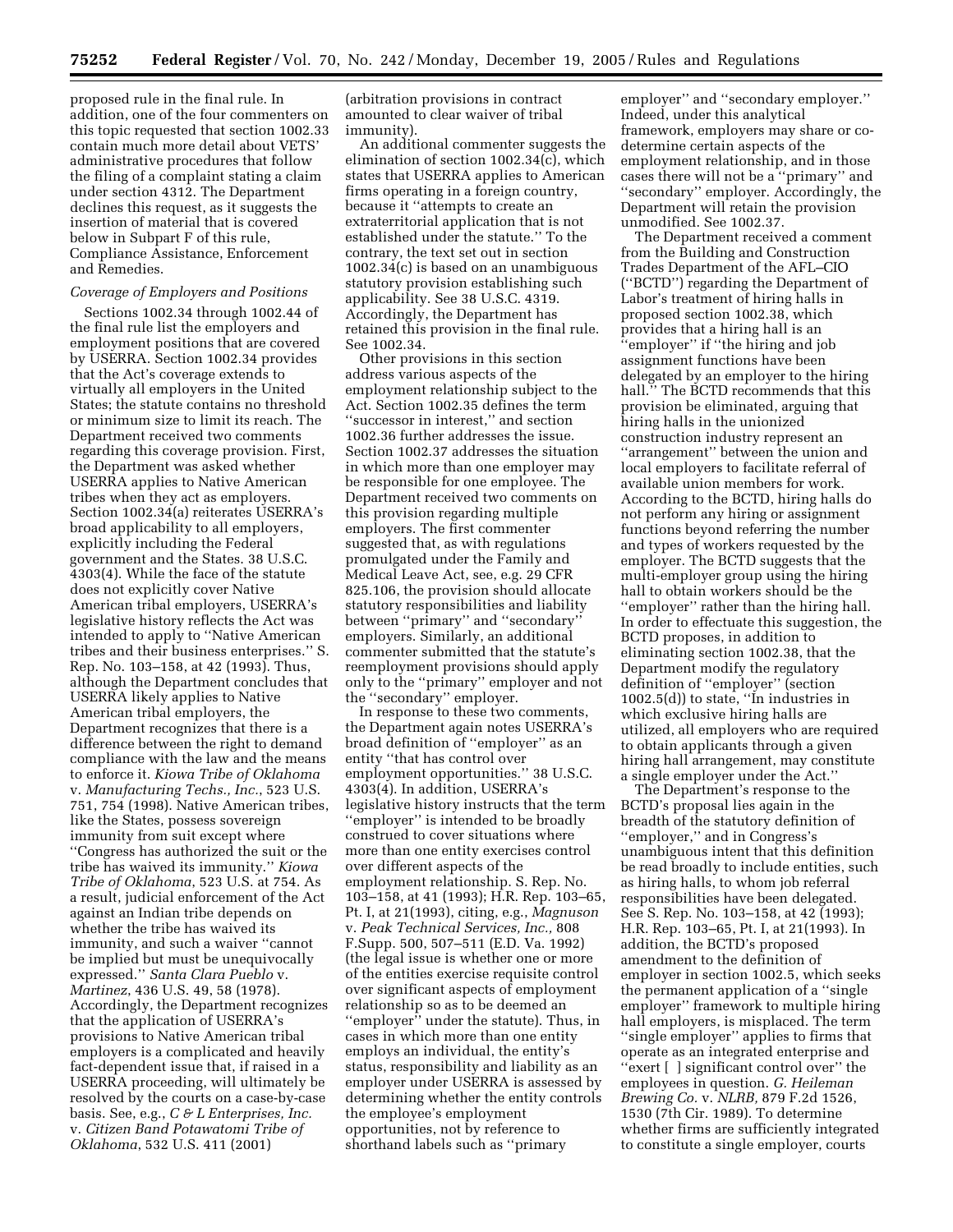look to (1) common management; (2) centralized control of labor relations; (3) interrelation of operations; and (4) common ownership or financial control. See *Radio and Television Broadcast Technicians Local Union 1264* v. *Broadcast Service of Mobile, Inc.,* 380 U.S. 255, 256, 85 S. Ct. 876, 13 L. Ed. 2d 789 (1965); see also *Naperville Ready Mix, Inc.* v. *NLRB,* 242 F.3d 744, 752 (7th Cir. 2001), cert. denied, 534 U.S. 1040 (2001). While one or more employers utilizing the same hiring hall may or may not operate as an integrated enterprise so that they meet the criteria of the ''single employer'' test, such criteria are not essential to determine whether the entity is an employer for the purposes of USERRA. Accordingly, the Department rejects the BCTD's suggestions, and will retain the provision regarding hiring halls in unchanged form. See 1002.38.

Proposed section 1002.39 covers States and other political subdivisions of the United States as employers, and the Department received one comment regarding this provision. The commenter noted USERRA's specific treatment for reemployment of employees of the Federal legislative and judicial branches and, seeing no similar provision for employees of State legislative and judicial branches, asked whether USERRA's protections applied to the latter group. In response, the Department again notes USERRA's broad applicability to all employers, explicitly including the States, 38 U.S.C. 4303(4), without regard to whether the State employer is the State's judicial or legislative branch.

The Department received three favorable comments in response to proposed section 1002.40, which confirms that USERRA makes it unlawful for any employer to deny employment to a prospective employee on the basis of his or her membership, application for membership, performance of service, application to perform service, or obligation for service in the uniformed services, or on the basis of his or her exercise of any right guaranteed under the Act. In addition to these favorable comments, the Department received two comments regarding the application of this principle in specific circumstances. The first commenter submits a hypothetical in which a person is on extended active duty and cannot interview for a job or be present for the job's start date because of service in the uniformed services. In the scenario presented, the job advertisement states clearly that the ''most qualified'' applicants must be interviewed and the selectee is desired to start work immediately upon

selection. The person on active duty can do neither, but does apply for the job by mail and is among the most qualified based on the application. The employer eliminates all applicants who cannot for whatever reason appear for an interview or start work immediately upon selection. The commenter requests that the Department determine that such conduct on the part of an employer would not constitute a violation of USERRA. The second commenter suggests a scenario in which a prospective employer withdraws an offer of employment because of a person's military service or obligations, and urges the Department to state in the final rule that while such a withdrawal may constitute discrimination under USERRA, the prospective employee is not entitled to reemployment rights under section 4312 of the statute.

The Department declines to include either of these hypothetical scenarios or their suggested outcomes in the final rule. Each individual case involving an issue under USERRA must be decided based on the specific facts of that case, with all the attendant and potentially influential details, together with the appropriate and applicable legal standards.

In addition, the Department received three comments regarding whether employer inquiries about military service or obligations during the hiring process are permissible under USERRA. The Department concludes that it is not unlawful in itself for a prospective employer to ask an applicant about military service or obligations. Indeed, in many instances a prospective employee's military experience may enhance his or her potential value to the employer. However, if information elicited in response to such questions forms the basis of the employer's decision not to hire the applicant, or to take other adverse action against the person once hired, the inquiries may constitute evidence of unlawful discrimination.

As stated earlier, temporary, parttime, probationary, and seasonal employment positions are also covered by USERRA. The Department received one comment on proposed section 1002.41, which establishes that an employer does not have reemployment obligations under USERRA if the temporary or seasonal position is for a brief, non-recurrent period and the employee has no reasonable expectation of continued employment indefinitely or for a significant period. The commenter submits that the Department should state in the final rule that in such cases, an employer need not provide employment benefits during the absence

from employment due to military service.

Section 4312(d)(1)(C) of USERRA clearly provides that an employer does not possess any reemployment obligations if an employee departing for military service is in a brief, nonrecurrent position and has no reasonable expectation that such employment will continue indefinitely or for a significant period. However, an employee in a brief, non-recurrent position may be entitled to nonseniority benefits under certain situations. Because section 4316(b)(1)(B) requiring employers to provide nonseniority benefits to employees is not limited by an exception regarding employees occupying brief, nonrecurrent employment positions, the Department interprets the mandate of section 4316(b)(1)(B) to apply to all employees, including those in brief, nonrecurrent positions of employment. However, as discussed below in Subpart D and in section 1002.150 of this rule, the employer is obligated to provide non-seniority benefits to employees on military leave only to the extent that the employer provides such benefits to similarly situated employees on comparable non-military furlough or leave of absence. As a result, if an employer provides non-seniority benefits to similarly situated employees in brief, nonrecurrent employment positions on comparable, non-military leave, those benefits must also be provided to employees in brief, nonrecurrent employment positions on military leave.

Section 1002.42 explains that USERRA covers employees on strike, layoff, or leave of absence, and section 1002.43 makes clear that persons occupying professional, executive and managerial positions also are entitled to USERRA rights and benefits. The Department received two comments on proposed section 1002.44, which addresses the distinction between an independent contractor and an employee under USERRA. This section provides that USERRA does not apply to individuals who act as independent contractors rather than as employees of an employer, and outlines six factors that must be considered in deciding whether a person is an independent contractor. One commenter suggested the Department eliminate as too limiting the word ''managerial'' from one of the six factors that addresses a ''person's opportunity for profit or loss that depends on his or her managerial skill.''

The second commenter disputed the six-factor test entirely, and stated the appropriate legal standard for determining whether a person is an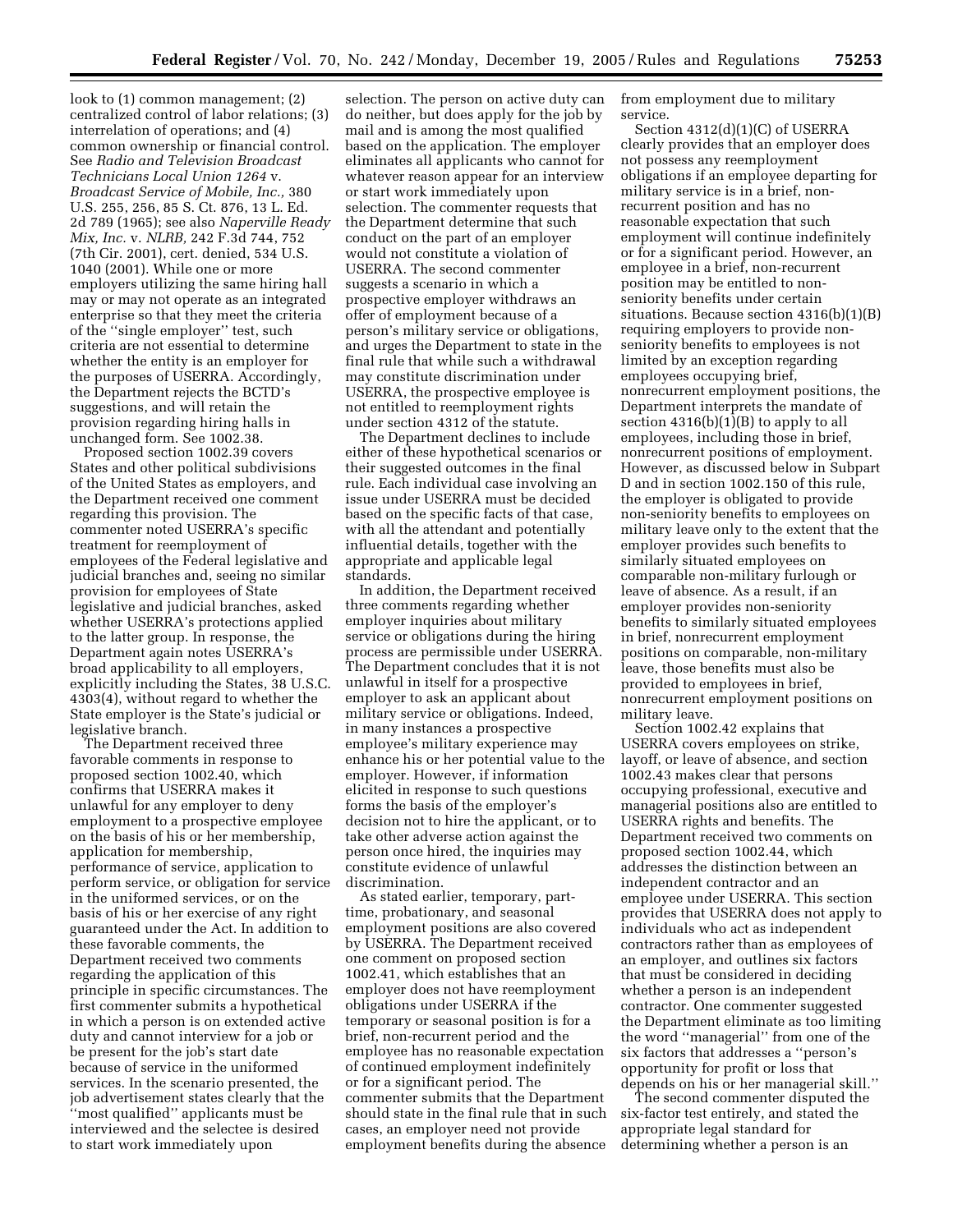employee or an independent contractor is found in *Nationwide Mutual Insurance Co.* v. *Darden,* 503 U.S. 318 (1992), a case decided under the Employee Retirement Income Security Act (ERISA). In *Darden,* the Supreme Court set forth a common-law-based ''degree of control'' test that focuses primarily on ''the hiring party's right to control the manner and means by which the product is accomplished.'' Id. The commenter sought the elimination of three of the six factors set out in 1002.44 as inconsistent with the common law test and because ''they do not help to inform the decision.''

The independent contractor provision in this rule is based on Congress's intent that USERRA's definition of ''employee'' be interpreted in the same expansive manner as the term is defined under the Fair Labor Standards Act (FLSA). H.R. Rep. No. 103–65, Pt. I, at 29 (1993) (citing *Brock* v. *Mr. W. Fireworks, Inc.,* 814 F.2d 1042 (5th Cir.), cert. denied, 484 U.S. 924 (1987)); S. Rep. No. 103–58, at 40 (1993). In determining whether a person is a statutory employee or an independent contractor under the FLSA, the ''economic reality'' test is employed. See, e.g., *Mr. W. Fireworks,* 814 F.2d at 1043; see also *Debra T. Landis,*  Determination of ''Independent Contractor'' and ''Employee'' Status for Purposes of the FLSA, 51 A.L.R. Fed. 702 (2005). The focal point of the test is whether the individual is economically dependent on the business to which he or she renders service or is, as a matter of economic fact, in business for him- or herself. *Bartels* v. *Birmingham,* 332 U.S. 126, 130 (1947). In applying the test, courts generally examine five or six factors. *Landis,* supra, section 2. No one of the factors is determinative. *Rutherford Food Corp.* v. *McComb,* 331 U.S. 722 (1947). Moreover, the factors are ''simply analytical tools,'' thus, ''their weight, number and composition are variable.'' *Dole* v. *Snell,* 875 F.2d 802, 805 n. 2 (10th Cir. 1989). In *Mr. W. Fireworks,* the court examined five factors to use in determining independent contractor status: ''(1) The degree of control exercised by the alleged employer; (2) the extent of the relative investments of the putative employee and employer; (3) the degree to which the 'employee's' opportunity for profit and loss is determined by the employer; (4) the skill and initiative required in performing the job; and (5) the permanency of the relationship.'' Id. (citing *United States* v. *Silk,* 331 U.S. 704 (1947)). Many courts also examine a sixth factor: Whether the service

rendered is an integral part of the employer's business. See, e.g., *Henderson* v. *Interchem Coal Co.,* 41 F.3d 567, 570 (10th Cir. 1994); *Real* v. *Driscoll Strawberry Associates, Inc.,* 603 F.2d 748 (9th Cir. 1979).

Consistent with USERRA's legislative history, the proposed section essentially restates the test used under the FLSA to determine independent contractor status. In addition, in FLSA cases, ''the courts have generally indicated that the common law degree of control test is not controlling.'' See *Landis*, supra, section 2. Indeed, even in *Darden*, the Supreme Court indicated that the common law test is inappropriate in FLSA cases. 503 U.S. at 326 (''While the FLSA, like ERISA, defines an 'employee' to include 'any individual employed by an employer,' it defines the verb 'employ' expansively to mean 'suffer or permit to work.' This latter definition [\* \* \*] stretches the meaning of 'employee' to cover some parties who might not qualify as such under a strict application of traditional agency law principles.'' (internal citations omitted)). USERRA's legislative history shows that Congress made a clear choice between the test employed under the FLSA and the degree-of-control test, and explicitly chose the former. In addition, with respect to the proposal to delete the word managerial from the second factor of the test set out in section 1002.44(b), the Department notes that most courts use that term when applying the test. See, e.g., *Imars* v. *Contractors Manufacturing Services, Inc.,* 165 F.3d 27 (6th Cir. 1998). As a result, the Department will retain the test for independent contractor as set forth in section 1002.44.

# *Coverage of Service in the Uniformed Service*

Sections 1002.54 through 1002.62 explain the term ''service in the uniformed services,'' list the various types of uniformed services, and clarify that both voluntary and involuntary duty are covered under USERRA. Section 1002.54 provides that ''service in the uniformed services'' includes a period for which a person is absent from a position of employment for the purpose of an examination to determine his or her fitness to perform duty in the uniformed services. Sections 1002.55 and 1002.56 provide that service under certain authorities for funeral honors duty or as a disaster-response appointee also constitute service in the uniformed services. Section 1002.57 clarifies when service in the National Guard is covered by USERRA, and section 1002.58 addresses service in the commissioned corps of the Public Health Service, a

division of the Department of Health and Human Services. Section 1002.59 recognizes coverage for persons designated by the President in time of war or national emergency.

Sections 1002.60, 1002.61, and 1002.62 address the coverage of a cadet or midshipman attending a service academy, and members of the Reserve Officers Training Corps, Commissioned Corps of the National Oceanic and Atmospheric Administration, Civil Air Patrol, and Coast Guard Auxiliary. The Department received one comment regarding the provision in section 1002.61, which states that training performed by members of ROTC is not considered ''service in the uniformed services'' under USERRA's definition of that term, except in very limited circumstances. In particular, section 1002.61 explains that, on occasion, Reserve and National Guard units will enroll enlisted unit members in a local college's ROTC program in order to train them to become officers. In such cases, the ROTC member may perform ROTC training while in a duty status with the National Guard or Reserve unit, either active duty training or inactive duty training. Under these circumstances, the ROTC duty would be considered ''service in the uniformed services'' for USERRA purposes, and the ROTC member would be entitled to reemployment rights following such service. 38 U.S.C. 4303(13).

The commenter has requested that the Department modify section 1002.61 to establish broader USERRA protection for ROTC members. Specifically, the commenter points out that where an ROTC member has a contractual obligation to complete the ROTC course of training, he or she should have USERRA protection against discrimination. An ROTC member generally signs an agreement that specifies he or she will complete the ROTC program and accept a commission upon graduation, or serve as an enlisted member of the service if he or she fails to successfully complete ROTC training. The Department agrees with the commenter and, following consultation with the Department of Defense, has made the necessary revision by adding subsection (b) to 1002.61. The Department's consultation with the Department of Defense also resulted in technical modifications to section 1002.61(a). See section 1002.61.

# *Absence From a Position of Employment Necessitated by Reason of Service in the Uniformed Services*

The Department received four comments regarding proposed section 1002.73, which addresses the issue of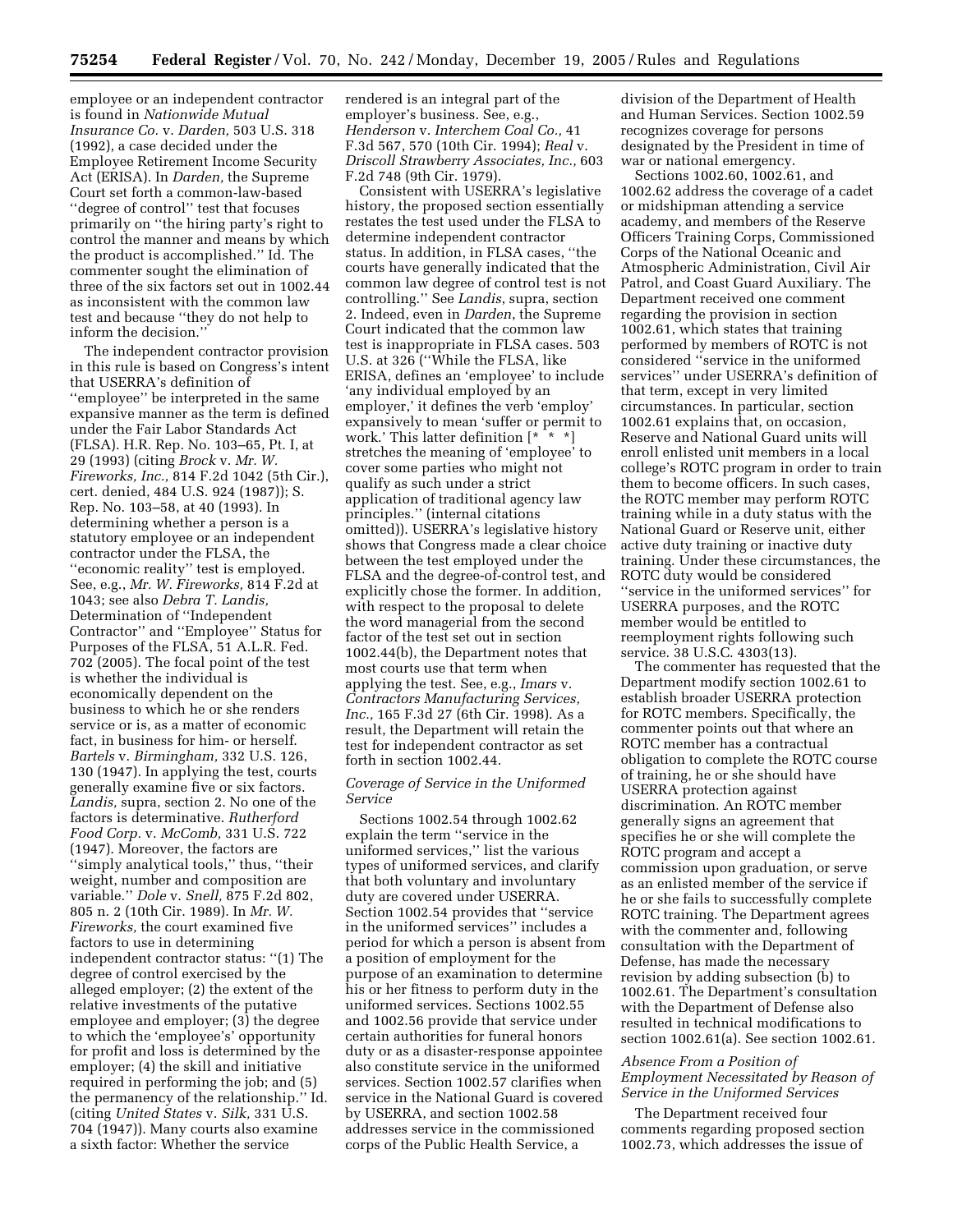the employee's reason for leaving employment as it bears on his or her reemployment rights. Section 4312(a) of the Act states that ''any person whose absence from a position of employment is necessitated by reason of service in the uniformed services'' is entitled to the reemployment rights and benefits of USERRA, assuming the Act's eligibility requirements are met. Military service need not be the only reason the employee leaves, provided such service is at least one of the reasons. See H.R. Rep. No. 103–65, Pt. I, at 25 (1993).

All four commenters expressed unease about the apparent latitude given employees in this section. The first commenter, concerned about an employee's opportunity to seek other employment during absence for military leave, suggested that the Department permit employers to evaluate whether it was reasonable that an employee's absence included a particular purpose other than the actual time engaged in service itself. Similarly, a second commenter suggested that the Department indicate in this provision that a neutral observer must be able to conclude that the absence is related to performing military service. Although the commenters did not say so explicitly, the presumed result of imposing such requirements on an employee's non-military activities would be to permit employers to deny reemployment if the employer concludes that the employee's absence included a purpose that was unreasonable or inappropriate. The effect of these suggestions would be to impose an additional requirement for reemployment eligibility based on an employee's conduct during absence from employment for military service beyond the requirements contained in the statute. Consequently, the Department will not include the proposed addition.

The third commenter requests that the Department state in section 1002.73 that an employee cannot extend the USERRA-protected period of absence for non-military purposes. Because section 1002.73 clearly provides that the period of absence from employment must be necessitated by military service, there is no need for modification on this point. The final commenter on this provision requests that the Department require an employee to return to work within a prescribed period of time if the employee's mobilization orders are cancelled. The Department will not prescribe a set period of time within which an employee must report back to work following the cancellation of mobilization orders, because the facts and circumstances of each case will

differ. However, in the event that a mobilization is cancelled, an employee on military leave of absence should report back to his or her employer as soon as practicable.

USERRA does not impose a limit on the amount of time that may elapse between the date the employee leaves his or her position and the date he or she actually enters the service. Proposed section 1002.74 recognized that no such limit is warranted. A person entering military service generally needs a period of time to organize his or her personal affairs, travel safely to the site where the service is to be performed, and arrive fit to perform service. The amount of time needed for these preparations will vary from case to case. Moreover, the actual commencement of the period of service may be delayed for reasons beyond the employee's control. If an unusual delay occurs between the time the person leaves civilian employment and the commencement of the uniformed service, the circumstances causing the delay may be relevant to establish that the person's absence from civilian employment was ''necessitated by reason of service in the uniformed services.'' See *Lapine* v. *Town of Wellesley,* 304 F.3d 90, 100 (1st Cir. 2002).

The Department received two comments suggesting this provision could be subject to abuse. One commenter suggested that the Department should restrict the time off to prepare for military service solely to travel or to a prescribed time period. The second commenter requested that the Department state that USERRA permits time off from employment to put one's affairs in order only immediately and seamlessly before the military service itself and not on an intermittent or periodic basis during the weeks prior to military service. The final commenter was more concerned that employees facing an extended period of military service are ensured an adequate period of time to prepare for service, so requested that the rule provide that an employee is entitled to a minimum of one week off from employment prior to service.

The Department is averse to placing in this provision the limitations or specific time frames suggested by these commenters. The amount of time that an employee may need to prepare for military service will vary, and will depend on the facts of each case. In addition, employees may need intermittent time off from work prior to military service for brief but repeated periods to put their affairs in order, and such periods may be necessary to, for example, interview child care providers,

go to meetings with bank officers regarding financial matters, or seek assistance for elderly parents. Although the Department is disinclined to include the commenter's limitations in section 1002.74, the Department has revised the text of the provision to reflect that the duration of the military service, the amount of notice supplied to an employee called to military service, and the location of the service are all factors that influence the amount of time an employee may need in order to rest and/ or put his or her affairs in order.

# *Requirement of Advance Notice*

Section 1002.85 explains one of the basic obligations imposed on the service member by USERRA as a prerequisite to reemployment rights: the requirement to notify the employer in advance about impending military service. 38 U.S.C. 4312(a)(1). Section 4312(a)(1) of USERRA contains three general components of adequate notice: (i) The sender of the notice; (ii) the type of notice; and (iii) the timing of notice. First, the employee must notify his or her employer that the employee will be absent from the employment position due to service in the uniformed services. An ''appropriate officer'' from the employee's service branch, rather than the employee, may also provide the notice to the employer on behalf of the employee. Second, the notice may be either verbal or in writing. See 38 U.S.C. 4303(8) (defining ''notice'' to include both written and verbal notification) and 38 U.S.C. 4312(a)(1). Although written notice by the employee provides evidence that can help establish the fact that notice was given, the sufficiency of verbal notice recognizes the ''informality and current practice of many employment relationships[.]'' S. Rep. No. 103–158, at 47 (1993). The act of notification is therefore more important than its particular form. Third, the notice should be given in advance of the employee's departure. USERRA does not establish any brightline rule for the timeliness of advance notice, i.e., a minimum amount of time before departure by which the employee must inform the employer of his or her forthcoming service. Instead, timeliness of notice must be determined by the facts in any particular case, although the employee should make every effort to give notice of impending military service as far in advance as is reasonable under the circumstances. See H.R. Rep. No. 103–65, Pt. 1, at 26 (1993).

The Department received several comments concerning the general requirement of notice. One commenter suggested the regulations address situations in which an employee is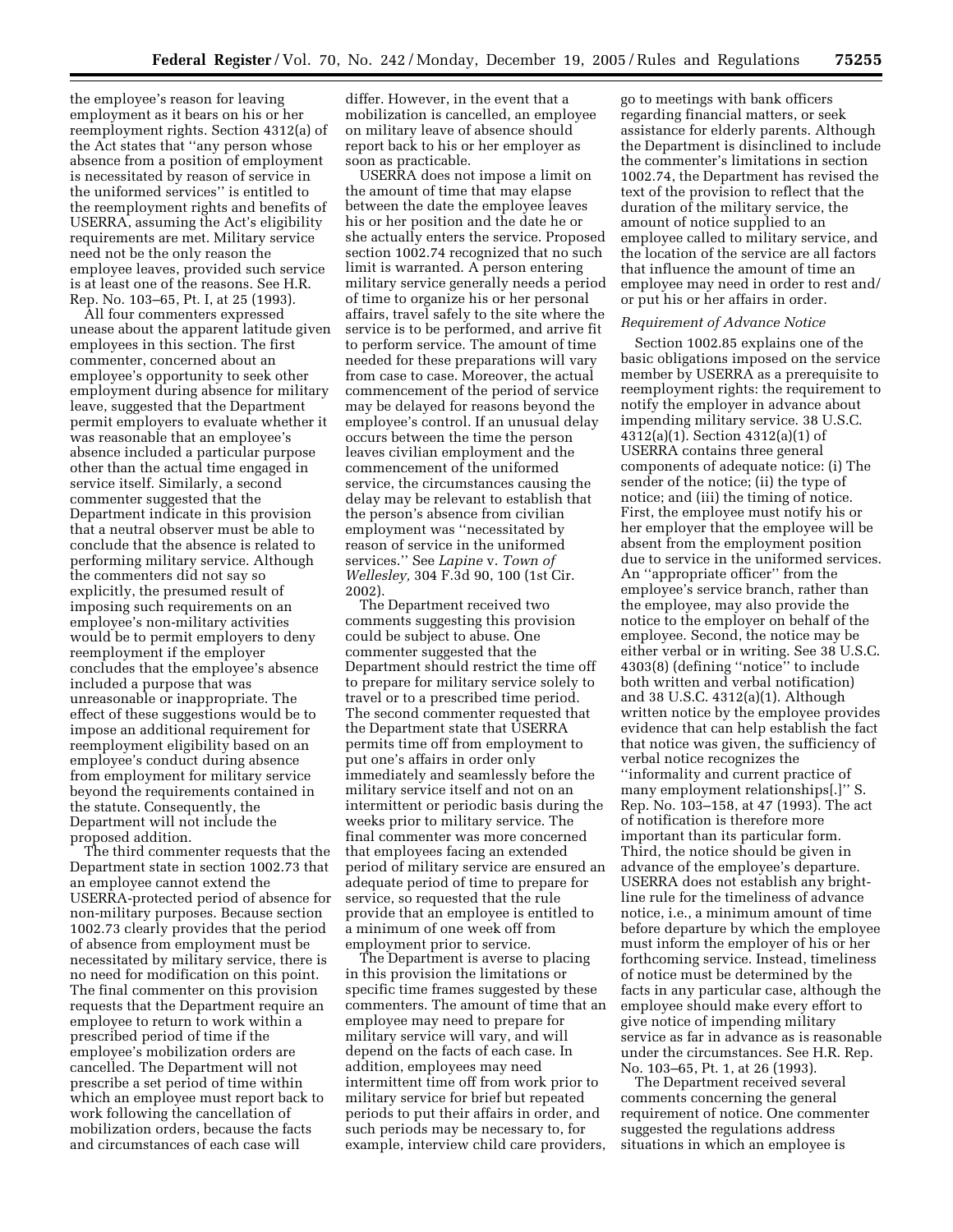employed by more than one employer, for instance, in cases in which an employee is referred by a hiring hall to various employers in a common industry, or cases in which an employment agency assigns an employee to a particular job site. The commenter suggests that the rule provide that where an employee is employed by one or more employers, the employee must provide the required notice to each employer. The Department agrees with the submission, and has modified section 1002.85 accordingly. See section 1002.85(a).

Four commenters requested the regulations adopt a general requirement that notice be given 30 days in advance of impending service. Another commenter requested the Department employ stronger language with respect to an employee's obligation to give timely notice, suggesting the final rule state the employee should ''make every effort'' to give advance notice ''as promptly as possible.'' The Department does not intend that these regulations impose any new requirements, either explicit or implied, upon the exercise of the rights granted to protected persons by the statute. Therefore, the Department did not adopt these suggestions concerning the timeliness of notice. However, the Department has revised Section 1002.85 to note that the Department of Defense, in their USERRA regulations, ''strongly recommends that advance notice to civilian employers be provided at least 30 days prior to departure for uniformed service when it is feasible to do so.'' See 32 CFR 104.6(a)(2)(i)(B). While this provision does not establish an inflexible 30-day requirement for the provision of advance notice, it does serve to demonstrate that the Department of Defense expects that service members exercise care when providing notice to their employers of impending service in the uniformed services.

The Department received seven comments related to the provision in section 1002.85 that advance notice may be either written or verbal. One commenter requested the final rule contain a ''recommendation'' that notice be in writing. Another commenter requested the regulation provide that an employee use the employer's established procedure for requesting other types of leave (*i.e.*, written), except in cases where written notice is precluded pursuant to USERRA. Five commenters requested the final rule require the employee to provide, either before or shortly after the commencement of the uniformed service, some form of documentation,

either a written notice or a copy of military orders or similar documentation of the service. As noted above, both the statutory language and the legislative history make clear Congress's intent that advance notice may be either verbal or written. However, the Department again notes that the Department of Defense regulations under USERRA provide guidance to service members that ''strongly recommends'' that advance notice be given in writing, while acknowledging that verbal notice is sufficient. See 32 CFR 104.6(a)(2)(i)(B). The Department of Defense regulations also make clear that the military services must consider and, where military requirements permit, accommodate legitimate concerns of civilian employers concerning the military service or obligations of their employees. See 32 CFR 104.4(c) and (d); 104.5(b)(6); and 104.6(n), (o).

Section 1002.86 implements the statutory exceptions to the requirement of advance notice of entry into the uniformed services. The statute recognizes that in rare cases it may be very difficult or impossible for an employee to give advance notice to his or her employer. To accommodate these cases, the advance notice requirement may be excused by reason of ''military necessity'' or circumstances that make notice to the employer ''otherwise impossible or unreasonable.'' 38 U.S.C. 4312(b). Section 4312(b) also provides that the uniformed services make the determination whether military necessity excuses an individual from notifying his or her employer about forthcoming military service. Any such determination is to be made according to regulations issued by the Secretary of Defense. See 32 CFR part 104. Finally, section 4312(b) states that the ''military necessity'' determination is not subject to judicial review. The same finality and exemption from review, however, do not apply if the employee fails to provide notice to his or her employer because the particular circumstances allegedly make notification ''impossible or unreasonable.'' Whether the circumstances of the case support the employee's failure to provide advance notice of service are questions to be decided by the appropriate fact-finder. See S. Rep. No. 103–158, at 47 (1993).

One commenter requested the Department note in section 1002.86 that situations in which the provision of advance notice is precluded because it is ''impossible or unreasonable'' will be rare, especially in light of the access to telephones, e-mail and other readily available sources by which contact with an employer may be made. The

commenter also requested the section provide that in such rare cases, the employee must give the employer notice at the employee's earliest opportunity. The Department views the current language in subsection 1002.86(b) as sufficient to address the notice requirement in ''impossible or unreasonable'' circumstances, and therefore has not adopted the commenter's suggested revision.

Proposed section 1002.87 makes explicit that the employee is not required to obtain the employer's permission before departing for uniformed service in order to protect his or her reemployment rights. Imposing a prior consent requirement would improperly grant the employer veto authority over the employee's ability to perform service in the uniformed services by forcing the employee to choose between service and potential loss of his or her employment position, if consent were withheld.

Section 1002.88 implements the longstanding legal principle that an employee departing for service is not required to decide at that time whether he or she intends to return to the preservice employer upon completion of the tour of duty. Rather, the employee may defer the decision until after he or she concludes the period of service, and the employer may not press the employee for any assurances about his or her plans. See H.R. Rep. No. 103–65, Pt. I, at 26 (1993) (''One of the basic purposes of the reemployment statute is to maintain the service member's civilian job as an 'unburned' bridge.'') and S. Rep. No. 103–158, at 47 (1993), both of which cite *Fishgold* v. *Sullivan Drydock and Repair Corp.,* 328 U.S. 275, 284 (1946).

Section 1002.88 also provides that an employee cannot waive the right to reemployment by informing the employer that he or she does not intend to seek reemployment following the service. This general principle that an employee cannot waive USERRA's right to reemployment until it has matured, *i.e.*, until the period of service is completed, is reiterated in the discussion of USERRA's ''Furlough and Leave of Absence'' provisions. See section 1002.152.

The Department received three comments regarding section 1002.88, all of which contested the Department's conclusion that a person cannot waive the right to reemployment by notifying the employer prior to or during the period of military service that he or she does not intend to seek reemployment upon completion of the service. Commenters included the Equal Employment Advisory Council, the U.S.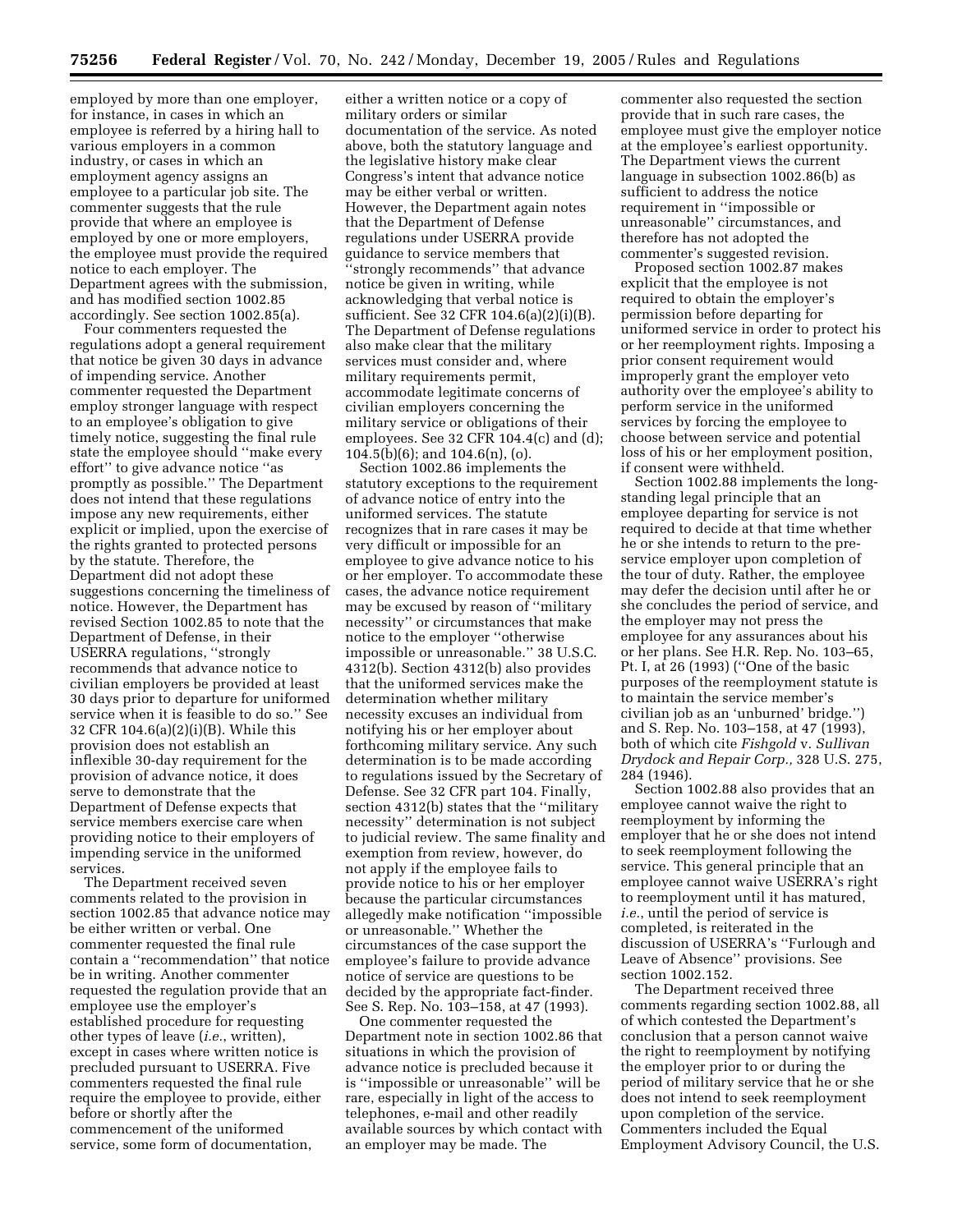Chamber of Commerce, and a law firm. The Department's conclusion is based on both the USERRA's broad prohibition against waivers of statutory rights, and the statute's legislative history on this point. Section 4302(b) of USERRA states that the statute supersedes "any \* \* \* contract, agreement, policy, plan, practice, or other matter that reduces, limits, or eliminates in any manner any right or benefit provided by [the Act].'' 38 U.S.C. 4302(b). This provision against waivers has been interpreted expansively; for instance, it includes a prohibition against the waiver in an arbitration agreement of an employee's right to bring a USERRA suit in Federal court. See, e.g., *Garrett* v. *Circuit City Stores, Inc.,* 338 F.Supp.2d 717, 721–22 (N.D.Tex. 2004). USERRA's legislative history underscores that this provision is intended to prohibit ''employer practices and agreements, which provide fewer rights or otherwise limit rights provided under amended chapter 43 or put additional conditions on those rights \* \* \*.'' *H. Rep. No. 103–65,* Pt. I, at 20 (1993). This provision, coupled with the mandate to courts to liberally construe USERRA to the benefit of the service member, supports the Department's determination regarding waivers of reemployment rights made before or during service. However, in light of the comments received on this point, the Department has revised section 1002.88 to clarify that a person cannot waive his or her reemployment rights prior to or during a period of service in the uniformed services. See section 1002.88.

#### *Period of Service*

USERRA provides that an individual may serve up to five years in the uniformed services, in a single period of service or in cumulative periods totaling five years, and retain the right to reemployment by his or her pre-service employer. 38 U.S.C. 4312(c). Sections 1002.99 through 1002.104 implement this statutory provision. The Department received one comment on Section 1002.99, which implements the basic five-year period established by the statute, requesting that the five-year period be reduced to two years. Because the time period is established by statute, the Department has rejected the suggestion. See section 1002.99.

Section 1002.100 provides that the five-year period includes only actual uniformed service time. Periods of time preceding or following actual service are not included even if those periods may involve absences from the employment position for reasons that are servicerelated, for example, travel time to and

from the duty station, time to prepare personal affairs before entering the service, delays in activation, etc. The Department received one comment regarding this provision, indicating that employers may have difficulty in ascertaining which part of the absence from employment is attributable to actual time in the uniformed service, and which part of the absence was service-related. As a result, the commenter suggests that employers either be allowed to assess an employee's entire absence from employment for the purposes of the five-year limit or, alternatively, be permitted to request documentation from an employee that will demonstrate the precise length of the actual military service. Because the text of the provision comports with the statute and its legislative history, the Department declines the suggestion to amend the text of the rule. However, in response to the stated concerns, the Department advises employers that the Secretaries of the Military Departments and the Commandant of the Coast Guard are expected to provide assistance to civilian employers of employees covered by USERRA, 32 CFR 104.5(b)(6). Such assistance may include support to employers to ascertain which part of the absence from employment constituted service in the uniformed services.

Section 1002.101 clarifies that the five-year period pertains only to the cumulative period of uniformed service by the employee with respect to one particular employer, and does not include periods of service during which the individual was employed by a different employer. Therefore, the employee is entitled to be absent from employment with a particular employer because of service in the uniformed services for up to five years and still retain reemployment rights with respect to that employer; this period starts anew with each new employer. The regulation derives from section 4312(c)'s language tying the five-year period ''to the employer relationship for which a person seeks reemployment[.]'' 38 U.S.C. 4312(c).

One commenter requested guidance on applying the five-year limit to cases in which an employee is employed by more than one employer. The Department has revised section 1002.101 to reflect that if an employee is employed by more than one employer, a separate five-year period runs as to each employer independently, even if those employers share or co-determine the employee's terms and conditions of employment. See section 1002.101.

Section 1002.102 addresses periods of service undertaken prior to the enactment of USERRA, when the Veterans' Reemployment Rights Act (VRRA) was in effect. If an individual's service time counted towards the VRRA's four or five-year periods for reemployment rights, then that service also counts towards USERRA's five-year period. The regulation implements section (a)(3) of the rules governing the transition from the VRRA to USERRA, which appear in a note following 38 U.S.C. 4301.

The Department invited comments as to whether its interpretation in proposed section 1002.102 best effectuates the purpose of the Act, and received one comment in response. The commenter indicated that in reply to the question posed in section 1002.102 regarding whether the five-year service limit includes periods of service that the employee performed before USERRA was enacted, the Department should not provide an unqualified ''yes,'' but instead should indicate that ''it depends'' on whether the individual's service time counted towards the VRRA's four or five-year periods for reemployment rights. The Department agrees, and has made the change to the text of this provision. See 1002.102.

Section 4312(c) enumerates eight specific exceptions to the five-year limit on uniformed service that allow an individual to serve longer than five years while working for a single employer and retain reemployment rights under USERRA. 38 U.S.C.  $4312(c)(1)–(4)(A)–(E)$ . The exceptions involve unusual service requirements, circumstances beyond the individual's control, or service (voluntary or involuntary) under orders issued pursuant to specific statutory authority or the authority of the President, Congress or a Service Secretary. Section 1002.103 implements this provision by describing each exception set out in the statute.

The regulation also recognizes a ninth exception based on equitable considerations. A service member is expected to mitigate economic damages suffered as a consequence of an employer's violation of the Act. See *Graham* v. *Hall-McMillen Co., Inc.,* 925 F. Supp. 437, 446 (N.D. Miss. 1996). If an individual remains in (or returns to) the service in order to mitigate economic losses caused by an employer's unlawful refusal to reemploy that person, the additional service is not counted against the five-year limit. The Department sought comment on whether an exception to the five-year limit based on the service member's mitigation of economic loss furthers the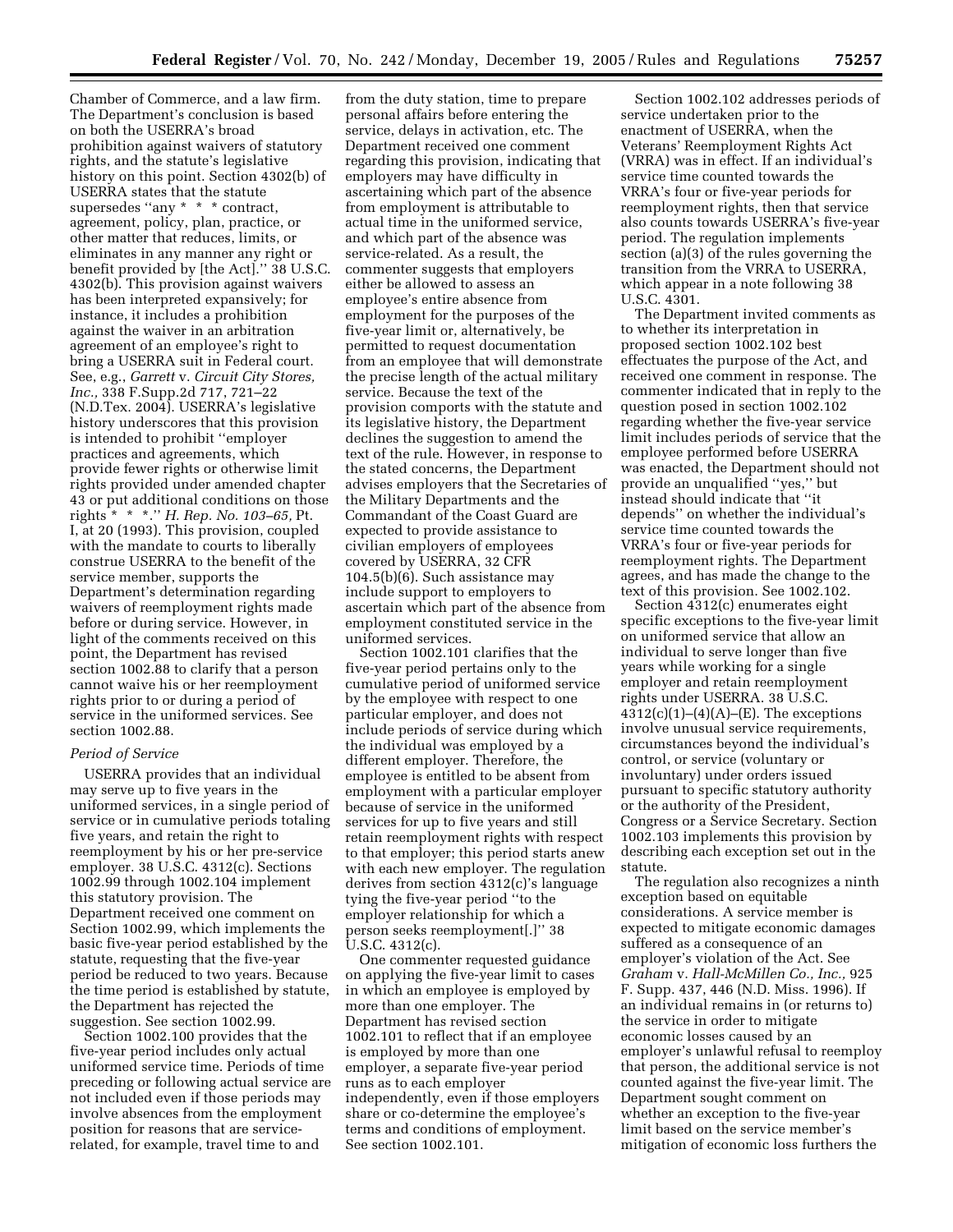purposes of the statute, and received four comments in support of the provision.

Section 1002.104 implements section 4312(h), which prohibits the denial of reemployment rights based on the ''timing, frequency, and duration'' of the individual's training or service, as well as the nature of that service or training. 38 U.S.C. 4312(h). A service member's reemployment rights must be recognized as long as the individual has complied with the eligibility requirements specified in the Act. *Id.*  The legislative history of section 4312(h) makes clear the Congress' intent to codify the holding of the United States Supreme Court in *King* v. *St. Vincent's Hospital,* 502 U.S. 215 (1991). See H.R. Rep. No. 103–65, Pt. I, at 30 (1993); S. Rep. No. 103–158, at 52 (1993). In King, the court held that no service limit based on a standard of reasonableness could be implied from the predecessor version of USERRA. Section 4312(h). Section 1002.104 therefore prohibits applying a ''reasonableness'' standard in determining whether the timing, frequency, or duration of the employee's service should prejudice his or her reemployment rights.

Consistent with views expressed in the House report, Section 1002.104 counsels an employer to contact the appropriate military authority to discuss its concerns over the timing, frequency, and duration of an employee's military service. The Department received two comments regarding this provision. One commenter suggests that section 1002.104 state that employer contacts with a military authority to discuss concerns regarding timing, frequency, and duration of an employee's military service should not be considered as evidence of discrimination in violation of section 4311 of USERRA. The Department declines the opportunity to make such a categorical statement in the final rule that would apply in all circumstances. However, the Department notes that good faith contacts with the military to express legitimate concerns about timing, frequency, and duration of an employee's military service do not evidence a discriminatory motive. The second comment regarding section 1002.104 involves the provision stating that ''military authorities are required to consider requests from employers of National Guard and Reserve members to adjust scheduled absences from civilian employment to perform service.'' The commenter asks whether this statement subjects the military authority to suit under the Administrative Procedures Act (APA) in cases in which it may be

alleged that the military authority's response to such requests is arbitrary and capricious. The Department views this inquiry as raising an issue beyond the scope of these regulations. However, the Department notes that this requirement is established by Department of Defense regulations. See 32 CFR 104.6(o).

# *Application for Reemployment*

In order to protect reemployment rights under USERRA, the returning service member must make a timely return to, or application for reinstatement in, his or her employment position after completing the tour of duty. 38 U.S.C. 4312(a)(3). Sections 4312(e) and (f) establish the required steps of the reinstatement process. 38 U.S.C. 4312(e), (f). Section 4312(e) of USERRA establishes varying time periods for requesting reinstatement, and section 1002.115 explains that the three statutory time periods for making a request for reinstatement are dependent on the length of the period of military service, except in the case of an employee's absence for an examination to determine fitness to perform service.

The Department received three general comments with regard to the time periods set out in section 1002.115. Two commenters suggest that the Department indicate that employees and employers may lawfully agree to extend the time periods for making a request for reinstatement. Section 4302(a) of USERRA states that ''[n]othing in this chapter shall supersede, nullify or diminish any \* \* \* contract, agreement, policy, plan, practice, or other matter that establishes a right or benefit that is more beneficial to, or is in addition to, a right or benefit provided'' under USERRA. The Department concludes that this statutory provision permits the types of agreements to which the commenters refer, and finds it unnecessary to add such a provision to the final rule. A final general comment suggests that the Department indicate that an employee's separate but proximate periods of service be accumulated into one period for the purposes of determining the time period within which to apply for reemployment. The Department disagrees with the approach offered by the commenter. Under USERRA, an employee may not add together service days from separate but proximate periods of military service to create a longer period within which to apply for reemployment with the employer. Similarly, if an additional period of military service intervenes in the statutory period within which to apply

for reemployment with the employer, an employee may not bank any remaining days from that period and add them on to the subsequent period within which to report back to or apply for reemployment with the employer.

Section 1002.115 also specifies the actions that must be taken by the employee. Section 4312(e)(1)(A)(i) of USERRA provides that the employee reporting back to the employer following a period of service of less than 31 days must report:

(i) Not later than the beginning of the first full regularly scheduled work period on the first full calendar day following the completion of the period of service and the expiration of eight hours after a period allowing for the safe transportation of the person from the place of that service to the person's residence \* \* \*

# 38 U.S.C. 4312(e)(1)(A)(i).

The Department interprets this provision as requiring the employee to report at the beginning of the first full shift on the first full day following the completion of service, provided the employee has a period of eight hours to rest following safe transportation to the person's residence. See H.R. Rep. No. 103–65, Pt. I, at 29 (1993). If it is impossible or unreasonable for the employee to report within this time period, he or she must report to the employer as soon as possible after the expiration of the eight-hour period.

The Department invited comment as to whether the interpretations in section 1002.115(a) best effectuate the statute, and received four comments in response. Two commenters asserted that the statute requires that an employee report back to the employer ''by the beginning of the first full shift on the first calendar day that falls after the eight hour rest period ends.'' One commenter requested that this provision be re-drafted to improve its clarity, and one commenter requested that the Department extend the 8-hour period of rest because it is too brief.

After reviewing these comments, and the arguments in support of a modification to this provision, the Department views section 1002.115(a), which requires an employee to report back to the employer no later than the beginning of the first full regularlyscheduled work period on the first full calendar day following the completion of the period of service, provided the employee has an 8-hour rest period, as a proper and accurate interpretation of section 4312(e)(1)(A)(i). Neither the statute nor the legislative history suggests that an employee must report back on the first full shift on the day following the day that includes the period of rest. Nor can the Department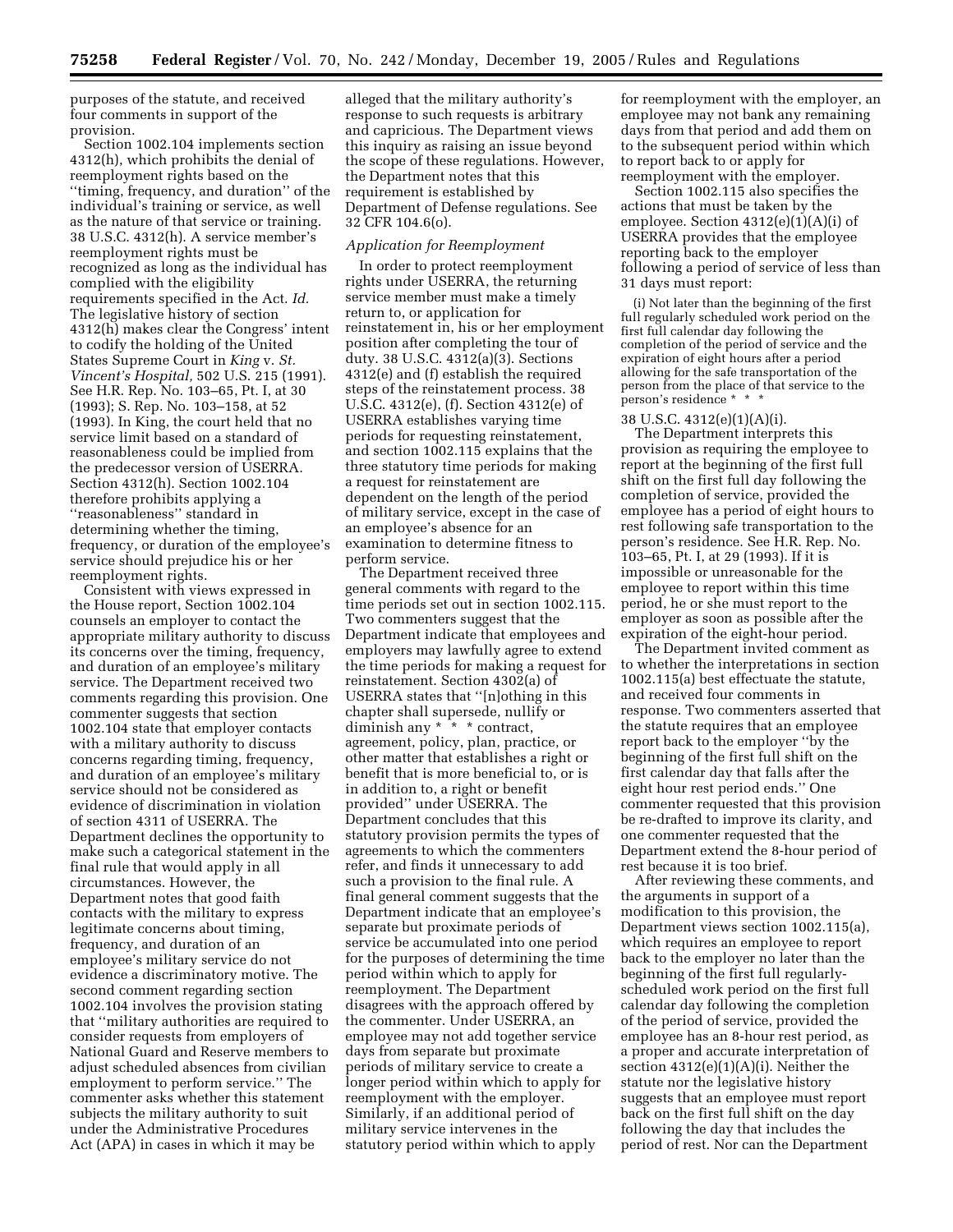extend that period of rest beyond eight hours, as is called for in the statute.

An additional commenter sought guidance on the application of section 1002.115(a) to a case in which an employee is subject to rotating shifts. This rule is not intended as an opportunity to resolve issues arising under individual facts and circumstances. However, the Department views the text of section 1002.115(a), which requires an employee to report back ''at the beginning of the first full regularlyscheduled work period on the first full calendar day following the completion of the period of service,'' as capable of resolving the inquiry. Under this provision, an employee need not report back until the beginning of the first full regularly scheduled work period, whether the shift is conventional or rotating.

Two final commenters on this provision asked the Department to clarify the application of USERRA's rules covering reporting back to work following periods of service for less than 31 days in light of a recent case from a Federal appeals court, *Gordon* v. *WAWA, Inc.,* 388 F.3d 78 (3rd Cir. 2004). In Gordon, an employee returning from weekend duty with the Army Reserve stopped by his workplace to collect his paycheck and was allegedly ordered by the employer to return to work before he had an opportunity to return home and rest. The employer allegedly threatened Gordon with termination if he did not work the upcoming shift. The employee apparently did not insist on his rest period, and worked the upcoming (midnight) shift. He was not denied reemployment. After working his shift, the employee suffered a fatal automobile accident while driving home.

The court reviewed USERRA's legislative history, which demonstrates Congressional intent that service members reporting back to their civilian employment ''be allowed sufficient time to return to their residence and be rested before they are to perform their work.'' 388 F.3d at 83, citing S. Rep. No. 103– 158, at 50 (1993). However, the court held that the time periods provided by USERRA in which a returning service member must notify the pre-service employer of his or her intent to return to work are obligations the service member must meet to reclaim the preservice job, not rights that can be enforced under USERRA in cases where, as here, the person was in fact reemployed. As a result, the court held that the statute's reporting-back requirement, 38 U.S.C. 4312(e)(1), ''does

not confer a right to rest'' to a returning service member.

Although Gordon did not interpret USERRA to provide relief to an employee allegedly injured by the employer's denial of the eight-hour rest period, the Department's view is that the case does not interfere with the eight-hour, 14-day, and 90-day rest/ notification periods allowed under USERRA. The facts in Gordon were unusual; the employer reportedly threatened the employee with termination if he did not work the upcoming shift, but the employee apparently did not insist on his rest period, and was not denied reemployment. Consequently, the employee was not denied his USERRA right to be reemployed.

Gordon also does not change the procedure that a service member must follow to be entitled to reemployment rights. An employee must report to the employer or apply for reemployment within the specified time periods to be eligible for reemployment. If the employee is required by the employer to report to work, or apply for reemployment, earlier than is provided by USERRA, the employee should seek assistance from VETS or seek relief in the courts to prevent the employer from enforcing such a policy. A service member may not be required by an employer to forego any portion of the applicable eight-hour, 14-day, or 90-day rest/notification period as a condition of reemployment.

Section 1002.115(b) and (c) set out the other time periods in which an employee must report back to an employer. If the individual served between 31 and 180 days, he or she must make an oral or written request for reemployment no more than 14 days after completing service. If it is impossible or unreasonable for the employee to apply within 14 days through no fault of the employee, he or she must submit the application not later than the ''next full calendar day after it becomes possible to do so.'' The Department indicated in the proposed rule that it understands the term ''next'' in the clause ''next first full calendar day" in section  $4312(e)(1)(C)$  to be superfluous, and received one comment agreeing with the position. Finally, if the individual served more than 180 days, he or she must make an oral or written request for reemployment no more than 90 days after completing service.

Section 1002.116 addresses the situation in which a service member is unable to meet the foregoing timeframes due to the individual's hospitalization for or convalescence from a servicerelated illness or injury. Such a person must comply with the notification procedures determined by the length of service, after the time period required for the person's recovery. The recovery period may not exceed two years unless circumstances beyond the individual's control make notification within the required two-year period impossible or unreasonable.

The Department received two requests for guidance on section 1002.116 from one commenter. The commenter would like to know whether the two-year period begins on the date of military discharge, on the date the recovery period ends, or on the date the employee returns to work, and how to apply the rule in a situation in which the returning service member has already reported to the employer and a service-related medical condition arises requiring absence from work. As to the first issue, section 4312(e)(2)(A) of the statute states that a ''person who is hospitalized for, or convalescing from, an illness or injury incurred in, or aggravated during, the performance of service in the uniformed services shall, at the end of the period that is necessary for the person to recover from such illness or injury, report to the person's employer \* \* \* or submit an application for reemployment with such employer \* \* \* [and] such period of recovery may not exceed two years.'' The Department concludes, based on this provision of USERRA, that the two-year recuperation period begins on the date

of completion of the service. This represents a change from USERRA's predecessor law, under which an employee with a servicerelated injury or illness could seek reemployment within 90 days of the conclusion of a period of hospitalization of not more than one year (a maximum of one year plus 90 days). USERRA's enactment extended the period for recuperation and recovery from one year to two years, but did not allow any additional time for application or reporting back after the end of the recuperation period. USERRA's legislative history supports this reading by indicating that if time were needed for recuperation and recovery, the time for application or reporting back would be extended ''by up to two years.'' See, e.g., S. Rep. No. 103–158, at 51 (1993) (USERRA ''provides for extending reemployment reporting or application dates for up to two years.''); H.R. Rep. No. 103–65, Pt. I, at 29 (1993) (USERRA extends the reporting deadlines ''by up to two years.'').

As a result, unless extended to accommodate circumstances beyond the control of the employee that make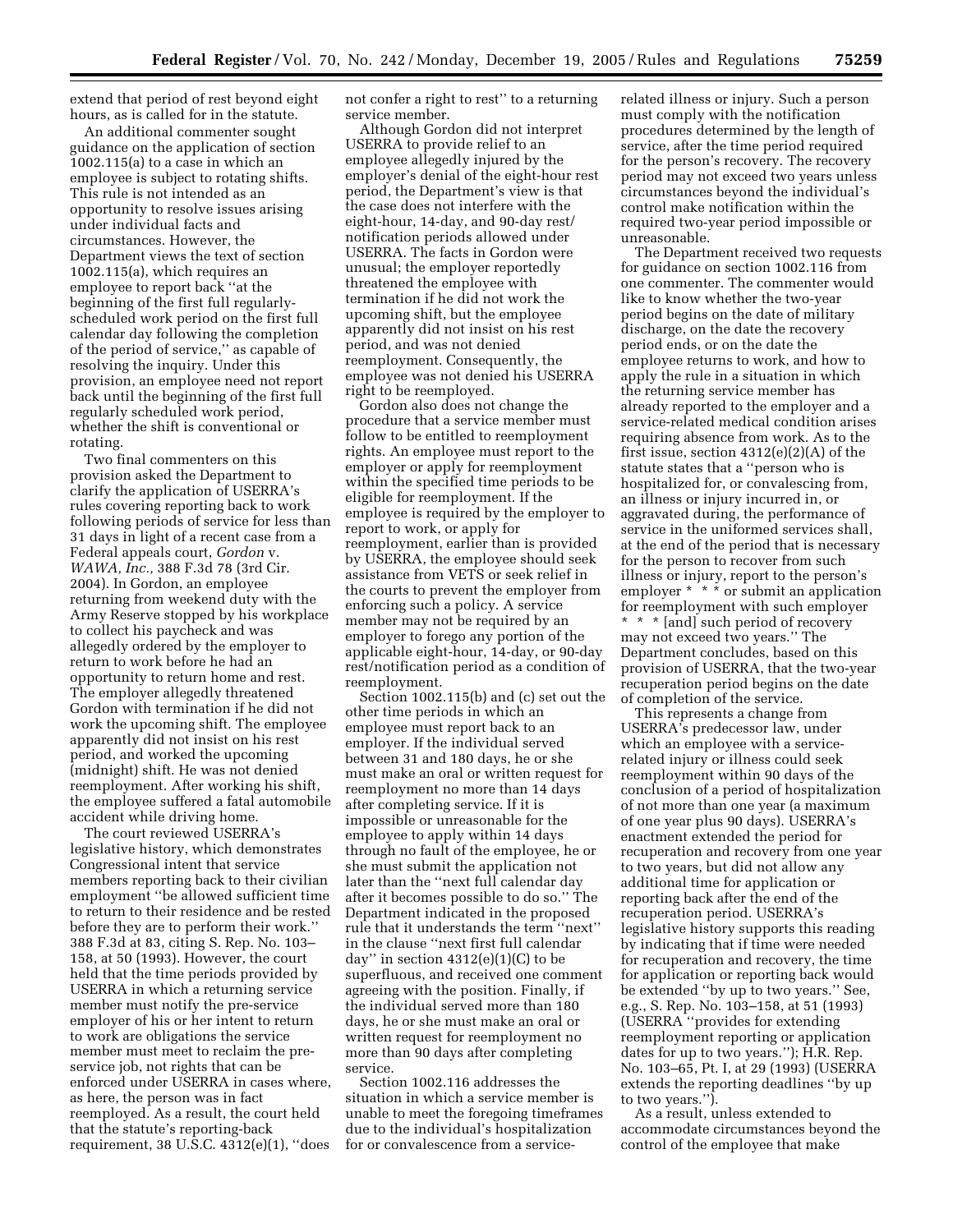reporting within such period impossible or unreasonable, the entire period between the date of completion of service and the date of reporting to work or applying for reemployment can be no greater than two years, and there is no longer an additional extension of 14 or 90 days for applying for reemployment at the end of the recuperation period. However, because the recuperation period is coextensive with the 14- or 90 day application period under USERRA, the service member is entitled to whichever period is longer, but not both.

The second request for guidance on section 1002.116 asks whether the provision of section 1002.116 applies in a situation in which the returning service member has already reported to the employer and a service-related medical condition arises, necessitating absence from work. The Department concludes that the extension of time for recuperation and recovery applies only to the period in which the employee has to report back or apply for reemployment, and does not apply after the person is reemployed. Although this conclusion does not provide for cases in which service-related injuries or illnesses, such as post-traumatic stress disorder or exposure to battlefield toxins, become apparent only following reemployment, it is nevertheless consistent with the unambiguous statutory language on this issue. The Department has revised section 1002.116 to reflect this position.

Section 1002.117 covers the situation where the employee fails to report or to submit a timely application for reemployment. Such failure does not automatically divest the individual of his or her statutory reemployment rights. See 38 U.S.C. 4312(e)(3). However, the employer may subject the employee to the workplace rules, policies and practices that ordinarily apply to an employee's unexcused absence from work.

Sections 1002.118 through 1002.123 establish procedures for notifying the employer that the service member intends to return to work. These sections also address the requirement that the returning service member provide documentation to the employer in certain instances. The documentation provides evidence that the service member meets three of the basic requirements for reemployment: Timely application for reinstatement, permissible duration of service, and appropriate type of service discharge. USERRA expressly provides that the Secretary may prescribe, by regulation, the documentation necessary to demonstrate that a service member

applying for employment or reemployment meets these requirements.

The Department received two comments on section 1002.119 of the proposed rule, which indicates to whom an employee must submit an application for reemployment. The first commenter suggests that the Department incorporate in this provision a statement that an employee is ''encouraged, but not required, to notify [the employee's] human resources officer and \* \* \* supervisors as soon as practicable.'' The second commenter suggests that the provision include a statement that if a pre-service employer ''has an established channel for receiving employment or reemployment applications, [an employee] should follow that channel.'' The Department views both suggestions as ones that can be construed as imposing on service members obligations not set forth in the statute and, as a result, declines the proposals.

The Department received two comments on proposed section 1002.120, which, as originally drafted, provided unconditionally that the service member does not forfeit reemployment rights with one employer by working for another employer after completing his or her military service, as long as the service member complies with USERRA's reinstatement procedures. The commenters suggested either deletion of the provision entirely, or the placement of some limitations on the right to seek alternative employment during the application period. One commenter suggests that such limitations are required in cases in which such alternative employment may violate the pre-service employer's workplace policies, such as employment with a competitor of the pre-service employer that violates an employer's policy against non-competition, or employment that presents a conflict of interest for the employee. The Department agrees with the comments, and has modified this provision accordingly. Section 1002.120 now reflects that a service member's alternative employment during the application period must not violate the pre-service employer's employment policy to such a degree that it constitutes just cause for discipline or termination by the pre-service employer. The Department views this new language as striking an appropriate balance between protecting the proprietary interests of pre-service employers and providing flexibility for employees to explore other post-service employment opportunities. In addition, the modification comports with

USERRA's provision protecting reemployed service members from discharge for a certain period following reemployment, except for ''cause.'' 38 U.S.C. 4316(c).

Section 4312(f) of USERRA describes the documentary evidence that the service member must submit to the employer in order to establish that the service member meets the statutory requirements for reinstatement, and the rule implements these documentation requirements at 1002.121 to .123. Section 1002.121 establishes that an individual applying for reemployment who served more than 30 days in military service must provide certain documentation upon the employer's request. The documentation must establish that the individual's application is timely; he or she has not exceeded the five-year service limitation; and the type of separation from service does not disqualify the individual from reemployment. Section 1002.122 provides that an employer is required to reemploy a service member even if documentation establishing the service member's reemployment eligibility does not exist or is not readily available.

The Department received five comments on sections 1002.121 and 1002.122, each of which addresses a different aspect of the provisions. One comment urged the Department to include language in section 1002.122 imposing an affirmative obligation on the employee to make a ''reasonable effort'' to secure the documentation, and assist the employer in obtaining such documentation. Section 4312(f)(1) of USERRA states that an employee applying for reinstatement ''*shall provide* to the person's employer'' the requested documentation (emphasis supplied). Section 1002.121 follows the directive of the statute and similarly states that the employee ''must'' provide the documentation. The Department concludes that adding the ''reasonable effort'' language to the rule is redundant, and arguably diminishes the mandatory directive of the statute. Furthermore, Department of Defense regulations under USERRA obligate the military services to provide documentation upon request by the service member ''that may be used to satisfy the Service member's entitlement to statutory reemployment rights and benefits.'' 32 CFR 104.6(l). The service branch is therefore ultimately obligated to provide the documentation that the employee requires in order to satisfy his or her own obligation to the employer. The Department concludes that a service member seeking reemployment will realistically make every effort to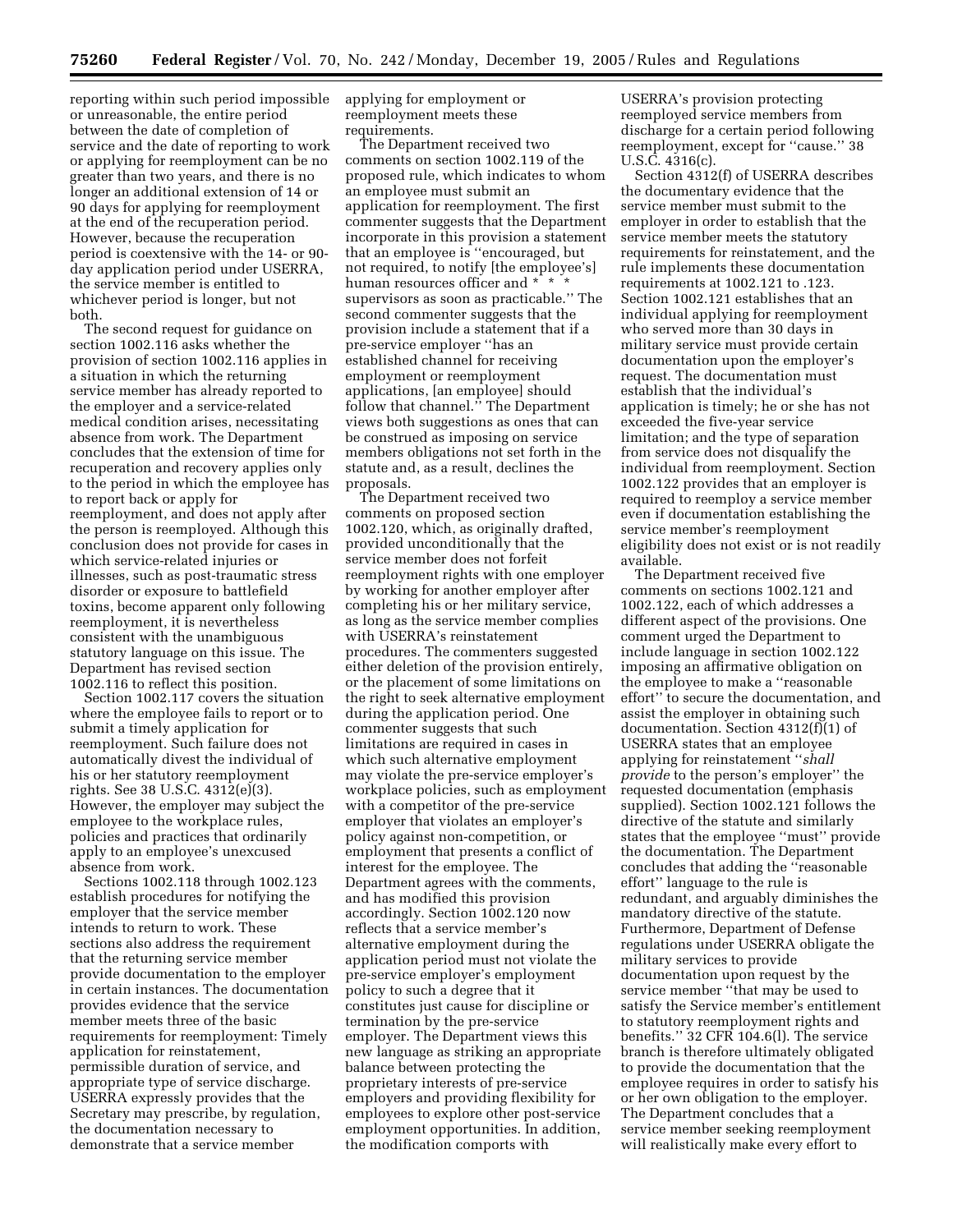obtain the documentation or assist the employer in doing so. However, in difficult cases, the military services can assist employers.

Two comments regarding these provisions were very similar in their suggested solutions to the situation in which documentation is unavailable in a timely fashion. One comment suggested specific time frames for the employee to provide the documentation, and both suggested sanctions for failing to do so in a timely manner. The suggestions included a three-step proposal that should apply to an employee who is unable to produce documentation at the time he or she applies for reemployment: First, the employer may require the employee to execute an affidavit confirming the dates of service, and the employer may terminate the employee if the information is later proven incorrect; second, if the employee does not provide requested documentation within a specific period (28 business days is suggested), the employer may place him or her on unpaid leave; and third, if the employee does not provide the documentation after a specific period of unpaid leave (28 days is again suggested), the employer may terminate him or her.

The Department concludes that the proposed change is inconsistent with the statute and USERRA's general policy of eliminating obstacles to prompt reemployment. Both section 1002.122 and the legislative history of USERRA's section 4312(f) clearly establish that the employer may not deny or delay reemployment if the requested documentation is nonexistent or not ''readily available.'' H.R. Rep. No. 103– 65, Pt. I, at 29–30 (1993); S. Rep. No. 103–158, at 51 (1993). Requiring an affidavit in lieu of documentation at the time of reemployment places an additional condition on reemployment beyond the general obligation to obtain the documentation. Furthermore, both sections 4312(f)(3)(A) and 1002.122 permit an employer to terminate an employee only if the documentation ultimately proves the employee was not eligible for reemployment. Terminating the employee for failure to provide the documentation after a prescribed period is inconsistent with the statute.

The fourth comment suggests that 1002.122 be modified to state that an employer may terminate an employee following reemployment if documentation received after reemployment indicates that the employee was not entitled to reemployment, ''unless the employer's policy, plan, or practice provides otherwise under the circumstances.''

The Department views the provision permitting an employer to terminate an employee if documentation fails to support the employee's entitlement to reemployment as permissive and not a mandatory directive. The proposed addition neither enhances nor circumscribes the employer's discretion on this subject, and is therefore unnecessary.

The final comment with respect to these provisions urged the Department to require the employee to provide the documentation within a reasonable time. The Department concludes that adoption of this option imposes an additional obligation on the employee not contemplated by the statute, particularly in those cases in which delays in obtaining documentation following return from service may be caused by the military unit and not by the employee. After considering all the comments on these provisions, the Department has concluded that it will retain them in unchanged form. See sections 1002.121 and 1002.122.

# *Character of Service*

USERRA makes entitlement to reemployment benefits dependent on the characterization of an individual's separation from the uniformed service, or ''character of service.'' 38 U.S.C. 4304. The general requirement is that the individual's service separation be under other than dishonorable conditions. Section 1002.135 lists four grounds for terminating the individual's reemployment rights based on character of service: (i) Dishonorable or bad conduct discharge; (ii) ''other than honorable'' discharge as characterized by the regulations of the appropriate service Secretary; (iii) dismissal of a commissioned officer by general courtmartial or Presidential order during a war (10 U.S.C. 1161(a)); and, (iv) removal of a commissioned officer from the rolls because of unauthorized absence from duty or imprisonment by a civil authority (10 U.S.C. 1161(b)). 38 U.S.C. 4304(1)–(4). The uniformed services determine the individual's character of service, which is referenced on Defense Department Form 214. See section 1002.136. For USERRA purposes, Reservists who do not receive character of service certificates are considered honorably separated; many short-term tours of duty do not result in an official separation or the issuance of a Form 214.

Sections 1002.137 and 1002.138 address the consequences of a subsequent upgrading of an individual's disqualifying discharge. Upgrades may be either retroactive or prospective in effect. An upgrade with retroactive

effect may reinstate the individual's reemployment rights provided he or she otherwise meets the Act's eligibility criteria, including having made timely application for reinstatement. However, a retroactive upgrade does not restore entitlement to the back pay and benefits attributable to the time period between the individual's discharge and the upgrade.

The Department received two comments regarding the character-ofservice provisions. The meaning of the first comment was difficult to discern, but appeared to be related to an obligation an employer might have to pay back-wages to an employee who receives a retroactive upgrade in the characterization of his or her service. Section 1002.137 expressly provides that in such a case an employer is not required to pay back-wages for the period from the date of completion of service to the date of the retroactive upgrade. The final commenter requests that in the event a service member otherwise eligible for reemployment receives an upgrade to the characterization of his or her service months or even years later, the employer should enjoy some flexibility in its obligation to reemploy. Because a person who receives a retroactive upgrade and meets all other eligibility requirements is eligible for reemployment, there is no basis for providing flexibility regarding an employer's obligation to reemploy. However, such employers may rely on the undue hardship or changed circumstances defenses, if applicable. After considering all the comments on the character-of-service provisions, the Department will retain them as originally proposed. See sections 1002.137 and 1002.138.

#### *Employer Statutory Defenses*

USERRA provides three statutory defenses that an employer may assert against a claim for USERRA benefits. The employer bears the burden of proving any of these defenses. 38 U.S.C.  $4312(d)(2)(A)–(C).$ 

An employer is not required to reemploy a returning service member if the employer's circumstances have so changed as to make such reemployment impossible or unreasonable. 38 U.S.C.  $4312(d)(1)(A)$ . In view of USERRA's remedial purposes, this exception must be narrowly construed. The employer bears the burden of proving that changed circumstances make it impossible or unreasonable to reemploy the returning veteran. 38 U.S.C. 4312(d)(2)(A); proposed section 1002.139. The change must be in the pre-service employer's circumstances,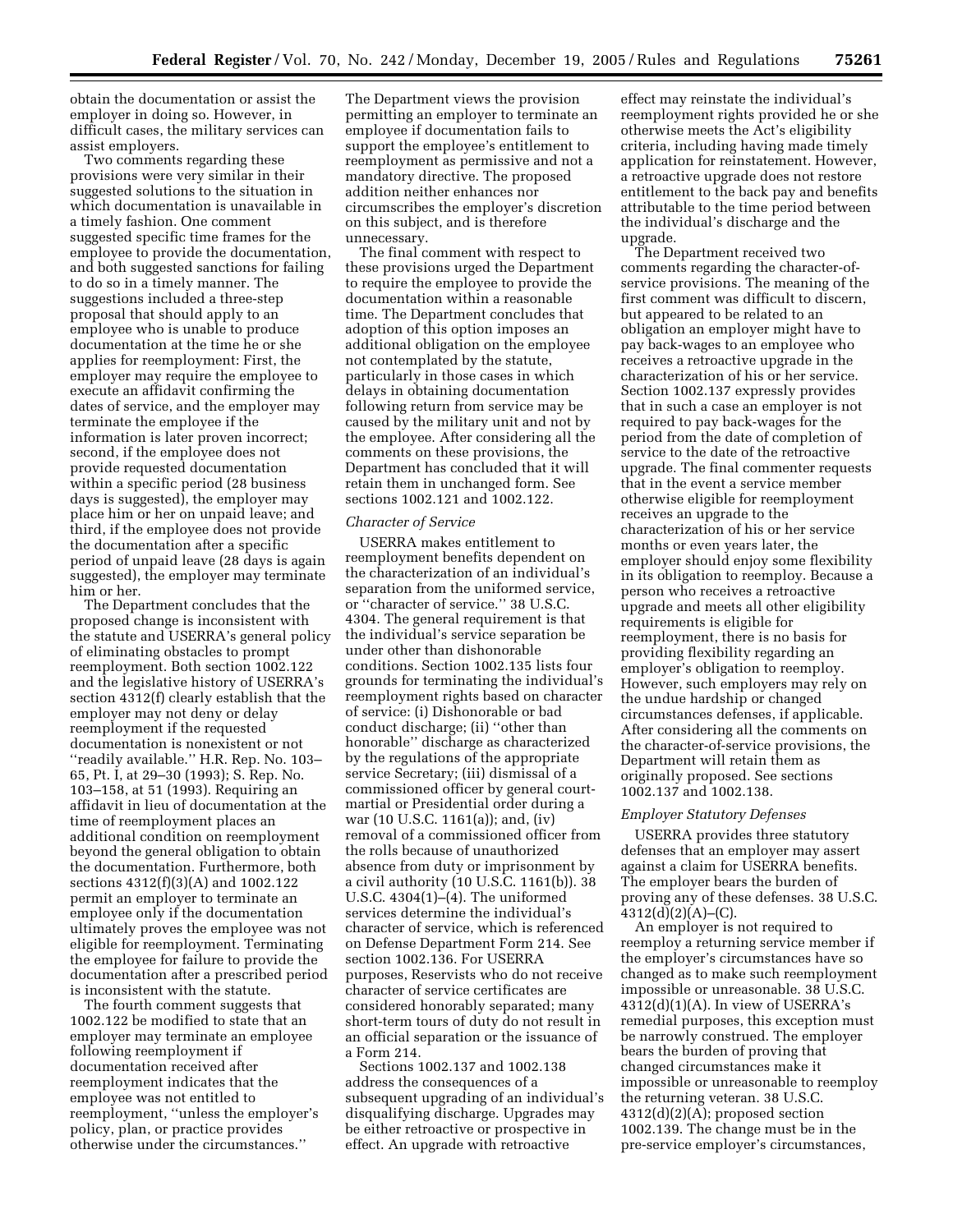as distinguished from the circumstances of its employees. For example, the defense of changed circumstances is available where reemployment would require the creation of a ''useless job or mandate reinstatement where there has been a reduction in the workforce that reasonably would have included the veteran.'' H.R. Rep. No. 103–65, Pt. I, at 25 (1993), citing *Watkins Motor Lines* v. *De Galliford*, 167 F.2d 274, 275 (5th Cir. 1948); *Davis* v. *Halifax County School System*, 508 F. Supp. 966, 969 (E.D. N.C. 1981). However, an employer cannot establish that it is unreasonable or impossible to reinstate the returning service member solely by showing that no opening exists at the time of the reemployment application or that another person was hired to fill the position vacated by the veteran, even if reemploying the service member would require terminating the employment of the replacement employee. See Davis at 968; see also *Cole* v. *Swint*, 961 F.2d 58, 60 (5th Cir. 1992); *Fitz* v. *Bd. of Education of Port Huron Area Schools*, 662 F. Supp. 1011, 1015 (E.D. Mich. 1985), aff'd, 802 F.2d 457 (6th Cir. 1986); *Anthony* v. *Basic American Foods, Inc.*, 600 F. Supp. 352, 357 (N.D. Cal. 1984); *Goggin* v. *Lincoln St. Louis*, 702 F.2d 698, 704 (8th Cir. 1983). Id.

An employer is also not required to reemploy a returning service member if such reemployment would impose an undue hardship on the employer. 38 U.S.C.  $4312(d)(1)(B)$ . As explained in USERRA's legislative history, this defense only applies where a person is not qualified for a position due to disability or other bona fide reason, after reasonable efforts have been made by the employer to help the person become qualified. H.R. Rep. No. 103–65, Pt. I, at 25 (1993). USERRA defines ''undue hardship'' as actions taken by the employer requiring significant difficulty or expense when considered in light of the factors set out in 38 U.S.C. 4303(15). USERRA defines ''reasonable efforts'' as ''actions, including training provided by an employer, that do not place an undue hardship on the employer.'' 38 U.S.C. 4303(10). USERRA defines ''qualified'' in this context to mean having the ability to perform the essential tasks of the position. 38 U.S.C. 4303(9). These definitions are set forth in sections 1002.5(n) (''undue hardship''), 1002.5(i) (''reasonable efforts''), and 1002.5(h) (''qualified'').

The third statutory defense against reemployment requires the employer to establish that ''the employment from which the person leaves to serve in the uniformed services is for a brief, nonrecurrent period and there is no reasonable expectation that such

employment will continue indefinitely or for a significant period.'' 38 U.S.C. 4312(d)(1)(C), (2)(C). USERRA does not define ''significant period.'' Under both USERRA and its predecessor, the VRRA, a person holding a seasonal job may have reemployment rights if there was a reasonable expectation that the job would be available at the next season. See, e.g., *Stevens* v. *Tennessee Valley Authority*, 687 F.2d 158, 161–62 (6th Cir. 1982), and cases cited therein; S. Rep. No. 103–158, at 46–47 (1993).

The Department received three comments on section 1002.139, which sets forth the employer's statutory defenses. Two of the comments request the deletion of one or more of the statutory defenses from the rule. Because these defenses are expressly provided in the statute, the Department will retain them in the rule. The final comment requested that this provision of the rule should express that the statutory defenses are affirmative ones and that the employer carries the burden to prove them by a preponderance of the evidence. Section 4312(d)(2) expressly provides that the employer has the burden to prove its statutory defenses, and it is appropriate for the rule to include this statutory provision. Therefore, the rule has been modified accordingly. See section 1002.139.

# **Subpart D—Rights, Benefits, and Obligations of Persons Absent From Employment Due to Service in the Uniformed Services**

#### *Furlough or Leave of Absence*

Sections 1002.149 and 1002.150 implement section 4316(b) of the Act, which establishes the employee's general non-seniority based rights and benefits while he or she is absent from the employment position due to military service. 38 U.S.C. 4316(b). The employer is required to treat the employee as if he or she is on furlough or leave of absence. 38 U.S.C. 4316(b)(1)(A). The employee is entitled to non-seniority employment rights and benefits that are available to any other employee ''having similar seniority, status, and pay who [is] on furlough or leave of absence. \* \* \* \* 38 U.S.C. 4316(b)(1)(B). These non-seniority rights and benefits may be provided ''under a contract, agreement, policy, practice, or plan in effect at the commencement of such service or established while such person performs such service.'' Id. For example, if the employer offers continued life insurance coverage, holiday pay, bonuses, or other nonseniority benefits to its employees on furlough or leave of absence, the

employer must also offer the service member similar benefits during the time he or she is absent from work due to military service. If the employer has more than one kind of non-military leave and varies the level and type of benefits provided according to the type of leave used, the comparison should be made with the employer's most generous form of comparable leave. See *Waltermyer* v. *Aluminum Company of America*, 804 F.2d 821 (3d Cir. 1986); H.R. Rep. No. 103–65, Pt. I, at 33–34 (1993); *Schmauch* v. *Honda of America Manufacturing, Inc.*, 295 F. Supp. 2d 823 at 836–839 (S.D. Ohio 2003) (employer improperly treated jury duty more favorably than military leave). The employee is entitled not only to the non-seniority rights and benefits of workplace agreements, policies, and practices in effect at the time he or she began the period of military service, but also to those that came into effect during the period of service.

The Department also interprets section 4316(b) of the Act to mean that an employee who is absent from a position of employment by reason of service is not entitled to greater benefits than would be generally provided to a similarly situated employee on nonmilitary furlough or leave of absence. See Sen. Rep. No. 103–158, at 58 (1993).

The Department invited comments as to whether its interpretation in sections 1002.149 and 1002.150 best effectuates the purpose of section 4316(b). In response, the Department received six comments generally addressing the provisions, and fifteen comments addressing specific issues contained in the provisions. Of the general comments, three expressed general support for the Department's interpretation in this provision. A fourth general comment suggested that employers that are contractors with the Federal government be required to provide to employees on military leave any non-seniority rights and benefits provided to Federal employees. The same commenter suggested that an employer be required to provide to employees on military leave any nonseniority rights and benefits provided to other employees under a collective bargaining agreement. In response to each scenario, the Department underscores that the statute requires that an employer provide to employees on military leave those non-seniority employment rights and benefits that are available to any other employee ''having similar seniority, status, and pay who [is] on furlough or leave of absence. \* \*" 38 U.S.C. 4316(b)(1)(B). The statement in the preamble to the proposed rule that the ''Department also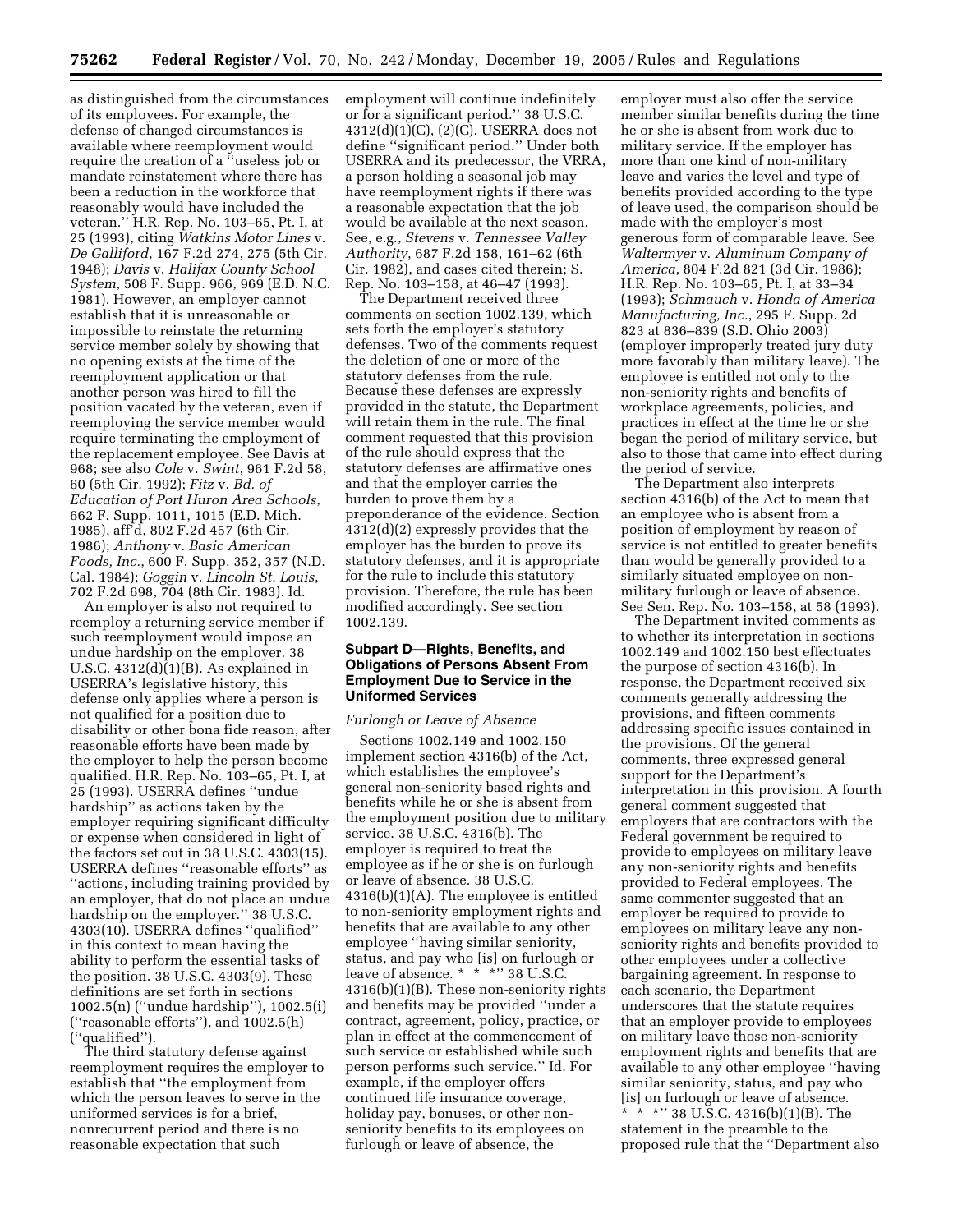does not interpret the second use of the term 'seniority' in section 4316(b)(1)(B) as a limiting factor'' is inaccurate: for the purposes of section 4316(b)(1)(B), the comparator must be employees of the employer with similar seniority, status, and pay. Although a determination of whether an employee is ''similarly situated'' under section 1002.150 includes consideration of seniority as well as status and pay, it is not necessary for the seniority to be determined by a collective bargaining agreement, nor does consideration of seniority in determining whether an employee is ''similarly situated'' make the benefit a seniority benefit for purposes of USERRA. The final general comment suggested that the rule state that an employer does not violate USERRA if it characterizes an employee on military leave as ''terminated'' for the purposes of its administrative systems. The Department agrees that an employer's characterization, or mischaracterization, of a service member's absence from employment is unimportant so long as the employer is in full compliance with USERRA's substantive requirements on this issue, but because the rule is sufficiently clear on this point, the suggested modification is unnecessary.

Of the specific comments received regarding these provisions, two comments expressed agreement with the terms in section 1002.150 and the remaining comments primarily addressed the mechanics of implementing the provisions of section 1002.150. Four commenters requested that the Department indicate whether vacation accrual is a seniority-or nonseniority-based benefit. Three of the four comments take the position that vacation accrual is not a seniority-based benefit; the fourth simply seeks clarification of the issue. The regulations provide that a particular right or benefit is seniority-based if it accrues with or is determined by seniority, and depends primarily on whether the benefit is a reward for length of service. See section 1002.212. Under this construct, the Supreme Court has held that vacation accrual, rather than being a perquisite of seniority, is a form of short-term compensation for work performed. *Foster* v. *Dravo*, 420 U.S. 92 (1975). Accordingly, the Department has long viewed the accrual of vacation leave as a non-seniority based benefit and, because a significant number of comments were received on this subject, has amended the text of the rule to reflect this determination. See section 1002.150(c).

USERRA requires, and section 1002.150 reiterates, that an employee on military leave must be accorded the non-seniority rights and benefits generally provided by the employer to other employees with similar seniority, pay, and status that are on furlough or leave of absence based on ''employment contract, agreement, policy, practice, or plan'' in effect at the workplace. 38 U.S.C. 4316(b)(1)(B); section 1002.150. The Department received one question asking whether non-seniority benefits that are required by law, rather than by ''employment contract, agreement, policy, practice, or plan,'' to be provided to employees on other types of leaves of absence must be provided to employees on military leave. For instance, regulations promulgated by the Department pursuant to the Family and Medical Leave Act, 29 U.S.C. 2601 et seq. (FMLA), require that covered employers extend to employees who have taken leave under the FMLA bonuses that do not require performance by the employee but rather contemplate the ''absence of occurrences'' of some particular event. See 29 CFR 825.215(c)(2). For instance, under this provision, bonuses for perfect attendance and for safety do not require performance by the employee but rather contemplate the absence of occurrences, and an employee absent from employment due to FMLA leave may not be disqualified from the award of such bonuses because of taking FMLA leave. 29 CFR 825.215(c)(2). The commenter argues that if such bonuses are contemplated by section 4316(b)(1)(B) of the statute, they may become the ''most favorable treatment'' to which employees on military leave are entitled.

USERRA's legislative history gives no unambiguous indication whether Congress intended that non-seniority benefits required to be provided by law to employees on other types of leaves of absence must also be provided to employees on military leave. S. Rep. 103–158, at 58 (1993) (reemployed service member entitled to the ''agreements and practices in force'' at the time of departure and the ''agreements and practices which became effective'' during military service); H.R. Rep. 103–65, Pt. I, at 33 (1993) (service member entitled to ''whatever non-seniority related benefits are accorded other employees on nonmilitary leaves of absence''). As a result, the Department is averse to responding to the inquiry in a manner that establishes a rigid rule regarding the application of non-seniority benefits established by law. Rather, the Department views the issue as one that must be decided on a case-by-case basis,

and depends on the nature of the leave to which the benefits apply, whether that leave is comparable, the nature of the benefit mandated by other law, and the nature of the ''employment contract, agreement, policy, practice, or plan'' that implements the non-seniority benefit provisions of the other law.

The Department received seven comments regarding section 1002.150(b), which states that if nonseniority benefits to which employees on other types of furlough or leave of absence vary according to the type of leave, the employee on military leave must be given the most favorable treatment accorded to employees on any comparable leave. One commenter was in complete agreement with the provision, and a second commenter requests that the Department designate what factors to consider when assessing whether two types of leave are comparable. The third commenter submitted that employees on military leave should be afforded only those non-seniority-based benefits that are provided to other employees on unpaid, long-term leaves of absence. Similarly, the fourth commenter queried whether the voluntary provision of salary to an employee during military leave altered the treatment of non-seniority benefits, so that the employer must provide an employee on military leave those nonseniority benefits provided to employees on other types of paid leave. Three final commenters stated that section the requirement in 1002.150(b) that employers provide to employees on military leave the ''most favorable treatment'' accorded to employees on comparable leave is confusing, exceeds the scope of the statutory mandate, or both.

The plain language of the statute mandates that an employee on military leave be granted non-seniority benefits afforded to ''employees having similar seniority, status, and pay who are on furlough or leave of absence. \* \* \*'' The requirement that an employee on military leave must be given the ''most favorable treatment'' accorded to other employees on leave is based on legislative history requiring that ''to the extent that employer policy or practice varies among various types of nonmilitary leaves of absence, the most favorable treatment accorded any particular leave would also be accorded the military leave. \* \* \*'' H.R. Rep. 103–65, Pt. I, at 33 (1993), citing *Waltermyer,* 804 F.2d at 825, in which the court held that the service member's leave for Reserve training was comparable to other forms of leave to which benefits attached under the collective bargaining agreement and,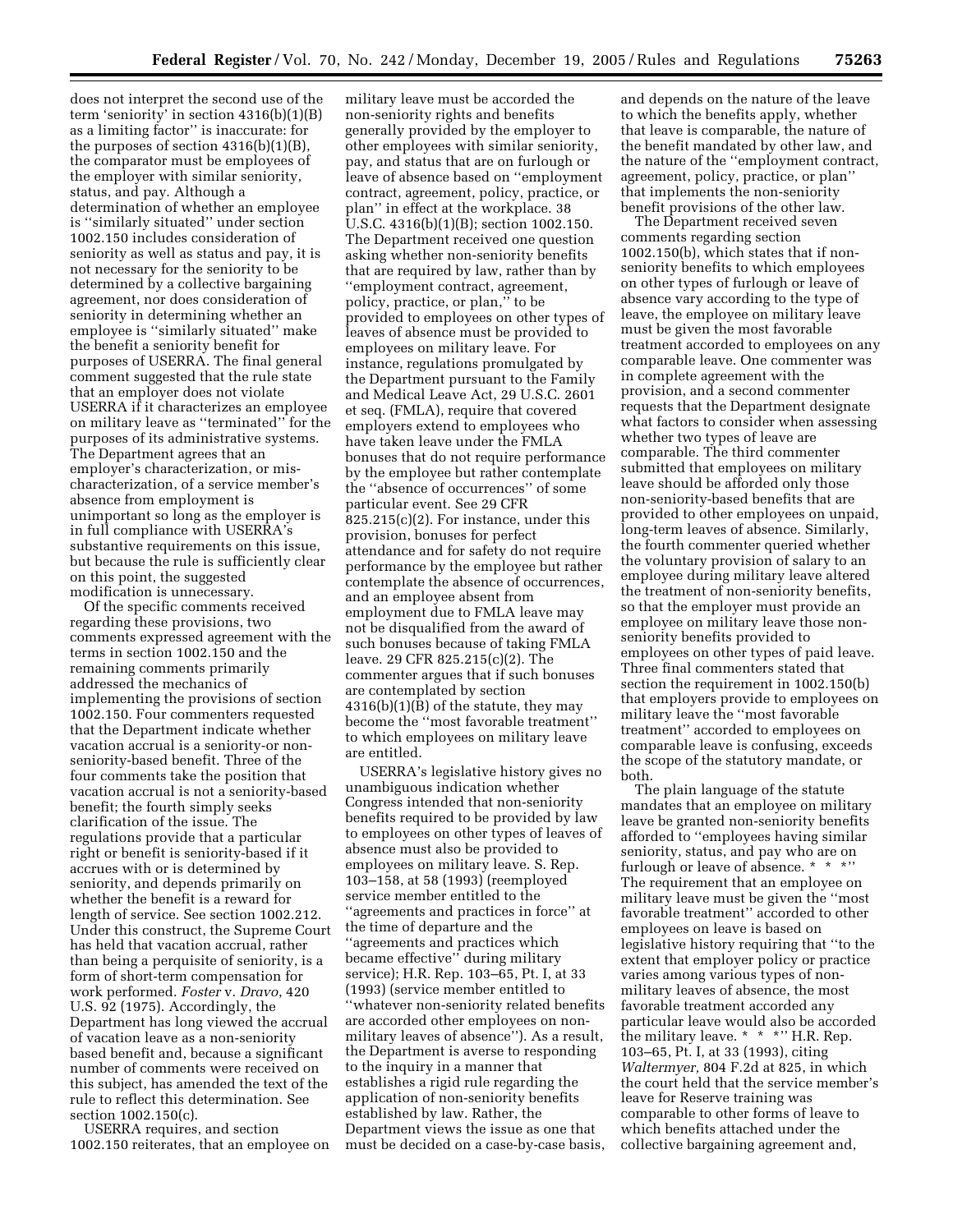therefore, the service member could not be afforded less favorable treatment.

The *Waltermyer* court held that in providing non-seniority benefits to employees on military leave, an employer cannot treat those employees less favorably than other employees on comparable forms of leave. In comparing types of employee leave, the court first assessed the purpose of the collective bargaining agreement's provision rewarding holiday pay to those employees that either worked during the week of the holiday or were away from work for specified, nonmilitary reasons. The court found that the purpose of the benefit was to protect against excessive absenteeism during the holiday week, and that the collective bargaining agreement's exemption from the policy of certain types of absence from work served to protect those employees who were absent involuntarily. Therefore, the court found that because military leave was similarly involuntary, it was comparable to other types of involuntary absences from work and should be afforded the holiday pay. *Waltermyer,* 804 F.2d at 825.

The Department recognizes that under the proposed rule, employers may have had some difficulty in assessing whether one or more types of leave are comparable for the purposes of this provision, and has accordingly amended section 1002.150(b) to provide further guidance. The additional text indicates that in determining whether any two types of leave are comparable, the duration of the leave may be the most significant factor to compare. For instance, a two-day funeral leave will not be comparable to an extended military leave. The new language also states that in addition to comparing the duration of the absences, other factors such as the purpose of the leave and the ability of the employee to choose when to take the leave should also be considered. See section 1002.150(b). Finally, USERRA's legislative history indicates that Congress intended that for the purposes of implementing this provision, it is irrelevant whether the non-military leave is paid or unpaid. See H.R. Rep. 103–65, Pt. I, at 33–34 (1993). Therefore, contrary to the request of one commenter, the Department has declined to include as a factor in determining the comparability of leave whether the nonmilitary leave is paid or unpaid.

The final comment regarding these provisions sought further guidance on the provision of bonuses, for example, attendance bonuses or performance bonuses, to employees on military leave. The provision of employment benefits

during military leave depends first on whether the benefit is a seniority-based or non-seniority based benefit. As noted above, a particular right or benefit is seniority-based if it accrues with or is determined by seniority, and depends primarily on whether the benefit is a reward for length of service. If a bonus is based on seniority, it must be included in the escalator position and provided upon reemployment. See sections 1002.191–1002.193. If a bonus is non-seniority-based and is provided to similarly situated employees on comparable non-military leave, it must be provided to employees on military leave. Therefore, after considering all the comments applicable to sections 1002.149 and 1002.150, the Department has made revisions only with regard to the issues of leave comparability factors and accrual of vacation leave. See section 1002.149 and 150.

Section 1002.152 addresses the circumstances under which an employee waives entitlement to nonseniority based rights and benefits. Section 4316(b)(2) of the Act provides that an employee who ''knowingly'' states in writing that he or she will not return to the employment position after a tour of duty will lose certain rights and benefits that are not determined by seniority. 38 U.S.C. 4316(b)(2). The Department intends for principles of Federal common law pertaining to a waiver of interest to apply in determining whether such notice is effective in any given case. See *Melton*  v. *Melton,* 324 F.3d 941, 945 (7th Cir. 2003); *Smith* v. *Amedisys, Inc.,* 298 F.3d 434, 443 (5th Cir. 2002). By contrast, a notice given under 38 U.S.C. 4316(b)(2) does not waive the employee's reemployment rights or seniority-based rights and benefits upon reemployment.

The Department invited comments as to whether this interpretation best effectuates the purpose of this provision, and received four comments in response. Of these, three commenters requested that the Department clarify what USERRA rights may be waived by an employee and what USERRA rights are not susceptible to waiver. The final commenter requested that the Department include in the text of the rule the legal elements that must be met in order for a waiver to be effective.

Pursuant to section 4316(b)(2)(A) of USERRA, if an employee provides to his or her employer a written notice that he or she intends not to return to employment with the pre-service employer, the employee has effectively waived any non-seniority based benefits to which he or she is entitled under section 4316(b)(1) of the statute. Such waiver is effective only with regard to

the employee's non-seniority-based rights, and will not pertain to the employee's right to reemployment. For example, if prior to departure for military service, or during military service, an employee sends his or her employer a letter that states that the employee will not be returning to his or her pre-service employment after military service, the employee may have waived his or her entitlement to nonseniority based benefits, depending on whether the elements of waiver have been met. However, if the same employee changes his or her mind after sending the letter, and decides that he or she will seek reemployment, the employee may do so, despite having sent the letter. The right to reemployment, with all its attendant rights, cannot be waived prior to or during military service. See section 1002.88.

The fourth commenter addressing section 1002.152 requested the Department include in the text of the rule the legal elements of waiver of statutory rights. As noted above, whether an employee has effectively waived a right protected by USERRA is to be determined by application of Federal common law. The common law test is fact intensive, and seeks to determine whether the employee's waiver is explicit, knowing, voluntary, and uncoerced. *Melton,* 324 F.3d at 945; *Smith,* 298 F.3d at 443. The statute provides the additional element that the waiver must be in writing. 38 U.S.C. 4316(b)(2)(A)(ii). Because the test is based in common law and is intended to provide a flexible approach to the analysis of a wide variety of circumstances, the Department is reluctant to establish the legal elements within the text of the regulation. After considering all the comments applicable to section 1002.152, the Department has retained the provision in unchanged form. See section 1002.152.

Section 1002.153 clarifies that an employer may not require the employee to use his or her accrued vacation, annual or similar leave to cover any part of the period during which the employee is absent due to military service. 38 U.S.C. 4316(d). The employee must be permitted upon request to use any accrued vacation, annual or similar leave with pay during the period of service. The employer may require the employee to request permission to use such accrued leave. The proposed rule stated that because sick leave is not comparable to vacation, annual or similar types of leave, and its entitlement is generally conditioned on the employee (or a family member) suffering an illness or receiving medical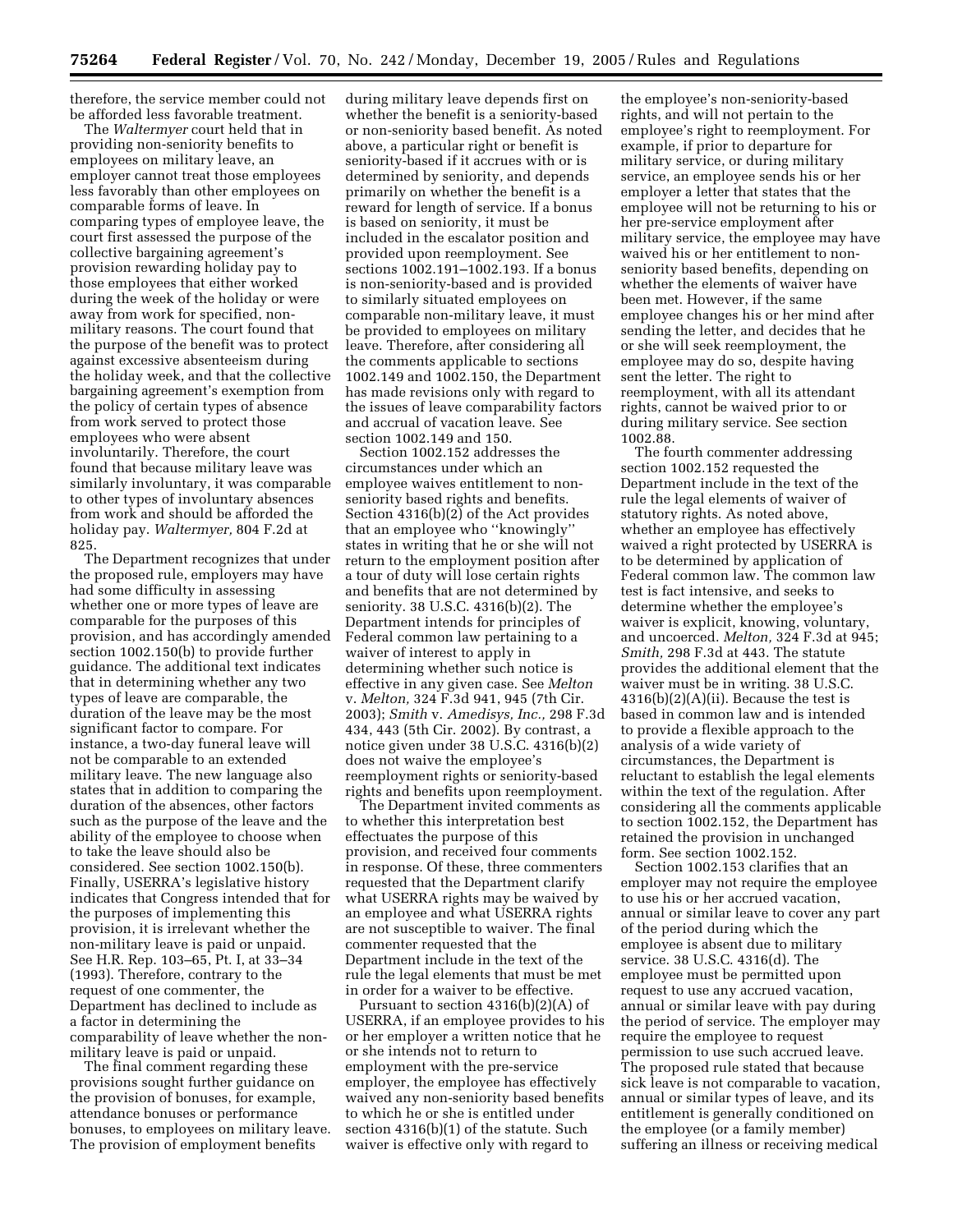care, an employee is not entitled to use accrued sick leave solely to continue his or her civilian pay during a period of service. The Department received one comment that disagreed with the restriction on use of accrued sick leave, arguing that the restriction is overlybroad, particularly in cases in which an employer may permit the use of sick leave for non-illness-related or noninjury-related absences. The Department agrees with the comment, and has revised the provision accordingly. See section 1002.153.

The Department received three additional comments on section 1002.153, one of which was generally supportive of the provision. An additional comment regarding this provision asked that the Department specify that an employer cannot require an employee to use accrued annual leave while absent on military leave ''unless the employer's policy requires use of leave as part of a pay differential program, and the value of the forfeited leave is less than the value of the pay provided by the employer.'' The Department must decline to include this suggestion in the final rule because it does not comport with the statutory language in section 4316(d), which states without condition that ''[n]o employer may require any [employee on military leave] to use vacation, annual, or similar leave during such period of service.'' 38 U.S.C. 4316(d).

The final commenter regarding section 1002.153 seeks guidance on a situation in which an employer switches an employee's days off so that they coincide with the employee's obligation to participate in a regular, monthly two-day military drill or similar military obligation. This may be a hardship to the employee because he or she will lose leisure time as a result of having to perform service obligations during the scheduled time off. Because this comment does not concern the use of accrued leave, it does not require modification of section 1002.153. However, the Department notes that such a scenario may constitute a violation of USERRA's antidiscrimination provisions if the employee successfully establishes the elements of a discrimination case set forth in sections 1002.22 and 1002.23. USERRA prohibits the denial of any ''benefit of employment'' on the basis of military service obligations, see section 1002.18, and it bears emphasis in response to this inquiry that USERRA includes an employee's ''opportunity to select work hours'' as a ''benefit of employment,'' see 38 U.S.C. 4303(2); section 1002.5(b)).

# *Health Plan Coverage*

Section 4317 of USERRA provides that service members who leave work to perform military service have the right to elect to continue their existing employer-based health plan coverage for a period of time while in the military. ''Health plan'' is defined to include an insurance policy or contract, medical or hospital service agreement, membership or subscription contract, or other arrangement under which health services for individuals are provided, or the expenses of such services are paid. 38 U.S.C. 4303(7); 1002.5(e). USERRA's health plan provisions are similar but not identical to the continuation of health coverage provisions added to Federal law by the Consolidated Omnibus Budget Reconciliation Act of 1985 (COBRA). As with COBRA, the Act permits the continuation of employment-based coverage. Unlike COBRA, USERRA's continuation coverage is available without regard to either the size of the employer's workforce or to whether the employer is a government entity. As with every other right and benefit guaranteed by USERRA, the employer is free to provide continuation health plan coverage that exceeds that which is required by USERRA.

Section 4317 also requires that the employee and eligible dependents must, upon the service member's reemployment, be reinstated in the employer's health plan without a waiting period or exclusion that would not have been imposed had coverage not been suspended or terminated due to service in the uniformed services. The employee need not elect to continue health plan coverage during a period of uniformed service in order to be entitled to reinstatement in the plan upon reemployment. Section 4317 of USERRA is the exclusive source in USERRA of service members' rights with respect to the health plan coverage they receive in connection with their employment. Section 4317 therefore controls the entitlement of a person to coverage under a health plan, and supersedes more general provisions of USERRA dealing with rights and benefits of service members who are absent from employment. See 38 U.S.C. 4316(b)(5). Sections 1002.163 through 1002.171 of this rule implement USERRA's health plan provisions.

As an initial matter, the Department received several comments questioning the interaction of USERRA's health plan provisions with other Federal laws governing health plans. One commenter in particular requested that the Department provide a general statement

in the final rule that an employee's rights under USERRA are protected and preserved, and USERRA will not be violated, where a health plan follows existing plan procedures concerning elections and re-enrollment that are in compliance with the Internal Revenue Code (IRC), the Employee Retirement Income Security Act (ERISA, 29 U.S.C. 1001, et. seq.) and the Health Insurance Portability and Accountability Act (HIPAA, Pub. L. 104–191 (1996)). USERRA contains requirements that may be different from requirements established under other statutes, and compliance with those laws does not necessarily indicate full compliance with USERRA. In addition, providing guidance related directly to the provisions of the IRC, ERISA and HIPAA is beyond the scope of these regulations. However, as stated earlier, the Internal Revenue Service (IRS) and the Department of the Treasury have indicated that a health or pension plan will be deemed not to be in conflict with the applicable IRC requirements merely because of compliance with USERRA or its regulations.

Similarly, the Department received three comments seeking clarification of the relationship between USERRA and so-called ''cafeteria'' plans established pursuant to section 125 of the IRC. 26 U.S.C. 125. Generally, ''cafeteria'' plans allow employees to pay for certain benefits, including health benefits, using pre-tax dollars. With respect to health benefits, an employee may be allowed to pay for health plan premiums on a pre-tax basis or to pay for health care expenses not covered by insurance, such as deductibles or copayments, through a health flexible spending arrangement (health FSA) using pre-tax dollars. Such plans qualify as health plans under USERRA because, as noted in the definition discussed above, they are an ''arrangement under which \* \* \* expenses of [health] services are paid.'' See 38 U.S.C. 4303(7); section 1002.5(e). Accordingly, these plans must comply with the statute's continuation and reinstatement provisions. See 38 U.S.C. 4317. In cases in which cafeteria plans provide for health FSAs, it may be advantageous for an employee who is absent from employment due to military service to elect continuation coverage until amounts allocated to the health FSA are used. The IRS and the Department of the Treasury have indicated that an amount will not be treated as violating the cafeteria plan rules because a plan provides for a new election either upon leaving employment for military service or subsequent reemployment.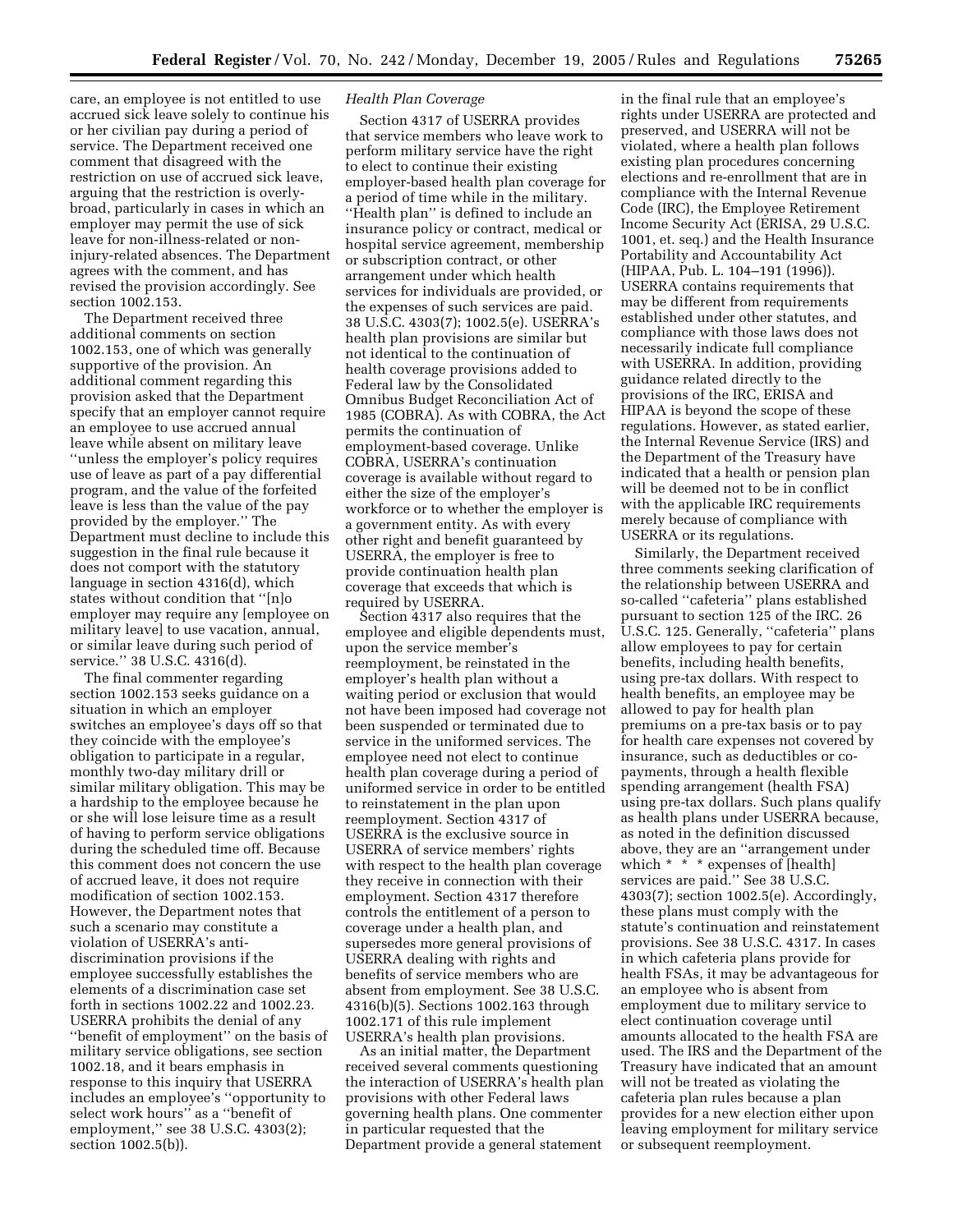In a final inquiry about USERRA's relationship to other Federal laws governing health plans, one comment requested clarification of whether an employee who elected continuation coverage under USERRA but did not return to the pre-service employer would then be eligible for COBRA coverage. Because this involves the interpretation of COBRA, not USERRA, it is beyond the scope of these regulations.

Under USERRA, the term ''employer'' is defined broadly to cover entities, such as insurance companies or third party plan administrators, to which employer responsibilities such as administering employee benefit plans or deciding benefit claims have been delegated. 38 U.S.C. 4303(4); section 1002.5(d). The Department received two comments concerning the definition of ''employer'' and potential liability of third-party health plan administrators under USERRA. Of these, one commenter requested the final rule specify that plan administrators that perform employment-related functions on behalf of the employer be excluded from the definition of ''employer.'' The other commenter requested the final rule clarify that a plan administrator or a plan is liable under USERRA only when the delegation of employment-related responsibilities is made through a written agreement with the employer. The Department declines to adopt either of these recommendations. As noted in above in Subpart A, Introduction to the Regulations Under USERRA, the statute is clear that an entity to which an employer has delegated employmentrelated responsibilities is to be considered an ''employer'' for USERRA purposes and does not condition this application upon the existence of a written agreement. See 38 U.S.C. 4303(4)(A)(i). However, the Department has amended the definition of employer in section 1002.5 to clarify that those third-party entities that perform purely ministerial functions at the request of an employer will not be considered ''employers'' for the purpose of determining USERRA liability. An example of a purely ministerial function would be maintaining an employer's personnel files. The examples provided in the revised section are not intended to be an exclusive list but rather are offered only as illustrations. See section 1002.5(d)(1)(i).

Because USERRA's continuation coverage and reinstatement provisions only apply to health plan coverage that is provided in connection with a position of employment, coverage obtained by an individual through a professional association, club or other

organization would not be governed by USERRA, nor would health plan coverage obtained under another family member's policy or separately obtained by an individual. The Department received two comments concerning the application of USERRA's continuing coverage and health plan reinstatement provisions to cases in which the dependent of a person receiving employer-based health plan coverage leaves to perform service in the uniformed services and both commenters sought the application of USERRA's right to continuing coverage for those dependents. In a similar vein, a third comment contended that retirees covered by their former employer's health plan who leave to perform military service should not be entitled to USERRA continuing coverage. USERRA's continuing coverage and reinstatement provisions are employment-based, and apply only in cases in which the service member has coverage under a health plan in connection with the service member's position of employment. 38 U.S.C. 4317(a)(1). As a result, where the service member is a dependent of the covered employee or the service member is a retiree, USERRA's continuing coverage and reinstatement provisions would not apply because the coverage is not in connection with his or her position of employment. The regulation implements this statutory mandate and, as a result, no change is mandated in response to the comments. The Department notes, however, that while dependents and retirees who are service members are not covered by USERRA's continuing coverage provisions, such persons may be entitled to reinstatement of health plan coverage following periods of certain types of military service under the provisions of the Servicemembers Civil Relief Act (SCRA). See 50 U.S.C. App. 594. The Department does not interpret the SCRA, but notes that, in general, attorneys or other experts in the military services may provide technical assistance on its provisions.

The Department also received comments about the application of USERRA's health plan election provisions to dependents of service members receiving employment-based health coverage. Two commenters sought the establishment in the final rule of a separate right for dependents to elect or waive continuation coverage, arguing that this is necessary to avoid any sudden termination of civilian health plan coverage for dependents if the service member declines or fails to elect continuing coverage. Furthermore,

the commenters state, such termination may be in conflict with a custody or child support agreement or court order. USERRA provides that individuals who are absent from employment to perform military service have the right to elect to continue employer-provided health plan coverage for themselves and their dependents. 38 U.S.C. 4317(a)(1). There is no provision in USERRA for a separate election for dependents. As a result, the Department concludes that such a modification is not compelled by the statute. However, as discussed below, Section 1002.165 of the rule provides plan administrators with the flexibility necessary to establish a comprehensive schedule of notice, election and waiver procedures, if they choose to do so.

Section 1002.164 of the rule, which addresses the length of time the service member is entitled to continuing health plan coverage, reflects a recent amendment to USERRA. Congress amended the statute in December, 2004, with passage of the Veterans Benefits Improvement Act (VBIA, Pub. L. 108– 454). As a result, 38 U.S.C. 4317(a)(1)(A), and section 1002.164 now provide that the maximum period of continued coverage is the lesser of 24 months or the period of military service (beginning on the date the absence begins and ending on the day after the service member fails to apply for reemployment).

As noted above, section 1002.165 provides that plan administrators and fiduciaries may develop reasonable requirements and operating procedures for the election of continuing coverage, consistent with USERRA and the terms of the plan. Such procedures must take into consideration the requirement in USERRA section 4312(b) that where military necessity prevents the service member from giving the employer notice that he or she is leaving for military duty, or where giving such notice would be impossible or unreasonable, plan requirements may not be imposed to deny the service member continuation coverage. The Department invited comments as to whether this approach—allowing health plan administrators latitude to develop reasonable requirements for employees to elect continuation coverage—best effectuates the purpose of the statute. As an alternative to this flexibility, the Department requested comments on whether these regulations should establish a date certain by which time continuing health plan coverage must be elected.

The provision in section 1002.165 that health plan administrators may establish reasonable rules that govern an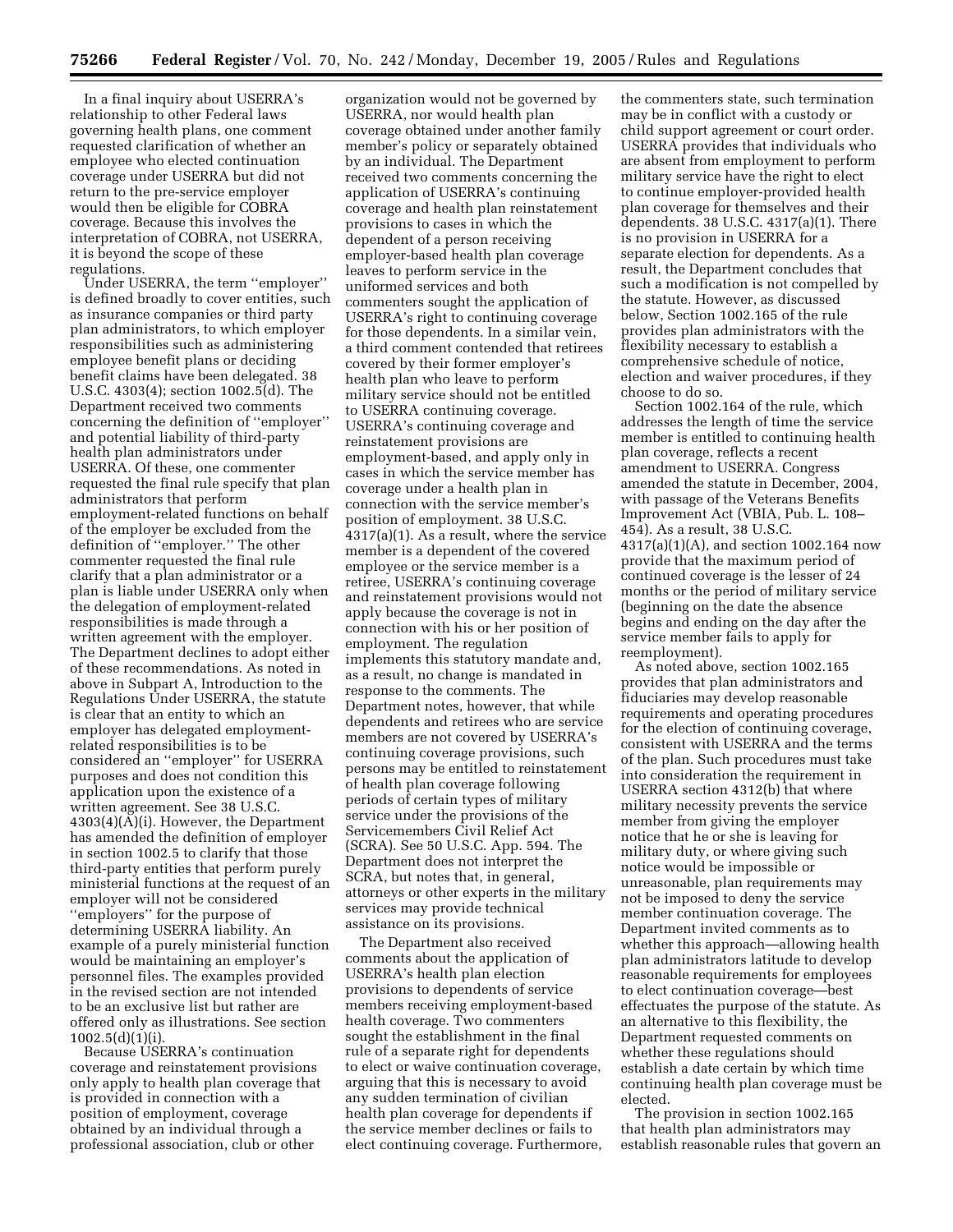employee's election of continuation coverage, and the alternative question of whether the final rule should establish specific deadlines within which such elections must be made, received more comments than any other health plan issue. Six commenters, including America's Health Insurance Plans, ORC Worldwide, Equal Employment Advisory Council, Society for Human Resources, and U.S. Chamber of Commerce, generally favored the flexibility provided in the proposed rule, while nine commenters, including the Society of Professional Benefit Advisors, National Association of Employment Lawyers, WorldatWork, Illinois Credit Union League, TOC Management Services, National School Boards Association, and three law firms, requested more regulatory specificity. Most of the nine comments suggested that the final USERRA rule contain provisions identical to or substantially the same as those provided in COBRA, which establishes specific timeframes within which the employer must notify the employee of his or her COBRA rights, followed by a specific time within which the person must make an election to accept or decline continuation coverage. *See* 26 U.S.C. 4980B(f). One commenter in particular captured the essence of those comments seeking the imposition of COBRA rules, arguing that the Department's uniform adoption of COBRA rules and timeframes would avoid disputes over what constitutes a ''reasonable'' rule. Several additional commenters suggested that the adoption of COBRA rules and timeframes would ease a plan's administration of USERRA's requirements.

In response to those comments requesting the imposition of COBRAlike timeframes for notice and election, the Department notes that it is generally averse to imposing on employers covered by USERRA relatively inflexible rules such as those established under COBRA. Such rules may unduly burden many smaller employers that are covered by USERRA but are not covered by COBRA. The Department views each individual plan as best qualified to determine what election rules are reasonable based on its own unique set of characteristics, and therefore declines to amend section 1002.165 in this manner. However, under the USERRA rule, plans themselves are permitted to adopt reasonable rules, and, depending on a particular plan's circumstances, these may include COBRA timeframes.

However, the Department has decided to amend the election provisions in response to comments seeking a revision to those provisions for other

reasons. Several commenters suggested that the Department should adopt specific rules and timeframes for election of continuing coverage because establishing a time certain by which an election must be made would help employers avoid paying premiums for employees who do not want continuation coverage but have failed to advise their employer of this fact. In addition, the Department received five comments regarding the provision in section 1002.165 stating that service members must be provided continuing coverage if their untimely election was excused because it was impossible or unreasonable, or precluded by military necessity. These commenters shared the concern that employers may be required to pay premiums for employees who do not want continuation coverage but have failed to advise their employer of this fact.

After considering these comments, the Department has added a new section 1002.167, and sequentially renumbered the succeeding health plan provisions,<sup>1</sup> to permit an employer to cancel the employee's health insurance if the employee departs work for military service without electing continuing coverage, with a requirement for retroactive reinstatement under certain circumstances. See 1002.167. For instance, new section 1002.167(a) provides that in cases in which an employee's failure to give advance notice of service was excused under the statute because it was impossible, unreasonable, or precluded by military necessity, the employer will be required to retroactively provide continuing coverage during the period of service if the employee elects and pays all unpaid amounts due for the coverage, and the employee must not incur administrative reinstatement costs. Id. This is consistent with the statute's provision regarding excusal for failure to provide notice to the employer of service, which states that an employee is excused from giving advance notice of impending military service in cases where the giving of notice is precluded by military necessity or is otherwise impossible or unreasonable under the circumstances.

See 38 U.S.C. 4312(b)(1); section 1002.86.

New section 1002.167(b) addresses those cases in which an employee leaves employment for uniformed service in excess of 30 days and provides advance notice of the military service but does not elect continuing coverage. In such cases, a plan administrator that has developed reasonable rules regarding the election of continuing coverage may cancel the employee's health plan coverage but must reinstate it upon the employee's election and full payment within the time periods established by the plan, without the imposition of administrative reinstatement costs. Alternatively, a plan administrator that has not developed rules regarding the election of continuing coverage may cancel the employee's health plan coverage but must reinstate it upon the employee's election and full payment within the time periods established under section 1002.164(a), also without the imposition of administrative reinstatement costs. See section 1002.167(b).

Section 1002.166 implements USERRA section 4317(a)(2), which provides that a service member who elects to continue employer-provided health plan coverage may be required to pay no more than 102 percent of the full premium (the employee's share plus the employer's share) for such coverage, except that service members who perform service for fewer than 31 days may not be required to pay more than the employee share, if any, for such coverage. The legislative history of USERRA indicates that the purpose of these provisions, and in particular the requirement that service members pay only the employee share for coverage during service lasting fewer than 31 days, is to ensure that there is no gap in health insurance coverage for the service member's family during a short period of service. Dependents of Reserve Component members are entitled to participate in the military health care system, called TRICARE, only if the period of service exceeds 30 days. See H.R. Rep. No. 103–65, Pt. 1, at 34 (1993). USERRA does not provide specific guidance concerning the timing of payments for continuation coverage and the termination of coverage for failure to make payments, and section 1002.166(c) of the proposed rule provided that plan administrators may develop reasonable procedures for payment, consistent with the plan's terms.

The Department received four comments concerning section 1002.166. One commenter queried whether the payment obligation began at the

 $^{\rm 1}\!$  The insertion of new section 1002.167 requires the sequential renumbering of proposed sections 1002.167, 1002.168, and 1002.169, resulting in the contents of proposed section 1002.167 being found in final rule section 1002.168, and so on. In discussing these sections below, the Department will use the new section numbers to refer to the sections as proposed. As an aid, the initial reference to provisions 1002.168, 1002.169, and 1002.170 will include a single reminder that the discussion involves the content of the provision as it was proposed.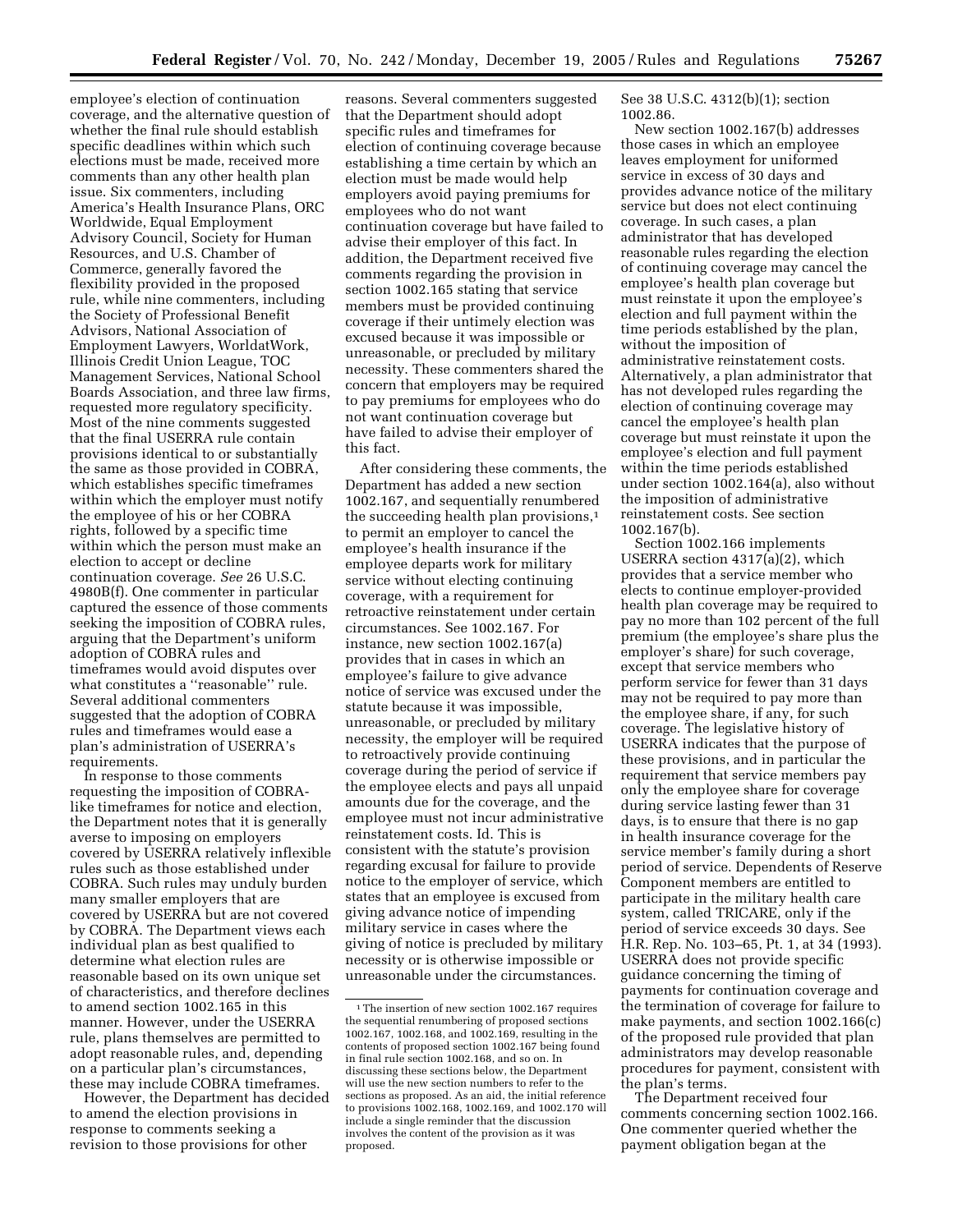beginning of the period of coverage or 31 days after the beginning of the continuation coverage. The statute states that an employee who elects continuation coverage may be required to pay no more than the employee share if the coverage pertains to service of less than 31 days, and may be required to pay no more than 102% of the full premium under the plan if the coverage pertains to service of 31 days or more. In either case, the payment obligation begins on the first day of the continuation coverage.

The three additional comments regarding section 1002.166 sought more guidance concerning payment for continuation coverage and the plan's entitlement to cancel coverage for nonelection or non-payment. Of these, one recommended that the final rule adopt COBRA guidelines for payment and termination for non-payment. Another commenter suggested that the rule include a provision that the use of COBRA-compliant forms and procedures is reasonable under USERRA. In addition, as noted in the discussion of section 1002.165 above, absent any affirmative provisions in the rule regarding the ability of employers to cancel employee coverage during military leave, employers and plan administrators noted that they would have to bear the entire cost of continuing coverage when the employee leaves employment without electing continuing coverage.

After considering these comments, the Department has added a provision to new section 1002.167 that establishes that plans may develop reasonable rules to permit termination of coverage if an employee elects but does not pay for continuation coverage. In addition, new section 1002.167(c) provides that in cases where plans are covered by COBRA, it may be reasonable to adopt COBRA rules concerning election and payments so long as the plan complies with all related provisions of USERRA and these regulations. See section 1002.167(c).

Section 1002.168 (proposed section 1002.167) explains the right of a reemployed service member to reinstatement of coverage in a health plan if coverage has been terminated as a result of his or her failure to elect continuation coverage, or length of service. At the time of reemployment, no exclusion or waiting period may be imposed where one would not have been imposed if the coverage of the service member had not terminated as a result of service in the uniformed services. This provision also applies to the coverage of any other person who is covered under the service member's

policy, such as a dependent. Injuries or illnesses determined by the Secretary of Veterans' Affairs to have been incurred in or aggravated during the performance of service in the uniformed services are excluded from the ban on exclusions and waiting periods; however, the service member and any dependents must be reinstated as to all other medical conditions covered by the plan.

The Department received eight comments related to section 1002.168. Of these, three comments concerned issues addressed in relation to other provisions, and are covered elsewhere in this section of the preamble. One commenter requested the Department include in the rule a definition of ''prompt reinstatement'' in connection with this provision. Section 1002.168 provides for prompt reinstatement upon reemployment generally without the imposition of any waiting periods or exclusions, thus making further clarification unnecessary. The same commenter requested the rule state that the failure to promptly reinstate the health coverage as required by this section is evidence of discrimination in violation of section 4311 of USERRA. While the Department is disinclined to include such a far-reaching generalization in this context, the Department reiterates that the denial of any benefit of employment that is motivated by an employee's status or activity protected by USERRA is a violation of the statute's antidiscrimination provisions. See 38 U.S.C. 4311(c); sections 1002.18–1002.23.

Two commenters expressed concern that if an insurance carrier imposes an exclusion or waiting period upon a returning employee in violation of section 4317(b) of USERRA, implemented by section 1002.168(a), the employer could be liable for funding health claims that should have been paid by the insurance carrier. The commenters suggested that reinstatement be limited to those circumstances in which coverage is available through the plan's insurance carrier or, in the alternative, that the employer should not be liable for insurer's practices that violate USERRA. Section 4317(b) of USERRA requires reinstatement of employer-provided insurance upon reemployment, and section 1002.168(a) makes no exceptions to that reinstatement requirement other than the limited exceptions contained in 4317(b) itself. The additional exceptions proposed by the commentators are not appropriate, because they would reduce the protections provided by USERRA. Employers that utilize third-party insurance plans to provide health

coverage for employees are obliged to negotiate coverage that is compliant with USERRA to avoid possible liability for failure to properly reinstate coverage upon reemployment. In this context, USERRA's legislative history suggests there are circumstances in which an insurance company could be considered an employer under USERRA and could not ''refuse to modify their policies in order for employer's (sic) to comply with [Section 4317 of USERRA].'' S. Rep. No. 103–158, at 42 (1993).

One commenter recommended that section 1002.168 provide that reinstatement of health plan coverage must be immediate, even in cases where the employer is unable to immediately reemploy the returning employee for reasons permitted under the statute. USERRA requires prompt, but not necessarily immediate, reemployment. See section 1002.181. The statute requires reinstatement of health plan coverage ''upon reemployment,'' not upon application for reemployment. See 38 U.S.C. 4317(b)(1). Therefore, an employer must reinstate coverage upon the employee's prompt reemployment, and the Department declines to adopt the commenter's suggestion.

Section 1002.169 (proposed section 1002.168) provides that where a returning employee chooses to delay reinstatement of health plan coverage for a period of time following reemployment, the employer may allow the delay but is not required by USERRA to do so. The requirement to reinstate health plan coverage without the imposition of exclusions or waiting periods (except for service-connected conditions and exclusions or waiting periods that would have been imposed had coverage not been terminated as the result of military service) exists only upon reemployment, not later. The Department also sought comments on whether the rule should provide that a service member be permitted to delay electing continuation health plan coverage under some circumstances. In addition, in a case where health plan coverage was terminated or suspended by reason of military service, if the employee is permitted to delay reinstatement to the health plan for a period of time after the date of reemployment, the Department invited comments as to whether such delayed reinstatement coverage should be subject to an exclusion or waiting period. See 38 U.S.C. 4317(b)(1).

The Department received six comments in response. Of these, one commenter recommended the final rule provide that where the employee chooses to delay reinstatement of health plan coverage to a time after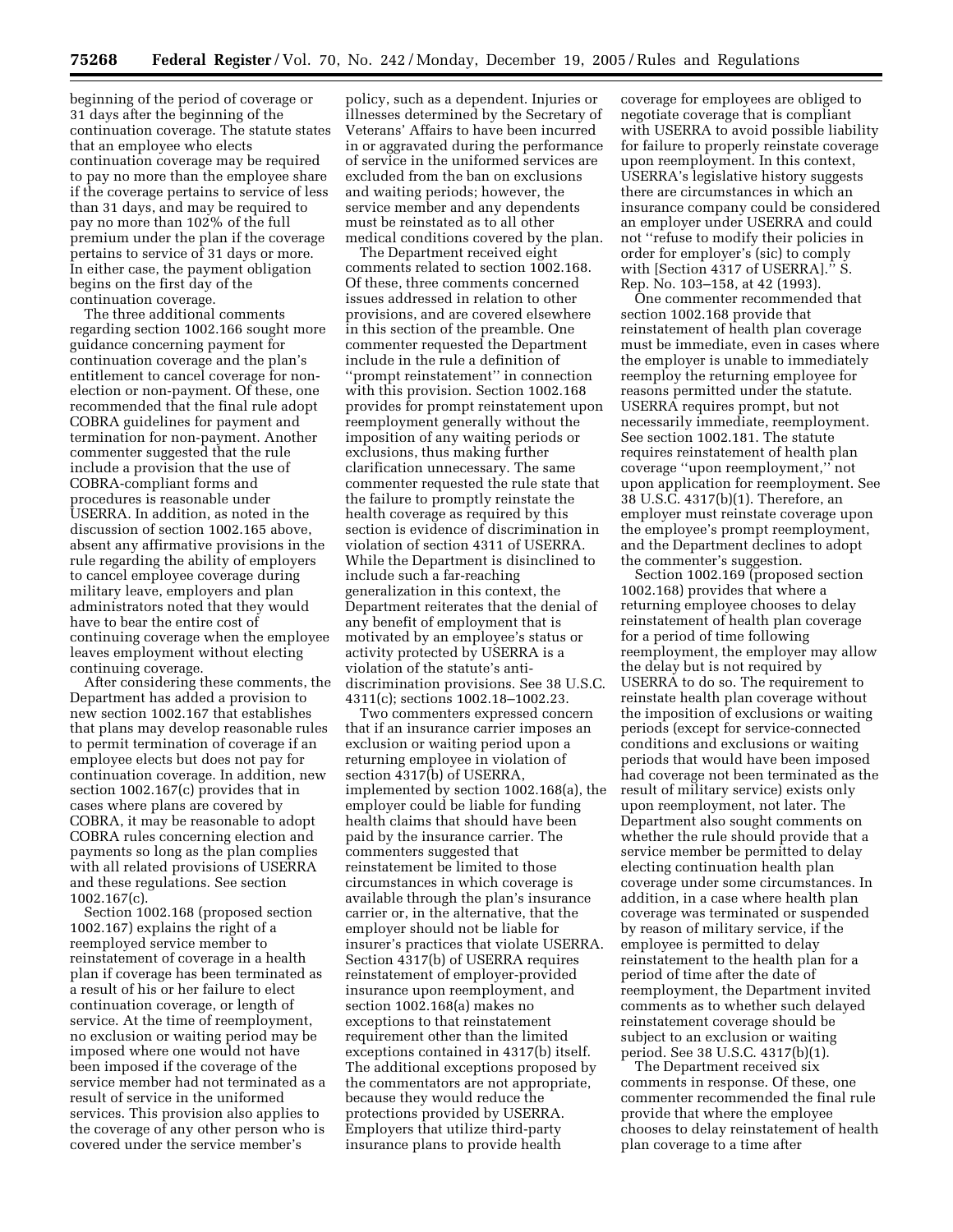reemployment, the employer must reinstate the coverage immediately with no exclusions or waiting periods. Another commenter suggested allowing a reemployed service member the same amount of time to elect reinstatement in the health plan as the employer allows newly hired employees to choose to enroll in the plan, and such period of time would vary from employer to employer. Another commenter proposed that if an employee elects to delay reinstatement in the health plan, the employer should be permitted to impose exclusions or waiting periods. Two commenters noted that various rules under other statutes such as HIPAA and the IRC might affect the ability of the employer to immediately reinstate the coverage for an employee who chooses to wait until some time after reemployment to request reinstatement of the coverage. The final commenter suggested the rule provide that an employer should treat an employee who chooses to delay health plan reinstatement until some time following reemployment the same as it treats other similarly situated employees who are returning from a leave of absence where health plan coverage was interrupted.

After reviewing these comments, the Department maintains its original position that an employer may, but is not required to, reinstate an employee's health plan coverage if the employee chooses to delay reinstatement following his or her reemployment under USERRA. This interpretation is consistent with the statute's requirement that reinstatement of health coverage must be made ''upon reemployment,'' and restores a service member to the position he or she would have been in if there had been no absence from work for military service. Although the provision does not mandate that an employer permit an employee to delay reinstatement at the employee's option, the provision balances the interests of both employers and employees, and provides sufficient flexibility for both.

Section 1002.170 (proposed section 1002.169) deals with special rules governing multiemployer health plans. Generally, under USERRA, if the employer cancels health plan coverage for its employees while the service member is performing service, or if the employer goes out of business, the service member's coverage terminates also. USERRA's treatment of multiemployer health plans provides an exception to this result. Section 1002.170 requires continued health plan coverage in a multiemployer plan even when the service member's employer no longer exists, or no longer participates

in the plan. Any liability under the multiemployer plan for employer contributions and benefits under USERRA is to be allocated as provided by the sponsor maintaining the plan. If the sponsor does not provide for an allocation of responsibility, the liability is allocated to the last employer employing the person before the period of uniformed service. Where that employer is no longer functional, the liability is allocated to the plan.

The Department received three comments from the multiemployer plan community concerning the application of USERRA to those types of health plans referred to variously as ''credit bank,'' ''dollar bank'' or ''hour bank'' plans. This type of plan (''bank'' plan) is typically provided by a multiemployer plan, particularly in industries where employment may be sporadic or seasonal. ''Bank'' plans establish accounts in which employees save prospective health benefits credits that may be spent later, and typically use a lag period system for accumulating credits for eligibility and coverage. For example, work performed by an employee in January could result in credit to the employee's health benefits bank account in February that will result in eligibility to use the credits in March. If under the terms of a ''bank'' plan an employee must work 150 hours to have coverage for a month and the employee works 200 hours, the 50 hours in excess of the amount required for coverage is credited to the employee in a ''bank'' for future use. The hours from the ''bank'' can be used by the employee to provide health plan coverage for months when the employee does not work.

The comments received concerning ''bank'' plans requested that the Department provide guidance as to whether an employee should be allowed to deplete the balance of ''banked'' credits during a period of service in the uniformed services. The commenters indicated that USERRA's requirement of immediate reinstatement in a health plan upon reemployment may require the plan to fund the health coverage of a person that had depleted the ''banked'' hours during service and therefore lacked the credits necessary to initiate or resume coverage upon reemployment. After considering these comments, the Department has added new section 1002.171 to provide that a ''bank'' plan may permit an employee to deplete ''banked'' credits in order to continue coverage at no cost to the employee so long as the plan provides for reinstatement of the coverage upon reemployment. The plan may require the employee to pay the full cost of the

reinstated coverage until the employee has earned enough credits after reemployment to resume normal coverage. In addition, if the ''banked'' credits are depleted during the applicable eligibility period, the employee must be permitted at his or her option to pay for continuation coverage for the balance of the period. Alternatively, the plan may permit an employee to ''freeze'' existing credits when leaving to perform military service, pay for continuation coverage as provided for in section 1002.166, and then restore those credits intact upon reemployment. The employer should counsel the employee about these options and the consequences of selecting one or the other. See new section 1002.171.

Finally, one commenter expressed concern that the effective dates for coverage under USERRA and COBRA are different in the case of ''bank'' plans, and recommended that the rule be amended to adopt the COBRA standard so that the two periods are consistent. The commenter states that under COBRA, the continuation coverage would not begin until any ''banked'' credits are depleted, whereas under USERRA the continuation coverage begins upon the person's departure from employment to perform military service. The Department declines to modify the effective date for continuation coverage under USERRA because it is mandated by statute. See 38 U.S.C. 4317(a)(1).

In addition to the changes made in response to the comments, the Department made technical corrections to two health plan provisions. First, subsection (b) of section 1002.168 (proposed section 1002.167), which referenced reinstatement procedures applicable to multiemployer plans in proposed section 1002.169, was deleted, and the subsequent subsection was relettered accordingly, because proposed section 1002.169 did not discuss reinstatement procedures. Second, section 1002.170 (proposed section 1002.169) was revised to more closely track section 4317(a)(3) of the statute.

# **Subpart E—Reemployment Rights and Benefits**

#### *Prompt Reemployment*

One of the stated purposes of USERRA is ''to minimize the disruption to the lives of persons performing service in the uniformed services by providing for [their] prompt reemployment.'' 38 U.S.C. 4301(a)(2). Section 4313 requires that a returning service member who meets the eligibility requirements of section 4312 be ''promptly reemployed'' in the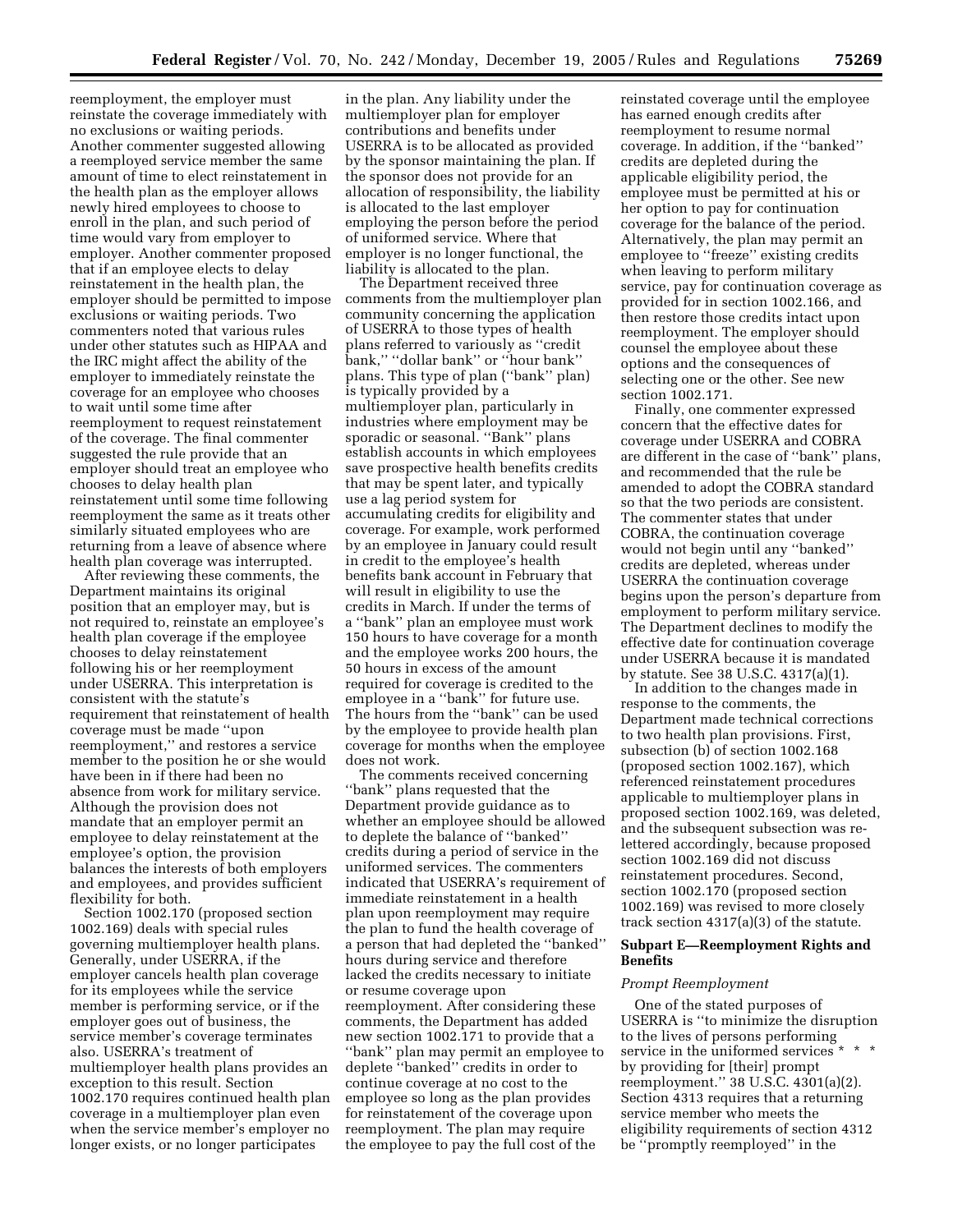appropriate position. 38 U.S.C. 4313(a). The circumstances of each individual case will determine the meaning of ''prompt.'' See H.R. Rep. No. 103–65, Pt. I, at 32 (1993); S. Rep. No. 103–158, at 54 (1993). Section 1002.181 provides guidance for the ''prompt'' reinstatement of returning service members. The regulation states, as a general rule, that the employer shall reinstate the employee as soon as practicable under the circumstances. Reinstatement must occur within two weeks after he or she applies for reemployment ''absent unusual circumstances.'' The reasonableness of any delay depends on a variety of factors, including, for example, the length of the service member's absence or intervening changes in the circumstances of the employer's business. An employer does not have the right to delay or deny reemployment because the employer filled the service member's pre-service position and no comparable position is vacant, or because a hiring freeze is in effect. Moreover, prompt reemployment should be required even in cases in which re-training or re-certification is mandated by law, because the obligation to reemploy in those circumstances may be met by reemployment to a comparable position while re-training or re-certification is sought. Finally, if the period of service is less than 31 days, then the statute requires that the returning employee simply report back to work; these regulations require that such a person will be immediately reemployed.

The Department invited comments as to whether allowing the employer two weeks to reemploy the service member returning from a period of service of more than 30 days best effectuates the purpose of this provision of USERRA. In response, the Department received nine comments, which include three comments that agreed with the twoweek reemployment period, three comments that recommended the Department enlarge the reemployment period to 30 days, particularly in those cases following long periods of military service, and two comments seeking guidance regarding those circumstances in which the two-week period may be excused. Finally, one commenter, concerned that the regulation can be misread to permit employer discretion to take up to two weeks to reemploy an employee absent for a period of service of less than 31 days, seeks inclusion in the text of this provision a mandate requiring reemployment the next day following the completion of service.

After reviewing these comments, the Department has concluded that it will

retain section 1002.181 as it was proposed. The Department has considered the advantages and disadvantages associated with altering the two-week reemployment period, and has concluded that two weeks represents an equitable balance between the interests of employers, who may face some challenges in reemploying an employee in the organizational structure after a lengthy period of absence, and the interests of employees, who have been making the greatest of sacrifices in service to their country. In addition, employers unduly burdened by the two week reemployment period may rely on the ''unusual circumstances'' exception to reemployment within two weeks, although it is the Department's view that these exceptions should be narrowly drawn and will be relatively rare. An example of ''unusual circumstances'' would be where a service member seeks reemployment with his or her employer, who, apart from the service member, employs only one current employee. The current employee is near the end of a highly complex, months-long project, which is due to be completed just four weeks from the point at which the service member makes an application for reemployment. The employer is prepared to comply with its obligation to reemploy the returning service member, and will have work for him or her following the completion of the current project in four weeks, but cannot reemploy the returning employee until that time. Under these unusual circumstances, the employer would not be expected to reemploy its employee within two weeks. Finally, in response to the comment above seeking more clarity in the provision regarding prompt reemployment following brief periods of service, the Department notes that section 1002.181 already states that ''prompt reemployment'' following brief periods of service ''generally means the next regularly scheduled work day.'' See section 1002.181.

#### *Reemployment Position*

In construing an early precursor statute to USERRA, the Selective Training and Service Act of 1940, 50 U.S.C. Appendix, 308(b, c), the Supreme Court recognized a basic principle in the early reemployment protections provided for veterans, which was to become a bedrock concept of all subsequent veterans reemployment legislation. Thus, in *Fishgold* v. *Sullivan Drydock and Repair Corp.,* 328 U.S. 275, 284–85 (1946), the Supreme Court stated that the returning service member ''does not step back on the seniority escalator at the point he stepped off. He

steps back on at the precise point he would have occupied had he kept his position continuously during the war.'' Id. *Fishgold* principally involved the issue of a veteran's seniority; however, the principle applies with equal force to all aspects of the service member's return to the work force. The returning service member therefore should be restored to ''a position which, on the moving escalator of terms and conditions affecting that particular [preservice] employment, would be comparable to the position which he would have held if he had remained continuously in his civilian employment.'' *Oakley* v. *Louisville & Nashville R.R.,* 338 U.S. 278, 283 (1949). The position to which the returning service member should be restored has become known as the ''escalator position.'' The requirement that the service member be reemployed in the escalator position is codified in section 4313 of USERRA. 38 U.S.C. 4313.

Sections 1002.191 and 1002.192 implement general principles related to a returning veteran's right to reemployment in this escalator position. Sections 1002.193, 1002.194 and 1002.195 clarify that seniority, status, pay, length of service, and servicerelated disability may affect the service member's reemployment position. Sections 1002.196 and 1002.197 explain the employer's obligations to reemploy the service member based on the duration of the person's absence from the workplace. Section 1002.198 describes the criteria to be followed by the employer in making reasonable efforts to enable the service member to qualify for the reemployment position. Finally, section 1002.199 provides guidance for employers in determining the priority of two or more service members who are eligible for the same employment position.

The Department received several comments from employers and employer associations inquiring about the application of the escalator position to six particular circumstances: employers who use bidding systems for job assignments; the use of promotions based on an employer's discretion; reductions in force, layoffs, and disciplinary procedures; bargaining units on strike at time of reemployment; apprenticeships; and probationary periods. The Department will provide guidance on each of these cases in turn.

*Bidding Systems:* Many employers, for example, employers in the airline and railroad industries, use seniority-based bidding systems to award jobs and other perquisites of employment to their employees. The Equal Employment Advisory Council (EEAC) submitted a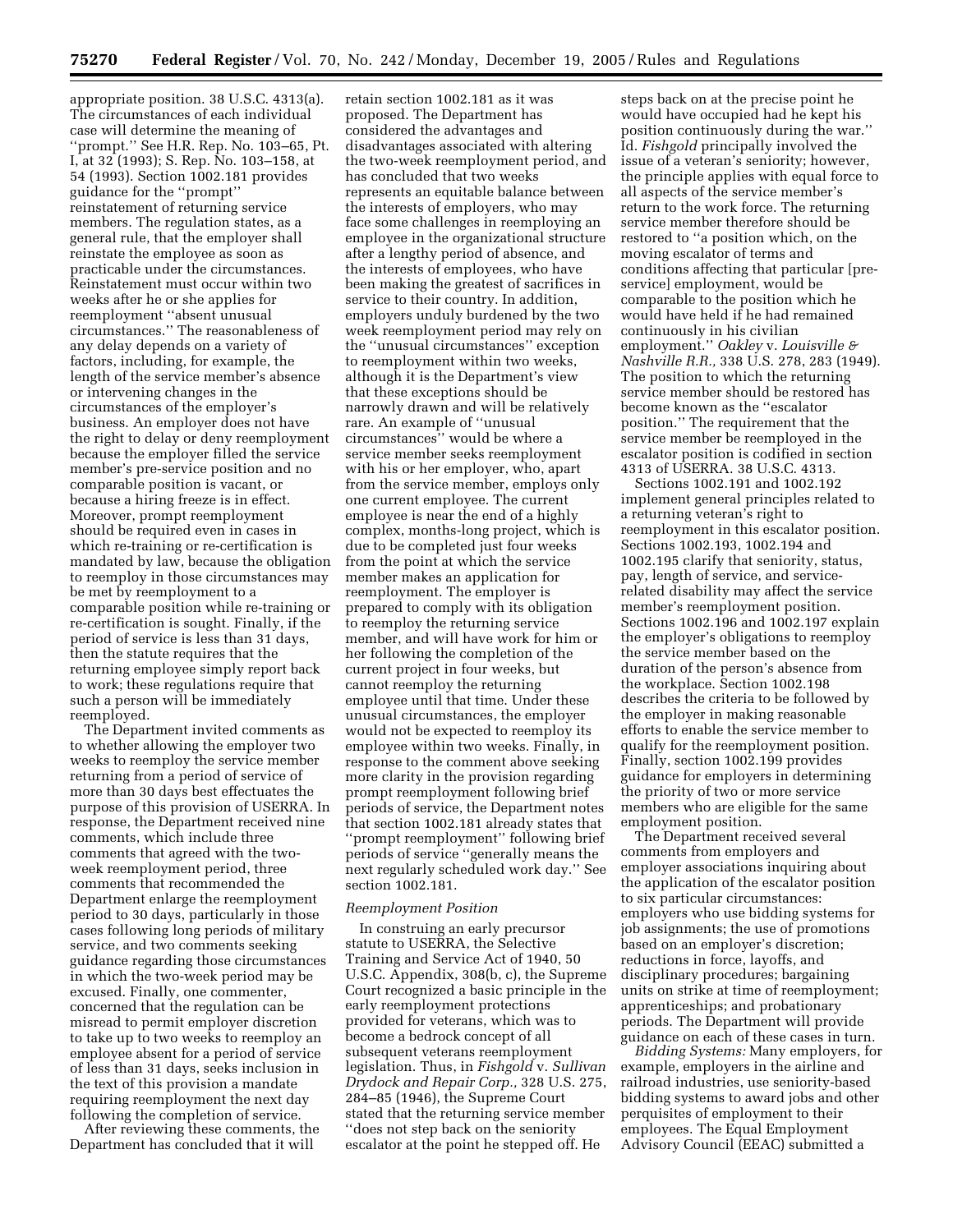comment asking how the escalator principle should apply to a returning service member seeking reemployment when the employer has a senioritybased bidding system in place. The EEAC proposed that the Department create an exception to the escalator principle, so that service members returning to a reemployment position in which they have missed an opportunity to bid on a particular job or other perquisite are not entitled to recover that missed opportunity: ''The final regulations should provide a temporary exception for employers that have a legitimate, bona fide bidding system in place. Where jobs, shifts, and/or locations are opened to employee bid frequently, *e.g.* every 120 days, returning employees could be slotted in accordance with the employer's operational needs (but with full escalator pay and benefits) until the next regularly occurring bid.''

USERRA's intent is to ensure that returning service members are accorded the status, pay and benefits to which they are entitled had they not served in the uniformed services, generally without exception. In its administrative enforcement of the Act, the Department has long interpreted the statute and its predecessor to require that a returning service member should be awarded a job or other perquisite of employment if it is reasonably certain that the service member would have received it but for the interruption due to military service. See Veterans' Reemployment Rights Handbook at 13-4 (1988); sections 1002.191, 1002.193, 1002.213, 1002.214; 1002.236. This approach comports with the statute and its legislative history governing the nature of the reemployment position. The Department concludes that, as a general matter, a reemployed employee should not be required to wait for the next regularly occurring opportunity to bid in order to seek promotions and other benefits tied to the ''escalator'' position.

*Discretionary Promotions:* The EEAC suggests that in the case of promotions based on employer discretion, section 1002.192 requires employers ''to speculate whether a returning employee would have (1) sought the promotion in the first instance and (2) have been chosen over the successful candidate. \* \* \* Section 1002.192 [should state] that: Your escalator position would not include a promotion based on discretionary factors.'' Similarly, a large human resources consulting firm submitted that ''[b]ecause most employees are promoted based on demonstrated ability and experience, rather than length of service, the escalator principle cannot operate evenhandedly for all employees. The escalator principle is appropriate only in workforces where pay increases and promotions occur automatically (*e.g.*  according to collective bargaining agreements or tenure tracks,) rather than for achievement or merit.''

Under the statute and case law, a returning service member is entitled to a promotion upon reemployment if there is a reasonable certainty that the employee would have been promoted absent military service. *Coffy* v. *Republic Steel,* 447 U.S. 191, 197–98 (1980); *Goggin* v. *Lincoln St. Louis,* 702 F.2d 698, 701 (8th Cir. 1983). The statute's legislative history similarly states that returning service members are entitled to whatever position it is reasonably certain the employee would have attained but for the military service. H.R. Rep. No. 103–65, Pt. I, at 39 (1993). However, case law and longstanding Departmental policy are clear that if the promotion depends ''not simply on seniority or some other form of automatic progression but on an exercise of discretion on the part of the employer,'' the returning service member may not be entitled to the promotion. *McKinney* v. *The Missouri-Kansas-Texas Railroad Company,* 357 U.S. 265 (1958); Veterans' Reemployment Rights Handbook at 10– 2 (''distinction must be made between those benefits which are largely dependent upon length of service, and thus are perquisites of seniority, and those benefits which are largely dependent upon management discretion. \* \* \* A reemployed veteran claiming a right to a promotion or other benefit allegedly missed during military service must demonstrate that it was reasonably certain that he would have received the benefit if he had remained continuously employed.'')

Sections 1002.191 and 1002.192 advances these principles, and incorporates the reasonable certainty test as it applies to discretionary and non-discretionary promotions. In addition, it is consistent with the case law because it does not rely on the label associated with particular personnel actions, *e.g.*, ''discretionary promotions,'' or ''seniority-based promotions,'' and the analysis instead focuses on whether a personnel action was ''reasonably certain.'' The final rule promotes the application of a case-bycase analysis rather than a rule that could result in the unwarranted denial of promotions to returning service members based on how the promotion was labeled rather than whether or not it was ''reasonably certain.''

*Reductions in Force (RIFs), Layoffs, and Disciplined Employees:* An

individual submitted a comment asking that the final rule ''explicitly address layoffs, RIFs and, most significantly, disciplinary actions including removal/ discharge actions which were interrupted by the employee's service.'' Regarding reductions-in-force and layoffs, section 1002.42 establishes that employees that are laid off with recall rights may be entitled to reemployment upon return if the employer would have recalled the employee but for the military service. This section also notes that similar principles apply in other cases in which an employee may be absent from work at the onset of military leave or upon return from service, such as in cases in which the employee is on non-military leave when activated.

In the event that a returning employee was subject to a disciplinary review at the time of the onset of service, or in the event that the employer discovers conduct prior to reemployment that may subject the returning service member to disciplinary review upon reemployment, the Department concludes that the employer retains the reemployment obligation in such cases. However, the employer may resume the disciplinary review upon reemployment at the point at which it was left at the time of the onset of military service, or may initiate such review based on conduct discovered prior to reemployment. The Department has long interpreted the statute to prohibit an employer from denying reemployment rights on the basis that the employee would have been discharged had he or she not left for military service. Veterans' Reemployment Rights Handbook at 8–1 (1988). However, the Department recognizes that there may be some instances in which the returning employee may be legitimately subject to an employer's disciplinary review following reemployment. In these circumstances, the employer retains the obligation to reemploy the service member, thus giving rise to USERRA's prohibition of discharge following reemployment for one year except for just cause in section 4316(c), and serving to ensure that any post-service discipline or discharge will be justifiable, legitimate, and not pretextual. See also section 1002.247 and 1002.248.

*Employee Bargaining Unit on Strike:*  The Department received one comment seeking further clarification on the determination of the escalator position when the returning service member's bargaining unit is or has been on strike. As section 1002.42 indicates, an employee in this situation remains an employee for purposes of reemployment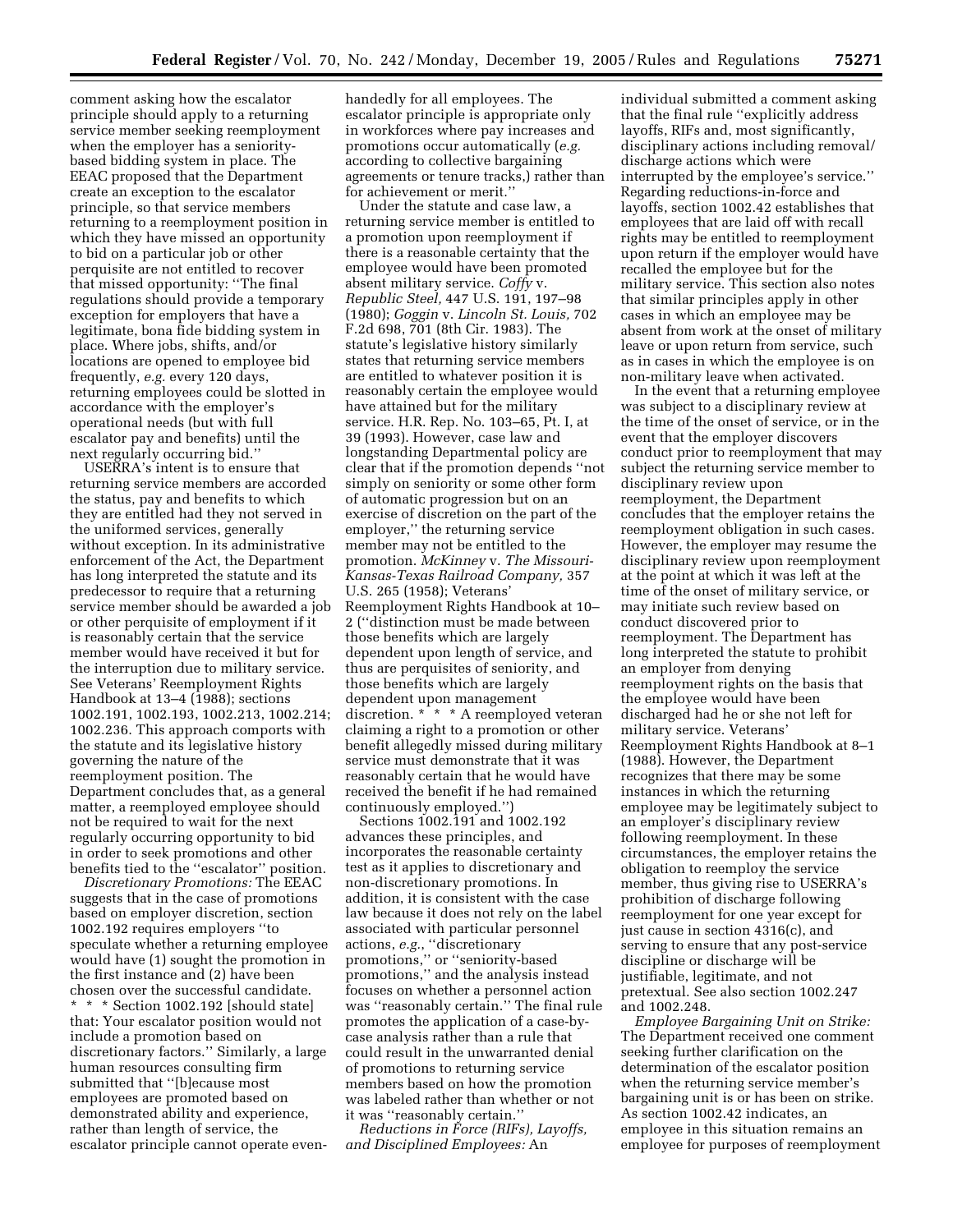rights governed by USERRA. However, employers and employees should be aware that the employee's reemployment rights may be affected by Federal labor law under the National Labor Relations Act, 29 U.S.C. 141, *et seq.* (NLRA), which includes decisional law under the NLRA governing reinstatement rights of workers engaged in a work stoppage.

*Apprenticeships and Probationary Periods:* The Building and Construction Trades Department of the AFL–CIO argues that an employer should not be required to reemploy a returning service member who was part of a bona fide apprenticeship program on the escalator position with an advanced pay rate until the employee takes a test or undergoes a skills evaluation upon which the advanced rate is contingent. Similarly, the National School Board Association (NSBA) takes the position that a teacher's time away on military leave should not be counted towards a teacher's completion of a probationary period. The NSBA argues that the probationary period for a teacher is a time for the employer to observe and evaluate the teacher as well as a time to train the teacher, and urges the Department to determine that the probationary period for teachers is akin to a skills test and returning service members should still be required to complete the probationary period before attaining a tenured post probationary period.

With regard to apprenticeships and the escalator position, the Department has long held that if the apprentice position is bona fide and not merely a time-in-grade requirement, the returning service member should be restored as an apprentice at a level that reflects both the experience and training he or she received pre-service. Upon completion of the apprenticeship post-service, the employee should be entitled to ''journeyman'' seniority plus any seniority that would have accrued during military service had the journeyman status been attained during the period of uniformed service. See Veterans' Reemployment Rights Handbook at 11–3. Similarly, the Department has long held that if a probationary period is a bona fide period of observation and evaluation, the returning service member must complete the remaining period of probation upon reemployment. See Veteran's Reemployment Rights Handbook at 3–6, 3–7, 13–11 (1988). Therefore, the Department concludes that if an employee who left employment for military service was in the midst of a bona fide apprenticeship program or probationary period that

required actual training and/or observation in the positions, rather than merely time served in the position, the employee should be allowed to complete the apprenticeship or probationary period following reemployment. Once the employee completes the apprenticeship or probationary period, the employee's pay and seniority should reflect both the pre- and post-service time in the apprenticeship or probationary period, plus the time served in the military.

In some workplaces, where opportunities for promotion are conditioned upon the employee passing a skills test or examination, determining the escalator position will require administering a makeup promotional exam. If a reemployed service member was eligible to take such a promotional exam and missed it while performing military service, the employer should provide the employee with an opportunity to take the missed exam after a reasonable period of time to acclimate to the employment position. See, e.g., *Fink* v. *City of New York,* 129 F.Supp.2d 511, 519 (S.D.N.Y. 2001). In some cases, success on a promotional exam entitles an employee to an immediate promotion, and in some cases it entitles an employee only to a particular placement on an eligibility list. If the reemployed employee is successful on the makeup exam, and there is a reasonable certainty that, given the results of that exam, the reemployed employee would have been promoted during the time he or she was in military service, then the reemployed employee's promotion must be made effective as of the date it would have occurred had the employment not been interrupted by military service. Similarly, if the reemployed employee is successful on the makeup exam, and there is a reasonable certainty that, given the results of that exam, the reemployed employee would have been placed in a particular position on an eligibility list during the time he or she was in military service, then the reemployed employee's placement on the list must be made effective as of the date it would have occurred had the employment not been interrupted by military service. This requirement is similar to the requirement in section 1002.236, that obliges an employer to give a reemployed employee, after a reasonable amount of time to adjust to the reemployment position, a missed skills test or examination that is the basis of a merit pay increase. Section 1002.193 implements these requirements.

The Department invited comment as to whether this interpretation best

effectuates the purpose of this provision, or whether the issue of promotional exams requires more detailed treatment in these regulations. The Department received six comments in response, several of which were generally supportive of the provision. The Society for Human Resources Management (SHRM) and WorldatWork expressed overall support for the requirements of the provision. Two commenters, the National Employment Lawyers Association and ORC Worldwide, a management consulting firm, seek more guidance on the provision, in particular, on the length of time that an employer reasonably permits an employee to adjust to the employment position before administering a makeup exam. Two commenters, EEAC and one representing a municipal government, argue that the provision is unworkable because it is impossible to accurately predict a returning service member's retroactive placement on the escalator having given him or her a makeup exam.

Section 1002.193 is consistent with the general principles regarding the application of the escalator provision, which require that a service member receive a missed promotion upon reemployment if there is a reasonable certainty that the promotion would have been granted. *McKinney* v. *Missouri-Kansas-Texas R.R. Co.,* 357 U.S. 265. 274 (1958); *Tilton* v. *Missouri Pacific R.R. Co.,* 376 U.S. 169, 177 (1964). In addition, recent USERRA case law dealing precisely with the issue of missed promotional exams also supports this provision of the rule. *Fink*  v. *City of New York,* 129 F.Supp.2d 511, 519–20 (E.D.N.Y. 2001). In that case, the court affirmed the jury award in favor of a fire marshall who missed a promotional exam because of his military service, holding that there was enough evidence for the jury to conclude that the plaintiff's military status was a motivating factor in the decision to deny him a promptly administered promotional exam upon reemployment. Id. at 520. As the court stated, ''the employer must sometimes treat [service members] differently from other employees in order to assure that they receive the same benefits as their coworkers. Thus, \* \* \* where a neutral employment policy provides that a promotional exam shall only be administered on a particular date to all employees, it may constitute discrimination to refuse to allow veterans away on leave on the date in question to take a make-up exam upon their return from service.'' Id. at 519.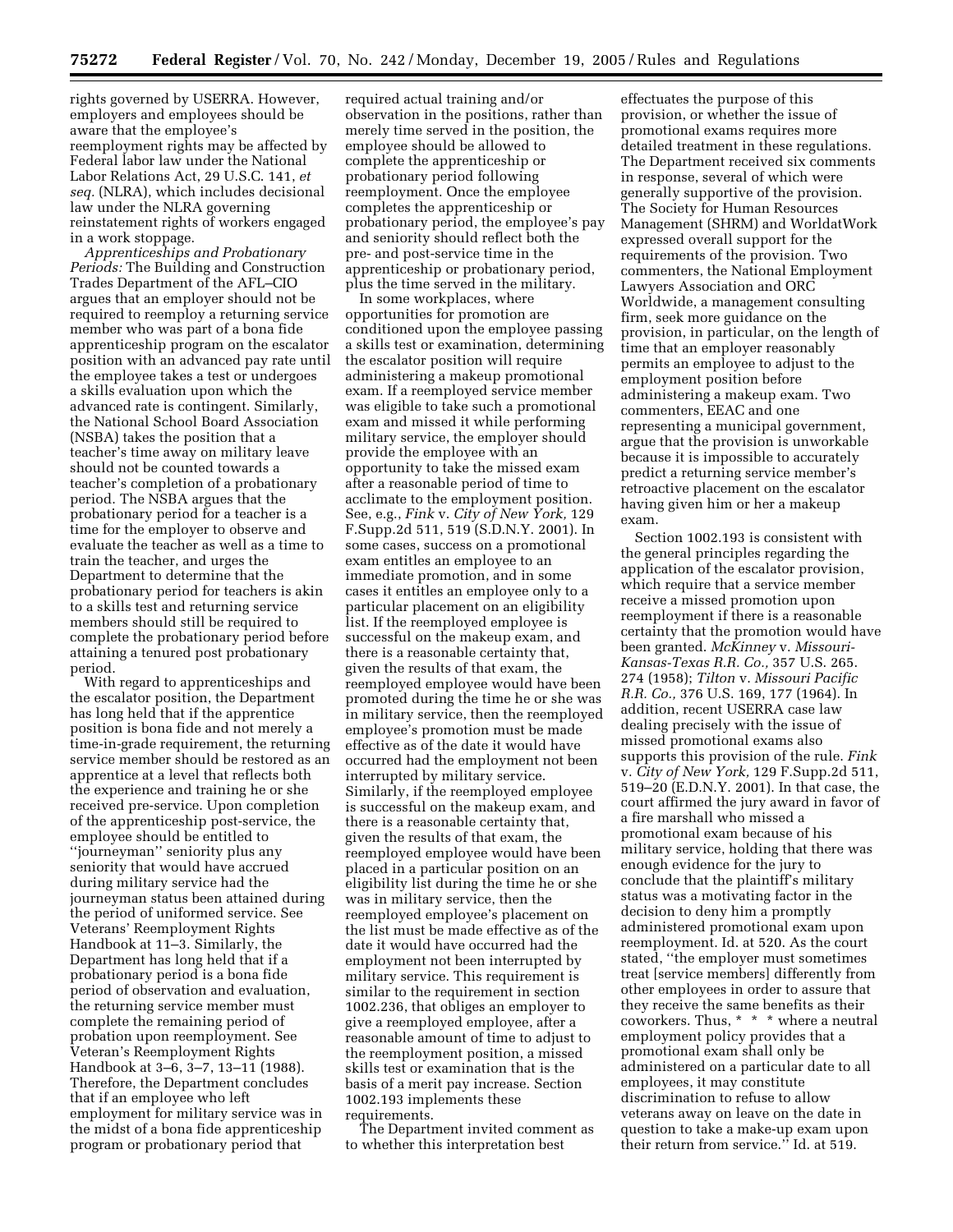Accordingly, section 1002.193 requires an employer to administer its otherwise neutral evaluative employment practices in a manner that affords a returning service member the opportunity, after a reasonable period of time for adjustment, to participate in or meet the standards of that practice. As with apprenticeship systems and probationary periods addressed above, upon successfully meeting the evaluative standards, the employee's reemployment position should be adjusted based on the prior date he or she would have completed the process had he or she not entered military service. Regarding the question of what amount of time is reasonable to permit an employee to adjust, the Department has revised section 1002.193 to reflect that no fixed time will be deemed a reasonable amount of time in all cases. However, in determining a reasonable time to schedule a makeup exam, employers should take into account a variety of factors, including but not limited to, the length of time the returning employee was absent from work, the level of difficulty of the test itself, the typical time necessary to prepare or study for the test, the duties and responsibilities of the reemployment position and the promotional position, and the nature and responsibilities of the service member while serving in the uniformed service. See section 1002.193.

The Department received two additional comments regarding promotions and the escalator position. The first commenter suggests that the rule require employers to permit employee access to all personnel records so that returning service members will be fully informed of missed promotional opportunities. The Department is without authority in the statute to require such a result. Finally, the Department declines to adopt the suggestion of one commenter that suggests the provision should state its applicability to cross-departmental promotions within an organization because it is ambiguous.

Depending on the circumstances, section 4313 of USERRA either permits or requires the employer to reemploy a returning service member in a position with equivalent (or the nearest approximation to ''equivalent'') seniority, status and pay to the escalator or pre-service position. 38 U.S.C. 4313(a)(2)(A), (B), (3)(A), (B). Although ''seniority'' and ''pay'' are generally well-understood terms, USERRA does not define ''status'' as it is used in section 4313 of the Act. Case law interpreting VRRA, a precursor to USERRA, recognized status as

encompassing a broader array of rights than either seniority or pay. Job status varies from position to position, but generally refers to the incidents or attributes attached to, and inherent in, a particular job. The term often includes the rank or responsibility of the position, its duties, location, working conditions, and the pay and seniority rights attached to the position. See H.R. Rep. No. 103–65, Pt. I, at p. 31 (1993); *Duarte* v. *Agilent Technologies, Inc.,* 366 F.Supp.2d 1039, 1045 (D.Colo. 2005). Examples of status may be the exclusive right to a sales territory; the opportunity to advance in a position; eligibility for possible election to a position with the employee representative organization; greater availability of work where piece rates apply; the opportunity to work additional hours and to advance in a job; the opportunity to withdraw from a union; the opportunity to obtain a license; or, the opportunity to work a particular shift. The facts and circumstances surrounding the position determine whether a specific attribute is part of the position's status for USERRA purposes. Sections 1002.193 and .194 implement these provisions of the Act.

The Department received one comment regarding proposed section 1002.194, which establishes the principle that the escalator principle may result in adverse consequences upon reemployment. The proposed section stated that depending on an employee's circumstances, his or her ''seniority rank'' may cause reemployment in a higher or lower position, laid off, or even terminated. The commenter correctly suggests that there are ''escalator-based'' factors other than seniority, such as job location, job classification, or shift assignment, which may affect the reemployment position. The Department agrees that the first two sentences of the provision are too narrowly drawn, although the latter portion of the provision accurately captures the issue. Accordingly, the Department has made the necessary revision. See section 1002.194.

The statute makes the duration of a returning employee's period of service a critical factor in determining the reemployment position to which the employee is entitled upon return from service. After service of 90 days or less, the person is entitled to reinstatement in the position of employment in which he or she would have been employed if not for the interruption in employment due to uniformed service (the escalator position). 38 U.S.C. 4313(a)(1)(A). The employer must make reasonable efforts to assist the individual in becoming qualified for the reemployment position. In the event the returning employee

cannot become qualified for the escalator position despite reasonable efforts by the employer, the returning employee is entitled to the employment position in which he or she was employed on the date that the period of service commenced. 38 U.S.C. 4313(a)(1)(B). These requirements are implemented in section 1002.196. The Department received one comment on this provision, requesting that it include the definition of ''escalator position.'' ''Escalator position'' is defined in section 1002.192, and consequently it is not necessary to define it in section 1002.196.

The service member returning from a period of service longer than 90 days is similarly entitled to reemployment in the escalator position, but, at the employer's option, may also be reinstated in any position for which the employee is qualified with the same seniority, status, and pay as the escalator position. 38 U.S.C.  $4313(a)(2)(A)$ . This statutory option is intended to provide the employer with a degree of flexibility in meeting its reemployment obligations. As with an employee returning from a shorter period of service, the employer must first make reasonable efforts to qualify the individual for the escalator position or for the position of like seniority, status, and pay. In the event the returning employee cannot become qualified for one of these positions despite reasonable employer efforts, the person is entitled to the employment position in which he or she was employed on the date that the period of service commenced, or a position of like seniority, status, and pay. 38 U.S.C. 4313(a)(2)(B). These requirements are implemented in section 1002.197.

In some instances, the service member may not be able to qualify for either the escalator position or the pre-service position (or a position similar in seniority, status, and pay to either of these positions) despite reasonable employer efforts. In such an event, the employee is entitled to be reemployed in any other position that is the nearest approximation to the escalator position. If there is no such position for which the returning service member is qualified, he or she is entitled to reemployment in any other position that is the nearest approximation to the preservice position. In either event, the returning service member must be reemployed with full seniority. 38 U.S.C. 4313(a)(4). This requirement is implemented by sections 1002.196(c) and .197(c).

The Department received one comment regarding section 1002.197, which sought an amendment to permit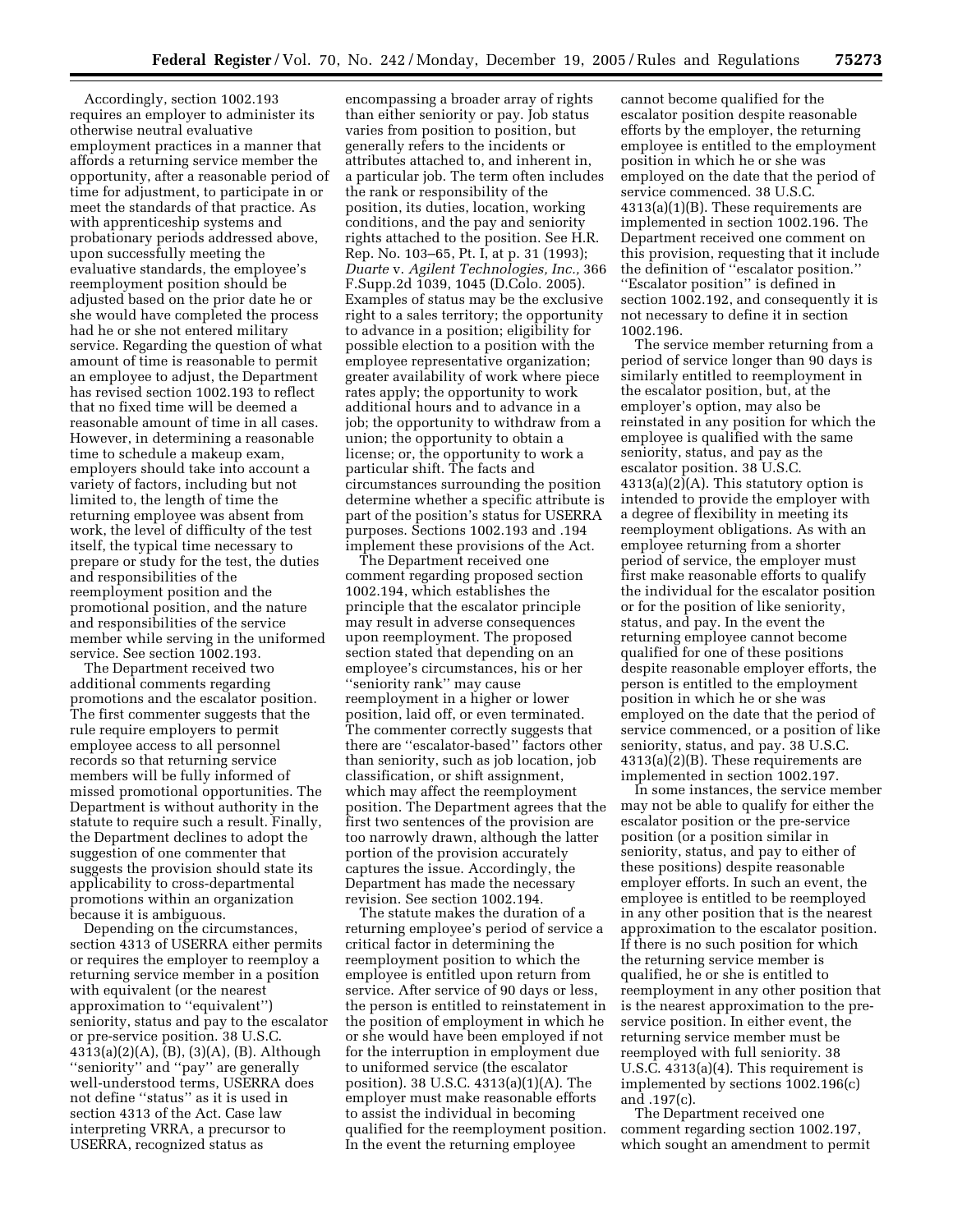employers to reemploy employees in lesser positions temporarily, while employers ''find a position of appropriate status.'' The Department declines the suggestion. The priority of positions established in section 1002.197 is based on priorities set by statute, 38 U.S.C 4313(a)(2). Moreover, such an amendment would conflict with the statute's requirement that service members must be promptly reemployed, see section 1002.181, in the escalator position, see section 1002.192. Section 1002.197 reflects that a position other than the escalator position may be used only in those cases in which the service member is not qualified to perform the duties of the escalator position.

Notwithstanding the escalator principle, USERRA does not require an employer to reinstate a returning service member in an employment position if he or she is not qualified to perform the civilian job. See section 1002.198. USERRA defines ''qualified'' as ''having the ability to perform the essential tasks of the position.'' 38 U.S.C. 4303(9). The Department understands the statutory term ''qualify'' in 38 U.S.C. 4313 to include the employer's affirmative obligation to make reasonable efforts to assist the returning employee in acquiring the ability to perform the essential tasks of the reemployment position. This understanding is reflected in the language used in the regulations. The Department requested comments on whether this interpretation is proper, and received only two comments, both of which agreed with the interpretation.

An individual's performance qualifications are a function of his or her ability to perform the ''essential tasks'' of the employment position. This regulation provides guidelines for determining whether a given task is essential for proper performance of the position. In general, whether a task is essential for a position will depend on its relationship to the actual performance requirements of the position rather than, for example, the criteria enumerated in a job description. An employer may not decline to rehire a returning service member simply because he or she is unable to do some auxiliary, but nonessential, parts of the job

The Department invited comments as to whether this interpretation best effectuates the purpose of this provision, and received seven comments in response. Four of the seven suggested, for reasons of consistency, that the USERRA rule adopt the definition of ''essential functions'' from the regulations promulgated under the Americans with Disabilities Act (ADA), 42 U.S.C 12101,

et seq. See 29 CFR 1630.2(n). The ADA defines a ''qualified individual with a disability'' as an individual with a disability who, with or without reasonable accommodation, can perform the essential functions of the employment position the individual holds or desires. 42 U.S.C. 12111(8). The ADA regulations define ''essential functions'' generally as ''the fundamental job duties of the employment position \* \* \*. The term \* \* \* does not include the marginal functions of the position.'' 29 CFR  $1630.2(n)(1)$ .

The ADA regulation lists a number of factors that could render a job function ''essential,'' including: (1) The position exists to perform the function; (2) there are a limited number of employees available among whom performance of the job function can be distributed; and/ or (3) the function is highly specialized so the incumbent is hired for his or her expertise or ability to perform the function. 29 CFR 1630.2(n)(2). The ADA regulation provides examples of ''evidence of whether a particular function is essential,'' including: (1) The employer's judgment as to which functions are essential; (2) written job descriptions developed before the hiring process begins; (3) the amount of time on the job spent performing the function; (4) the consequences of not requiring the individual to perform the function; (5) the terms of a collective bargaining agreement; (6) the work experience of past incumbents in the job; and/or (7) the current work experience of incumbents in similar jobs. 29 CFR 1630.2(n)(3).

After considering all these comments, the Department has revised section 1002.198 to adopt the regulatory definition of ''essential functions'' under the ADA. Many of the ''essential tasks'' listed in proposed section 1002.198 were similar to those listed in the ADA's ''essential functions'' regulation. USERRA's legislative history does not address whether ''essential tasks'' is akin to or different from the ADA's ''essential functions.'' However, a number of ADA cases use the term ''tasks'' interchangeably with ''functions.'' See *Allen* v. *Pacific Bell,*  348 F.3d 1113, 1114–15 (9th Cir. 2003); *Byrne* v. *Avon Prods. Inc.,* 328 F.3d 379, 381 (7th Cir.), cert. denied, 540 U.S. 881 (2003); *Kvorjak* v. *Maine,* 259 F.3d 48, 55 (1st Cir. 2001); *Reed* v. *Heil Co.,* 206 F.3d 1055, 1057, 1062–63 (11th Cir. 2000). Accordingly, in order to provide employers and employees with some regulatory consistency, the Department is making the suggested revision. See section 1002.198(a)(2).

The remaining commenters on section 1002.198 made a variety of suggestions: one comment noted that the listing of essential tasks reads as if it were exhaustive, and suggested that it instead be revised so that it is non-exhaustive; one comment noted that the use of the word ''and'' between the penultimate and the last listed items suggests that all listed items must apply to a particular task in order for the task to be essential, and recommended using ''and/or'' instead, as does the ADA essential functions regulation; one comment objected to the provision's distinction between actual performance requirements and the criteria enumerated in a job description; one comment objected to the discussion of the listed items as ''factors'' because it thought that this suggested that all of the listed terms had to be considered, and suggested that the list should be written instead in terms of what would be evidence that a task is essential; the same comment also stated that the list should include a number of other items, including: (1) The business consequences of an employee's inability to perform a task, and not merely the safety consequences; (2) consideration of written job descriptions prepared before the issue of the employee's reemployment arose as evidence that the employer considered the task to be essential; (3) the work experience of other employees in the same or similar positions because the job may have changed in the employee's absence; and (4) a statement that performing the job under certain conditions could be essential, such as interacting with others, environmental extremes, attendance, etc. After considering these comments, the Department has revised the list in section 1002.198 to reflect that it is not exhaustive. These factors and other relevant circumstances may be employed to ascertain whether a task is essential to the performance of a particular position. See section 1002.198(a)(2).

Section 1002.198 also describes the employer's obligation to assist a service member returning for reemployment in becoming qualified for a civilian position. USERRA requires the employer to make reasonable efforts to enable the returning service member to qualify for a position that he or she would be entitled to if qualified. Section 4303(10) defines ''reasonable efforts'' as ''actions, including training provided by an employer, that do not place an undue hardship on the employer.'' 38 U.S.C. 4303(10); section 1002.5(i). Section 4303(15) defines ''undue hardship'' as ''actions [taken by an employer]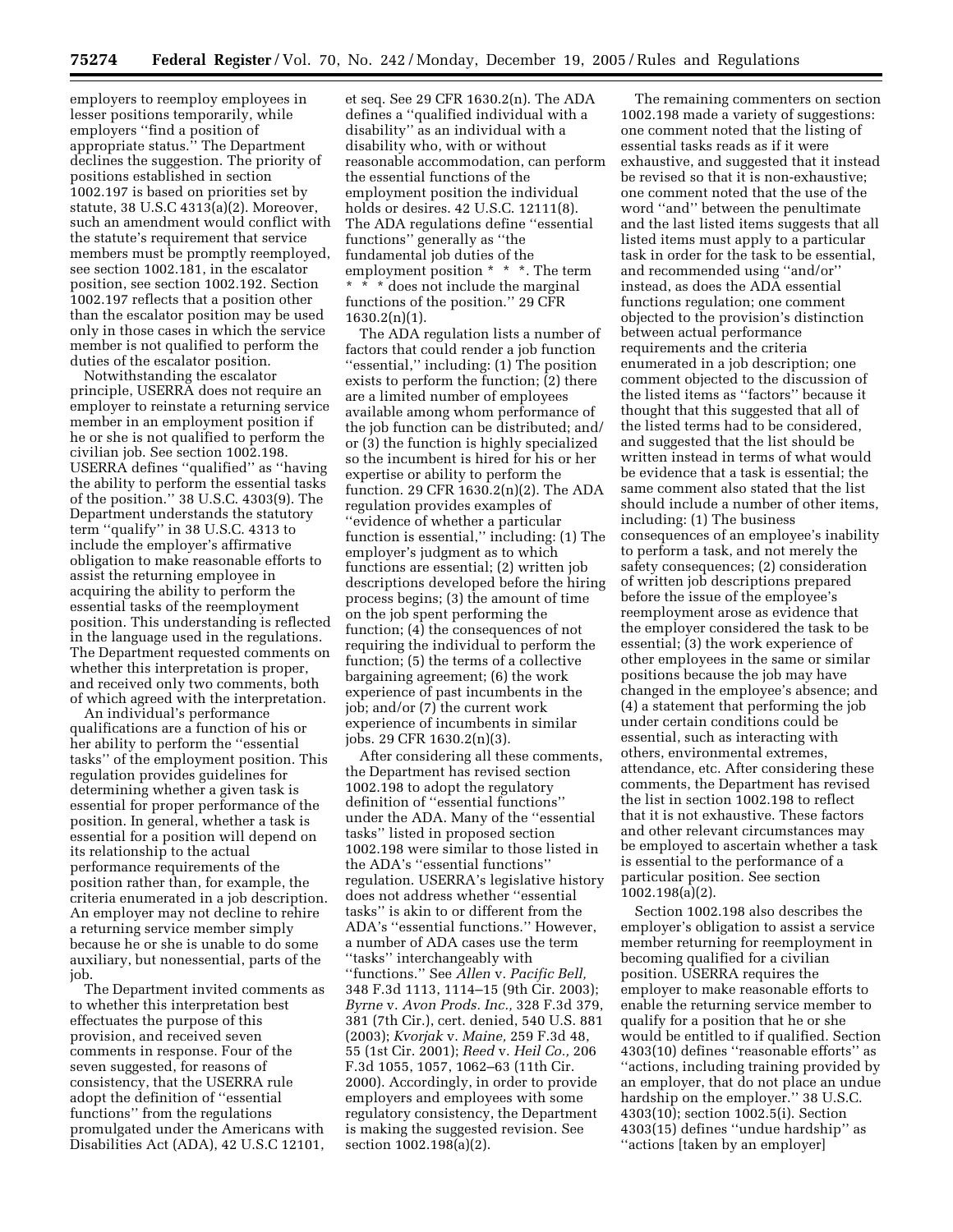requiring significant difficulty or expense, when considered in light of \* the overall financial resources of the employer'' and several other stated factors. 38 U.S.C. 4303(15); section 1002.5(n). Depending upon an employer's size and resources, a given level of effort might be an undue hardship for one employer and yet reasonable for another. The employer has the burden of proving that the training, retraining, or other efforts to enable the returning employee to qualify would impose an undue hardship. The rule describes the criteria that apply in determining whether the steps for aiding the service member in becoming qualified impose an undue hardship on the employer.

The Department received five comments regarding an employer's obligation to make reasonable efforts to qualify returning service members in becoming qualified for the reemployment position. Of these, one comment generally agreed with the Department's approach. The second comment suggested that the employer's obligations should be reduced by placing limits on the training an employer must provide to assist a returning employee. The Department concludes that section 1002.198 appropriately reflects the statute's intent, and reiterates that employers that are unduly burdened by this obligation may rely on the ''undue hardship'' defense to reemployment. See section 1002.139(b).

Two comments regarding section 1002.198 were submitted by one commenter, who requested that the provision be amended to reflect both that an employer's qualification efforts include any training necessary to update a returning employee's skills if the employee is no longer qualified to perform the job due to technological advances, and to reflect that an employer must permit an employee a sufficient amount of time to become qualified. The Department concludes that the commenter's suggestions are covered by section 1002.5(i), which defines an employer's ''reasonable efforts,'' and includes those actions, including training provided by an employer, that do not place an undue hardship on the employer.

The final commenter on section 1002.198 suggested corrections to references to the regulatory definitions of ''reasonable efforts'' supplied in subsection (b) of the provision, and the Department has made the corrections.

Section 1002.199 implements USERRA section 4313(b), which governs the priority of reemploying two (or more) service members who are entitled

to reemployment in the same position. 38 U.S.C. 4313(b). The individual who first vacated the employment position for military service has the highest priority for reemployment. 38 U.S.C. 4313(b)(1). If this priority means another returning service member is denied reemployment in that position, the USERRA rules that give reemployment options to the employer would govern the reemployment of the second person. Thus, the second service member is entitled to ''any other position'' offering status and pay similar to the denied position according to the statutory rules generally applicable to returning service members. 38 U.S.C. 4313(b)(2)(A). A disabled service member in this situation would be entitled to any other position offering status and pay similar to the denied position according to the rules governing disabled service members. 38 U.S.C. 4313(b)(2)(B).

#### *Seniority Rights and Benefits*

Section 4316(a) provides that a reemployed service member is entitled to ''the seniority and other rights and benefits determined by seniority'' that the service member had attained as of the date he or she entered the service, together with the additional seniority he or she would have attained if continuously employed during the period of service. 38 U.S.C. 4316(a). As with the principles governing the determination of the reemployment position, this provision reflects the escalator principle. As applied to seniority rights under section 4316(a), the escalator principle entitles the returning service member to the ''same seniority and other rights and benefits determined by seniority that [the service member] would have attained if [his or her] employment had not been interrupted by service in the uniformed services.'' S. Rep. No. 103–158, at 57 (1993); see also H.R. Rep. No. 103–65, Pt. I, at 33 (1993). Section 1002.210 states the basic escalator principle as it applies to seniority and seniority-based rights and benefits. It bears emphasis here that the escalator principle is outcome-neutral in terms of the effect of restoring the service member's seniority. For example, the application of the principle does not offer protection against adverse job consequences that result from placing the service member in his or her proper position on the seniority escalator. Finally, this section explains that the rights and benefits protected by USERRA upon reemployment include those provided by employers and those required by statute, such as the right to leave under the Family and Medical Leave Act of 1993, 29 U.S.C. 2601 et seq. (FMLA).

Accordingly, a reemployed service member would be eligible for FMLA leave if the number of months and the number of hours of work for which the service member was employed by the civilian employer, together with the number of months and number of hours of work for which the service member would have been employed by the civilian employer during the period of military service, meet FMLA's eligibility requirements.

The Department received two questions regarding the application of USERRA's seniority provisions to rights under the FMLA. The Equal Employment Advisory Council contended that allowing time spent on military leave to count when determining FMLA eligibility contradicts the definition of ''service'' under the FMLA regulations, and suggested its deletion or a revision consistent with the FMLA regulations. In 2002, the Department issued guidance from VETS, the Wage and Hour Division, which administers and enforces the FMLA, and the Solicitor of Labor, concluding that the time and hours an employee would have worked but for his or her military service should be combined with the time employed and the hours actually worked to meet the eligibility criteria of the FMLA. See Memorandum of July 22, 2002, *Protection of Uniformed Service Member's Rights to Family and Medical Leave* at *[http://www.dol.gov/vets/](http://www.dol.gov/vets/media/fmlarights.pdf)  media/fmlarights.pdf.* The Department determined that:

Under USERRA, a person who is reemployed is entitled to the rights and benefits he (or she) would have attained if he had remained continuously employed. [Footnote omitted.] The ''rights and benefits'' protected by USERRA include those provided by employers and those required by statute, such as the right to leave under the FMLA. Accordingly, a returning service member would be entitled to FMLA leave if the hours that he or she would have worked for the civilian employer during the period of military service would have met the FMLA eligibility threshold. Therefore, in determining whether a veteran meets the FMLA eligibility requirement, the months employed and the hours that were actually worked for the civilian employer should be combined with the months and hours that would have been worked during the twelve months prior to the start of the leave requested but for the military service.

The Department has read the two statutes in harmony, so that neither is made ineffective, and so that reemployed service members are not denied family leave to which they would otherwise be entitled but for their uniformed service. See, e.g., *Pittsburgh*  & *Lake Erie Railroad Company* v.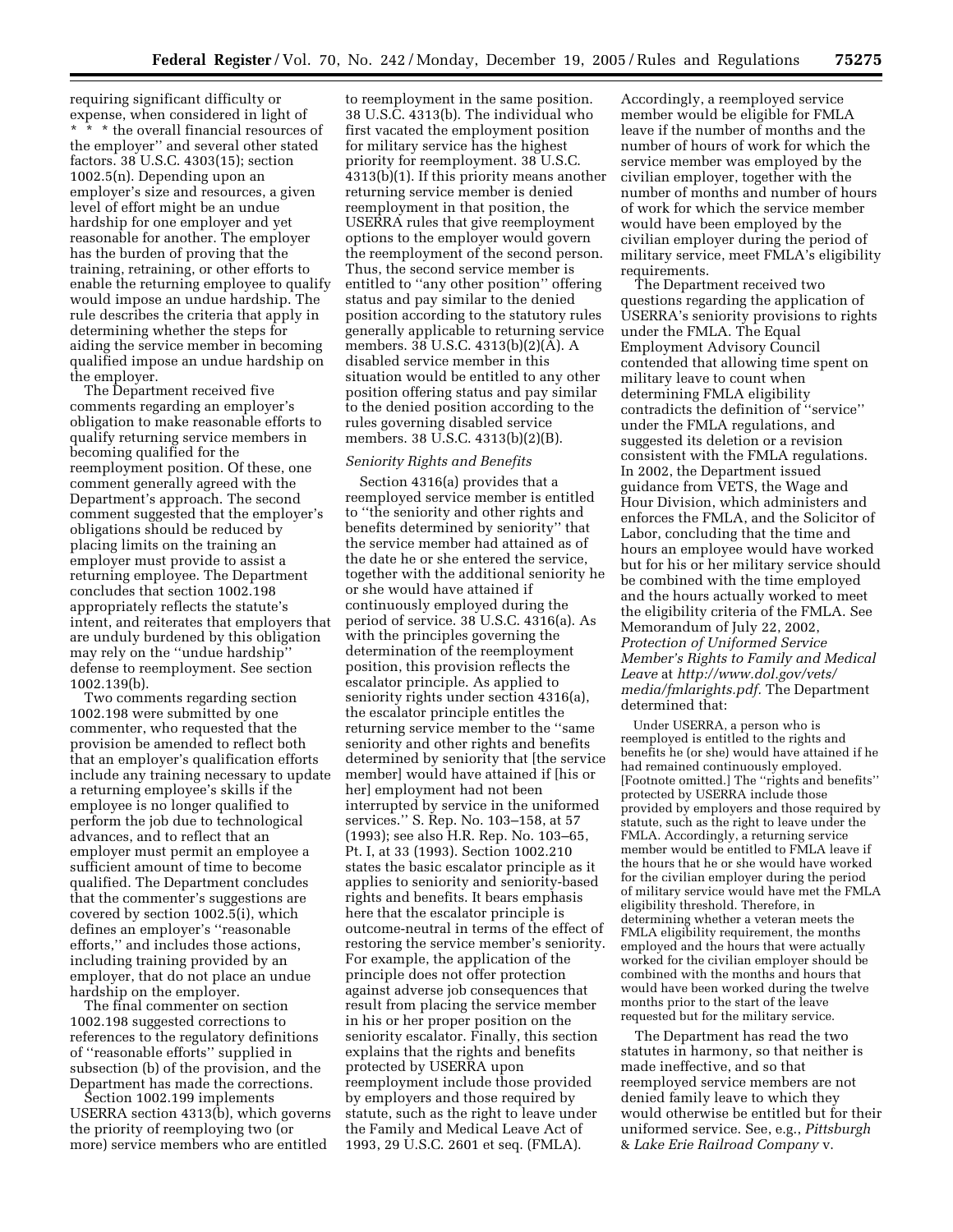*Railway Labor Executives' Association,*  491 U.S. 490, 510 (1989) (when two statutes are capable of coexistence, the two should be construed, absent clearly expressed Congressional intention to the contrary, to regard each as effective). Therefore, the Department has retained section 1002.210's inclusion of rights protected under the FMLA, except that it has clarified that in the event that a service member is denied FMLA leave for failing to satisfy the FMLA's hours of work requirement due to absence from employment necessitated by military service, the service member may have a cause of action under USERRA but not under the FMLA. See section 1002.210.

The Department received one comment from a human resources firm requesting further guidance on the computation, for FMLA purposes, of hours a service member would have worked but for military service. Because of the variables involved with each employer and each employee, the Department is unable to provide detailed guidance in this regulation in response to the inquiry. However, employers should develop reasonable methods for computation of hours that would have been worked but for the military service. The guidance provided in section 1002.267 regarding the computation of pension contributions during military absence may serve as a model in many cases.

The final comment regarding section 1002.210 resulted in an additional modification to the text of the rule. The commenter asked whether an employee continues to accrue seniority and seniority-based rights and benefits if the employee is not immediately reemployed following discharge from service due to a service-related illness or injury. USERRA provides, and this rule reiterates, that an employee may have up to two years to report to or submit an application for reemployment to the employer if necessary in order to recover from the illness or injury incurred in, or aggravated during, the performance of service. See section 1002.116. Section 1002.210 has been amended to reflect that an employee continues to accrue seniority-based rights and benefits during any period required for recovery from servicerelated illnesses or injuries. The Department made a corresponding modification to section 1002.259, which establishes the period of time that must be considered to determine pension entitlement, in order to respond to an inquiry whether the time that an employee is absent from work under section 1002.74 prior to the beginning of a period of military service should be

considered service with the employer for purposes of determining the employee's USERRA pension entitlements upon reemployment. Under the revisions to both section 1002.210 and section 1002.259, the entire period of absence from work due to or necessitated by service in the uniformed services, including preparation time and recuperation time, is to be considered service with the employer upon reemployment for computation of seniority and senioritybased rights, including pension entitlements.

Section 1002.211 makes clear that USERRA section 4316(a) is not a statutory mandate to impose seniority systems on employers. Rather, USERRA requires only that those employers who provide benefits based on seniority restore the returning service member to his or her proper place on the seniority ladder.

Section 1002.212 adopts the basic definition of seniority-based rights and benefits developed in Supreme Court decisions. This definition imposes two requirements: First, the benefit must be provided as a reward for length of service rather than a form of short-term compensation for services rendered; second, the service member's receipt of the benefit, but for his or her absence due to service, must have been reasonably certain. *See Coffy* v. *Republic Steel Corp.,* 447 U.S. 191, 197– 98 (1980); *Alabama Power Co.* v. *Davis*, 431 U.S. 581 (1977); see also S. Rep. No.103–158, at 57 (1993), citing with approval *Goggin* v. *Lincoln, St. Louis,*  702 F.2d 698, 701 (8th Cir. 1983) (summarizing Supreme Court formulation of two-part definition of ''perquisites of seniority''). Section 1002.212(c) adds a third consideration which derives from another Supreme Court decision, *McKinney* v. *Missouri-Kansas-Texas R.R. Co.,* 357 U.S. 265 (1958). In that case, the Court allowed consideration of the employer's ''actual practice'' in making advancement an automatic benefit based on seniority under the collective bargaining agreement. Id. at 274. Accordingly, section 1002.212(c) adds the requirement that ''actual custom or practice'' in conferring or withholding a benefit also determines whether the benefit is a perquisite of seniority.

The Department received a comment requesting additional guidance on the determination of rights and benefits based on length of service versus rights and benefits for actual services rendered. Because the Department anticipates that a bright-line rule would be unworkable in application to the myriad of factual situations that may

arise in the employment setting, the analysis must revolve around the general guidelines established in the rule. Finally, the Department received a comment suggesting that, with regard to an employer's ''actual custom or practice'' as a consideration in providing or withholding a right or benefit as a reward for length of service, the word ''actual'' should be deleted. The commenter argues that the term will breed disputes over whether a practice is ''actual'' or in flux. The Department views the inclusion of the word ''actual'' as key to the implementation of this provision, and intends it to differentiate between those practices that are carried out in the workplace and those that are merely written in a handbook but have not been realized.

Section 1002.213 further defines one aspect of seniority-based rights and benefits: The requirement that receipt of the benefit be ''reasonably certain.'' The proposed regulation describes a ''reasonably certain'' likelihood as a ''high probability'' that the returning service member would have obtained the seniority-based benefit if continuously employed. A ''high probability'' is less than an ''absolute certainty,'' which the Supreme Court has rejected in analyzing the degree of probability a reemployed service member must satisfy in order to establish that his or her advancement would have been ''reasonably certain'' but for the period of service. See *Tilton*  v. *Missouri Pacific Railroad Co.,* 376 U.S. 169, 180 (1964). The employer may not deny a reemployed service member seniority-based rights or benefits based on a scenario of unlikely events that allegedly could have occurred during the period of service.

Proposed section 1002.214 established that the returning employee is also entitled to claim perquisites of seniority that first became available to co-workers or that were modified while he or she was in the service. The Department received one comment on this provision, suggesting that it provide an alternate, and more lucid, illustration of the application of this provision in section 1002.214(b). After considering the comment, and reviewing a number of examples that may serve to illustrate the point, the Department has concluded that the response provided in section 1002.214(b) is vague and does not provide practical guidance on the issue addressed. In addition, the principle established in section 1002.214(a) is simply a reiteration of the principle established in section 1002.210 regarding the seniority-based rights and benefits to which a returning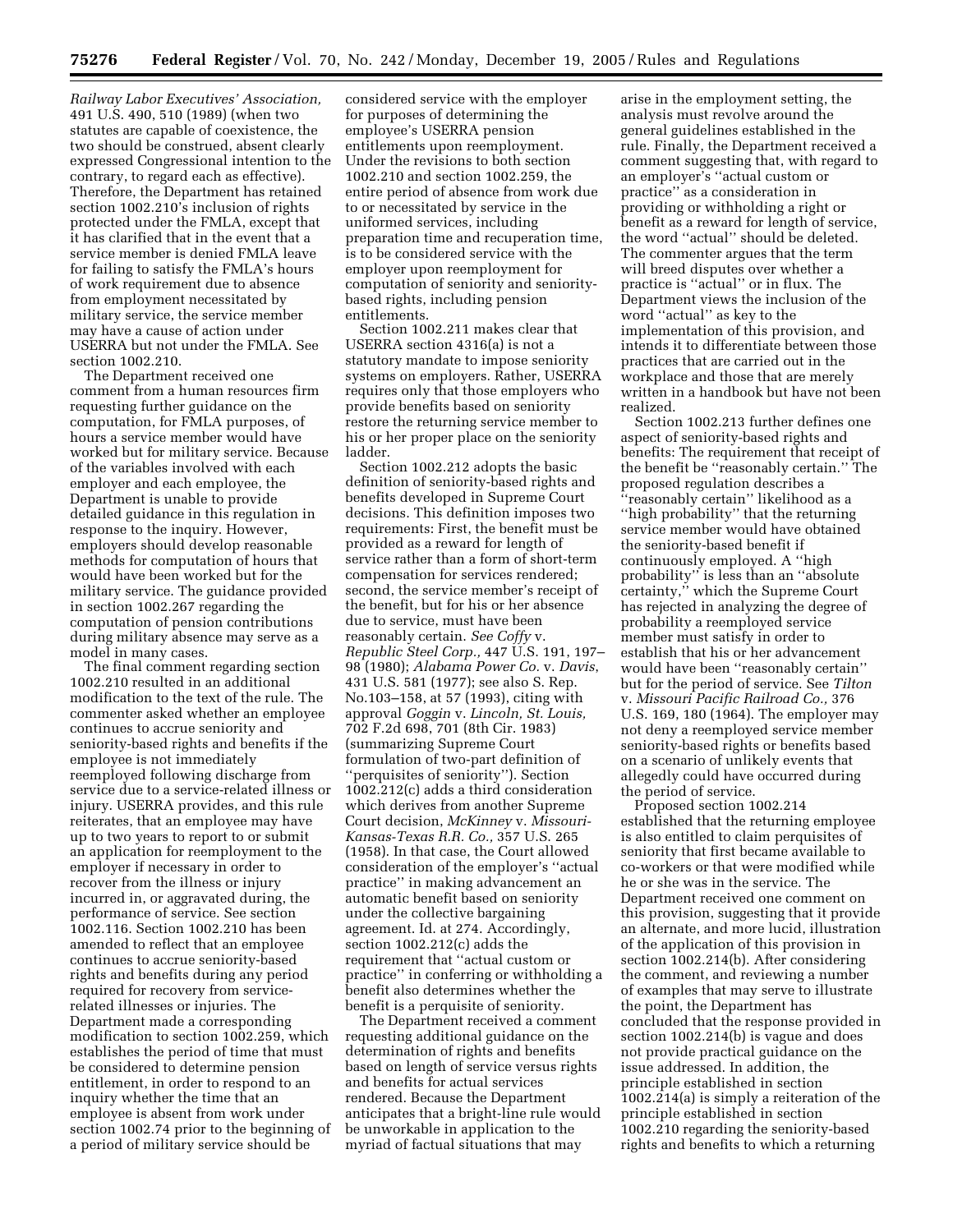employee is entitled. As a result, the Department has removed the section in its entirety from the final rule.

# *Disabled Employees*

USERRA imposes additional requirements in circumstances involving the reemployment of a disabled service member. A disabled service member is entitled, to the same extent as any other individual, to the escalator position he or she would have attained but for military service. If the disability is not an impediment to the service member's qualifications for the escalator position, then the disabling condition is irrelevant for USERRA purposes. If the disability limits the service member's ability to perform the job, however, the statute imposes a duty on the employer to make reasonable efforts to accommodate the disability. 38 U.S.C. 4313(a)(3). In some instances, an employer is unable to accommodate a service member's disability despite reasonable efforts. If, despite the employer's reasonable efforts to accommodate the disability, the returning disabled service member cannot become qualified for his or her escalator position, that person is entitled to be reemployed ''in any other position which is equivalent in seniority, status, and pay, the duties of which the person is qualified to perform or would become qualified to perform with reasonable efforts by the employer.'' 38 U.S.C. 4313(a)(3)(A). If no such position exists, the service member is entitled to reemployment ''in a position which is the nearest approximation  $* * *in terms of$ seniority, status, and pay consistent with circumstances of such person's case.'' 38 U.S.C. 4313(a)(3)(B). See, e.g., *Hembree* v. *Georgia Power Co.,* 637 F.2d 423 (5th Cir. 1981); *Blake* v. *City of Columbus*, 605 F. Supp. 567, 571 (D. Ohio 1984).

Section 1002.225 sets forth the priority of reemployment positions for which the disabled service member should be considered. The regulation also implements the statutory requirement for reasonable accommodation of the returning service member's disability. Such accommodations may include placing the reemployed person in an alternate position, on ''light duty'' status; modifying technology or equipment used in the job position; revising work practices; or, shifting job functions. The appropriate level of accommodation depends on the nature of the service member's disability, the requirements for properly performing the job, and any other circumstances surrounding the particular situation. See 38 U.S.C.

4303(9), (10), and (15); 4313(a)(3); H.R. Rep. No. 103–65, Pt. I, at 31 (1993); S. Rep. No. 103–158, at 53 (1993).

Section 1002.226 establishes that the employer must make reasonable accommodations for any disability incurred in, or aggravated during, a period of service. The accommodation requirement is not limited to disabilities incurred during training or combat, so long as they are incurred during the period of service. Any disability that is incurred or aggravated outside of a period of service (including a disability incurred between the end of the period of service and the date of reemployment) is not covered as a service-related disability for USERRA purposes. The disability must have been incurred or aggravated when the service member applies for reemployment, even if it has not yet been detected. If the disability is discovered after the service member resumes work and it interferes with his or her job performance, then the reinstatement process should be restarted under USERRA's disability provisions.

A returning service member may have rights under USERRA based on a service-related disability that is not permanent. A service member who incurs a temporary disability may be entitled to interim reemployment in an alternate position provided he or she is qualified for the position and the disability will not affect his or her ability to perform the job. If no such alternate position exists, the disabled service member would be entitled to reinstatement under a ''sick leave'' or ''light duty'' status until he or she completely recovers.

In identifying an alternate position for a disabled service member, the focus should be on the returning service member's ability to perform the essential duties of the job. The position must be one that the person can safely perform without unreasonable risk to the person or fellow employees. The disabled service member is required to provide information on his or her education and experience, the extent of the disability, and his or her present capabilities. The employer then has the duty to disclose all positions that the service member may be qualified to perform. Because the employer has greater knowledge of the various positions and their requirements in the organization, the employer, and not the service member, is exclusively responsible for accommodating the disability by identifying suitable positions within the service member's abilities and capabilities.

The Department received four comments regarding the provisions implementing USERRA's requirements concerning the reemployment of a disabled service member. One commenter suggests that the Department should amend section 1002.225 to moderate the employer's duty to make reasonable efforts to accommodate the disability to reflect that an employee should bear some responsibility in cooperating in his or her own reemployment. The Department views the statute as imposing a duty on the employer to make reasonable efforts to accommodate the disability. 38 U.S.C. 4313(a)(3). In addition, as stated above, because the employer has greater knowledge of the various positions and their requirements in the organization, the burden is appropriately placed on the employer. Nevertheless, it is customary to assume that an employee seeking reemployment will cooperate with the employer's reasonable efforts to accommodate a disabled employee.

The Department received two comments regarding this provision from one commenter. The commenter requested that the provision include a statement indicating that as with a nondisabled employee, a disabled employee is entitled to reemployment on the escalator position. The commenter also requested that the Department indicate in section 1002.225(b) that in reemploying a returning service member in ''the nearest approximation'' to the equivalent escalator position, such position may be one that is higher or lower, depending on the circumstances. The Department agrees that both suggestions clarify the text of the final rule, and has made the amendments. See section 1002.225.

Finally, the Department received a suggestion that it employ the ADA's regulatory standards, in particular, the ADA's provisions concerning a ''qualified individual with a disability'' and ''reasonable accommodations.'' The Department declines this suggestion because neither term is used in USERRA. In addition, although interpretations of the ADA may be useful in providing some guidance under USERRA's provisions regarding accommodating an employee with a disability, the Department is reluctant to adopt extensive portions of complex regulations promulgated under other statutes not administered or enforced by the Department, and notes that there are significant differences in the coverage of the two statutes. For example, the ADA covers only ''disabilities'' as defined in that statute, whereas USERRA covers any disability incurred in or aggravated during service in the uniformed services.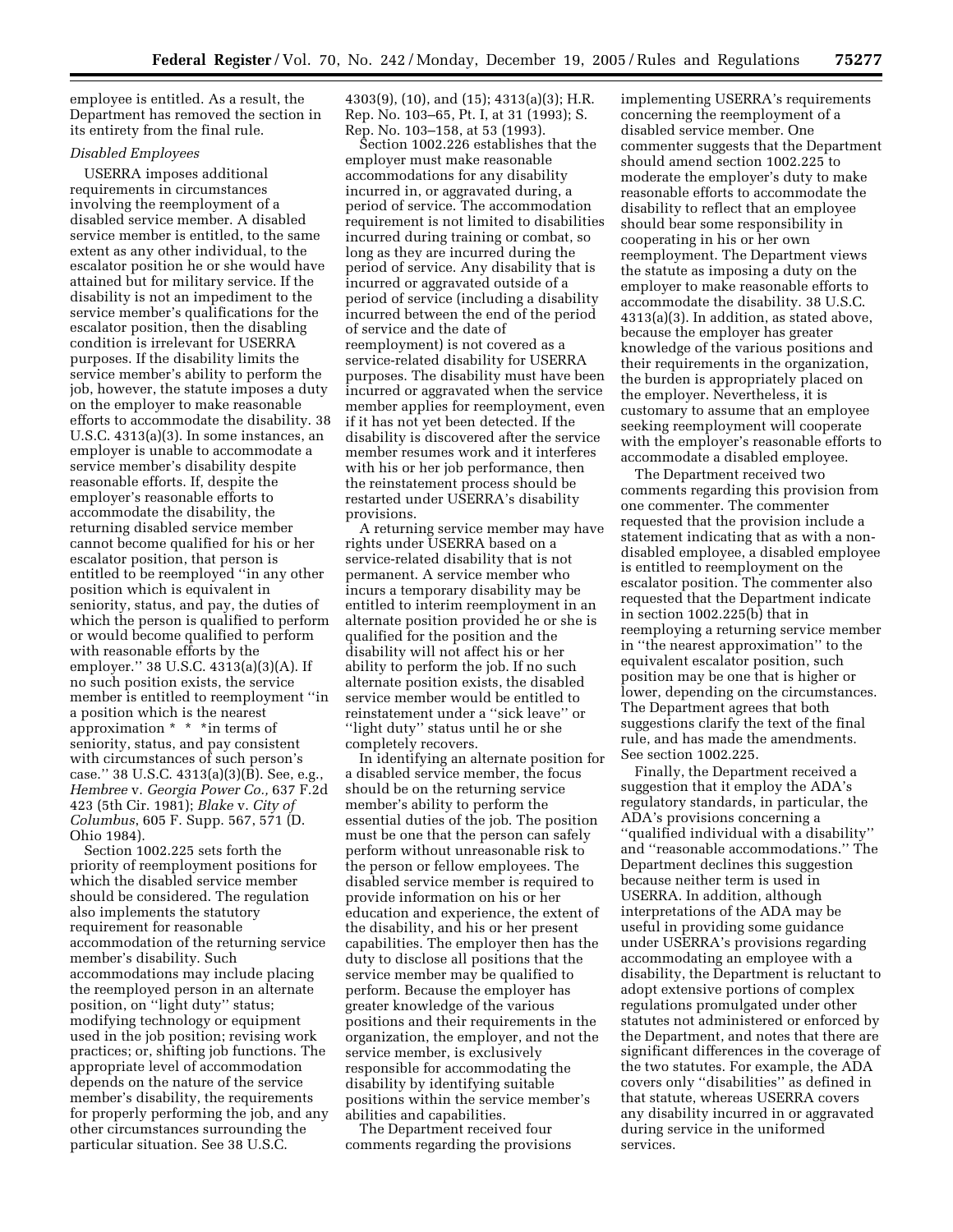Finally, the Department received one comment requesting that it require employers to provide lifetime disability coverage for employees disabled as the result of their service in the uniformed services. Such a request is beyond the mandates set out in the statute.

# *Rate of Pay*

The escalator principle also determines the returning service member's rate of pay after an absence from the workplace due to military service. As with respect to benefits and the reemployment position, the application of this fundamental principle with respect to pay is intended to restore the returning service member to the employment position that he or she would have occupied but for the interruption in employment occasioned by military service. See generally *Fishgold* v. *Sullivan Drydock and Repair Corp,* 328 U.S. 275 (1946). Section 1002.236 implements the escalator principle for purposes of determining the reemployed service member's rate of pay. The regulation also addresses the various elements of compensation that often comprise the returning service member's ''rate of pay.'' Depending on the particular position, the rate of pay may include more than the basic salary. The regulation lists various types of compensation that may factor into determining the employee's overall compensation package under the escalator principle. The list is not exclusive; any compensation, in whatever form, that the employee would have received with reasonable certainty if he or she had remained continuously employed should be considered an element of compensation. The returning employee's rate of pay may therefore include pay increases, differentials, step increases, merit increases, periodic increases, or performance bonuses.

In some workplaces, merit pay increases are conditioned upon the employee passing a skills or performance evaluation. The employer should allow a reasonable period of time for the employee to become acclimated in the escalator position before such an evaluation is administered. In order that the employee not be penalized financially for his or her military service, the employee must be reemployed at the higher rate of pay, assuming that it is reasonably certain that the employee would otherwise have attained the merit pay increase during the period of military service. This requirement is similar to the requirement in Section 1002.193, which obliges an employer to give a reemployed employee, after a

reasonable amount of time to adjust to the reemployment position, a missed skills test or examination that is the basis of an opportunity for promotion.

The Department invited comments as to whether this interpretation best effectuates the purpose of this provision, or whether the issue of merit pay requires more detailed treatment in these regulations, and received seven comments in response. One commenter expressed overall support for the provision, but found it unworkable due to the difficulty in accurately predicting the date of the returning service member's retroactive placement on the escalator. Three commenters seek more guidance on the provision, in particular, on the length of time given to the returning service member to acclimate before administering a makeup evaluation and on the amount of the merit or performance pay increase. One commenter argues that granting full seniority, and awarding equal pay, to returning service members penalizes workers remaining on the job who have obtained valuable training and experience while the service member was on military leave. One commenter argues that the escalator principle uses a ''presumption'' in favor of granting a salary increase, which it believes is inappropriate when advancements are based on measurable performance or merit evaluations. Finally, one commenter argues the escalator principle does not apply to merit or performance based salary increases because they are not seniority-based, and even if the principle applies, it should be pro rated and not retroactive.

The regulation's provision regarding rate of pay is consistent with general principles concerning the application of the escalator provision under the statute and case law, which require that a service member receive such compensation upon reemployment if there is a reasonable certainty that the compensation would have been granted. See, e.g., *McKinney* v. *Missouri-Kansas-Texas R.R. Co.,* 357 U.S. 265 (1958); *Tilton* v. *Missouri Pacific R.R. Co.,* 376 U.S. 169 (1964). A returning veteran cannot show within the reasonable certainty required by the Act that he or she would have enjoyed the advancement or increased compensation by virtue of continuing employment where the advancement or increased compensation depends on an employer's discretionary choice not exercised prior to the entry into service. *Tilton,* 376 U.S. at 180. Therefore, in response to those comments that object to this provision and its retroactive application for reasons of impracticality, burden, or unfairness, the Department

declines to modify the provision in reaction to these concerns, as the provision adheres to the obligations required under the statute and the longstanding case law governing its interpretation.

Consistent with section 1002.193 concerning a similar comment about missed promotional exams, the Department has amended section 1002.236 to include factors an employer should consider in timing the administration of a makeup test or examination for the purposes of determining applicable pay increases. The Department suggests that no fixed time will be appropriate to all cases, and in determining a reasonable time to schedule a makeup test or examination, employers should take into account a variety of factors, including but not limited to the length of time the returning employee was absent from work, the duties and responsibilities of the reemployment position, and the nature and responsibilities of the service member while serving in the uniformed service. See section 1002.236.

Finally, in response to comments stating that the escalator principle should not apply to merit pay increases, the Department emphasizes that what is critical is not whether the employer characterizes the compensation increases as merit-based, but whether the raise would have been attained with reasonable certainty if not for the service in the uniformed services. To clarify this point, the Department has amended section 1002.236 to reflect that when considering whether merit or performance increases would have been attained with reasonable certainty, an employer may examine the returning employee's own work history, his or her history of merit increases, and the work and pay history of employees in the same or similar position. See section 1002.236. Finally, in determining rate of pay, as in other situations, application of the escalator principle may leave the returning service member with less than he or she had before performing service. Thus, if nondiscriminatory adverse changes in the employment position's pay structure would with reasonable certainty have lowered the compensation rate during the period of service if he or she had remained continuously employed, the escalator principle may operate to diminish the returning service member's pay.

#### *Protection Against Discharge*

Section 4316(c) of USERRA provides service members special protection from discharge from civilian employment after returning from uniformed service. If the individual served over 180 days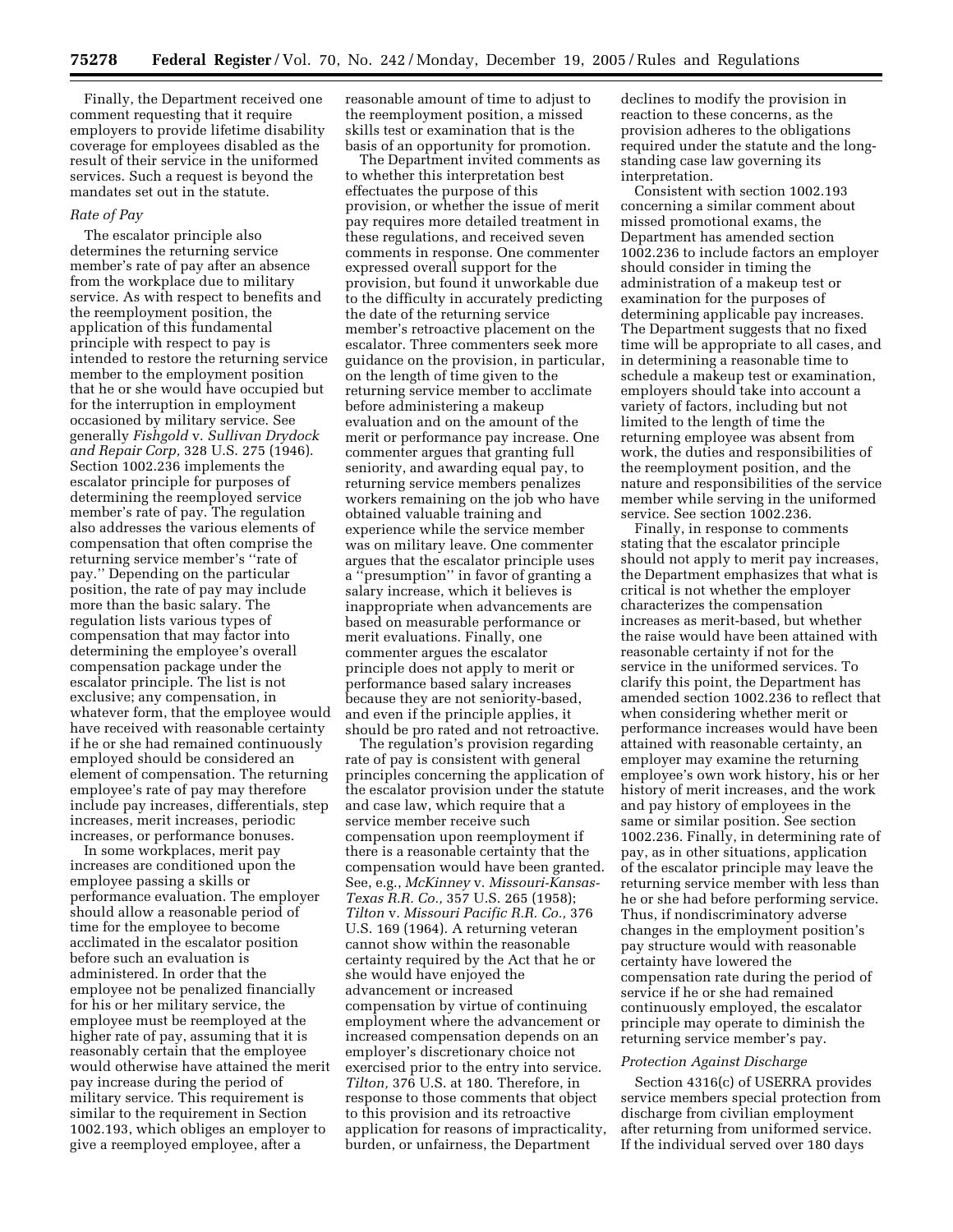before reemployment, then he or she may not be discharged from the employment position within one year after reemployment except for cause. 38 U.S.C.  $4316(c)(1)$ . If the individual served between 31 and 180 days in the military, he or she may not be discharged from the employment position within 180 days after reemployment except for cause. 38 U.S.C. 4316(c)(2). A reinstated service member whose duration of service lasted 30 days or less has no similar protection from discharge; however, the individual is protected by USERRA's anti-discrimination provisions, 38 U.S.C. 4311, as explained in sections 1002.18–.23. Section 1002.247 elaborates the general rules for protection against discharge based on the duration of service prior to reemployment.

Prohibiting a reemployed service member's discharge, except for cause, ensures that the service member has a reasonable amount of time to get accustomed to the employment position after a significant absence. A period of readjustment may be especially warranted if the service member has assumed a new employment position after the military service. The discharge protection also guards against an employer's bad faith or pro forma reinstatement followed by an unjustified termination of the reemployed service member. Moreover, the time period for special protection does not start until the service member has been fully reemployed and any benefits to which the employee is entitled have been restored. Even assuming the service member receives the benefit of the full protection period prior to dismissal, an employer nevertheless violates the Act if the reason for discharging the service member is impermissible under USERRA.

Section 4316(c) does not provide complete protection from discharge to a reemployed service member for the duration of the protected period. An employer may dismiss a reemployed service member even during the protected period for just cause. Depending on the circumstances of the specific case, just cause may include unacceptable or unprofessional public behavior, incompetent or inefficient performance of duties, or criminal acts. An employer may also discharge the service member for cause if the application of the escalator principle results in a legitimate layoff or in the elimination of the job position itself, provided the person would have faced the same consequences had he or she remained continuously employed. Section 1002.248 provides general

guidelines for establishing just cause to discharge a reemployed service member during the protected period, and places the burden of proof on the employer to demonstrate that it is reasonable to discharge the person. See H.R. Rep. No. 103–65, Pt. 1, at 35 (1993); S. Rep. No. 103–158, at 63 (1993).

The Department received six comments regarding these provisions. One commenter took issue with proposed section 1002.248's statement that a reemployed service member may be discharged either for cause or because of the application of the escalator principle. The commenter suggests that citing only two potential reasons for discharge is too limited, and there are other ''legitimate nondiscriminatory reasons'' for an employee's discharge. After considering the comment, the Department concludes that proposed section 1002.248 was unclear, and has amended the provision. Accordingly, to sustain an employee's discharge during the protected period, the employer bears the burden of proving either that the discharge was based on the employee's conduct or it was the result of some other legitimate nondiscriminatory reason that would have affected any employee in the reemployed service member's position, regardless of his or her protected status or activity. See *Duarte* v. *Agilent Technologies, Inc.*, 366 F.Supp.2d 1039, 1046 (D.Colo. 2005). Other reasons for discharge may include the elimination of the employee's position, corporate reorganization or ''downsizing,'' and layoff, provided that those reasons are legitimate, nondiscriminatory and non-pretextual.

A second comment on these provisions criticizes the use of the phrase ''just cause'' interchangeably with ''cause'' in the preamble, and suggests that the Department should refrain from using ''just cause.'' The Department notes that the text of the rule employs only the term "cause," as does the statute, although the statute's drafters employed both terms in the legislative history. See S. Rep. 103–158 (1993) at 63. The Department intends that its use of the term ''just cause'' in the preamble is synonymous with its use of the term ''cause'' in the text of the rule, and concludes that the use of both terms is not misleading or confusing. A third comment objects to the Department placing the burden on the employer to prove that a discharge during the protected period was based on cause. The inclusion of this provision was based on the legislative history regarding USERRA's protection against discharge, which itself stated that the burden of proving that the

discharge was for cause belongs on the employer. See H.R. Rep. 103–65, Pt. I, at 35 (1993); S. Rep. 103–158, at 63 (1993). A fourth commenter suggests that section 1002.248 either provide a specific list of what events constitute cause for discharge, or refer to the application of State law for a definition of what constitutes cause. The Department must reject both suggestions. First, it is impossible to identify an exhaustive list of all events or conduct that would justify a discharge for cause. Second, for the purposes of the protection against discharge, the Department intends that USERRA's interpretation and enforcement rely not on the importation or application of State statute or common law, but instead on the development of Federal decisional law under the statute and these regulations. The fifth comment argued that a discharge for cause should apply only where an employer has an established formal grievance and appeal process. USERRA allows an employer to discharge a reemployed employee for cause, and does not require that the employer have a formal grievance and appeal procedure in order to exercise this right. However, as discussed above, in any case involving a discharge during the statutorily protected period, the employer has the burden of proving that the discharge was for cause. Consequently, this suggested change has not been made.

Finally, the last comment regarding these provisions resulted in a change to the text of the rule. The commenter requests that the provision should clarify that the prerequisite of notice to employees that certain conduct may result in discharge should include a reference that such notice may either be express or fairly implied, citing H.R. Rep. 103–65, Pt. I, at 35 (1993). The Department agrees that the legislative history supports the suggestion, and has made the requested revision. See section 1002.248.

#### *Pension Plan Benefits*

USERRA establishes specific rights for reemployed service members in their employee pension benefit plans; the Act's specific provisions for pension benefit plans supersede general provisions elsewhere in the statute. 38 U.S.C. 4318(a)(1)(A). USERRA defines an employee pension benefit plan in the same way that the term is defined under the Employee Retirement Income Security Act of 1974 (ERISA). See 29 U.S.C. Chapter 18; 38 U.S.C. 4318(a). The term ''employee pension benefit plan'' includes any plan, fund or program established or maintained by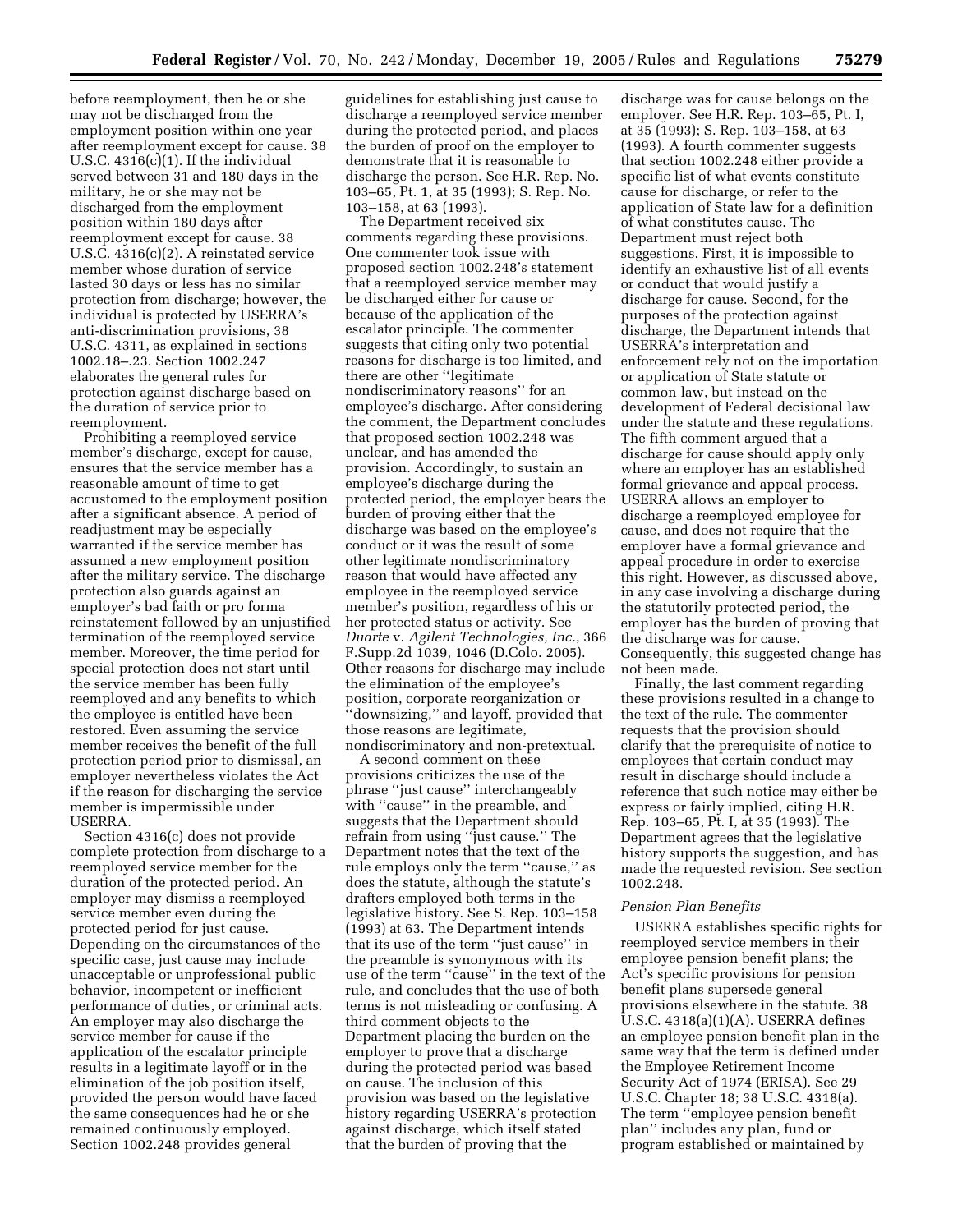an employer or by an employee organization, or by both, that provides retirement income or results in the deferral of income for a period of time extending to or beyond the termination of the employment covered by the plan. Profit sharing and stock bonus plans that meet this test are included. USERRA provides that once the service member is reemployed, he or she is treated as not having a break in service with the employer or employers maintaining the plan even though the service member was away from work performing military service.

Sections 1002.259 to .267 describe the types of employee pension benefit plans that come within the Act and the pension benefits that must be provided to reemployed service members. Although USERRA relies on the ERISA definition of an employee pension benefit plan, some plans excluded from ERISA coverage may be subject to USERRA. For example, USERRA (but not ERISA) extends coverage to plans sponsored by religious organizations and plans established under State or Federal law for governmental employees. Benefits paid pursuant to federally legislated programs such as Social Security or the Railroad Retirement Act, however, are not covered by USERRA. USERRA coverage also does not include benefits under the Thrift Savings Plan (TSP); the rights of reemployed service members to benefits under the TSP are governed by another Federal statute. See 5 U.S.C. 8432b. 38 U.S.C. 4318(a)(1)(B). Section 1002.260.

As sections 1002.259 to .267 illustrate, each period of uniformed service is treated as an uninterrupted period of employment with the employer(s) maintaining the pension plan in determining eligibility for participation in the plan, the nonforfeitability of accrued benefits, and the accrual of service credits, contributions and elective deferrals (as defined in section 402(g)(3) of the Internal Revenue Code) under the plan. 38 U.S.C. 4318(a)(2)(B). As a result, for purposes of calculating these pension benefits, or for determining the amount of contributions or deferrals to the plan, the reemployed service member is treated as though he or she had remained continuously employed for pension purposes.

The Department received a comment apparently suggesting that USERRA's provisions regarding employer pension obligations conflict with an employer's ability to terminate a pension plan under the Employee Retirement Income Security Act (ERISA). USERRA does not prohibit pension plan termination, and

therefore no change to the final rule is warranted.

The Department received one comment concerning pension plan entitlements of employees whose employers provide them with partial or full civilian pay while the employees are absent from employment to perform military service. This compensation is commonly referred to as ''differential pay,'' and the amount and duration of the benefit varies widely. The commenter asked the Department to indicate whether employees who receive ''differential pay'' are entitled to make employee contributions or elective deferrals to their pension plan based on the differential pay received while absent from employment to perform military service. The Department notes that ''differential pay'' is not required by USERRA, and is a form of compensation from employers to employees.

The Department of the Treasury (Treasury Department) and the Internal Revenue Service (IRS) issued proposed regulations that address the ability of employees on military leave to make pension contributions based on differential pay. These proposed regulations can be found at 70 FR 31214–0 (May 31, 2005), and interpret the provisions of section 415 of the IRC, which governs benefits and contributions under qualified retirement plans. The Treasury Department's press release concerning the proposed rule states, in pertinent part:

Significantly, the proposed regulations will specifically provide that National Guard and Reserve members are permitted to continue to contribute to their employer's retirement plan while on active duty. . . The rules relating to post termination compensation and the associated clarifications on the ability to contribute to retirement plans for members of the National Guard and Reserve will also apply to section 403(b) tax deferred annuities and Section 457 eligible deferred compensation plans. Plan administrators may rely on today's proposed regulations immediately to allow service members to contribute to qualified retirement plans.

JS–2471, Office of Public Affairs, Department of the Treasury, May 25, 2005.

The Department received two comments regarding section 1002.259, which establishes the general principle that upon reemployment, an employee must be treated as not having a break in service with the employer for the purposes of ''participation, vesting and accrual'' of pension benefits. Both comments requested that the provision be broadened to include an employee's ''eligibility'' for pension benefits. The phrase ''participation, vesting and accrual'' includes an employee's

''eligibility'' for pension benefits, and therefore no modification is needed in response to the commenters' suggestions.

Another commenter requested that the Department clarify the entitlement to pension credit in cases in which an employee permanently and lawfully loses reemployment rights, for instance, where an employee dies during the period of military service or where an employer is excused from its reemployment obligations based on a statutory defense under 38 U.S.C 4312(d)(1) (incorporated in section 1002.139). The commenter suggested that the final rule provide that if a person permanently and lawfully loses the right to reemployment during a period of military service, such person (or his or her estate) is entitled to receive pension credit for the period beginning with departure from preservice employment and ending on the date reemployment rights are lost. Because section 4318(a) of USERRA states that pension entitlements do not accrue until the returning employee is reemployed, the Department declines to adopt the commenter's proposal.

As noted in Subpart C, above, section 1002.74 of the final rule provides that an employee is, in some cases, entitled to time off from employment prior to the beginning of a period of military service where such time off is ''necessitated by'' the employee's forthcoming service in the uniformed services. A commenter requested the Department clarify whether such period of time must also be considered service with the employer for purposes of determining the employee's USERRA pension entitlements upon reemployment following the service. The Department has responded by amending section 1002.259 to clarify that the entire period of absence due to or necessitated by service in the uniformed services is to be considered service with the employer upon reemployment for pension purposes. This period includes preparation time, as described above, and time following the completion of service within which a person may apply for reemployment and/or recover from an illness or injury incurred in or aggravated by the military service. See section 1002.259. The Department made a corresponding amendment to the final rule to clarify that the entire period of absence due to or necessitated by military service is to be considered in determining a person's entitlement to seniority and seniority benefits upon reemployment. See Subpart E, above, and section 1002.210.

Sections 1002.261 and 1002.262 clarify who must make the contribution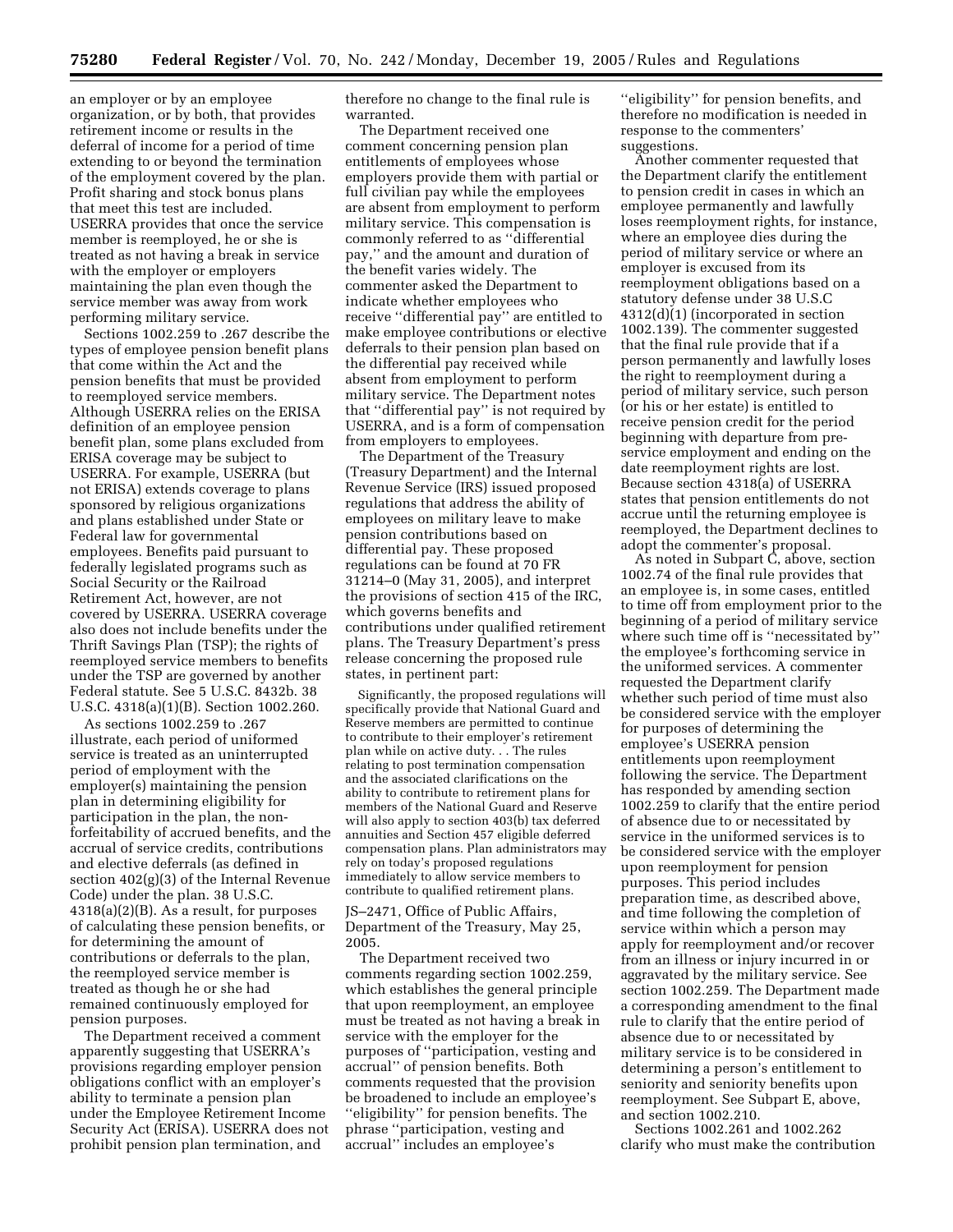and/or deferral attributable to a particular period of military service and the timeframes within which payments are to be made to the plan. Section 1002.261 also describes how funding obligations differ depending on whether a plan is a defined benefit or defined contribution plan. The Department received one comment requesting the final rule indicate whether ''cash balance'' and similar ''hybrid'' plans should be considered defined benefit plans for USERRA purposes. The Department consulted with the IRS and the Treasury Department on this issue, and has been advised that, for their purposes, ''cash balance'' and other ''hybrid'' plans are considered defined benefit plans. The Department will apply the same treatment to these plans for USERRA's purposes.

The employer who reemploys the service member is responsible for funding any employer contribution to the plan to provide the benefits described in the Act and the regulation. 38 U.S.C. 4318(b)(1). Some plans do not require or permit employer contributions. In that case, the plan is funded by employee contributions or elective deferrals. Other plans provide that the employer will match a certain portion of the employee contribution or deferral. If employer contributions are contingent on employee contributions or elective deferrals, such as where the employer matches all or a portion of the employee deferral or contribution, the reemployed service member is entitled to the employer contribution only to the extent that he or she makes the employee contributions or elective deferrals to the plan. 38 U.S.C. 4318(b)(2).

USERRA is silent with respect to the amount of time the employer has to pay to the plan the contributions attributable to a reemployed service member's period of military service. In proposed section 1002.262, the Department required that employer contributions to a pension plan that are not contingent on employee contributions or elective deferrals must be made no later than 30 days after the date of the person's reemployment. An exception to this limit was provided in cases in which it was impossible or unreasonable for the employer to meet the timeframe, and, in that case, contributions were to be made as soon as practicable. Interested parties were requested to comment on this proposed requirement, and the Department specifically requested public comment on whether the proposed 30-day period is too long or too short.

The Department received eight comments on proposed section

1002.262, and only one commenter, the National Employment Lawyer's Association, favored the provision, suggesting that the 30-day period was reasonable in light of the exception for situations where it was impossible or unreasonable to comply. Other commenters included WorldatWork, Profit Sharing/401(k) Council of America, Investment Company Institute, Society for Human Resources Management, Hewitt Associates, and two law firms. Seven comments indicated that the 30-day period was too short, and requested that the period be extended. Three of the seven commenters suggested the period be expanded to ninety days following reemployment. A fourth comment proposed that employer contributions be made when they would normally be due for the plan year in which the employee is reemployed. Two additional commenters suggested the contributions be due no earlier than the end of the calendar quarter following the quarter in which the employee is reemployed. The final commenter suggested the contributions be due either when they can reasonably be segregated from the employer's general assets or at the beginning of the quarter following the quarter in which the employee is reemployed, whichever is earlier. Because the beginning of the quarter following reemployment could conceivably be the next day, the Department construes this commenter to have intended the inclusion of the statement, ''whichever is later.''

After weighing all these comments, the Department has amended section 1002.262(a) to provide that employer contributions to a pension plan that are not dependent on employee contributions must be made within ninety days following reemployment or when contributions are normally made for the year in which the military service was performed, whichever is later. In some cases involving an extended period of service, both timeframes may apply. For instance, assume a case in which employer contributions for a particular calendar year are made on February 15 of the following year. An employee leaves the employer to perform military service on May 1, 2004. The employee completes the service in early 2005, applies for reemployment, and is reemployed on February 10, 2005. In this case, pension contributions attributable to the period of the absence due to military service in 2004 (May 1–December 31) would be due 90 days after February 10, 2005, the date of reemployment, because that date is later than February 15, 2005, the date

contributions for 2004 are normally made. Pension contributions attributable to the period of the absence for military service in 2005 (January 1– February 9) would be due on February 15, 2006, because that date is later than the date that is 90 days following reemployment.

Where pension benefits are derived from employee contributions or elective deferrals, or from a combination of employee contributions or elective deferrals and matching employer contributions, the reemployed service member may make his or her contributions or deferrals during a time period starting with the date of reemployment and continuing for up to three times the length of the employee's immediate past period of military service, with the repayment period not to exceed five years. 38 U.S.C. 4318(b)(2); section 1002.262(b). No payment by the service member may exceed the amount that would have been required or permitted during the period of time had the service member remained continuously employed. 38 U.S.C. 4318(b)(2). Any permitted or required amount of employee contributions or elective deferrals would be adjusted for any employee contributions or elective deferrals made to the plan during the employee's period of service. Any employer contributions that are contingent on employee contributions or elective deferrals must be made according to the plan's requirements for employer matching contributions.

The Department invited comments as to whether this interpretation best effectuates the purpose of this provision, and received three general comments in response. One commenter requested the final rule specify that the employee make-up contributions be sequential, that is, that the first make-up payments be attributable to the earliest part of the absence to perform service. The Department declines to impose this requirement on all employers and pension plans, and instead suggests that employers and plan administrators develop reasonable rules for the allocation of make-up contributions that are appropriate for the type and size of the particular plan.

The second general comment asked that the Department indicate how to apply the provision in the case of a reemployed employee who began making up missed contributions or elective deferrals, and then entered a subsequent period of military service during the repayment period but before having made up all the missed contributions or elective deferrals. Specifically, the commenter proposed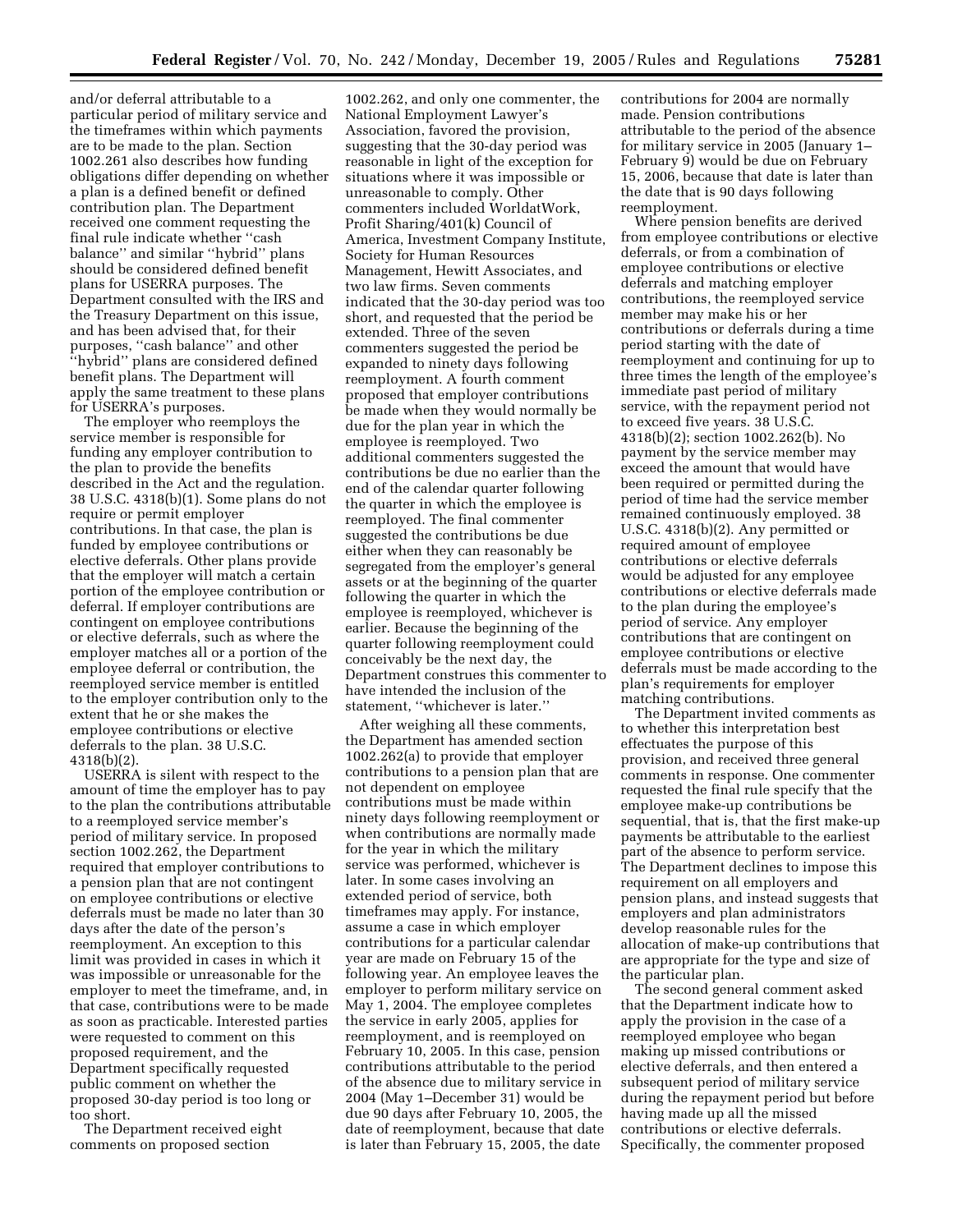that the repayment period should be tolled during the second period of military service, and then resumed when the person was reemployed following the subsequent service. USERRA provides that the repayment period for a particular period of military service begins upon reemployment. See 38 U.S.C. 4318(b)(2). Therefore, the Department concludes that if a person enters a second period of military service during the make-up period for a prior period of military service, USERRA does not require that the first makeup period be tolled; the repayment period for the first period of service will continue to run during the subsequent period of service. When the person returns from the second period of service, the repayment period for the second period would commence upon the ''second'' reemployment, and the person may also have any time remaining from the first repayment period. The Department notes, however, that USERRA does not prevent an employer or plan from voluntarily extending the first period in the event of an employee's second period of military service.

The third general comment concerning employee make-up of missed contributions or elective deferrals suggested that section 1002.262(b) be amended to provide a period of five years within which a reemployed employee may make up missed contributions or elective deferrals. The Department declines to adopt this recommendation, because the period permitted in section 1002.262(b) is based on the period established under the statute. See 38 U.S.C. 4318(b)(2).

Under USERRA, a reemployed service member has the right to make his or her contributions or elective deferrals, but is not required to do so. Elective deferrals can be made up only to the extent that the employee has compensation from the employer that can be deferred. Proposed section 1002.262 provided that, if an individual cannot make up missed contributions as an elective deferral because he or she does not have enough compensation from the employer to defer (for example, if the individual is no longer employed by the employer), the plan must provide an equivalent opportunity for the individual to receive the maximum employer matching contributions that were available under the plan during the period of uniformed service through a match of after-tax contributions. This provision generated ten separate comments from eight sources, including WorldAtWork, Profit Sharing/401(k) Council of America, National Employment Lawyers Association,

Investment Company Institute, and two law firms with expertise in the field, and none of the commenters expressed support for the provision. Four of the comments requested clarification with respect to four issues: the effect of the provision on the treatment of highly compensated employees; the effect of these contributions on nondiscrimination testing provisions in various sections of the Internal Revenue Code; whether an employee who is terminated for cause based on conduct is entitled to this right; and issues associated with after-tax contributions generally.

The remaining commenters were opposed to this provision on various additional grounds. Commenters cited administrative costs in re-tooling administrative systems for plans that do not currently allow after-tax contributions, because pre- and after-tax contributions must be tracked and accounted for separately. Most significantly, commenters expressed concerns that compliance with the proposed provision might cause a plan to encounter problems with the IRC or tax regulations because of this rule's requirement that plans accept after-tax contributions from persons who are not employees. Finally, two commenters suggested that to avoid after-tax contributions to a former employer's pension plan and achieve the same result, the final rule should provide for establishment of an Individual Retirement Account by the former employee with matching contributions from the former employer.

After considering all the comments, the Department has concluded that it will remove from section 1002.262(b) of the final rule the provision that would have required a plan to permit a person to continue to make-up missed contributions or elective deferrals after leaving employment with the postservice employer. In construing the statute liberally in favor of service members, the Department's original view of section 4318(b)(2) of the Act was that service members should be permitted the entire period established by the statute for missed contributions, regardless of whether the service member remained reemployed during that period. This view was supported by the fact that neither the face of section 4318(b)(2), nor the legislative history, contains a limitation on the statutory period that requires a service member to remain reemployed in order to make up contributions. However, after considering the comments, the Department ultimately views section 4318(b)(2) as unclear on this point, in particular, because of its references to ''a

person reemployed.'' Thus, this provision of the Act is better viewed as establishing a right to make up missed contributions that is conditioned upon continued employment following reemployment. This interpretation of section 4318(b)(2) is consistent with the statute as a whole, which generally establishes no rights or benefits that extend beyond the termination of employment or reemployment. Notwithstanding, if a reemployed employee leaves and then returns to employment with his or her post-service employer, the employee may resume repayments at his or her discretion regardless of the break in employment, so long as time remains in the statutory period (three times the length of the employee's immediate past period of military service, not to exceed five years).

Policy reasons further support the revision to this provision. VETS recognizes that the proposed section would have benefited a relatively small number of returning service members who were reemployed, sought to make up missed contributions, left employment with the post-service employer, and still wanted the opportunity to make up missed contributions. Comments from industry experts indicated that the costs to pension plans associated with the provision would be significant. In addition, industry experts noted that those plan costs were likely to be allocated to the plan, so that other plan participants, including other uniformed service members, may suffer some detriment to their pension entitlements. As a result of this extensive legal and policy analysis, and the conclusions reached above, the Department has modified this provision. See section 1002.262(b).

USERRA does not specify whether the returning service member is entitled to partial credit in return for making up part (but not all) of the missed employee contributions or elective deferrals, but it does not require that the employee make up the full amount. Given that returning service members sometimes face financial hardships on their return to civilian employment, and in view of the remedial purposes of USERRA, the Department interprets the Act to permit the employee to partially make up missed employee contributions (including required employee contributions to a defined benefit plan) or elective deferrals. In such a situation, the employer is required to make any contributions that are contingent on employee make-up contributions or elective deferrals only to the extent that the employee makes such partial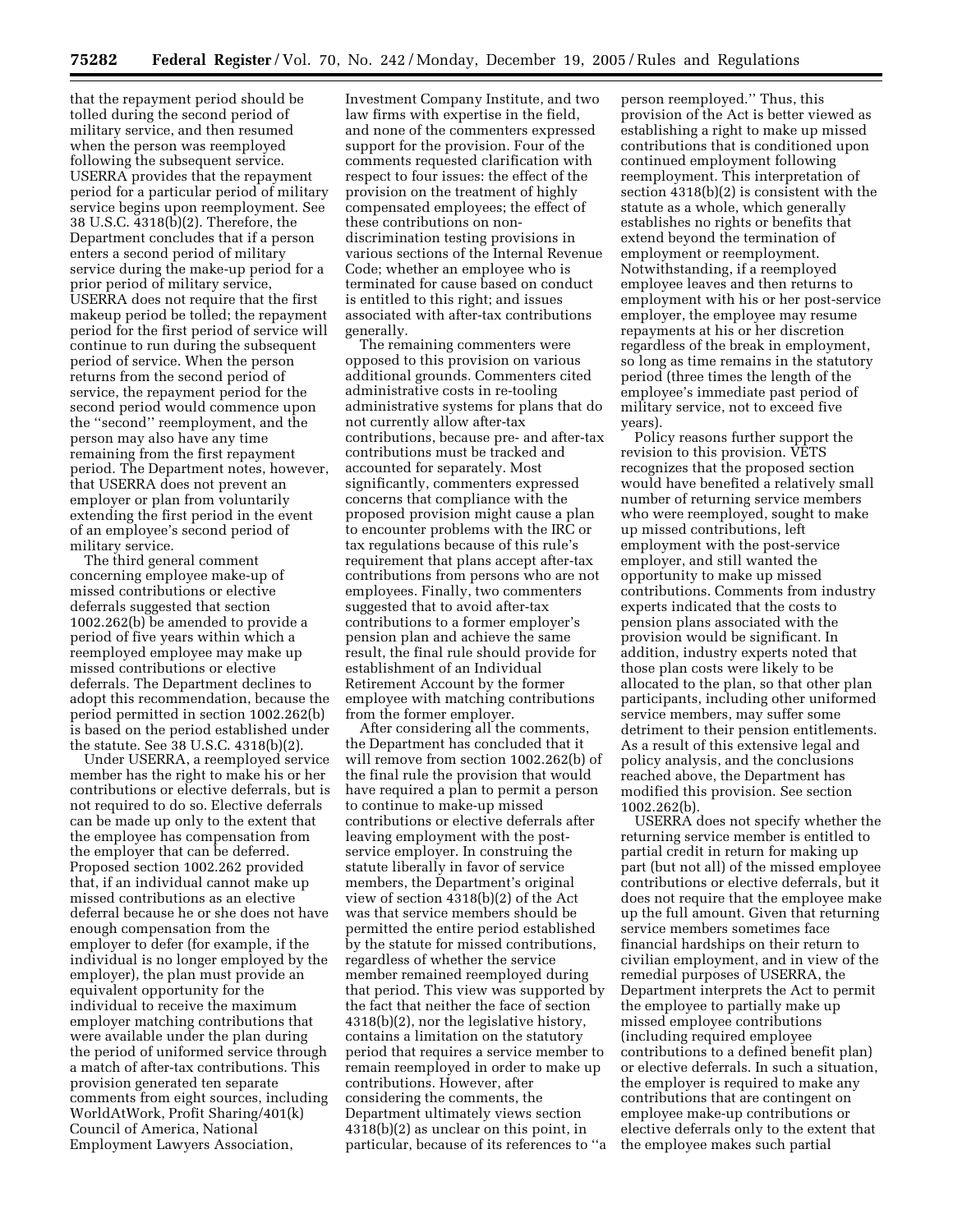contributions or elective deferrals. See section 1002.262(c). For example, in a plan where the employee may or must contribute from zero to five percent of his or her compensation, and receive a commensurate employer match, the reemployed service member must be permitted to partially make up a missed contribution and receive the employer match. Where contributions from all employees are handled in a similar, consistent fashion under the plan, either the plan documents or the normal, established practices of the plan control the disposition of partial contributions or elective deferrals. See section 1002.262(e) and (f).

Section 1002.263 of the proposed rule provided that employees are not required to pay any interest when making up contributions or elective deferrals attributable to a period of military service. The Department received a comment asking whether employees are permitted to include interest when making up missed contributions or elective deferrals attributable to a period of military service. The statute requires that such employee payments must not exceed the amount the employee would have been permitted or required to contribute had the person remained continuously employed. See 38 U.S.C. 4318(b)(2). Based on the statute, the Department has amended section 1002.263 to clarify that employees are neither permitted nor required to pay interest when making up missed contributions or elective deferrals. See section 1002.263.

Under section 1002.264 in the proposed rule, if the service member has withdrawn his or her account balance from the employee pension benefit plan prior to entering military service, he or she must be allowed to repay the withdrawn amounts upon reemployment. The amount to be repaid also includes any interest that would have been earned had the monies not been withdrawn. Repayment entitles the individual to appropriate credit in the plan. The reemployed service member may repay his or her withdrawals during a time period starting with the date of reemployment and continuing for up to three times the length of the employee's immediate past period of military service, with the repayment period not to exceed five years; during the time period provided by 26 U.S.C. 411(a)(7)(C) (if applicable); or within such longer time period as may be agreed to between the employer and service member. Proposed section 1002.264 applied to defined benefit plans and defined contribution plans. The Department invited comments on

whether or how this section should apply to defined contribution plans.

Five commenters responded to the Department concerning this provision, including Profit Sharing/401(k) Council of America (PSCA), Investment Company Institute, Hewitt Associates, and Society for Human Resource Management. PSCA was generally supportive of the proposed section, but recommended the repayment period be amended to ''be consistent with the requirements under the IRC.'' Three commenters were unequivocally opposed to the provision allowing for repayment of withdrawals. As with the first comment, these commenters were concerned that compliance with the proposed provision could cause plans to become disqualified under the IRC. Additionally, the commenters noted that plans would incur substantial costs in amending procedures to accommodate this repayment provision, which could involve after-tax payments being made in some cases. Additionally, one commenter requested the Department clarify the timing of the withdrawal, submitting that proposed section 1002.264 could be read to apply the repayment entitlement to withdrawals made far in advance of the military service and unrelated to that service.

After weighing all the comments, the Department has made significant revisions to section 1002.264. First, the Department concludes that this provision is more appropriately applied only to defined benefit plans. As in the case of the provision regarding the entitlement to make up missed contributions or elective deferrals in section 1002.262(b), VETS recognizes this provision would benefit relatively few returning service members who incurred the penalties and tax burden associated with a withdrawal from a defined contribution plan and wanted to repay that amount, generally through after-tax payments. VETS also recognizes that this provision similarly would have required defined contribution plans to incur the substantial costs of compliance in order to track and account for pre- and aftertax money separately, and that those costs could reduce the benefits paid to other plan participants, including other uniformed service members. Accordingly, the final rule will limit the entitlement to repay withdrawals to defined benefit plans. Second, the Department agrees with the comment above, and originally intended, that plan withdrawals covered under this provision would be limited to those made in connection with a period of military service. Accordingly, section

1002.264 has been revised to reflect this limitation. Third, for reasons similar to those stated above regarding the limitation on the entitlement to make up missed contributions or elective deferrals in section 1002.262(b), the entitlement to repay withdrawals will be conditioned upon the person being employed with their post-service employer. As is the case in section 1002.262(b), if a reemployed employee leaves and then returns to employment with the post-service employer, the employee may resume repayments at his or her discretion regardless of the break in post-service employment, so long as time remains in the repayment period. Finally, proposed section 1002.264(b), which allowed for repayment within the time period provided by 26 U.S.C. 411(a)(7)(C), has been deleted from the final rule because the Department has determined that its inclusion was confusing and ultimately unnecessary because the time period is already established by the Internal Revenue Code. See section 1002.264.

The final comment received concerning section 1002.264 recommended the repayment period be extended in cases where an employee is unable to repay in a timely manner for a reason related to the person's military service. The Department is not adopting this suggestion, as the current language allows for a longer repayment period that is agreed to by the employer and the employee. See section 1002.264. The Department expects that employers and employees will negotiate such longer periods in good faith.

Section 1002.265 specifies that a reemployed service member's pension entitlement may vary depending on the type of pension plan, and the Department received a single comment on this provision. In referring to the defined contribution plans provision, in which the reemployed person is not entitled to earnings experienced and forfeitures that occurred during military service, the commenter appears to confuse it with section 1002.264, related to withdrawal of funds from a plan. Because the meaning and intent of the comment are vague and unclear, the Department is unable to supply a response.

The employer must allocate its contribution on behalf of the employee in the same manner as contributions made for other employees during the period of the service member's service were allocated. However, under proposed section 1002.265, the employer is not required to allocate earnings experienced and forfeitures that occurred during the period of military service to the reemployed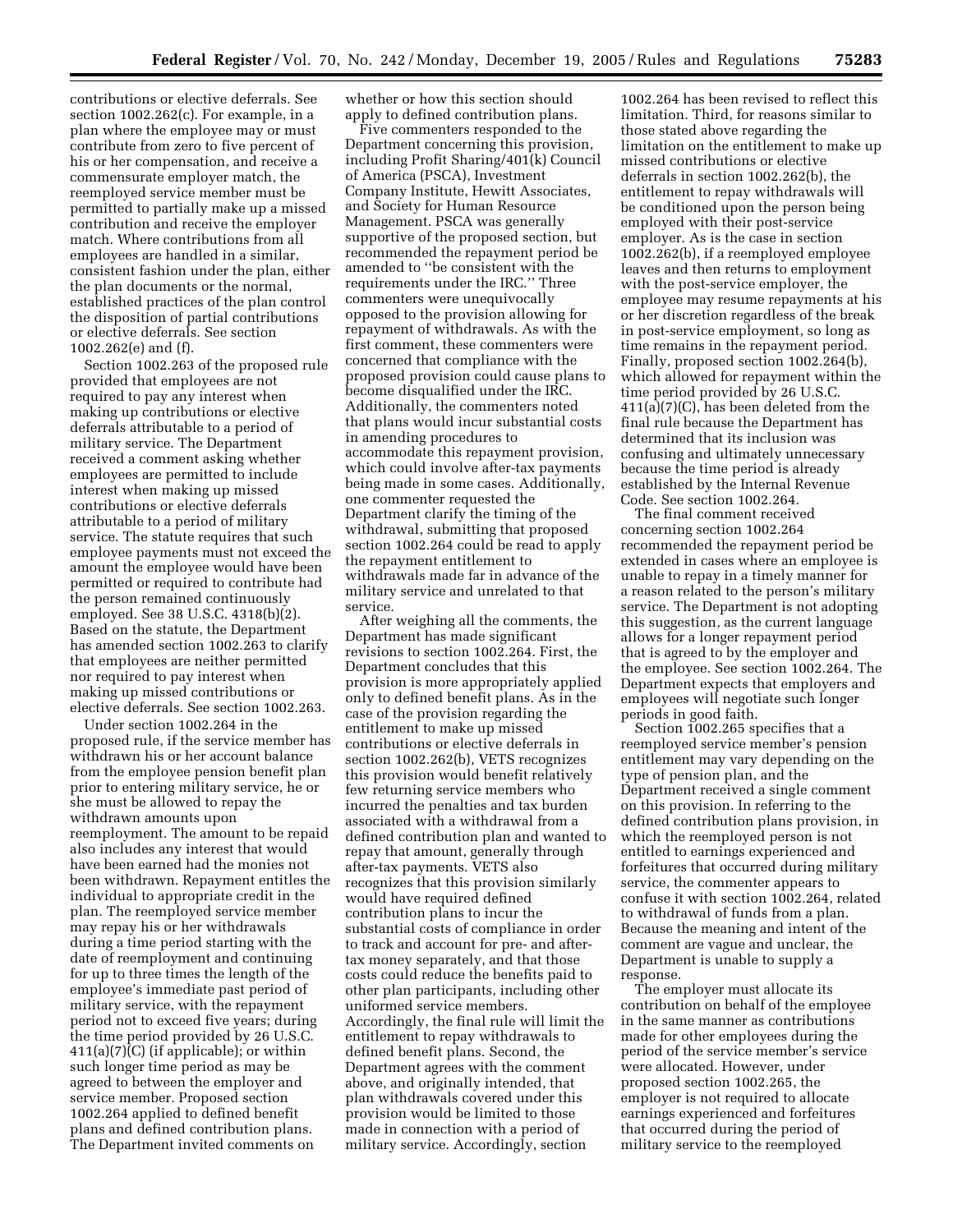service member. 38 U.S.C. 4318(b)(1). A commenter asked whether the amount of funds in the employee's pension account when the person leaves employment to perform military service should experience normal gains and losses (excluding forfeitures) during the period of absence to the same extent as the accounts of active employees. Funds left in the employee's account when he or she departs to perform military service accrue normal gains and losses (excluding forfeitures). However, the gains or losses that accrued during the person's absence for uniformed service are not applied to contributions made by the employer or the employee after reemployment.

Special rules apply to multiemployer plans. 38 U.S.C. 4318(b)(1). Section 1002.266 focuses on the operation of multiemployer plans. ERISA defines the term ''multiemployer plan'' as a plan to which more than one employer is required to contribute; which is maintained pursuant to one or more collective bargaining agreements between one or more employee organizations and more than one employer; and which satisfies regulations prescribed by the Secretary of Labor. 29 U.S.C. 1002(37). An individual's period of uniformed service that qualifies as employment for purposes of section 4318(a)(2) is also employment under the terms of the pension benefit plan; any applicable collective bargaining agreement under 29 U.S.C. 1145; or any similar Federal or State law requiring employers who contribute to multiemployer plans to make contributions as specified in plan documents.

With a multiemployer plan, a service member does not have to be reemployed by the same employer for whom he or she worked prior to the period of service in order to be reinstated in the pension plan. Proposed section 1002.266(c) stated that so long as the post-service employer is a contributing employer to the plan, the service member is entitled to be treated as though he or she experienced no break in service under the plan. One commenter contended that this provision is overly broad and should be limited based on the language of the statute, the legislative history, and the applicable case law. The commenter proposed that in cases in which the preservice and post-service employer are different, but both employers participate in the same multiemployer pension plan, the pre- and post-service employers must be related by a common job referral or hiring scheme beyond their common participation in the plan.

USERRA bases the availability of pension protections on the

reemployment of a service member. 38 U.S.C. 4318(a)(2)(A) (''a person reemployed under this chapter shall be treated as not having incurred a break in service with the employer or employer's maintaining the plan''). The statute's legislative history indicates that term ''employer'' is to be construed broadly so that it encompasses not just the traditional single employer relationship, but also those employer relationships in which ''a service member works for several employers in industries such as construction, longshoring, etc., where the employees are referred to employment.'' H.R. Rep. No. 103–65, Pt. I, at 21 (1993); accord S. Rep. No. 103– 158, at 42 (1993) (''In addition to the traditional interpretations of the term, the Committee intends a broad construction of ''employer'' to include relationships in which an employee works for multiple employers within an industry or is referred to employment in such industries as construction or longshoring.'')

Both the House and the Senate reports cite *Imel* v. *Laborers Pension Trust Fund for Northern California,* 904 F.2d 1327 (9th Cir.), cert. denied, 489 U.S. 939 (1990), as a leading case on the pension obligations where the pre- and postservice employers are different. In Imel, the court imposed liability on the multiemployer plan to provide pension credit to the plaintiff for his years of military service where the pre-service and post-service employers were dissimilar. The court found that the two employers were operating in the same Northern California construction industry which, broadly construed, was Imel's employer, and that the two employers both utilized, and were therefore connected by, their common use of the union's job referral practice. Id. at 1330, 1333.

The Department concludes that this legislative history suggests that mere participation by different pre- and postservice employers in a common multiemployer plan is not enough to invoke pension liability for servicerelated absences. Accordingly, the Department has amended section 1002.266(c) to reflect that in cases in which an employee is reemployed by an employer that is different from his or her pre-service employer, and the preand post-service employer contribute to the same multiemployer pension plan, the two employers must be connected by a common job referral plan or practice in order for USERRA's pension obligations to attach to the post-service employer. See section 1002.266(c).

Section 1002.266 describes the allocation of the employer's obligation to fund employer contributions for

reemployed service members participating in multiemployer plans. Initially, the benefits liability is to be allocated as specified by the sponsor maintaining the plan. 38 U.S.C. 4318(b)(1)(A). Both of the bargaining parties, usually the union(s) and the employers, and the plan trustees of a multiemployer plan are sponsors of the plan. The initial allocation by the plan sponsor(s) is likely to vary from plan to plan. For purposes of USERRA, if the plan documents make no provision to allocate the obligation to contribute, then the individual's last employer before the service period is liable for the employer contributions. In the event that entity no longer exists or functions, the plan must nevertheless provide coverage to the service member. 38 U.S.C. 4318(b)(1)(B).

By authorizing the plan sponsors to designate how the contribution is to be paid, Congress intended to give employers, employee organizations and plan trustees (all of whom are plan sponsors) flexibility in structuring the payment obligation to suit the plan's particular circumstances. ''The Committee intends that multiemployer pension plan trustees or bargaining parties should be able to adopt uniform standard rules under which another employer, such as the last employer for which the individual worked before going into the uniformed service or the employer for which the returning service member had the most service during a given period following release from the uniformed service, may be considered the 'reemploying' employer for purposes of the pension provisions of Chapter 43. The Committee also intends for multi-employer pension plan trustees to have the right to determine that it would be more appropriate not to make any individual employer liable for such costs and thus to be able to adopt rules under which returning service members' reconstructed benefits would be funded out of plan contributions and other assets without imposing a specific additional funding obligation on any one employer.'' S. Rep. No. 103–158, at 65 (1993). With respect to both multiemployer and single employer plans, however, the Committee indicated: ''It is the intent of the Committee that, with respect to allocations to individual account plans under section 3(34) of ERISA, allocations to the accounts of returning service members not be accomplished by reducing the account balances of other plan participants.'' Id.

The Department received one comment concerning funding obligations of defined contribution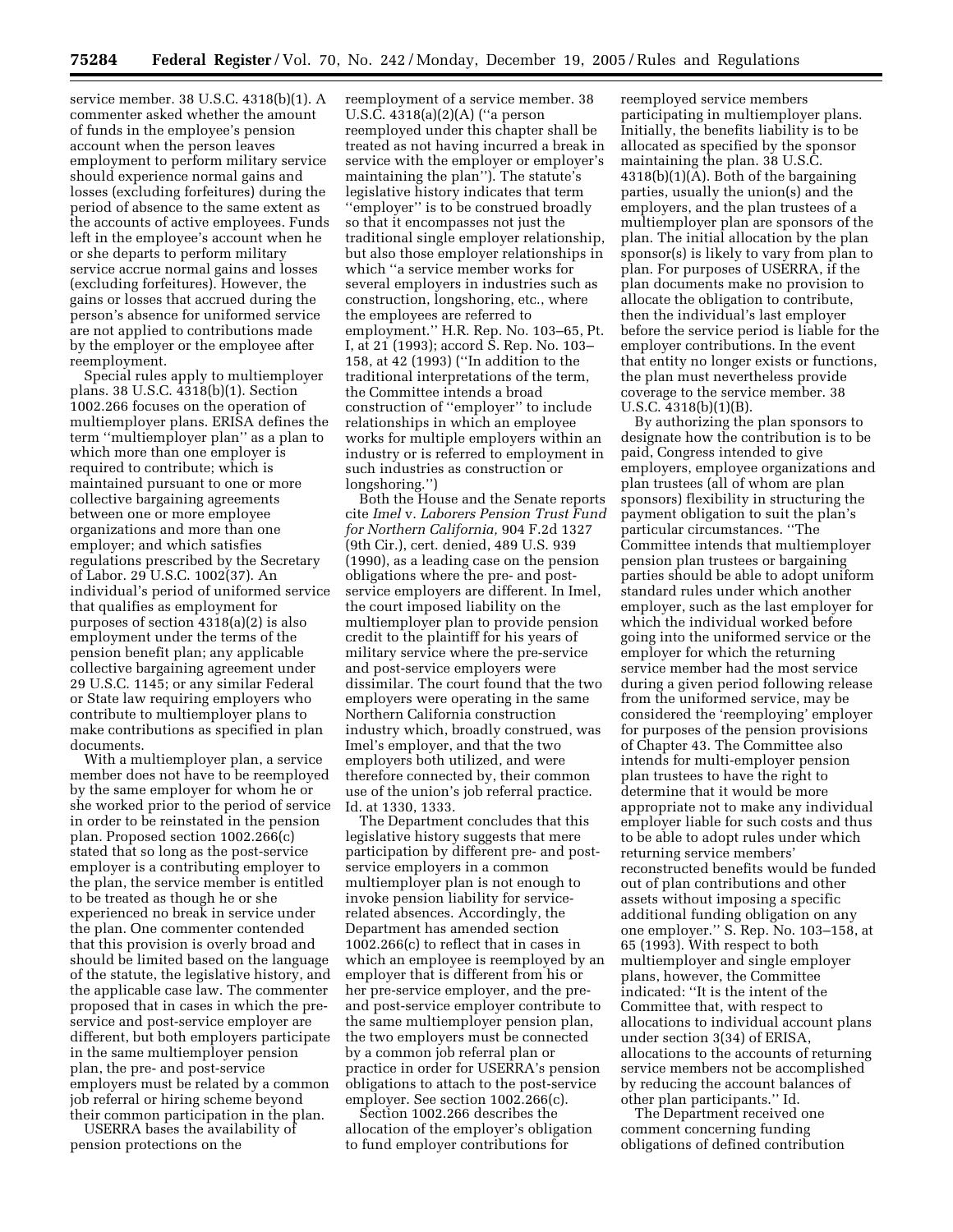multiemployer pension plans. The commenter requested the Department explain how such plans ''might be expected'' to fund obligations, particularly given Congress's intent that funding obligations not be met by reducing the account balances of other plan participants. The commenter points out that, unlike single-employer plans, multiemployer defined contribution plans often will not have a designated source of funds that is sufficient to fund a plan's USERRA obligations, particularly in cases in which such obligations are significant, such as when employees return following an extended absence to perform military service. While forfeitures and interest provide a source of funds that might be utilized to fund USERRA obligations, that source may not always be enough. The commenter submits that in some cases, the only way in which a multiemployer defined contribution plan can fund its obligations under USERRA might be to reduce the account balance of other participants in the plan. While the Department acknowledges this possibility, it nevertheless expects plans to comport with USERRA's intent that the funding of obligations required by USERRA should avoid a reduction in the account balances of other plan participants, and plans should develop reasonable procedures to achieve this result to the greatest extent possible.

If an employer participating in a multiemployer plan reemploys an individual who is entitled to pension benefits attributable to military service, then the employer must notify the plan administrator of the reemployment within 30 days. 38 U.S.C. 4318(c). USERRA requires this notice because multiemployer plan administrators may not be aware that a contributing employer has reemployed a person who may have a pension claim arising from his or her military service. In contrast, administrators of single employer pension plans are more likely to have access to such information. This notice requirement is implemented by section 1002.266(b).

The Department received one comment recommending that in the multiemployer context, section 1002.266 should require that ''nonobvious entities,'' such as hiring halls, share the obligation to notify the plan of the reemployment. The commenter points out that in cases in which the reemploying employer is different from the pre-service employer, the reemploying employer may be unaware that it has reemployed the person pursuant to USERRA and therefore will be unable to fulfill its notice obligation.

As noted above, the Department has modified section 1002.266(c) to reflect that in cases in which different preservice and post-service employers participate in a multiemployer plan, they must also be linked by a common means or practice of hiring the employee, such as common participation in a union hiring hall. In addition, the Department agrees with the comment that in these cases, the post-service employer may be unable to comply with its 30-day notice obligation to the plan until it knows that it has reemployed a person pursuant to USERRA. Accordingly, the Department has modified section 1002.266(b) to provide that the 30-day period within which notice to the plan must be made does not begin until the reemploying employer has knowledge that the employee was reemployed under USERRA. In addition, the amended provision further states that the returning service member should notify the employer upon reemployment that he or she has been reemployed following a period of military service. The Department declines to adopt the recommendation to require that nonemployers such as hiring halls provide notice to plans, because the statute places that obligation only upon the reemploying employer. See 38 U.S.C. 4318(c).

Section 4318(b)(3) of the statute describes the method for calculating the reemployed service member's compensation for the period of military service to determine the amount the employer and service member must contribute under the plan. 38 U.S.C. 4318(b)(3). Section 1002.267 provides that the compensation the reemployed service member would have earned had he or she remained continuously employed provides the usual benchmark. If that amount cannot be determined with reasonable certainty (for example, where the compensation rate varies based on commissions or tips), the compensation rate may be based on the service member's average compensation rate during the 12-month period before the service period. For an employee who worked fewer than 12 months before entering the service, the entire employment period just prior to the service period may be used.

The Department received three comments regarding this provision. One commenter recommended this provision should apply only where the employee's absence for military service was a year or more in duration. The Department declines to adopt this recommendation, which would create a hierarchy of entitlements based on the duration of service that is not supported by the

statute. The Department received two comments concerning the method in which the employee's imputed compensation during the period of absence for military service should be calculated. One of the commenters proposed the rule state that pay raises that would have been awarded during the period of service be included in the calculation. The other suggested the rule state that any seasonal variations in compensation be included in the calculation. The Department concludes that section 1002.267 adequately addresses these issues, and therefore no change is necessary.

Although a service member who is not reemployed under the Act would not be entitled to pension benefits for his or her period of service, any vested accrued benefit in the plan to which the service member was entitled prior to entering military service would remain intact whether or not he or she was reemployed. Joint Explanatory Statement on H.R. 995, 103–353, at 2507 (1994); H.R. Rep. No. 103–65, Pt. I, at 36–37 (1993). The terms of the plan document control the manner and timing of distributions of vested accrued benefits from the plan if the service member is not reemployed by a participant employer.

USERRA provides specific guidance on certain aspects of the reemployed service member's pension plan rights. At the same time, employers, fiduciaries and plan administrators must also comply with other laws that regulate plan administration but are beyond the scope of these proposed regulations. Federal and State laws governing the establishment and operation of pension plans, such as ERISA or the Internal Revenue Code of 1986, as amended, and the regulations of the Pension Benefit Guaranty Corporation, continue to apply in the context of providing benefits under USERRA. Thus, for example, while section 4318(b)(1)(A) provides that liability for funding multiemployer pension plan benefits for a reemployed service member shall be allocated as the plan sponsor specifies, laws other than USERRA govern the technical aspects of the allocation.

# **Subpart F—Compliance Assistance, Enforcement and Remedies**

#### *Compliance Assistance*

USERRA authorizes the Secretary of Labor to provide assistance to any person regarding the employment and reemployment rights and benefits provided under the statute. 38 U.S.C. 4321. The Secretary acts through the Veterans' Employment and Training Service (VETS). USERRA promotes the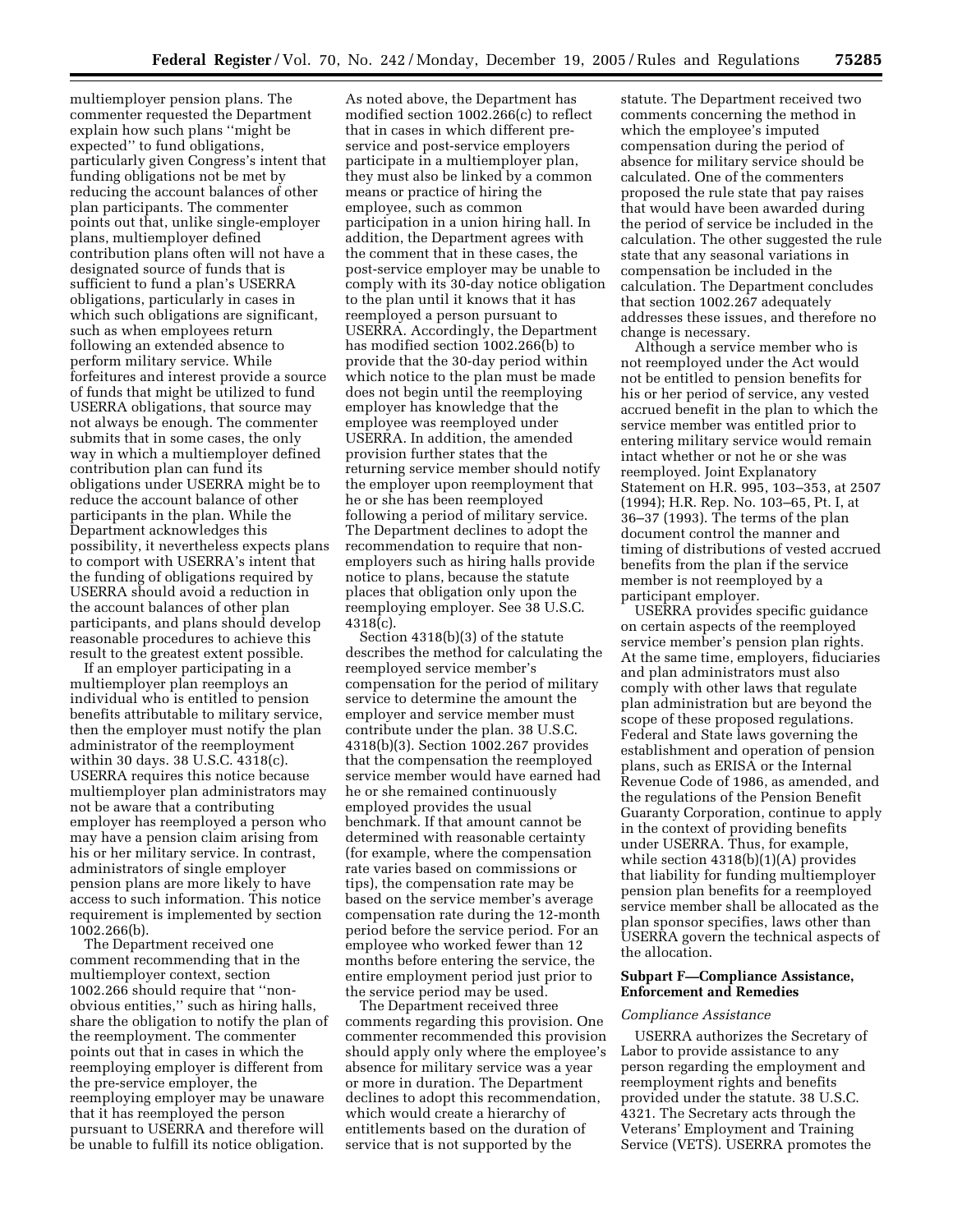resolution of complaints without resort to litigation. In order to facilitate this process, section 4321 allows VETS to request assistance from other Federal and State agencies and volunteers engaged in similar or related activities. Section 1002.277 describes VETS' authority to provide assistance to both employees and employers. VETS' assistance is not contingent upon the filing of a USERRA complaint.

The Department received two comments concerning its assistance in USERRA cases. The first commenter suggested that the regulation explicitly provide in section 1002.277, which states that that the ''Secretary of Labor, through [VETS], provides assistance to any person or entity with respect to [USERRA],'' that the Secretary is ''required'' to provide such assistance. The Department concludes that in stating that the Secretary ''shall provide'' such assistance, USERRA's directive is mandatory, and the proposed rule adequately reflects the mandate. A second commenter requested that the assistance provided to the Department by the National Committee for Employer Support of the Guard and Reserve (ESGR) be mentioned in the final rule. The ESGR is an agency within the Office of the Assistant Secretary of Defense for Reserve Affairs, and was established to promote cooperation and understanding between Reserve component members and their civilian employers and to assist in the resolution of conflicts arising from an employee's military commitment. The Department works closely with ESGR in its administration of USERRA, and the ESGR provides valuable service to this Department in this regard. However, the Department concludes it is not necessary to amend the text of the rule to include this acknowledgement.

#### *Investigation and Referral*

Section 1002.288 implements USERRA's section 4322, which authorizes VETS to enforce an individual's USERRA rights. Any person claiming rights or benefits under USERRA may file a complaint with VETS if his or her employer fails or refuses to comply with the provisions of USERRA, or indicates that it will not comply in the future. 38 U.S.C. 4322(a). This avenue, however, is optional. Nothing in section 4322 requires an individual to file a complaint with VETS, to request assistance from VETS, or to await notification from VETS of the right to bring an enforcement action. *Palmatier* v. *Michigan Dept. of State Police,* 1996 WL 925856 (W.D. Mich. 1996). Invoking VETS' enforcement

authority is an alternative provided by the statute once an employee decides to file a USERRA complaint. See *Gagnon*  v. *Sprint Corp.,* 284 F.3d 839, 854 (8th Cir.), cert. denied 537 U.S. 1001 (2002). See also sections 1002.288 and 1002.303. Alternatively, the individual may file a complaint directly in the appropriate United States district court or State court in cases involving a private sector or State employer, respectively (or the Merit Systems Protection Board in cases involving a Federal executive agency). See 38 U.S.C. 4323(b) (direct action against State or private employer); 38 U.S.C. 4324(b) (direct action against Federal executive agency). The Office of Personnel Management has issued a separate body of regulations that implement USERRA for employees of Federal executive agencies. See 5 CFR Part 353.

Section 1002.288 also implements the statutory criteria for the form of a complaint. 38 U.S.C. 4322(b). Any complaint submitted to VETS must be in writing, using VETS Form 1010, which may be found at http:// [www.dol.gov/libraryforms/forms/vets/](http://www.dol.gov/libraryforms/forms/vets/vets-1010.pdf)  vets-1010.pdf. In addition, VETS has recently developed an electronic Form 1010, which can be accessed through the USERRA e-laws Advisor on its Web site at: *[http://www.dol.gov/vets.](http://www.dol.gov/vets)*  Claimants may complete and submit the ''e1010'' online, and they will be automatically notified that their complaint has been received and forwarded to the appropriate VETS staff member. The Department has amended section 1002.288 to include the option of electronic filing of the form 1010.

The regulation also contains the procedures for processing a complaint. See section 1002.289. VETS provides technical assistance to a potential claimant upon request, and his or her employer if appropriate. 38 U.S.C. 4322(c). Technical assistance is not limited to filing a complaint; it also includes responding to requests for information on specific issues that are not yet part of a formal USERRA complaint. Once an individual files a complaint, VETS must conduct an investigation. If the agency determines that a violation of USERRA has occurred, VETS undertakes ''reasonable efforts'' to effectuate compliance by the employer (or other entity) with its USERRA obligations. Section 1002.289- .290; 38 U.S.C. 4322(d). VETS notifies the claimant of the outcome of the investigation and the claimant's right to request that VETS refer the case to the Attorney General. See 38 U.S.C. 4322(e), 4323.

The Department received one comment concerning its efforts to

achieve compliance with USERRA, specifically regarding its obligation to notify the claimant of the results of a USERRA investigation. The commenter voiced disapproval that the Department ''communicate[s] the results of its investigation to complaining employees but not to employers.'' The comment requests that the final rule be modified to provide that VETS will inform both the employee and the employer of the results of its investigation. Section 4322(e) of USERRA requires that the Department ''shall notify the person who submitted the complaint'' of the results of the investigation if the Department is unable to resolve the complaint, and section 1002.290 reflects this mandate. Further, in those cases in which VETS' investigation indicates that a violation of USERRA has occurred, VETS must make reasonable efforts to resolve the complaint by ensuring that the employer comes into compliance. See 38 U.S.C. 4322(d). As a practical matter, efforts to achieve compliance would necessitate notice to the employer and an opportunity to discuss the investigative findings.

Section 1002.289 sets forth VETS' authority to use subpoenas in connection with USERRA investigations. VETS may (i) require by subpoena the attendance and testimony of witnesses and the production of documents relating to any matter under investigation; and (ii) enforce the subpoena by requesting the Attorney General to apply to a district court for an appropriate order. 38 U.S.C. 4326(a)– (b). VETS' subpoena authority does not apply to the judicial or legislative branch of the Federal Government. 38 U.S.C. 4326(d).

# *Enforcement of Rights and Benefits Against a State or Private Employer*

Section 4323 establishes the procedures for enforcing USERRA rights against a State or private employer. ''State'' includes the several States of the United States, the District of Columbia, the Commonwealth of Puerto Rico, Guam, the Virgin Islands, and other territories of the United States. 38 U.S.C. 4303(14). The political subdivisions of a State (counties, municipalities and school districts), however, are private employers for enforcement purposes. 38 U.S.C. 4323(j). Although USERRA does not define ''private employer,'' the term includes all employers other than the Federal Government or a State. Sections 1002.303 to .314 implement section 4323 of the Act.

An aggrieved individual may initiate a USERRA action either by filing an action in court or by filing a complaint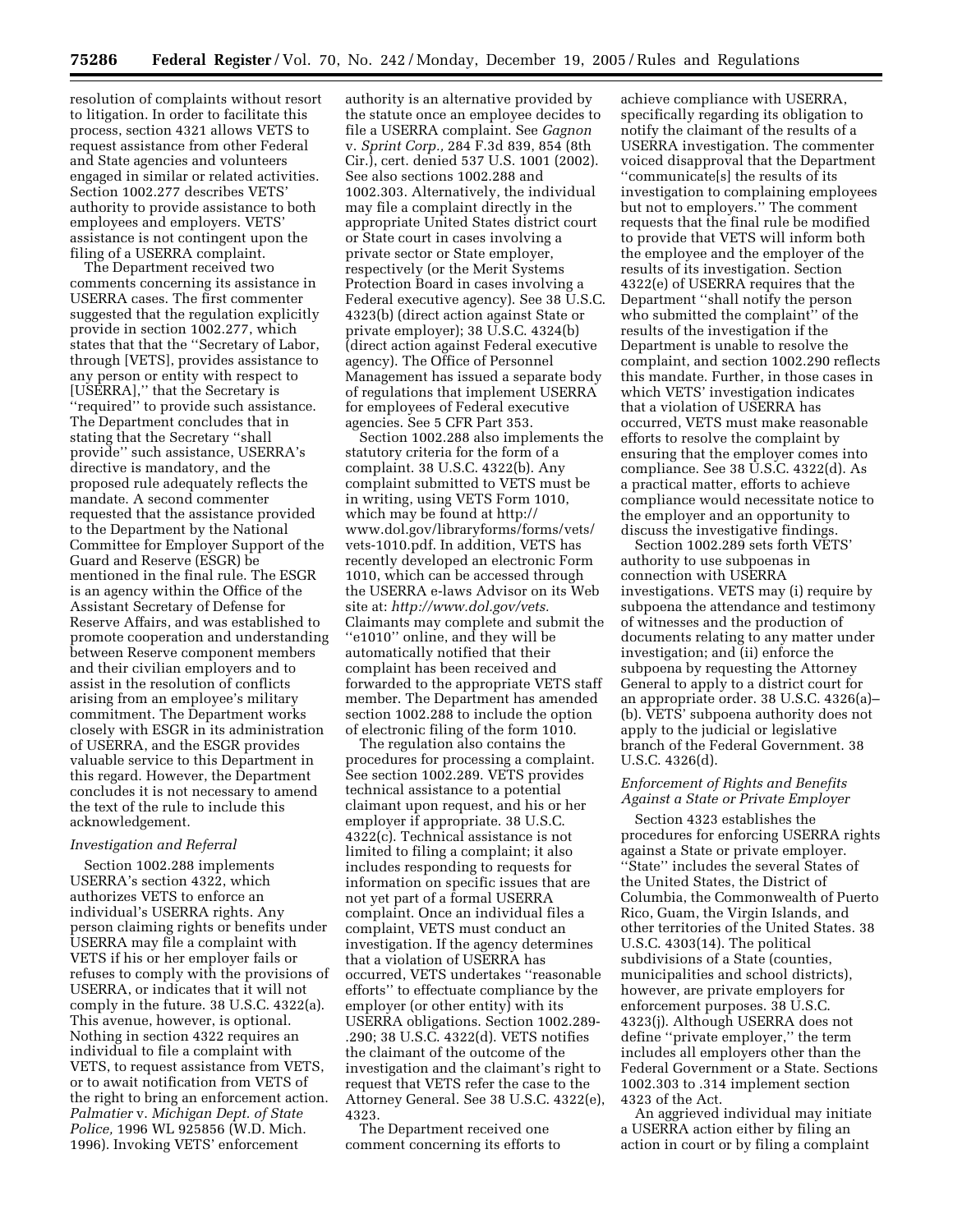with VETS. If a complaint is filed with VETS and voluntary compliance cannot be achieved, the claimant may request VETS to refer the complaint to the Attorney General. 38 U.S.C. 4323(a)(1). If the Attorney General considers the complaint meritorious, the Attorney General may represent the claimant and file a complaint in the appropriate U.S. district court. In cases where representation is provided by the Attorney General, the complainant is the plaintiff if the case is brought against a private employer, including a political subdivision of a State; however, if the complaint involves a State employer, it is brought in the name of the United States. A claimant may also proceed directly to the courts in the following circumstances: (i) The claimant foregoes informal resolution by VETS; (ii) the claimant declines referral of the complaint to the Attorney General after an unsuccessful informal resolution; or, (iii) the Attorney General refuses to represent the claimant after referral. 38 U.S.C. 4323(a)(2). Sections 1002.303 and .304 implement these provisions.

Section 4323 establishes requirements for several aspects of the judicial process involving USERRA complaints, which are explained in sections 1002.305 through 1002.311. The United States district courts have jurisdiction over actions against a State or private employer brought by the United States, and actions against a private employer by a person. For actions brought by a person against a State, the action may be brought in a State court of competent jurisdiction. 38 U.S.C. 4323(b); section 1002.305. Venue for an action between the United States and a State lies in any Federal district in which the State exercises authority or carries out functions. Venue for an action against a private employer lies in any Federal district in which the employer maintains a place of business. 38 U.S.C. 4323(c); section 1002.307. Only persons claiming rights or benefits under USERRA (or the United States acting on their behalf) have standing to initiate a USERRA action. 38 U.S.C. 4323(f). Section 1002.308 therefore prohibits employers or other entities (such as pension plans or unions) from initiating actions. See H.R. Rep. No. 103–65, Pt. I, at 39 (1993). As for the respondents necessary to maintain an action, the statute requires only the employer or prospective employer to be named as necessary parties, and section 1002.239 implements this provision. 38 U.S.C. 4323(g); see H.R. Rep. No. 103–65, Pt. I, at 39 (1993).

No fees or court costs may be imposed on the claimant. In addition, the court

may award a prevailing claimant his or her attorney's fee, expert witness fees, and other litigation expenses. 38 U.S.C. 4323(h); section 1002.310.

No State statute of limitations applies to a USERRA proceeding. 38 U.S.C. 4323(i). Section 1002.311 provides that an unreasonable delay by the claimant in asserting his or her rights that causes prejudice to the employer may result in dismissal of the claim under the doctrine of laches. See H.R. Rep. No. 103–65, Pt. I, at 39 (1993). The legislative history relies in part on a Sixth Circuit decision, which held that any limitation upon a former employee's right to sue is derived from the equitable doctrine of laches rather than an analogous State statute of limitations. See *Stevens* v. *Tennessee Valley Authority,* 712 F.2d 1047, 1049 (6th Cir. 1983) (decided under the predecessor Veterans' Reemployment Rights Act).

The Department has long taken the position that no Federal statute of limitations applied to actions under USERRA. USERRA's provision that State statutes of limitations are inapplicable, together with USERRA's legislative history, show that the Congress intended that the only timerelated defense that may be asserted in defending against a USERRA claim is the equitable doctrine of laches. 38 U.S.C. 4323(i); see S. Rep. No. 103–158, at 70 (1993); H.R. Rep. No. 103–65, Pt. I, at 39 (1993). However, a Federal district court has ruled that USERRA claims are subject to a four-year statute of limitations enacted prior to the enactment of USERRA that imposes a general limitations period for all Federal causes of action where no statute of limitations is ''otherwise provided by law,'' 28 U.S.C. 1658. *Rogers* v. *City of San Antonio,* 2003 WL 1566502, \*7 (W.D. Tex.) (applying section 1658 because ''USERRA was essentially a new Act'' designed to replace entirely the VRRA in order to ''clarify, simplify, and where necessary, strengthen the existing veterans'' employment and reemployment rights provisions''), reversed on other grounds, *Rogers* v. *City of San Antonio,* 392 F.3d 758, 772 fn. 36, 773 (5th Cir. 2004) (court declined to consider whether no statute of limitations applies to USERRA, noting the Department of Labor's position in its Notice of Proposed Rule Making, because the plaintiffs argued at the district court level that the four-year limitations period applied and therefore waived the no-limitations argument in the proceedings below).

Another recent district court decision, *Akhdary* v. *City of Chattanooga,* No. 1:01–CV–106, 2002 WL 32060140 (E.D.

Tenn. May 22, 2002), held that 28 U.S.C. 1658 does not apply to USERRA claims. The recent decision of the United States Supreme Court in *Jones* v. *R.R. Donnelley & Sons Co.,* 541 U.S. 369(2004) is not dispositive because USERRA ''otherwise provides by law'' that no statute of limitations applies, and because, with respect to some USERRA claims, the cause of action previously existed under the VRRA and consequently predates the effective date of 28 U.S.C. 1658.

The Department received seven comments concerning the applicability of a Federal statute of limitations to actions under USERRA. Commenters included the National Employment Lawyers Association (NELA), ORC Worldwide, Equal Employment Advisory Council, Society for Human Resource Management, Food Marketing Institute, U.S. Chamber of Commerce, and a law firm. NELA recommended that the Department declare in the final rule that 28 U.S.C. 1658 does not apply to actions under USERRA, and that the Department rejects those court decisions to the contrary. The remaining six commenters opposed the Department's position on the issue for various reasons: Two comments argued that the proposed provision exceeds the Department's regulatory authority because it is outside of any statutory authority and because it is ''vague and unclear''; one comment suggested deleting the provision pending resolution of the matter by the courts; and the three remaining comments submitted that 28 U.S.C. 1658 conclusively applies to actions under USERRA.

After considering these comments, the Department will continue to adhere to its view that section 1658 does not apply to USERRA for two reasons. First, as noted above, because USERRA ''otherwise provides by law'' adequate guidance on the statute of limitations issue, the residual limitations period in section 1658 is inapplicable. See, e.g., *Miller* v. *City of Indianapolis,* 281 F.3d 648, 653–654 (7th Cir. 2002) (court held that laches barred claims under USERRA; parties did not argue the application of § 1658 and the court did not raise its applicability). In addition, as noted above, the Wallace court specifically rejected the argument that a Federal statute of limitations applied to a claim under USERRA's predecessor, the Vietnam Era Veterans' Readjustment Assistance Act (VEVRAA), which includes the same Congressional intent that no limitations period other than laches should apply. *Wallace* v. *Hardee's of Oxford,* 874 F. Supp. 374, 376–77 (M.D. Ala. 1995). The court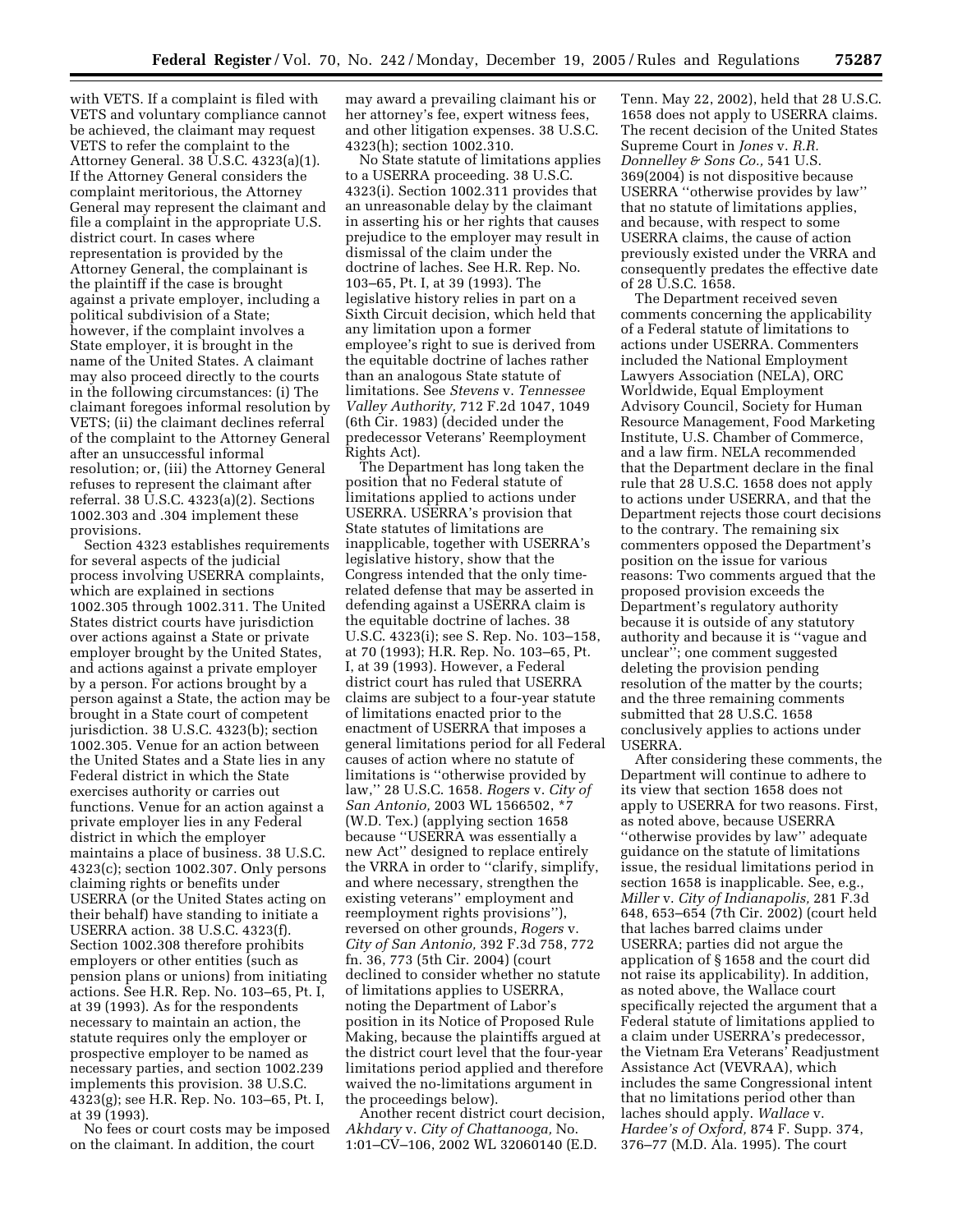reasoned that Congress enacted the bar on use of State statutes of limitations specifically to overrule case law on that issue. The Wallace court further concluded that Congress did not enact a bar on use of Federal statutes of limitations because there was no need no court had ever applied a Federal limitations statute to decide a claim under USERRA. Id.

The Department views the Supreme Court's interpretation of section 1658 in R.R. Donnelley as supportive of the argument that the four-year limitations period should apply only to statutes whose claims have been resolved through the borrowed application of State statutes of limitations, a category that does not include USERRA. In R.R. Donnelley, the Court relied heavily on Congress's purpose in enacting section 1658, and looked beyond the terms of the phrase ''arising under'' to examine ''the context in which [section 1658] was enacted and the purposes it was designed to accomplish.'' Id. at 377. The Court concluded that ''a central purpose'' of section 1658 was to minimize the occasions for the practice of borrowing State statutes of limitations. Id. at 380, fn. 13 (citing H.R. Rep. No. 101–734 at 24 (1990)). The Court's holding thus ''best serves Congress'' interest in alleviating the uncertainty inherent in the practice of borrowing State statutes of limitations while at the same time protecting settled interests.'' Id. at 382.

Unlike statutes to which section 1658 was intended to apply, USERRA has no "void" that has "created so much unnecessary work for federal judges.'' Id at 380. Because USERRA already prohibits borrowing of State statutes of limitations, it is not the type of statute Congress had in mind when it enacted section 1658. In fact, courts have ''borrowed'' from USERRA and its predecessors in order to determine an appropriate statute of limitations for claims under other statutes. See, e.g., Stevens, 712 F.2d at 1056 (''borrowing'' from the most analogous Federal statute, VRRA, to determine that laches rather than State limitations period applies to action under the Veteran's Preference Act). These decisions indicate that USERRA offers enough guidance on the statute of limitations issue that it should fall within the ''otherwise provided by law'' exception to section 1658.

The second basis for the argument that section 1658 does not apply to claims under USERRA is also found in the R.R. Donnelley case. In R.R. Donnelley, the Court determined that the limitations statute governs a cause of action ''if the plaintiff's claim against the defendant was made possible by a

post-1990 enactment.'' R.R. Donnelley, 541 U.S. at 382. Many, and possibly most, claims arising under 1994's USERRA were possible under USERRA's predecessor statutes and therefore not ''made possible by a post-1990 enactment'' within the meaning of R.R. Donnelley. USERRA is simply a Congressional reaffirmation of decadesold law governing reemployment rights of service members, and contains few new causes of action, See, e.g., *Akhdary*  v. *City of Chattanooga,* 2002 WL 32060140, \*6 (E.D. Tenn. 2002) (section 1658 does not apply to claims under USERRA because USERRA amends the preexisting law of the VRRA). But see *Rogers* v. *City of San Antonio.* 

Although the Department will continue to advance the view that section 1658 does not apply to cases arising under USERRA, there are conflicting decisions regarding the applicability of section 1658 to USERRA, and the issue will ultimately be resolved by the courts. Until the issue is resolved, potential USERRA plaintiffs would be well advised to file USERRA claims within section 1658's four-year period. Accordingly, the Department has amended section 1002.311 to acknowledge that at least one court has held that 28 U.S.C. 1658 applies to actions under USERRA, and that individuals asserting rights under USERRA should determine whether the issue of the applicability of the Federal four-year statute of limitations has been resolved and, in any event, act promptly to preserve their rights under USERRA.

Finally on the issue of time-barred claims, Rep. John Boehner, Chairman of the U.S. House of Representatives Committee on Education and the Workforce, requested the final rule provide some explanation of the ''equitable doctrine of laches,'' which is the common-law principle applicable to USERRA cases that serves to bar untimely actions. Section 1002.311, which states that USERRA claims may be barred as untimely if ''an individual unreasonably delays asserting his or her rights, and that unreasonable delay causes prejudice to the employer,'' adequately incorporates the principles that govern the doctrine of laches.

With respect to remedies, the court has broad authority to protect the rights and benefits of persons covered by USERRA. The court may order the employer to comply with USERRA's provisions; compensate the claimant for lost wages and/or benefits; and pay additional, liquidated, damages equivalent to the lost wages/benefits if it determines that the employer's violation is willful. 38 U.S.C. 4323(d)(1). The legislative history establishes that

''a violation shall be considered to be willful if the employer or potential employer 'either knew or showed reckless disregard for the matter of whether its conduct was prohibited by the [provisions of this chapter].' '' H.R. Rep. No. 103–65, Pt. I, at 38 (1993), quoting *Hazen Paper Co.* v. *Biggins*, 507 U.S. 604, 617 (1993) (holding that a violation of the ADEA is willful if the employee either knew or showed reckless disregard for whether the statute prohibited its conduct); see also *Fink* v. *City of New York*, 129 F.Supp.2d 511, 523–25; *Duarte* v. *Agilent Technologies, Inc.*, 366 F.Supp.2d 1039, 1048. Section 1002.312 lists the possible remedies allowed under section 4323(d). Section 1002.313 states that compensation consisting of lost wages, benefits or liquidated damages derived from any action brought on behalf of the United States shall be paid directly to the aggrieved individual. Finally, the court may use its equity powers to enforce the rights guaranteed by USERRA. 38 U.S.C. 4323(e); section 1002.314.

The Department received one comment broadly concerning the issues of enforcement and court procedures, arguing that the proposed regulations were attempting to create substantive rights not provided for by USERRA and that are ''inconsistent with a number of federal statutes and court decisions.'' In addition, the comment states that through the regulations, the Department is attempting to ''establish jurisdiction, venue, statutes of limitation, \* \* \* [and] provide remedies not set forth by statute.'' In registering its complaint, the commenter fails to specify the allegedly conflicting ''federal statutes and court decisions'' to which it refers. Moreover, following a thorough review during the rule-making process and the preparation for publication of the final rule, the Department is confident that every provision in the final rule has a sound basis in the statute's directives, its legislative intent, and in case law under USERRA.

# *Effective Date and Compliance Deadlines*

These regulations impose no new legal requirements but explain existing ones, in some cases for the first time. In the Notice of Proposed Rulemaking, the Department proposed that these regulations be effective 30 days after publication of the final rule, and requested comment on whether this would allow adequate time for covered parties to come into full compliance. The Department noted at that time that it expected that most employers were already in full compliance. However, to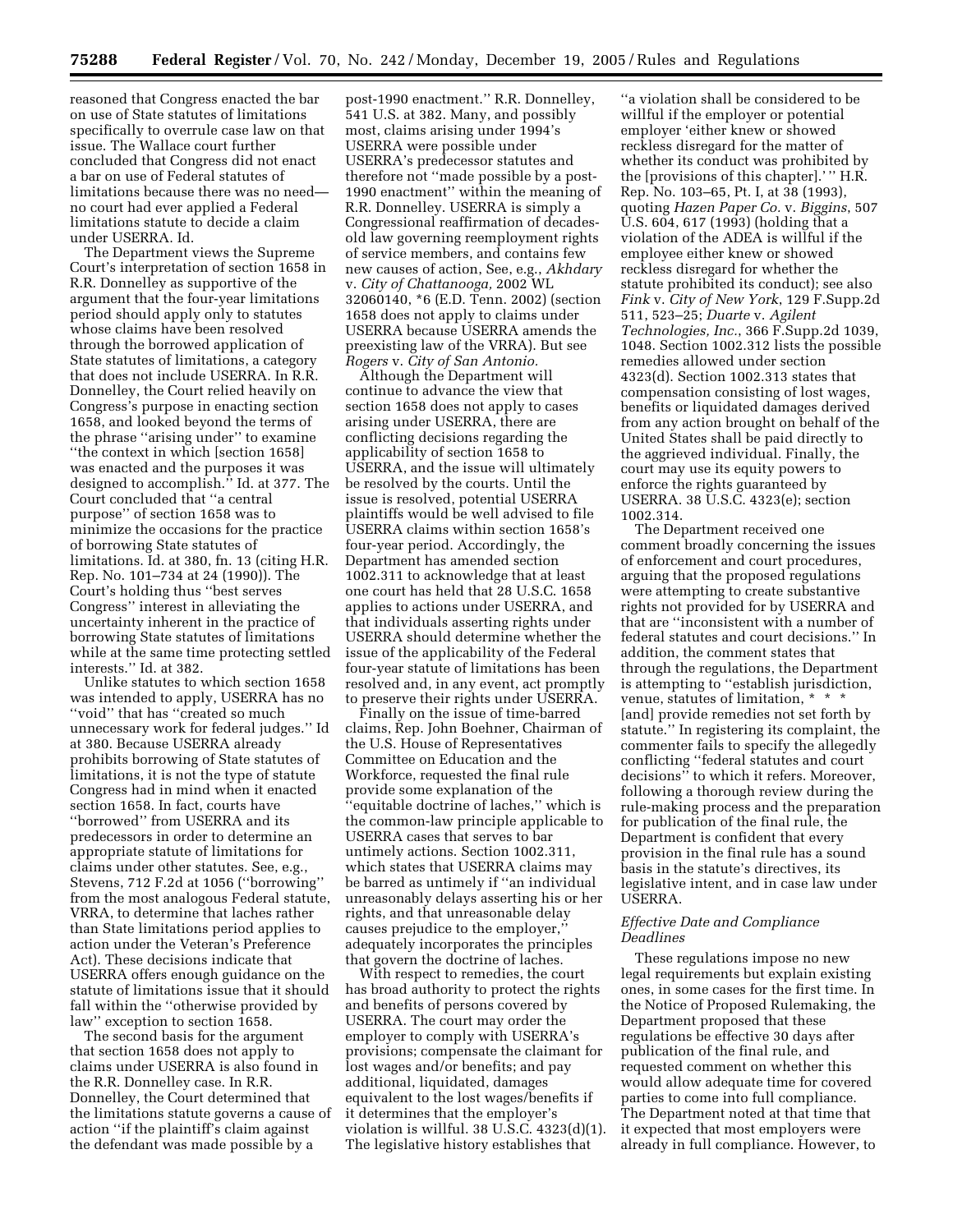the extent that these regulations clarify USERRA's requirements and require adjustments in employer policies and practices, the Department expressed its intent to allow a reasonable amount of time for the transition to take place.

The Department received eight comments concerning the proposed effective date of the final rule following its publication. One of the commenters, an employer association, agreed that the 30-day effective date was reasonable. Three commenters recommended adoption of a 90-day effective date. The remaining four commenters recommended longer periods that ranged from 180 days to the end of the benefits plan year following the plan year in which the final rule is published. In addition, one commenter who proposed a 90-day effective date indicated that the additional time is necessary to permit small businesses the opportunity to ''study'' the regulations. All commenters proposing an expansion of time based their recommendations on the need for employers and plan administrators to have sufficient time to

make adjustments to health and benefit plans necessitated by provisions in the proposed rule.

As noted in Subparts D and E, above, the Department has made several significant revisions to the health and pension plan provisions. After considering the comments from health and pension plan experts, the Department concludes that these modifications have eliminated the administrative burden associated with those sections of the proposed rule. As a result, the Department anticipates that significant plan adjustments, as raised in the comments, will not be necessary. In addition, as stated above, the regulations impose no new legal requirements but merely explain existing ones; small and large businesses alike should not require additional time to ''study'' and come into compliance with a statute to which they have been subject for many years. For all these reasons, the Department has retained the provision that states that the rule will become effective 30 days after publication of the final rule.

# **VI. Procedural Determinations**

# *A. Paperwork Reduction Act*

Under the Paperwork Reduction Act of 1995 (44 U.S.C. 3501, *et seq.*), Federal agencies must seek Office of Management and Budget (OMB) approval for all collections of information (*i.e.*, paperwork). As part of the approval process, agencies must solicit comment from affected parties with regard to the collections of information, including the cost and burden-hour estimates made for these collections by the agencies. The paperwork cost and burden-hour estimates that an agency submits to OMB are termed an ''Information Collection Request'' (ICR).

In the proposed rule, VETS requested the public to comment on the information-collection (*i.e.*, reporting and recordkeeping) requirements contained in the ICR that it submitted to OMB (69 FR 56282). The following chart describes these requirements.

# COMPARISON OF FINAL RULE AND STATUTORY LANGUAGE CONTAINING PAPERWORK REQUIREMENTS

| Final provision and language                                                                                                                                                                                                                                                  | Statutory provision and language                                                                                                                                                                                                                                                                                                                                          |
|-------------------------------------------------------------------------------------------------------------------------------------------------------------------------------------------------------------------------------------------------------------------------------|---------------------------------------------------------------------------------------------------------------------------------------------------------------------------------------------------------------------------------------------------------------------------------------------------------------------------------------------------------------------------|
| 1002.85(a) The employee or an appropriate officer of the uniformed<br>service in which his or her service is to be performed, must notify the<br>employer that the employee intends to leave the employment posi-<br>tion to perform service in the uniformed services. * * * | 4312(a)(1) [Reemployment rights and benefits available if] the person<br>(or an appropriate officer of the uniformed service in which such<br>service is performed) has given advance written or verbal notice of<br>such service to such person's employer[.]                                                                                                            |
| 1002.85(c) The employee's notice to the employer may be either verbal<br>or written.                                                                                                                                                                                          |                                                                                                                                                                                                                                                                                                                                                                           |
| 1002.115 * * * Upon completing service in the uniformed services, the<br>employee must notify the pre-service employer of his or her intent to<br>return to the employment position by either reporting to work or sub-<br>mitting a timely application for reemployment.     | 4312(a)(3) [Reemployment rights and benefits available if] the person<br>reports to, or submits an application for reemployment to, such em-<br>ployer in accordance with the provisions of subsection (e).                                                                                                                                                               |
| 1002.118 * * * The employee may apply orally or in writing.                                                                                                                                                                                                                   |                                                                                                                                                                                                                                                                                                                                                                           |
| 1002.193 * * * The employer must determine the seniority rights, sta-<br>tus, and rate of pay as though the employee had been continuously<br>employed during the period of service.                                                                                          | $4313(a)(2)(A)$ [A person entitled to reemployment shall be promptly re-<br>employed] in the position of employment in which the person would<br>have been employed if the continuous employment of such person<br>with the employer had not been interrupted by such service, or a po-<br>sition of like seniority, status and pay with certain exceptions].             |
| 1002.266(b) $*$ * * An employer that contributes to a multiemployer plan<br>and that reemploys the employee $* * *$ must provide written notice<br>of reemployment to the plan administrator. * * *                                                                           | 4318(c) Any employer who reemploys a person under this chapter and<br>who is an employer contributing to a multiemployer plan $* * *$ under<br>which benefits are or may be payable to such person by reason of<br>the obligations set forth in this chapter, shall * * * provide informa-<br>tion, in writing, of such reemployment to the administrator of the<br>plan. |
| 1002.288 A complaint may be filed with VETS either in writing, using<br>VETS Form 1010, or electronically, using VETS Form e1010 * * *<br>[and] must include the name and address of the employer, a sum-<br>mary of the basis for the complaint, and a request for relief.   | 4322(b) Such complaint shall be in writing, be in such form as [VETS]<br>may prescribe, include the name and address of the employer<br>against whom the complaint is filed, and contain a summary of the<br>allegations that form the basis of for the complaint.                                                                                                        |

**Note:** VETS Form 1010 currently is approved by OMB, #1293–0002, expiration date March 2007.

The following four paragraphs describe the burden and cost estimates for the paperwork requirements described in this chart.

*Notifying employers of departure from employment (1002.85).* Based on its extensive industry knowledge, VETS determined that, in the overwhelming majority of cases, employees will

provide this information orally, and that it will take them only a few seconds to complete the necessary communication. In view of the brief period of communication involved, VETS believes that this information-collection provision will impose a de minimus burden on employees and employers;

therefore, VETS claims no burden for this activity.

*Notifying employers of plan to return to pre-service employment (1002.115).*  Similar to the previous paragraph, VETS estimates that in the vast majority of instances in which employees communicate the required notice to employers, they will do so orally and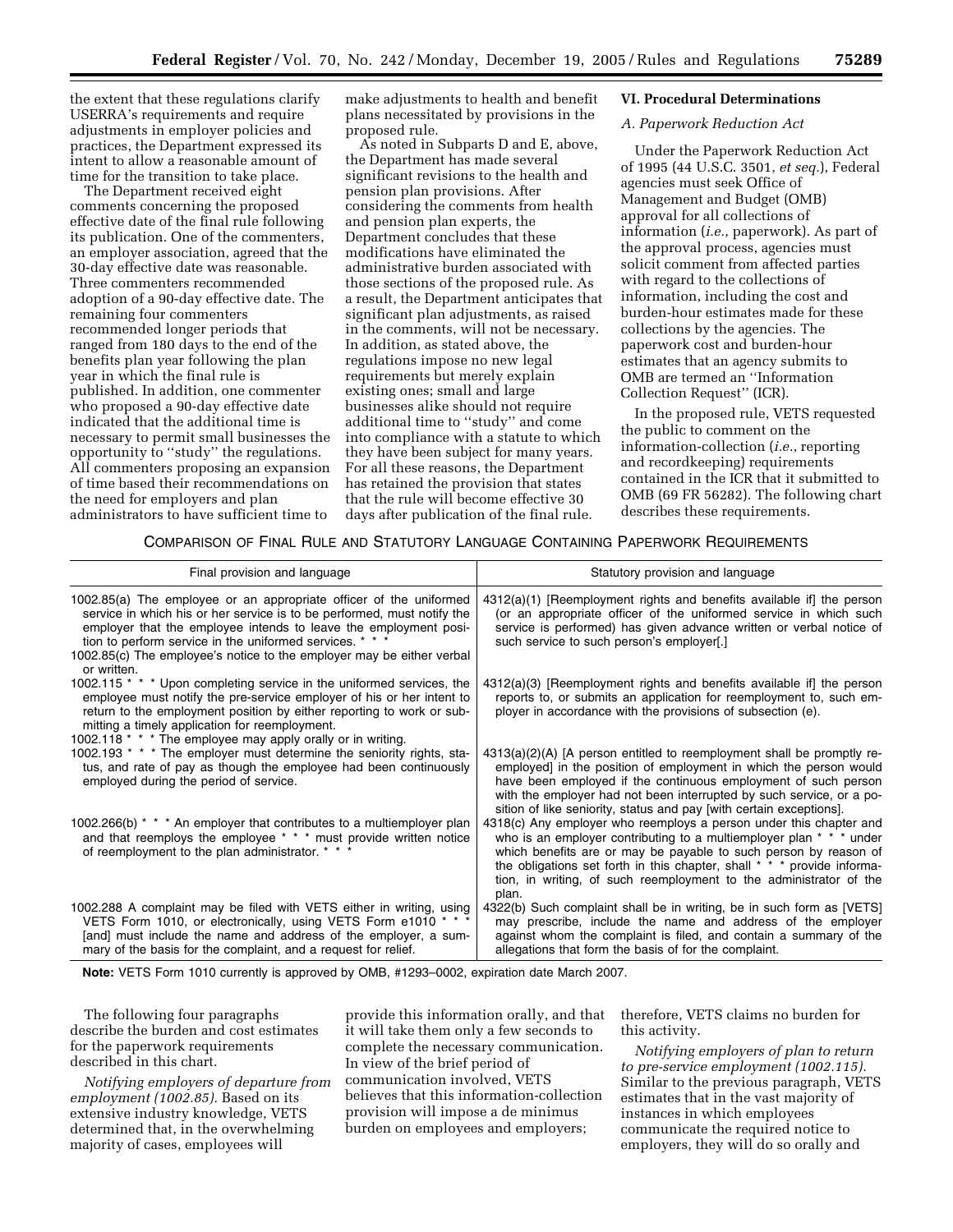will take only a few seconds to complete the task. Therefore, VETS considers this information-collection provision to be de minimus, and claims no burden for this activity.

*Determining reemployment positions (1002.193).* Estimates made by the Department of Defense indicate that 50,000 to 125,000 service members covered by USERRA will demobilize in the coming year. For the purpose of making burden-hour and cost estimates for this provision, VETS assumes that the maximum number of service members (i.e., 125,000) will demobilize each year, and that all of these service members plan to resume their preservice employment positions (a highly unlikely possibility). Using its extensive experience with the same provision in the USERRA statute, VETS estimates that a secretary (at an hourly wage rate of \$18.99, including benefits) takes about 20 minutes (.33 hour) to compile and review the necessary information (i.e., seniority rights, status, and rate of pay) and to make a preliminary determination regarding a returning service member's reemployment position, and that a supervisor (at an hourly wage rate of \$22.97, including benefits) requires an average of 10 minutes (.17 hour) to review this information and approve the final determination. Therefore, this provision will result in an annual employer burden of 62,500 hours at a cost of \$1,271,451.

*Notifying plan administrators of reemployment (1002.266(b)).* Data compiled by the Department of Labor from 1998 indicate that about 6 percent of all private-wage and salary workers participate in multiemployer definedbenefit plans. As noted previously, 50,000 to 125,000 service members covered by USERRA will demobilize in the coming year. If 6 percent of these uniformed-service members reenroll in a multiemployer pension plan after demobilization, then this informationcollection provision will apply to 7,500 of these returning service members. Based on its previous experience with this provision in the USERRA statute, VETS determined that it takes about 30 minutes (.5 hours) for a secretary to type and mail a standardized letter to a plan administrator that provides the administrator with notification of an employee's reemployment status. Therefore, the annual burden-hour and cost estimates for the proposed information-collection provision are 3,750 hours and \$71,213.

VETS received no public comment on the four proposed collections of information, nor is any other record evidence available indicating that the

Agency's cost and burden-hour estimates as described in the proposal are incorrect or need revision. Therefore, VETS did not revise any of the proposed collections of information contained in the ICR for this final rule.

In the final rule, the Department added the following statement to section 1002.171: ''The employer should counsel the employee about these options and the consequences of selecting one or the other.'' The use of the verb ''should'' makes this provision advisory, i.e., the employer has discretion in determining whether to communicate information about the available options to an employee. Therefore, this provision is not enforceable, and will not be enforced, by VETS. Consequently, the Agency is not including this provision in its estimate of the paperwork burden attributable to this final rule.

The first four paperwork requirements described in the Table above have been approved by OMB, # 1293–0011, which expires December, 2008. The final paperwork requirement relating to VETS Form 1010, was previously approved by OMB, # 1293–0002, which expires March, 2007.

# *B. Final Economic Analysis and Regulatory Flexibility Certification*

VETS is treating this final rule as a ''significant regulatory action'' within the meaning of Executive Order 12866 (58 FR 51735; September 30, 1993) (''Order''), because of its importance to the public and the Department's priorities. However, because this final rule is not ''economically significant'' as defined in section  $3(f)(1)$  of EO 12866 as discussed below, it does not require a full economic-impact analysis under section 6(a)(3)(C) of the Order. Additionally, the rule will impose no additional costs on any private or public sector entity, and will not meet any of the criteria for an economically significant or major rule specified by the Order or relevant statutes. Consequently, the final rule is not a ''major rule'' under the Unfunded Mandates Reform Act, 2 U.S.C. 1501, et seq., or Section 801 of the Small Business Regulatory Enforcement Fairness Act (SBREFA), 5 U.S.C. 801.

One commenter took exception to the cost determinations made by VETS in the proposed rule. This commenter had concerns about the cost of the proposed regulations for small businesses. In expressing these concerns, the commenter asserted:

Because there is no size limitation in the USERRA, these regulations will apply to employers of any size. To say that this regulation will impose no costs at all on

employers is unrealistic \* \* \*. To the extent that employers have handled [compliance with USERRA] differently because of ambiguity, these changes will likely have a cost impact which will apply to all employers, even the smallest. Merely by publishing these regulations, employers will be on more notice about their obligations and[,] therefore[,] will be more likely to come into compliance.

The Agency concludes that this commenter misunderstood its use of the term ''cost'' as used in this context. Accordingly, VETS used the term in the proposal to describe additional costs, over and above the costs of complying with USERRA, that employers would bear in complying with the proposed regulations. In addition, the commenter noted that compliance with the proposed standard may increase employer costs because some employers may have misinterpreted the USERRA provisions, or because additional employers may come into compliance. However, VETS believes that employers have an existing statutory obligation to comply with USERRA, and any increase in compliance, or alteration in the manner of compliance, that results from the final rule only ensures that employers are meeting these statutory obligations. Consequently, the final regulations will afford service members with all of the benefits to which they are entitled under USERRA.

Another commenter objected to the statement in the proposal that the regulations would ''impose no new legal requirements'' and ''would not impose any additional costs on employers'' (Ex. 60). Accordingly, this commenter asserted that proposed section 1002.266(c) would increase compliance costs by holding contributing employers to a multiemployer pension plan responsible for the participation, vesting, and benefit-accrual protections to which returning service members would be entitled, even though they were not the pre-service employers of that employee. The Agency has responded to this comment in Subpart E of Section V (''Section-by-Section Summary of Final Rule and Discussion of Comments'') of this preamble. Based on this response, VETS believes that final section 1002.266(c) will not increase the cost to employers of complying with these final regulations.

In the proposed rule, VETS noted that the Senate Committee report accompanying the passage of USERRA noted that the ''[Congressional Budget Office] estimates that the enactment of [section 9 of USERRA, transitioning from the predecessor veterans' reemployment rights law to USERRA] would entail no significant cost.'' (See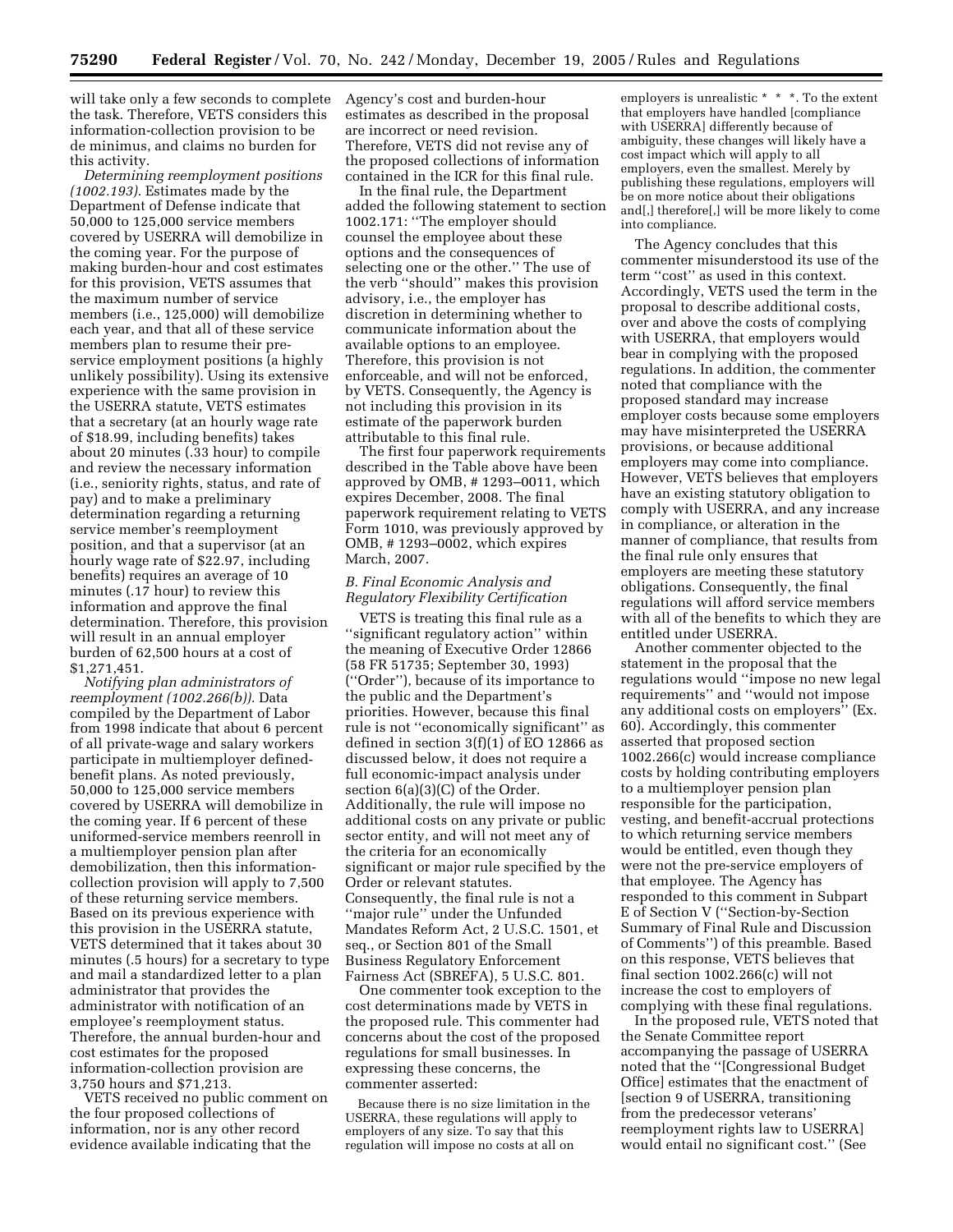S. Rep. No. 103–158, at 82 (1993)). The same report states further on page 84, under the heading ''Regulatory Impact Statement,'' that:

[T]he Committee [on Veterans' Affairs] has made an evaluation of the regulatory impact which would be incurred in carrying out the Committee bill. The Committee finds that the enactment of the bill would not entail any significant new regulation of individuals or business \* \* \*.

In this regard, USERRA is the latest in a series of laws protecting veterans' employment and reemployment rights going back to the Selective Training and Service Act of 1940. USERRA's immediate predecessor was the Veterans' Reemployment Rights Act (''VRRA''). USERRA continued the fundamental protections of the VRRA and the case law interpreting the VRRA while clarifying that law, and VETS considers that by recodifying and clarifying longstanding statutory and case law under the VRRA, USERRA did not impose new economic burdens on employers.

This final rule implements USERRA, and while it imposes no new costs, VETS considers that it may provide some economic benefits. For example, delays may occur when employers respond to employee claims and inquiries concerning USERRA due to confusion or ambiguity as to the correct interpretation of USERRA. Moreover, some employee claims are contested in part because of a lack of employer knowledge about the statute. The final rule should reduce these costs by: providing employers with accurate information necessary to respond efficiently and effectively to employee claims; potentially reducing the number of contested claims and the resulting need for administrative resolution or legal action; expediting the settlement of outstanding claims because employers and employees will have an enhanced knowledge of their rights and responsibilities under USERRA; and reducing the number of inquiries made by employers and employees to administrative agencies such as VETS and the Office of Personnel Management. In addition, by lessening the possibility of contested claims, the final rule also will reduce the likelihood that employees will receive liquidated damages from employers should the claims prove successful.

VETS noted in the proposal that it:

[E]xpects the rule to benefit both pensionand health-plan sponsors and participants by helping to dispel plan administrators' uncertainty about compliance with USERRA provisions, and by reducing delays and the risk of inadvertent noncompliance. The rule may assist participants and beneficiaries to

better understand their USERRA rights as well, thereby averting disputes and lost opportunities to elect continuing health-plan coverage, or to obtain reinstated pension-plan coverage.

VETS maintains these views with respect to this final rule. Therefore, based on this discussion and the record evidence, VETS concludes that the final rule will not impose any additional costs on employers. Consequently, this final rule requires no final economic analysis. Furthermore, because the final rule imposes no costs on employers, VETS certifies that it will not have a significant impact on a substantial number of small businesses; accordingly, the Agency need not prepare a final regulatory flexibility analysis. In this regard, VETS finds that the economic burden of the final rule is equitably distributed across businesses, including small businesses, because the number of employees covered by the final rule will vary in proportion to the size of the business (i.e., small businesses have proportionally fewer covered employees than medium or large businesses).

#### *C. Unfunded Mandates*

The Congressional Budget Office (''CBO'') determined that State and local governments would incur no cost resulting from passage of USERRA (see S. Rep. No. 103–158, at 84 (1993)). Consequently, under this final rule, State and local governments will incur an obligation to comply with USERRA to the same extent as private employers; therefore, when USERRA (and this final rule) impose no cost on private employers, they also impose no cost on State and local government employers. The House Committee Report for USERRA (H.R. Rep. No. 103–65, Pt. I, at 49–51 (1993)) contained similar CBO language. However, the CBO determined that, because of changes to Thrift Savings Plan provisions, the cost for the Federal government to comply with USERRA are about \$1 million in FY 1994 and 1995, and zero cost thereafter.

The Agency reviewed this final rule according to the Unfunded Mandates Reform Act of 1995 (2 U.S.C. 1501 *et seq.*) and Executive Order 12875 (58 FR 58093; October 26, 1993). Based on the CBO determinations described in the previous paragraph, the Agency has determined that this final rule does not include any Federal mandate that will result in increased expenditures by State, local, or tribal governments in the aggregate of more than \$100 million, or increased expenditures by the private sector of more than \$100 million. Therefore, the Agency concludes that this final rule: (1) Will not affect State,

local, or tribal entities significantly or uniquely; (2) does not contain an unfunded mandate requiring consultation with these entities; and (3) will not impose substantial direct compliance costs on Native American tribal governments. Accordingly, this final rule does not mandate that State, local, or tribal governments adopt new, unfunded regulatory obligations.

#### *D. Federalism*

This final rule does not have federalism implications as specified under Executive Order 13132 (64 FR 43255; August 10, 1999) because it has no substantial direct effect on the States, on the relationship between the national government and the States, or on the distribution of power and responsibilities among the various levels of government. Section 4302 of USERRA provides that its provisions supersede any and all laws of the States as they relate to any rights and benefits provided under USERRA if such State laws reduce, limit, or eliminate in any manner any right or benefit provided by USERRA. Accordingly, the requirements implemented by this final rule do not alter these fundamental statutory provisions with respect to military service members' and veterans' employment and reemployment rights and benefits. Therefore, this final rule has no implications for the States, or for the relationship or distribution of power between the national government and the States.

# *E. Congressional Review Act and Executive Order 12866*

Consistent with the Congressional Review Act, 5 U.S.C. 801, *et seq.*, the Department will submit to Congress and to the Comptroller General of the United States, a report regarding the issuance of this Final Rule prior to the effective date set forth at the outset of this document.

OMB has determined that this rule is not a ''major rule'' as defined by the Congressional Review Act (Section 804 of the Small Business Regulatory Enforcement Fairness Act of 1996), and that it is not ''economically significant,'' as defined by Executive Order 12866, as it will not have an economic impact of \$100 million in any one year. USERRA is the latest in a series of laws protecting service members' employment and reemployment rights dating back to 1940, and USERRA continues the fundamental protections contained in those longstanding statutes. As the Senate Committee report accompanying the passage of USERRA noted, the Congressional Budget Office determined that the enactment of USERRA would impose no new economic burdens on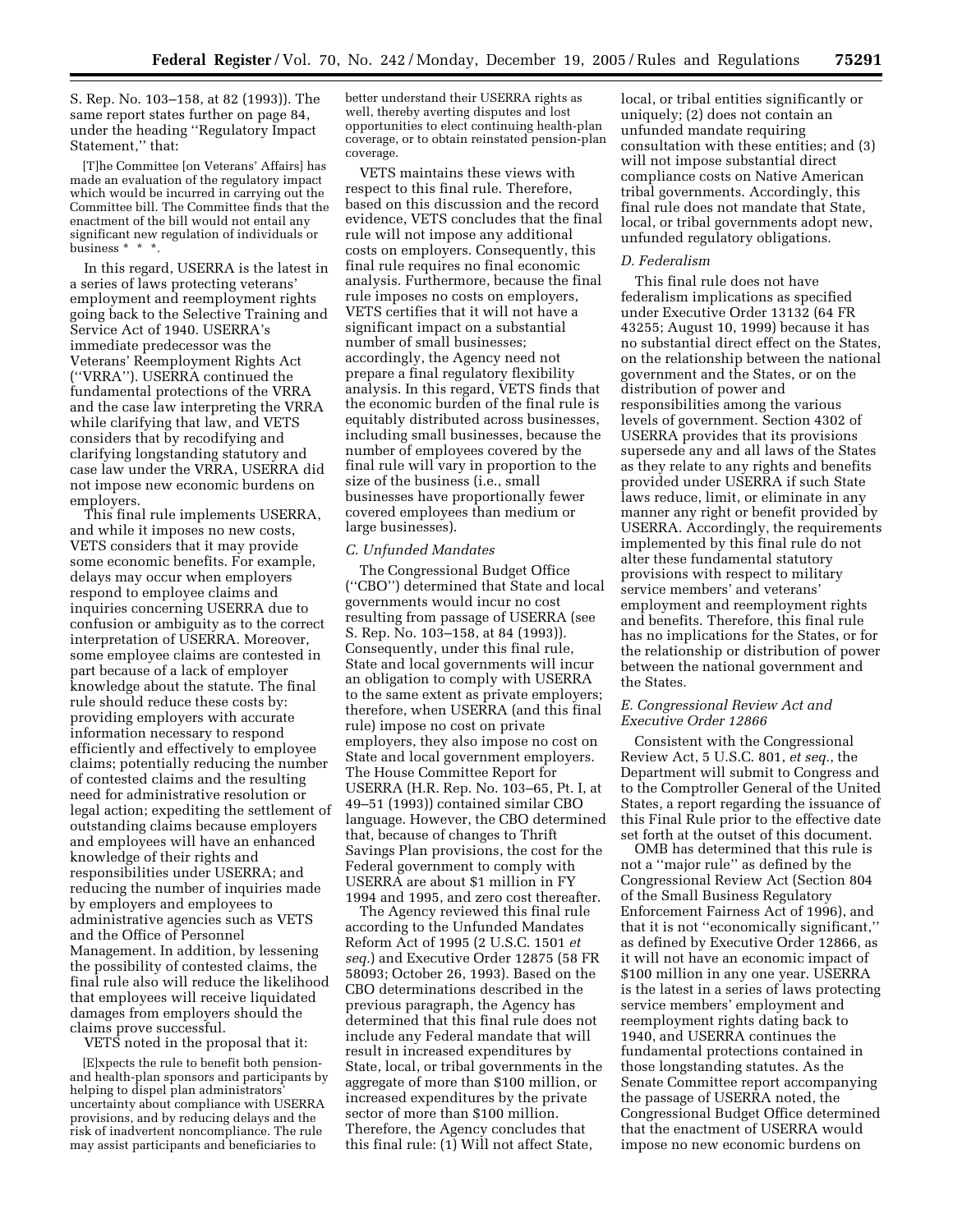employers. See S. Rep. No. 103–158, at 82 (1993). Similarly, the Senate Report's Regulatory Impact Statement concluded that USERRA's regulatory impact ''would not entail any significant new regulation of individuals or business\* \* \*.'' As would be expected, therefore, the vast majority of these regulations simply restate statutory requirements that would be selfimplementing, even in the absence of the regulatory action. Accordingly, USERRA and promulgation of this rule impose no additional costs on employers or on any private or public sector entity that would approach the \$100 million threshold.

As noted above, VETS received two comments regarding its conclusion in the proposed rule that the regulation would not impose any additional costs on the regulated community. One comment suggested that the final rule would increase compliance costs to employers because the clarifications contained in the rule may result in modifications to employers' compliance strategies and the novelty of the rule may increase overall compliance. VETS recognizes that the rule may lead to an increase in compliance, but the complexity inherent in assessing the economic costs and benefits of this rule and the relative paucity of data associated with implementation costs provide insufficient information to estimate what the effect of additional compliance might be. However, as discussed below, VETS does not consider that such costs would approach the \$100 million threshold, and no commenter suggested that it would.

One of the primary effects of USERRA is that employees who have been absent from civilian employment due to military service will be reinstated to the appropriate reemployment position. Because employees absent from employment for military service are not required to be compensated by their civilian employer during that service, and because temporary replacements hired during the period of military service may be displaced by returning service members, costs to employers in complying with the reinstatement obligation will reflect insubstantial administrative expenditures. An additional effect of USERRA is its reduction of employment discrimination against members of the uniformed service, which presents no additional costs to compliant employers and offers an intangible economic good to the economy, which is moved toward a discrimination-free model. Similarly, USERRA's provision that employees may continue their employment-based

health coverage during uniformed service specifies that employees must pay for that benefit at no more than 102% of the cost of the premium, so that employers' premium and administrative costs of maintaining the coverage are minimized.

USERRA's requirement that employers reasonably accommodate employees returning from service with a service-related illness or injury presents some costs to employers. However, when costs to the economy associated with a similar requirement under the Americans with Disabilities Act, 42 U.S.C 12101, were evaluated, those costs were calculated to be well below the \$100 million threshold, in part due to increased productivity resulting from the optimization of investment in human capital. See 56 FR 8578, 8582– 8584 (Feb. 28, 1991). Moreover, by comparison, the ADA's ''reasonable accommodation'' requirement is broader than USERRA's in that it is not limited to the provision of reasonable accommodations only to employees returning from service with servicerelated illnesses or injuries. Accordingly, reasonable accommodation costs to employers under USERRA should be less significant than similar costs generated by implementation of the ADA.

USERRA's provision that employers maintain their obligation to provide pension benefits to employees absent from employment due to military service as if there were no break in service does impose costs on employers and plans. However, VETS estimates that such costs will be incurred by a small percentage of covered employers, and that the resulting impact on the economy from this provision is not great. A second comment suggested that the rule imposed additional pensionrelated costs on post-service employers beyond those costs already imposed by the statute. However, VETS has narrowed the provision of the rule at issue in the comment, and concludes that the provision includes no additional regulatory costs beyond those associated with statutory compliance. As a final note, the benefits of USERRA and this implementing regulation include outcomes that cannot be readily and precisely monetized or quantified but that greatly outweigh any minimal additional costs. As noted above, these include the societal benefit of nondiscrimination in employment. Further, by protecting employment and reemployment rights of service members, USERRA and this regulation remove disincentives to enlistment and promote a national defense. After considering all comments, the

conclusion that this rule presents minimal additional costs to private or public sector entities remains sound. Accordingly, this regulation is not a major rule for purposes of the Congressional Review Act, nor economically significant for purposes of Executive Order 12866.

# **VII. Statutory and Rulemaking Background**

The Uniformed Services Employment and Reemployment Rights Act (USERRA), Pub. L. 103–353, 108 Stat. 3150 (codified at 38 U.S.C. 4301–4333), became law on October 13, 1994, replacing the Veterans' Reemployment Rights Act (VRRA). Congress enacted USERRA, in part, to clarify the ambiguities of the VRRA and strengthen the rights of service members and veterans. USERRA's guiding principle is that a person who leaves civilian employment to perform service in the uniformed services is entitled to return to that job with the seniority, status, and rate of pay that would have accrued during the absence, provided the person meets USERRA's eligibility criteria. USERRA applies to voluntary or involuntary military service in peacetime as well as wartime. Its provisions apply to virtually all employers, regardless of size. USERRA also codifies 55 years of accumulated case law and clarifies previously existing rights and obligations. For most purposes, USERRA applies to reemployments initiated on or after December 12, 1994. Congress enacted amendments to the Act in 1996, 1998, 2000, and 2004.

# **VIII. Statutory Authority**

This regulation is proposed pursuant to the authority in section 4331(a) of USERRA (Pub. L. 103–353, 108 Stat. 3150, 38 U.S.C. 4331(a)).

# **List of Subjects in 20 CFR Part 1002**

Labor, Veterans, Pensions.

#### **Final Regulation**

■ For the reasons set out in the preamble, the Department revises Part 1002 of Chapter IX of Title 20 of the Code of Federal Regulations implementing the provisions of USERRA as follows: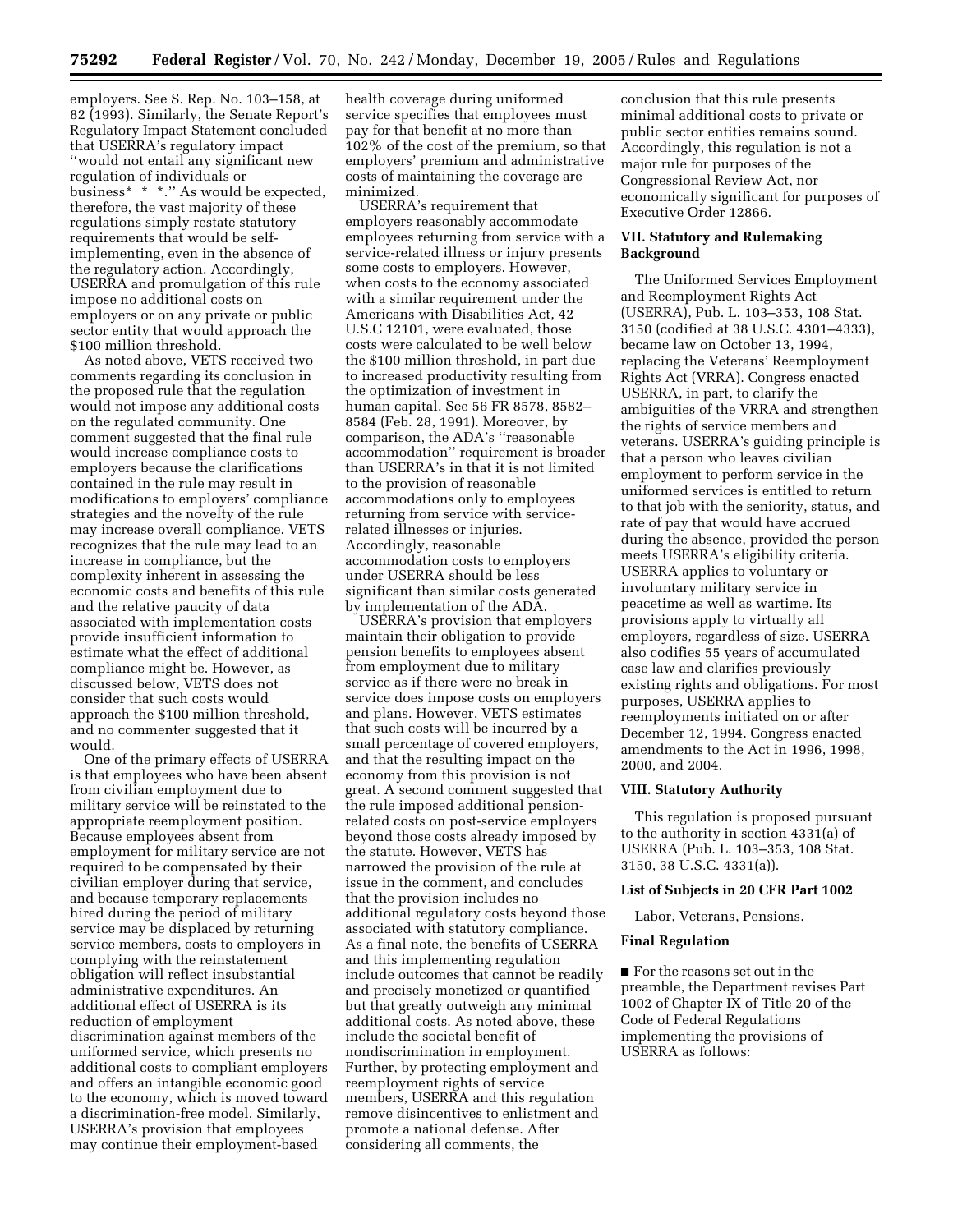# **PART 1002—REGULATIONS UNDER THE UNIFORMED SERVICES EMPLOYMENT AND REEMPLOYMENT RIGHTS ACT OF 1994**

# **Subpart A—Introduction to the Regulations Under the Uniformed Services Employment and Reemployment Rights Act of 1994**

#### **General Provisions**

Sec.

- 1002.1 What is the purpose of this part?
- 1002.2 Is USERRA a new law?
- 1002.3 When did USERRA become effective?
- 1002.4 What is the role of the Secretary of Labor under USERRA?
- 1002.5 What definitions apply to USERRA?
- 1002.6 What types of service in the
- uniformed services are covered by USERRA?
- 1002.7 How does USERRA relate to other laws, public and private contracts, and employer practices?

# **Subpart B—Anti-Discrimination and Anti-Retaliation**

#### **Protection From Employer Discrimination and Retaliation**

- 1002.18 What status or activity is protected from employer discrimination by USERRA?
- 1002.19 What activity is protected from employer retaliation by USERRA?
- 1002.20 Does USERRA protect an individual who does not actually perform service in the uniformed services?
- 1002.21 Do the Act's prohibitions against discrimination and retaliation apply to all employment positions?
- 1002.22 Who has the burden of proving discrimination or retaliation in violation of USERRA?
- 1002.23 What must the individual show to carry the burden of proving that the employer discriminated or retaliated against him or her?

#### **Subpart C—Eligibility for Reemployment**

# **General Eligibility Requirements for Reemployment**

- 1002.32 What criteria must the employee meet to be eligible under USERRA for reemployment after service in the uniformed services?
- 1002.33 Does the employee have to prove that the employer discriminated against him or her in order to be eligible for reemployment?

#### **Coverage of Employers and Positions**

- 1002.34 Which employers are covered by USERRA?
- 1002.35 Is a successor in interest an employer covered by USERRA?
- 1002.36 Can an employer be liable as a successor in interest if it was unaware that an employee may claim reemployment rights when the employer acquired the business?
- 1002.37 Can one employee be employed in one job by more than one employer?
- 1002.38 Can a hiring hall be an employer? 1002.39 Are States (and their political
- subdivisions), the District of Columbia,

the Commonwealth of Puerto Rico, and United States territories, considered employers?

- 1002.40 Does USERRA protect against discrimination in initial hiring decisions?
- 1002.41 Does an employee have rights under USERRA even though he or she holds a temporary, part-time, probationary, or seasonal employment position?
- 1002.42 What rights does an employee have under USERRA if he or she is on layoff, on strike, or on a leave of absence?
- 1002.43 Does an individual have rights under USERRA even if he or she is an
- executive, managerial, or professional employee? 1002.44 Does USERRA cover an
- independent contractor?

#### **Coverage of Service in the Uniformed Services**

- 1002.54 Are all military fitness examinations considered ''service in the uniformed services?''
- 1002.55 Is all funeral honors duty considered ''service in the uniformed services?''
- 1002.56 What types of service in the National Disaster Medical System are considered ''service in the uniformed services?''
- 1002.57 Is all service as a member of the National Guard considered ''service in the uniformed services?''
- 1002.58 Is service in the commissioned corps of the Public Health Service considered ''service in the uniformed services?''
- 1002.59 Are there any circumstances in which special categories of persons are considered to perform ''service in the uniformed services?''
- 1002.60 Does USERRA cover an individual attending a military service academy?
- 1002.61 Does USERRA cover a member of the Reserve Officers Training Corps?
- 1002.62 Does USERRA cover a member of the Commissioned Corps of the National Oceanic and Atmospheric Administration, the Civil Air Patrol, or the Coast Guard Auxiliary?

#### **Absence From a Position of Employment Necessitated by Reason of Service in the Uniformed Services**

- 1002.73 Does service in the uniformed services have to be an employee's sole reason for leaving an employment position in order to have USERRA reemployment rights?
- 1002.74 Must the employee begin service in the uniformed services immediately after leaving his or her employment position in order to have USERRA reemployment rights?

#### **Requirement of Notice**

- 1002.85 Must the employee give advance notice to the employer of his or her service in the uniformed services?
- 1002.86 When is the employee excused from giving advance notice of service in the uniformed services?
- 1002.87 Is the employee required to get permission from his or her employer

before leaving to perform service in the uniformed services?

1002.88 Is the employee required to tell his or her civilian employer that he or she intends to seek reemployment after completing uniformed service before the employee leaves to perform service in the uniformed services?

# **Period of Service**

- 1002.99 Is there a limit on the total amount of service in the uniformed services that an employee may perform and still retain reemployment rights with the employer?
- 1002.100 Does the five-year service limit include all absences from an employment position that are related to service in the uniformed services?
- 1002.101 Does the five-year service limit include periods of service that the employee performed when he or she worked for a previous employer?
- 1002.102 Does the five-year service limit include periods of service that the employee performed before USERRA was enacted?
- 1002.103 Are there any types of service in the uniformed services that an employee can perform that do not count against USERRA's five-year service limit?
- 1002.104 Is the employee required to accommodate his or her employer's needs as to the timing, frequency or duration of service?

# **Application for Reemployment**

- 1002.115 Is the employee required to report to or submit a timely application for reemployment to his or her pre-service employer upon completing the period of service in the uniformed services?
- 1002.116 Is the time period for reporting back to an employer extended if the employee is hospitalized for, or convalescing from, an illness or injury incurred in, or aggravated during, the performance of service?
- 1002.117 Are there any consequences if the employee fails to report for or submit a timely application for reemployment?
- 1002.118 Is an application for reemployment required to be in any particular form?
- 1002.119 To whom must the employee submit the application for reemployment?
- 1002.120 If the employee seeks or obtains employment with an employer other than the pre-service employer before the end of the period within which a reemployment application must be filed, will that jeopardize reemployment rights with the pre-service employer?
- 1002.121 Is the employee required to submit documentation to the employer in connection with the application for reemployment?
- 1002.122 Is the employer required to reemploy the employee if documentation establishing the employee's eligibility does not exist or is not readily available?
- 1002.123 What documents satisfy the requirement that the employee establish eligibility for reemployment after a period of service of more than thirty days?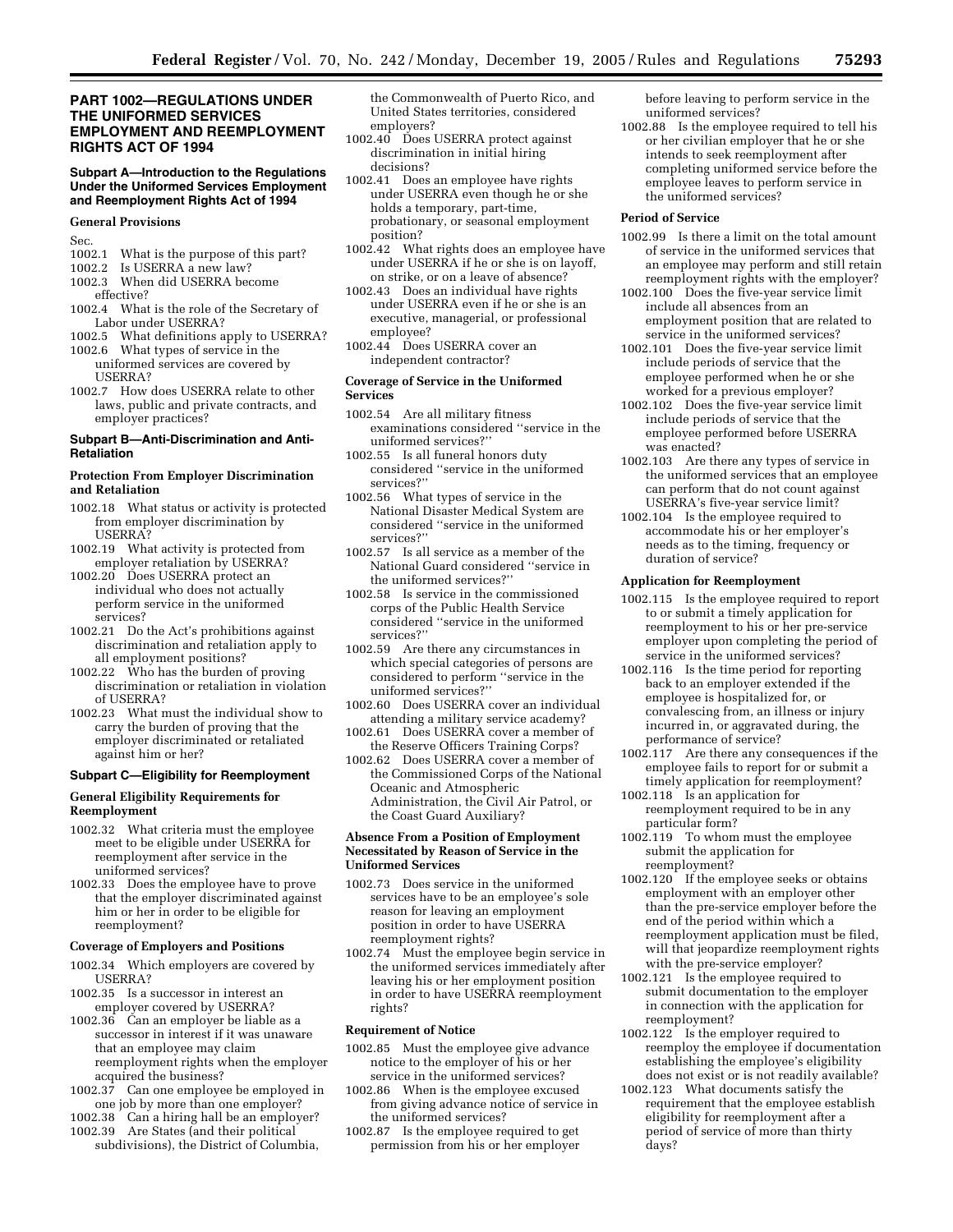#### **Character of Service**

- 1002.134 What type of discharge or separation from service is required for an employee to be entitled to reemployment under USERRA?
- 1002.135 What types of discharge or separation from uniformed service will make the employee ineligible for reemployment under USERRA? 1002.136 Who determines the
- characterization of service?
- 1002.137 If the employee receives a disqualifying discharge or release from uniformed service and it is later upgraded, will reemployment rights be restored?
- 1002.138 If the employee receives a retroactive upgrade in the characterization of service, will that entitle him or her to claim back wages and benefits lost as of the date of separation from service?

#### **Employer Statutory Defenses**

1002.139 Are there any circumstances in which the pre-service employer is excused from its obligation to reemploy the employee following a period of uniformed service? What statutory defenses are available to the employer in an action or proceeding for reemployment benefits?

#### **Subpart D—Rights, Benefits, and Obligations of Persons Absent from Employment Due to Service in the Uniformed Services**

# **Furlough and Leave of Absence**

- 1002.149 What is the employee's status with his or her civilian employer while performing service in the uniformed services?
- 1002.150 Which non-seniority rights and benefits is the employee entitled to during a period of service?
- 1002.151 If the employer provides full or partial pay to the employee while he or she is on military leave, is the employer required to also provide the nonseniority rights and benefits ordinarily granted to similarly situated employees on furlough or leave of absence?
- 1002.152 If employment is interrupted by a period of service in the uniformed services, are there any circumstances under which the employee is not entitled to the non-seniority rights and benefits ordinarily granted to similarly situated employees on furlough or leave of absence?
- 1002.153 If employment is interrupted by a period of service in the uniformed services, is the employee permitted upon request to use accrued vacation, annual or similar leave with pay during the service? Can the employer require the employee to use accrued leave during a period of service?

#### **Health Plan Coverage**

- 1002.163 What types of health plans are covered by USERRA?
- 1002.164 What health plan coverage must the employer provide for the employee under USERRA?

1002.165 How does the employee elect continuing health plan coverage?

- 1002.166 How much must the employee pay in order to continue health plan coverage?
- 1002.167 What actions may a plan administrator take if the employee does not elect or pay for continuing coverage in a timely manner?
- 1002.168 If the employee's coverage was terminated at the beginning of or during service, does his or her coverage have to be reinstated upon reemployment?
- 1002.169 Can the employee elect to delay reinstatement of health plan coverage until a date after the date he or she is reemployed?
- 1002.170 In a multiemployer health plan, how is liability allocated for employer contributions and benefits arising under USERRA's health plan provisions?
- 1002.171 How does the continuation of health plan coverage apply to a multiemployer plan that provides health plan coverage through a health benefits account system?

# **Subpart E—Reemployment Rights and Benefits**

#### **Prompt Reemployment**

- 1002.180 When is an employee entitled to be reemployed by his or her civilian employer?
- 1002.181 How is ''prompt reemployment'' defined?

#### **Reemployment Position**

- 1002.191 What position is the employee entitled to upon reemployment?
- 1002.192 How is the specific reemployment position determined?
- 1002.193 Does the reemployment position include elements such as seniority, status, and rate of pay?
- 1002.194 Can the application of the escalator principle result in adverse consequences when the employee is reemployed?
- 1002.195 What other factors can determine the reemployment position?
- 1002.196 What is the employee's reemployment position if the period of service was less than 91 days?
- 1002.197 What is the reemployment position if the employee's period of service in the uniformed services was more than 90 days?
- 1002.198 What efforts must the employer make to help the employee become qualified for the reemployment position?
- 1002.199 What priority must the employer follow if two or more returning employees are entitled to reemployment in the same position?

#### **Seniority Rights and Benefits**

- 1002.210 What seniority rights does an employee have when reemployed following a period of uniformed service?
- 1002.211 Does USERRA require the employer to use a seniority system?
- 1002.212 How does a person know whether a particular right or benefit is a senioritybased right or benefit?
- 1002.213 How can the employee demonstrate a reasonable certainty that

he or she would have received the seniority right or benefit if he or she had remained continuously employed during the period of service?

# **Disabled Employees**

- 1002.225 Is the employee entitled to any specific reemployment benefits if he or she has a disability that was incurred in, or aggravated during, the period of service?
- 1002.226 If the employee has a disability that was incurred in, or aggravated during, the period of service, what efforts must the employer make to help him or her become qualified for the reemployment position?

# **Rate of Pay**

1002.236 How is the employee's rate of pay determined when he or she returns from a period of service?

#### **Protection Against Discharge**

- 1002.247 Does USERRA provide the employee with protection against discharge?
- 1002.248 What constitutes cause for discharge under USERRA?

# **Pension Plan Benefits**

- 1002.259 How does USERRA protect an employee's pension benefits?
- 1002.260 What pension benefit plans are covered under USERRA?
- 1002.261 Who is responsible for funding any plan obligation to provide the employee with pension benefits?
- 1002.262 When is the employer required to make the plan contribution that is attributable to the employee's period of uniformed service?
- 1002.263 Does the employee pay interest when he or she makes up missed contributions or elective deferrals?
- 1002.264 Is the employee allowed to repay a previous distribution from a pension benefits plan upon being reemployed?
- 1002.265 If the employee is reemployed with his or her pre-service employer, is the employee's pension benefit the same as if he or she had remained continuously employed?
- 1002.266 What are the obligations of a multiemployer pension benefit plan under USERRA?
- 1002.267 How is compensation during the period of service calculated in order to determine the employee's pension benefits, if benefits are based on compensation?

#### **Subpart F—Compliance Assistance, Enforcement and Remedies**

#### **Compliance Assistance**

1002.277 What assistance does the Department of Labor provide to employees and employers concerning employment, reemployment, or other rights and benefits under USERRA?

#### **Investigation and Referral**

- 1002.288 How does an individual file a USERRA complaint?
- 1002.289 How will VETS investigate a USERRA complaint?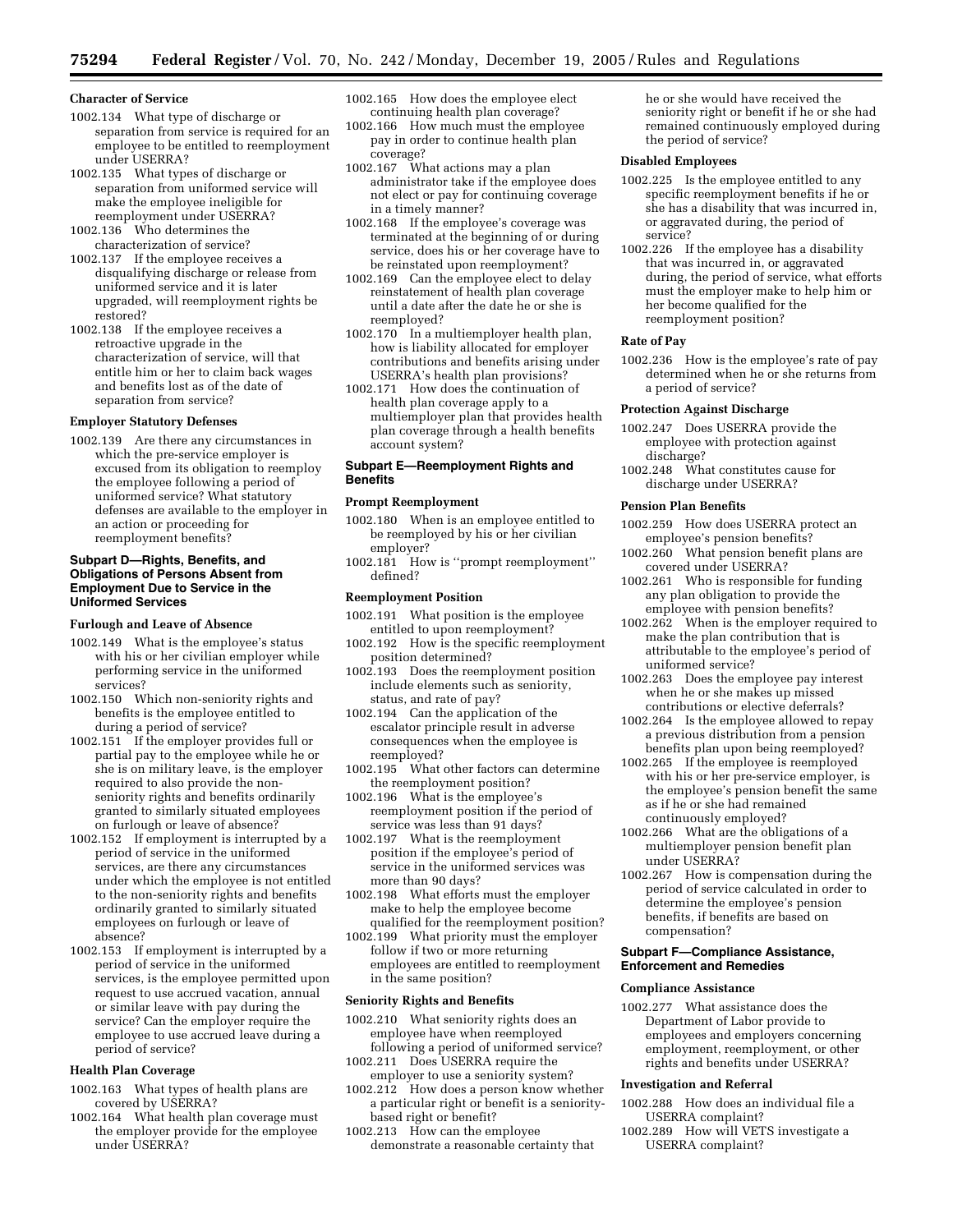- 1002.290 Does VETS have the authority to order compliance with USERRA?
- 1002.291 What actions may an individual take if the complaint is not resolved by VETS?
- 1002.292 What can the Attorney General do about the complaint?

# **Enforcement of Rights and Benefits Against a State or Private Employer**

- 1002.303 Is an individual required to file his or her complaint with VETS?
- 1002.304 If an individual files a complaint with VETS and VETS' efforts do not resolve the complaint, can the individual pursue the claim on his or her own?
- 1002.305 What court has jurisdiction in an action against a State or private employer?
- 1002.306 Is a National Guard civilian technician considered a State or Federal employee for purposes of USERRA?
- 1002.307 What is the proper venue in an action against a State or private employer?
- 1002.308 Who has legal standing to bring an action under USERRA?
- 1002.309 Who is a necessary party in an action under USERRA?
- 1002.310 How are fees and court costs charged or taxed in an action under USERRA?
- 1002.311 Is there a statute of limitations in an action under USERRA?
- 1002.312 What remedies may be awarded for a violation of USERRA?
- 1002.313 Are there special damages provisions that apply to actions initiated in the name of the United States?
- 1002.314 May a court use its equity powers in an action or proceeding under the Act?

**Authority:** Veterans Benefits Improvement Act of 2004 (VBIA) Pub. L. 108–454 (Dec. 10, 2004).

# **Subpart A—Introduction to the Regulations under the Uniformed Services Employment and Reemployment Rights Act of 1994**

#### **General Provisions**

#### **§ 1002.1 What is the purpose of this part?**

This part implements the Uniformed Services Employment and Reemployment Rights Act of 1994 (''USERRA'' or ''the Act''). 38 U.S.C. 4301–4334. USERRA is a law that establishes certain rights and benefits for employees, and duties for employers. USERRA affects employment, reemployment, and retention in employment, when employees serve or have served in the uniformed services. There are five subparts to these regulations. Subpart A gives an introduction to the USERRA regulations. Subpart B describes USERRA's anti-discrimination and antiretaliation provisions. Subpart C explains the steps that must be taken by a uniformed service member who wants to return to his or her previous civilian

employment. Subpart D describes the rights, benefits, and obligations of persons absent from employment due to service in the uniformed services, including rights and obligations related to health plan coverage. Subpart E describes the rights, benefits, and obligations of the returning veteran or service member. Subpart F explains the role of the Department of Labor in enforcing and giving assistance under USERRA. These regulations implement USERRA as it applies to States, local governments, and private employers. Separate regulations published by the Federal Office of Personnel Management implement USERRA for Federal executive agency employers and employees.

# **§ 1002.2 Is USERRA a new law?**

USERRA is the latest in a series of laws protecting veterans' employment and reemployment rights going back to the Selective Training and Service Act of 1940. USERRA's immediate predecessor was commonly referred to as the Veterans' Reemployment Rights Act (VRRA), which was enacted as section 404 of the Vietnam Era Veterans' Readjustment Assistance Act of 1974. In enacting USERRA, Congress emphasized USERRA's continuity with the VRRA and its intention to clarify and strengthen that law. Congress also emphasized that Federal laws protecting veterans' employment and reemployment rights for the past fifty years had been successful and that the large body of case law that had developed under those statutes remained in full force and effect, to the extent it is consistent with USERRA. USERRA authorized the Department of Labor to publish regulations implementing the Act for State, local government, and private employers. USERRA also authorized the Office of Personnel Management to issue regulations implementing the Act for Federal executive agencies (other than some Federal intelligence agencies). USERRA established a separate program for employees of some Federal intelligence agencies.

#### **§ 1002.3 When did USERRA become effective?**

USERRA became law on October 13, 1994. USERRA's reemployment provisions apply to members of the uniformed services seeking civilian reemployment on or after December 12, 1994. USERRA's anti-discrimination and anti-retaliation provisions became effective on October 13, 1994.

#### **§ 1002.4 What is the role of the Secretary of Labor under USERRA?**

(a) USERRA charges the Secretary of Labor (through the Veterans' Employment and Training Service) with providing assistance to any person with respect to the employment and reemployment rights and benefits to which such person is entitled under the Act. More information about the Secretary's role in providing this assistance is contained in Subpart F.

(b) USERRA also authorizes the Secretary of Labor to issue regulations implementing the Act with respect to States, local governments, and private employers. These regulations are issued under this authority.

(c) The Secretary of Labor delegated authority to the Assistant Secretary for Veterans' Employment and Training for administering the veterans' reemployment rights program by Secretary's Order 1–83 (February 3, 1983) and for carrying out the functions and authority vested in the Secretary pursuant to USERRA by memorandum of April 22, 2002 (67 FR 31827).

#### **§ 1002.5 What definitions apply to USERRA?**

(a) *Attorney General* means the Attorney General of the United States or any person designated by the Attorney General to carry out a responsibility of the Attorney General under USERRA.

(b) *Benefit, benefit of employment, or rights and benefits* means any advantage, profit, privilege, gain, status, account, or interest (other than wages or salary for work performed) that accrues to the employee because of an employment contract, employment agreement, or employer policy, plan, or practice. The term includes rights and benefits under a pension plan, health plan, or employee stock ownership plan, insurance coverage and awards, bonuses, severance pay, supplemental unemployment benefits, vacations, and the opportunity to select work hours or the location of employment.

(c) *Employee* means any person employed by an employer. The term also includes any person who is a citizen, national or permanent resident alien of the United States who is employed in a workplace in a foreign country by an employer that is an entity incorporated or organized in the United States, or that is controlled by an entity organized in the United States. ''Employee'' includes the former employees of an employer.

(d)(1) *Employer*, except as provided in paragraphs (d)(2) and (3) of this section, means any person, institution, organization, or other entity that pays salary or wages for work performed, or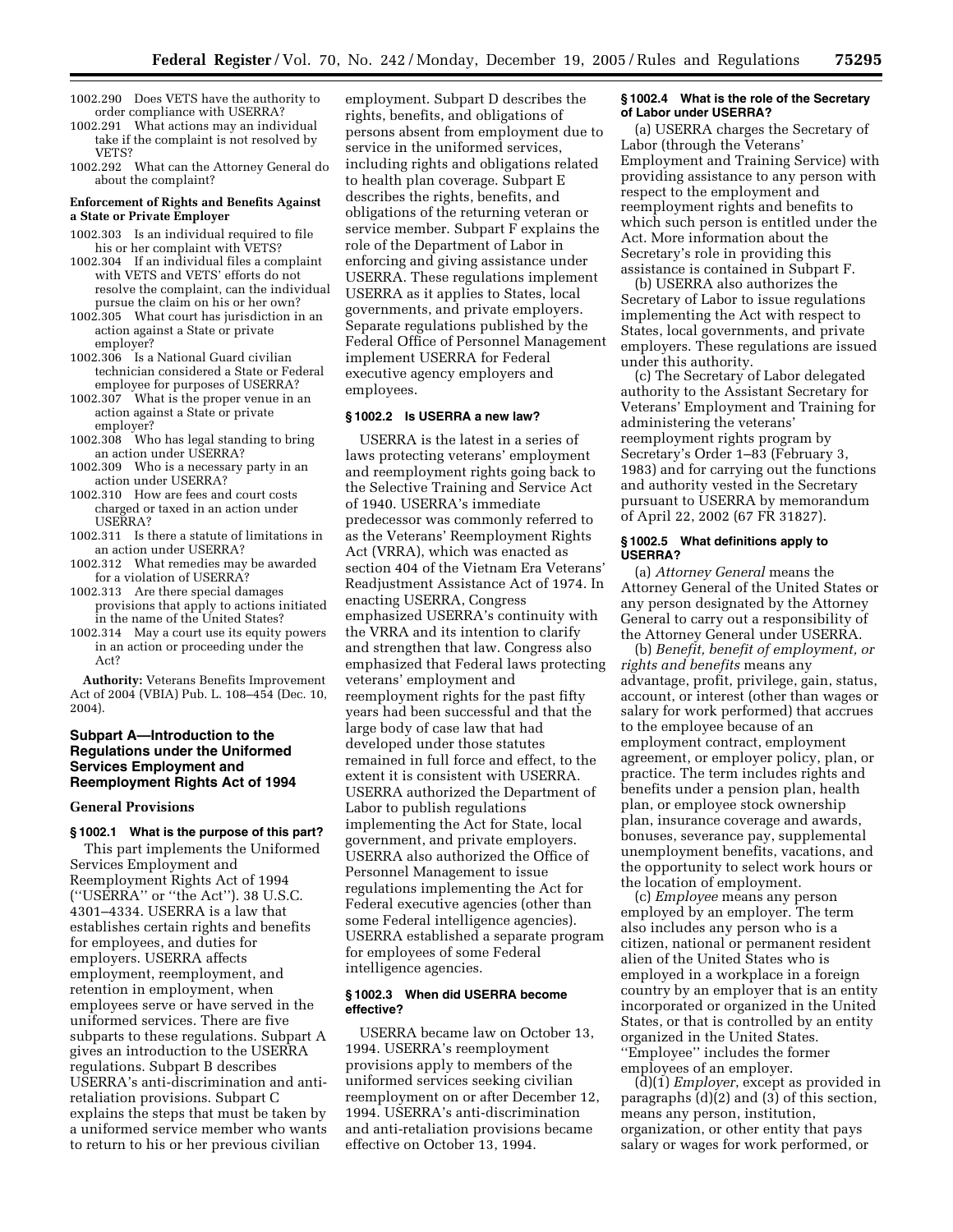that has control over employment opportunities, including—

(i) A person, institution, organization, or other entity to whom the employer has delegated the performance of employment-related responsibilities, except in the case that such entity has been delegated functions that are purely ministerial in nature, such as maintenance of personnel files or the preparation of forms for submission to a government agency;

(ii) The Federal Government;

(iii) A State;

(iv) Any successor in interest to a person, institution, organization, or other entity referred to in this definition; and,

(v) A person, institution, organization, or other entity that has denied initial employment in violation of 38 U.S.C. 4311, USERRA's anti-discrimination and anti-retaliation provisions.

(2) In the case of a National Guard technician employed under 32 U.S.C. 709, the term ''employer'' means the adjutant general of the State in which the technician is employed.

(3) An employee pension benefit plan as described in section 3(2) of the Employee Retirement Income Security Act of 1974 (ERISA)(29 U.S.C. 1002(2)) is considered an employer for an individual that it does not actually employ only with respect to the obligation to provide pension benefits.

(e) *Health plan* means an insurance policy, insurance contract, medical or hospital service agreement, membership or subscription contract, or other arrangement under which health services for individuals are provided or the expenses of such services are paid.

(f) *National Disaster Medical System (NDMS) is an agency within the Federal Emergency Management Agency, Department of Homeland Security, established by the* Public Health Security and Bioterrorism Preparedness and Response Act of 2002, Public Law 107–188. *The NDMS* provides medicalrelated assistance to respond to the needs of victims of public health emergencies. Participants in the NDMS are volunteers who serve as intermittent Federal employees when activated. For purposes of USERRA coverage only, these persons are treated as members of the uniformed services when they are activated to provide assistance in response to a public health emergency or to be present for a short period of time when there is a risk of a public health emergency, or when they are participating in authorized training. See 42 U.S.C. 300hh–11(e).

(g) *Notice*, when the employee is required to give advance notice of service, means any written or verbal

notification of an obligation or intention to perform service in the uniformed services provided to an employer by the employee who will perform such service, or by the uniformed service in which the service is to be performed.

(h) *Qualified*, with respect to an employment position, means having the ability to perform the essential tasks of the position.

(i) *Reasonable efforts*, in the case of actions required of an employer, means actions, including training provided by an employer that do not place an undue hardship on the employer.

(j) *Secretary* means the Secretary of Labor or any person designated by the Secretary of Labor to carry out an activity under USERRA and these regulations, unless a different office is expressly indicated in the regulation.

(k) *Seniority* means longevity in employment together with any benefits of employment that accrue with, or are determined by, longevity in employment.

(l) *Service in the uniformed services*  means the performance of duty on a voluntary or involuntary basis in a uniformed service under competent authority. Service in the uniformed services includes active duty, active and inactive duty for training, National Guard duty under Federal statute, and a period for which a person is absent from a position of employment for an examination to determine the fitness of the person to perform such duty. The term also includes a period for which a person is absent from employment to perform funeral honors duty as authorized by law (10 U.S.C. 12503 or 32 U.S.C. 115). The Public Health Security and Bioterrorism Preparedness and Response Act of 2002, Pub. L. 107– 188, provides that service as an intermittent disaster-response appointee upon activation of the National Disaster Medical System (NDMS) or as a participant in an authorized training program is deemed ''service in the uniformed services.'' 42 U.S.C. 300hh– 11(e)(3).

(m) *State* means each of the several States of the United States, the District of Columbia, the Commonwealth of Puerto Rico, Guam, the Virgin Islands, and other territories of the United States (including the agencies and political subdivisions thereof); however, for purposes of enforcement of rights under 38 U.S.C. 4323, a political subdivision of a State is a private employer.

(n) *Undue hardship*, in the case of actions taken by an employer, means an action requiring significant difficulty or expense, when considered in light of—

(1) The nature and cost of the action needed under USERRA and these regulations;

(2) The overall financial resources of the facility or facilities involved in the provision of the action; the number of persons employed at such facility; the effect on expenses and resources, or the impact otherwise of such action upon the operation of the facility;

(3) The overall financial resources of the employer; the overall size of the business of an employer with respect to the number of its employees; the number, type, and location of its facilities; and,

(4) The type of operation or operations of the employer, including the composition, structure, and functions of the work force of such employer; the geographic separateness, administrative, or fiscal relationship of the facility or facilities in question to the employer.

(o) *Uniformed services* means the Armed Forces; the Army National Guard and the Air National Guard when engaged in active duty for training, inactive duty training, or full-time National Guard duty; the commissioned corps of the Public Health Service; and any other category of persons designated by the President in time of war or national emergency. For purposes of USERRA coverage only, service as an intermittent disaster response appointee of the NDMS when federally activated or attending authorized training in support of their Federal mission is deemed ''service in the uniformed services,'' although such appointee is not a member of the ''uniformed services'' as defined by USERRA.

#### **§ 1002.6 What types of service in the uniformed services are covered by USERRA?**

USERRA's definition of ''service in the uniformed services'' covers all categories of military training and service, including duty performed on a voluntary or involuntary basis, in time of peace or war. Although most often understood as applying to National Guard and reserve military personnel, USERRA also applies to persons serving in the active components of the Armed Forces. Certain types of service specified in 42 U.S.C. 300hh-11 by members of the National Disaster Medical System are covered by USERRA.

# **§ 1002.7 How does USERRA relate to other laws, public and private contracts, and employer practices?**

(a) USERRA establishes a floor, not a ceiling, for the employment and reemployment rights and benefits of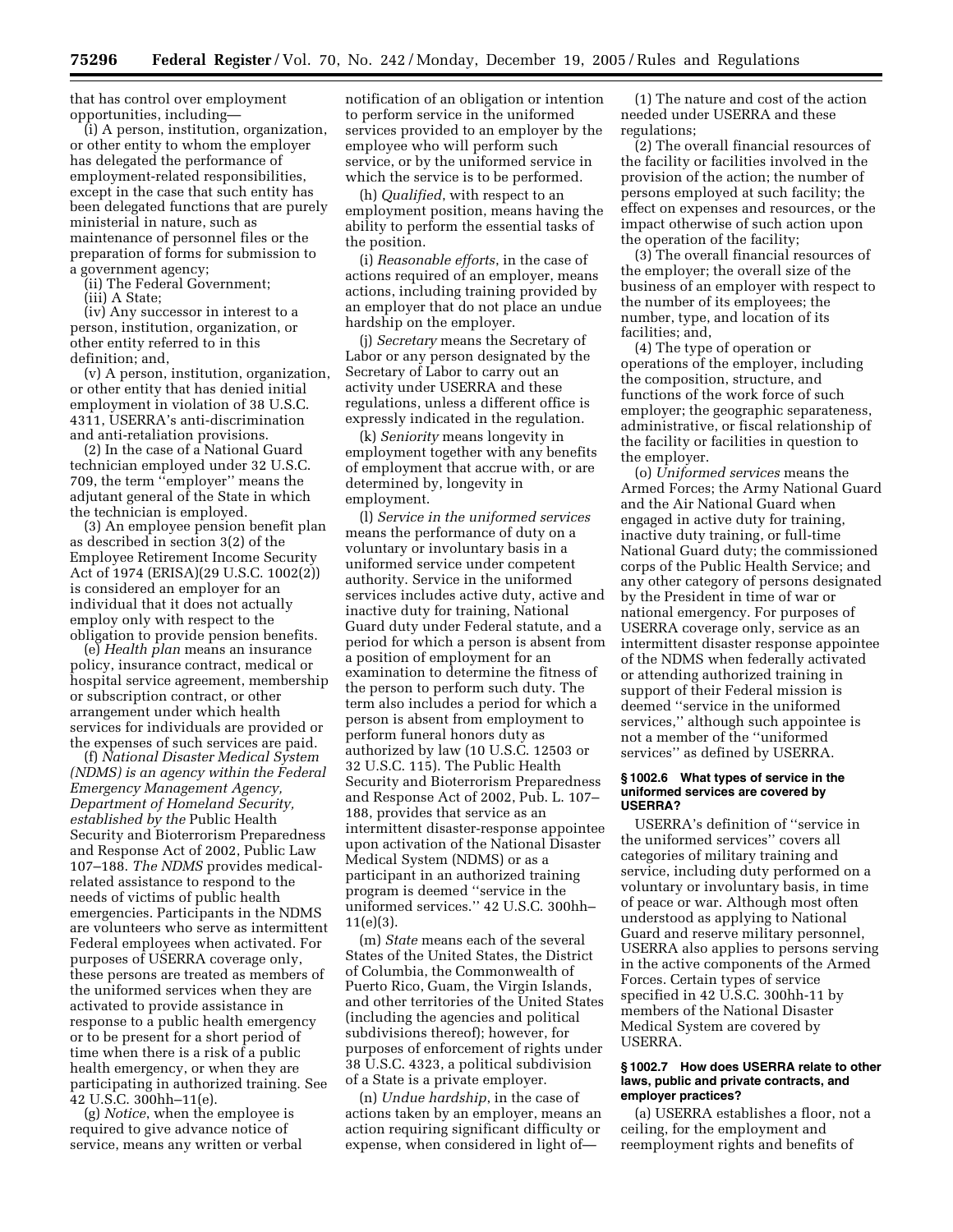those it protects. In other words, an employer may provide greater rights and benefits than USERRA requires, but no employer can refuse to provide any right or benefit guaranteed by USERRA.

(b) USERRA supersedes any State law (including any local law or ordinance), contract, agreement, policy, plan, practice, or other matter that reduces, limits, or eliminates in any manner any right or benefit provided by USERRA, including the establishment of additional prerequisites to the exercise of any USERRA right or the receipt of any USERRA benefit. For example, an employment contract that determines seniority based only on actual days of work in the place of employment would be superseded by USERRA, which requires that seniority credit be given for periods of absence from work due to service in the uniformed services.

(c) USERRA does not supersede, nullify or diminish any Federal or State law (including any local law or ordinance), contract, agreement, policy, plan, practice, or other matter that establishes an employment right or benefit that is more beneficial than, or is in addition to, a right or benefit provided under the Act. For example, although USERRA does not require an employer to pay an employee for time away from work performing service, an employer policy, plan, or practice that provides such a benefit is permissible under USERRA.

(d) If an employer provides a benefit that exceeds USERRA's requirements in one area, it cannot reduce or limit other rights or benefits provided by USERRA. For example, even though USERRA does not require it, an employer may provide a fixed number of days of paid military leave per year to employees who are members of the National Guard or Reserve. The fact that it provides such a benefit, however, does not permit an employer to refuse to provide an unpaid leave of absence to an employee to perform service in the uniformed services in excess of the number of days of paid military leave.

# **Subpart B—Anti-Discrimination and Anti-Retaliation**

#### **Protection From Employer Discrimination and Retaliation**

#### **§ 1002.18 What status or activity is protected from employer discrimination by USERRA?**

An employer must not deny initial employment, reemployment, retention in employment, promotion, or any benefit of employment to an individual on the basis of his or her membership, application for membership, performance of service, application for

service, or obligation for service in the uniformed services.

# **§ 1002.19 What activity is protected from employer retaliation by USERRA?**

An employer must not retaliate against an individual by taking any adverse employment action against him or her because the individual has taken an action to enforce a protection afforded any person under USERRA; testified or otherwise made a statement in or in connection with a proceeding under USERRA; assisted or participated in a USERRA investigation: or, exercised a right provided for by USERRA.

#### **§ 1002.20 Does USERRA protect an individual who does not actually perform service in the uniformed services?**

Yes. Employers are prohibited from taking actions against an individual for any of the activities protected by the Act, whether or not he or she has performed service in the uniformed services.

# **§ 1002.21 Do the Act's prohibitions against discrimination and retaliation apply to all employment positions?**

The prohibitions against discrimination and retaliation apply to all covered employers (including hiring halls and potential employers, see sections 1002.36 and .38) and employment positions, including those that are for a brief, nonrecurrent period, and for which there is no reasonable expectation that the employment position will continue indefinitely or for a significant period. However, USERRA's reemployment rights and benefits do not apply to such brief, nonrecurrent positions of employment.

#### **§ 1002.22 Who has the burden of proving discrimination or retaliation in violation of USERRA?**

The individual has the burden of proving that a status or activity protected by USERRA was one of the reasons that the employer took action against him or her, in order to establish that the action was discrimination or retaliation in violation of USERRA. If the individual succeeds in proving that the status or activity protected by USERRA was one of the reasons the employer took action against him or her, the employer has the burden to prove the affirmative defense that it would have taken the action anyway.

#### **§ 1002.23 What must the individual show to carry the burden of proving that the employer discriminated or retaliated against him or her?**

(a) In order to prove that the employer discriminated or retaliated against the individual, he or she must first show

that the employer's action was motivated by one or more of the following:

(1) Membership or application for membership in a uniformed service;

(2) Performance of service, application for service, or obligation for service in a uniformed service;

(3) Action taken to enforce a

protection afforded any person under USERRA;

(4) Testimony or statement made in or in connection with a USERRA proceeding;

(5) Assistance or participation in a USERRA investigation; or,

(6) Exercise of a right provided for by USERRA.

(b) If the individual proves that the employer's action was based on one of the prohibited motives listed in paragraph (a) of this section, the employer has the burden to prove the affirmative defense that the action would have been taken anyway absent the USERRA-protected status or activity.

# **Subpart C—Eligibility For Reemployment**

#### **General Eligibility Requirements for Reemployment**

# **§ 1002.32 What criteria must the employee meet to be eligible under USERRA for reemployment after service in the uniformed services?**

(a) In general, if the employee has been absent from a position of civilian employment by reason of service in the uniformed services, he or she will be eligible for reemployment under USERRA by meeting the following criteria:

(1) The employer had advance notice of the employee's service;

(2) The employee has five years or less of cumulative service in the uniformed services in his or her employment relationship with a particular employer;

(3) The employee timely returns to work or applies for reemployment; and,

(4) The employee has not been separated from service with a disqualifying discharge or under other than honorable conditions.

(b) These general eligibility requirements have important qualifications and exceptions, which are described in detail in §§ 1002.73 through 1002.138. If the employee meets these eligibility criteria, then he or she is eligible for reemployment unless the employer establishes one of the defenses described in § 1002.139. The employment position to which the employee is entitled is described in §§ 1002.191 through 1002.199.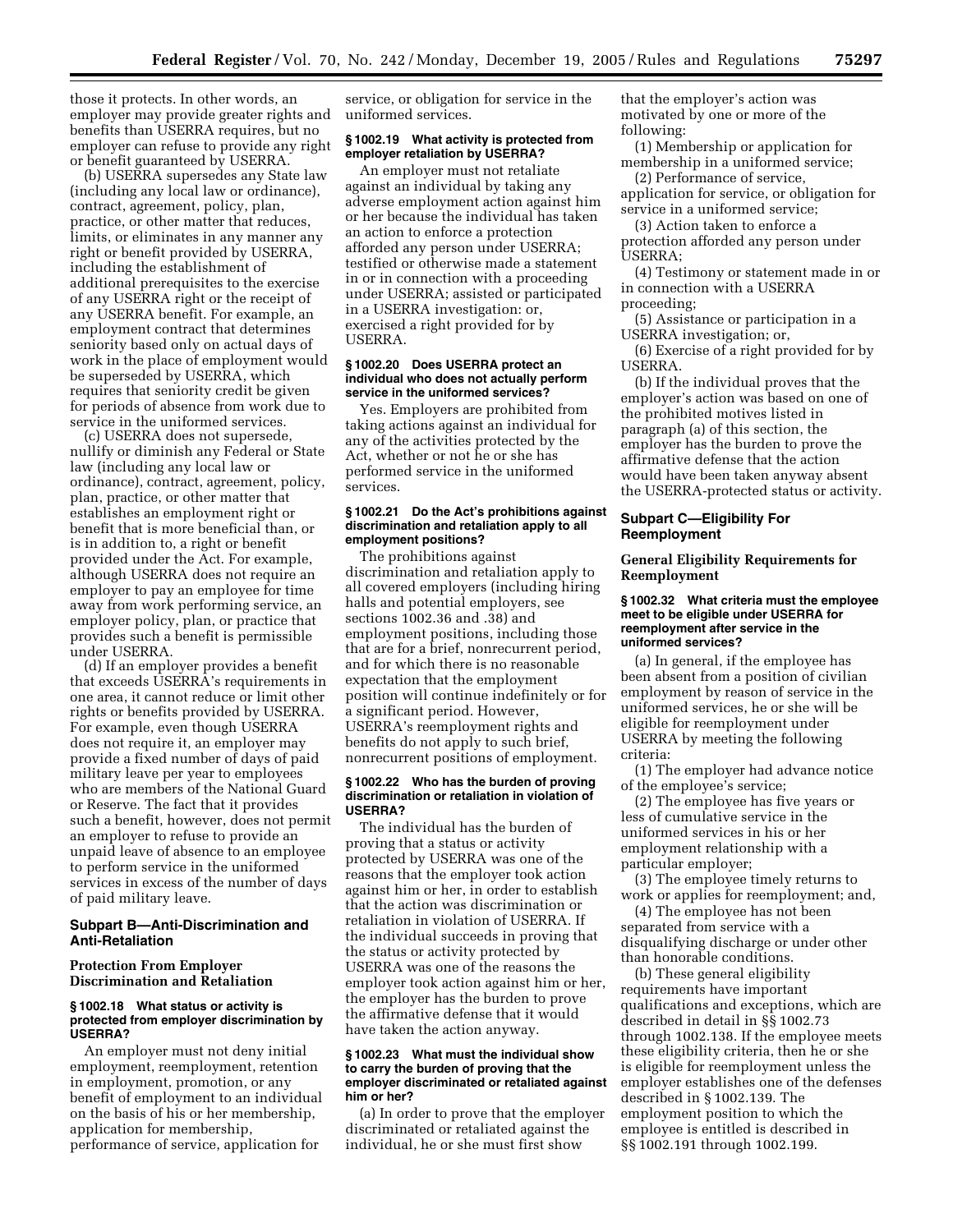# **§ 1002.33 Does the employee have to prove that the employer discriminated against him or her in order to be eligible for reemployment?**

No. The employee is not required to prove that the employer discriminated against him or her because of the employee's uniformed service in order to be eligible for reemployment.

# **Coverage of Employers and Positions**

#### **§ 1002.34 Which employers are covered by USERRA?**

(a) USERRA applies to all public and private employers in the United States, regardless of size. For example, an employer with only one employee is covered for purposes of the Act.

(b) USERRA applies to foreign employers doing business in the United States. A foreign employer that has a physical location or branch in the United States (including U.S. territories and possessions) must comply with USERRA for any of its employees who are employed in the United States.

(c) An American company operating either directly or through an entity under its control in a foreign country must also comply with USERRA for all its foreign operations, unless compliance would violate the law of the foreign country in which the workplace is located.

# **§ 1002.35 Is a successor in interest an employer covered by USERRA?**

USERRA's definition of ''employer'' includes a successor in interest. In general, an employer is a successor in interest where there is a substantial continuity in operations, facilities, and workforce from the former employer. The determination whether an employer is a successor in interest must be made on a case-by-case basis using a multifactor test that considers the following:

(a) Whether there has been a substantial continuity of business operations from the former to the current employer;

(b) Whether the current employer uses the same or similar facilities, machinery, equipment, and methods of production;

(c) Whether there has been a substantial continuity of employees;

(d) Whether there is a similarity of jobs and working conditions;

(e) Whether there is a similarity of supervisors or managers; and,

(f) Whether there is a similarity of products or services.

#### **§ 1002.36 Can an employer be liable as a successor in interest if it was unaware that an employee may claim reemployment rights when the employer acquired the business?**

Yes. In order to be a successor in interest, it is not necessary for an employer to have notice of a potential reemployment claim at the time of merger, acquisition, or other form of succession.

# **§ 1002.37 Can one employee be employed in one job by more than one employer?**

Yes. Under USERRA, an employer includes not only the person or entity that pays an employee's salary or wages, but also includes a person or entity that has control over his or her employment opportunities, including a person or entity to whom an employer has delegated the performance of employment-related responsibilities. For example, if the employee is a security guard hired by a security company and he or she is assigned to a work site, the employee may report both to the security company and to the site owner. In such an instance, both employers share responsibility for compliance with USERRA. If the security company declines to assign the employee to a job because of a uniformed service obligation (for example, National Guard duties), then the security company could be in violation of the reemployment requirements and the antidiscrimination provisions of USERRA. Similarly, if the employer at the work site causes the employee's removal from the job position because of his or her uniformed service obligations, then the work site employer could be in violation of the reemployment requirements and the anti-discrimination provisions of USERRA.

#### **§ 1002.38 Can a hiring hall be an employer?**

Yes. In certain occupations (for example, longshoreman, stagehand, construction worker), the employee may frequently work for many different employers. A hiring hall operated by a union or an employer association typically assigns the employee to the jobs. In these industries, it may not be unusual for the employee to work his or her entire career in a series of short-term job assignments. The definition of ''employer'' includes a person, institution, organization, or other entity to which the employer has delegated the performance of employment-related responsibilities. A hiring hall therefore is considered the employee's employer if the hiring and job assignment functions have been delegated by an employer to the hiring hall. As the

employer, a hiring hall has reemployment responsibilities to its employees. USERRA's antidiscrimination and anti-retaliation provisions also apply to the hiring hall.

#### **§ 1002.39 Are States (and their political subdivisions), the District of Columbia, the Commonwealth of Puerto Rico, and United States territories, considered employers?**

Yes. States and their political subdivisions, such as counties, parishes, cities, towns, villages, and school districts, are considered employers under USERRA. The District of Columbia, the Commonwealth of Puerto Rico, Guam, the Virgin Islands, and territories of the United States, are also considered employers under the Act.

#### **§ 1002.40 Does USERRA protect against discrimination in initial hiring decisions?**

Yes. The Act's definition of employer includes a person, institution, organization, or other entity that has denied initial employment to an individual in violation of USERRA's anti-discrimination provisions. An employer need not actually employ an individual to be his or her ''employer'' under the Act, if it has denied initial employment on the basis of the individual's membership, application for membership, performance of service, application for service, or obligation for service in the uniformed services. Similarly, the employer would be liable if it denied initial employment on the basis of the individual's action taken to enforce a protection afforded to any person under USERRA, his or her testimony or statement in connection with any USERRA proceeding, assistance or other participation in a USERRA investigation, or the exercise of any other right provided by the Act. For example, if the individual has been denied initial employment because of his or her obligations as a member of the National Guard or Reserves, the company or entity denying employment is an employer for purposes of USERRA. Similarly, if an entity withdraws an offer of employment because the individual is called upon to fulfill an obligation in the uniformed services, the entity withdrawing the employment offer is an employer for purposes of USERRA.

# **§ 1002.41 Does an employee have rights under USERRA even though he or she holds a temporary, part-time, probationary, or seasonal employment position?**

USERRA rights are not diminished because an employee holds a temporary, part-time, probationary, or seasonal employment position. However, an employer is not required to reemploy an employee if the employment he or she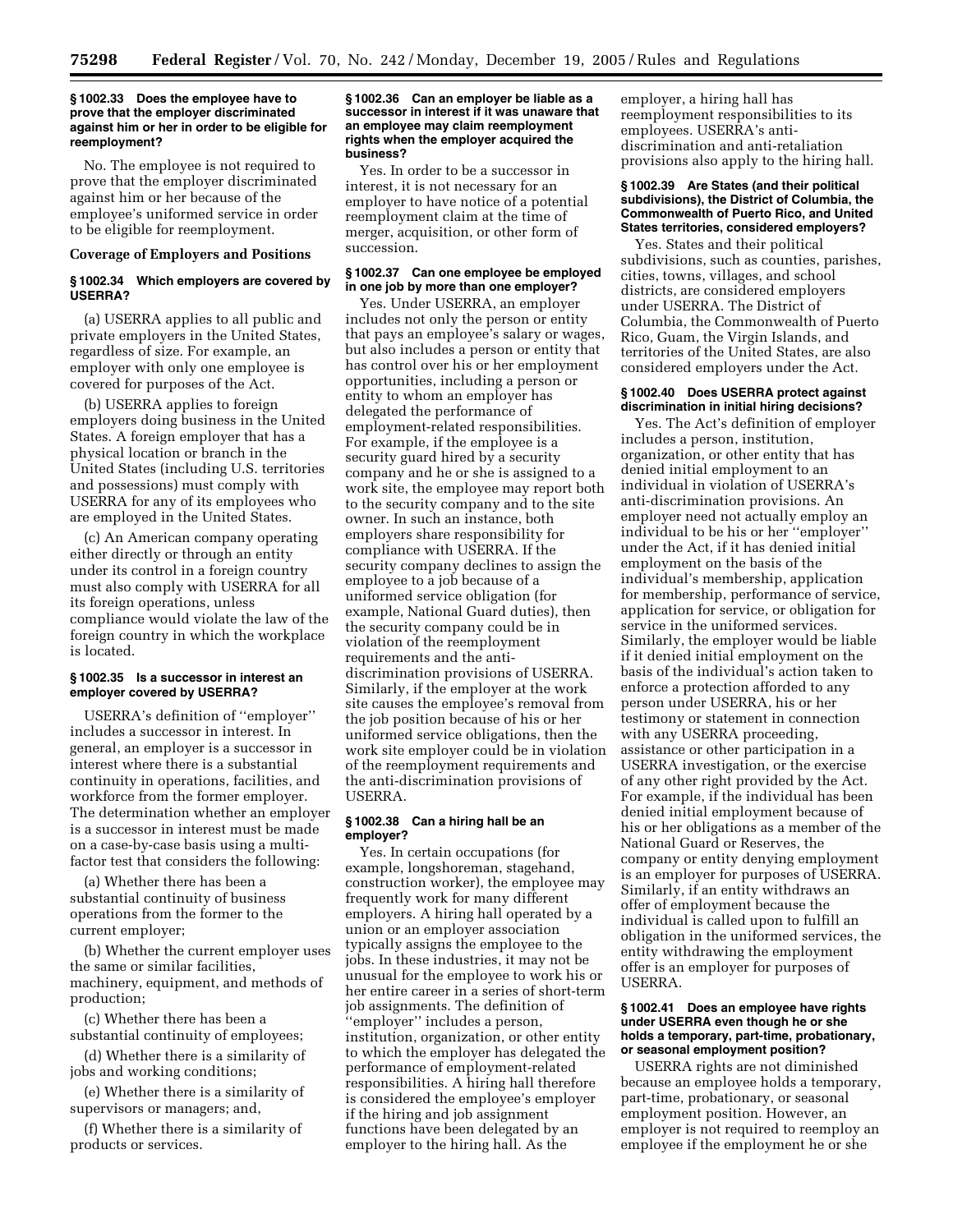left to serve in the uniformed services was for a brief, nonrecurrent period and there is no reasonable expectation that the employment would have continued indefinitely or for a significant period. The employer bears the burden of proving this affirmative defense.

#### **§ 1002.42 What rights does an employee have under USERRA if he or she is on layoff, on strike, or on a leave of absence?**

(a) If an employee is laid off with recall rights, on strike, or on a leave of absence, he or she is an employee for purposes of USERRA. If the employee is on layoff and begins service in the uniformed services, or is laid off while performing service, he or she may be entitled to reemployment on return if the employer would have recalled the employee to employment during the period of service. Similar principles apply if the employee is on strike or on a leave of absence from work when he or she begins a period of service in the uniformed services.

(b) If the employee is sent a recall notice during a period of service in the uniformed services and cannot resume the position of employment because of the service, he or she still remains an employee for purposes of the Act. Therefore, if the employee is otherwise eligible, he or she is entitled to reemployment following the conclusion of the period of service even if he or she did not respond to the recall notice.

(c) If the employee is laid off before or during service in the uniformed services, and the employer would not have recalled him or her during that period of service, the employee is not entitled to reemployment following the period of service simply because he or she is a covered employee. Reemployment rights under USERRA cannot put the employee in a better position than if he or she had remained in the civilian employment position.

# **§ 1002.43 Does an individual have rights under USERRA even if he or she is an executive, managerial, or professional employee?**

Yes. USERRA applies to all employees. There is no exclusion for executive, managerial, or professional employees.

# **§ 1002.44 Does USERRA cover an independent contractor?**

(a) No. USERRA does not provide protections for an independent contractor.

(b) In deciding whether an individual is an independent contractor, the following factors need to be considered:

(1) The extent of the employer's right to control the manner in which the individual's work is to be performed;

(2) The opportunity for profit or loss that depends upon the individual's managerial skill;

(3) Any investment in equipment or materials required for the individual's tasks, or his or her employment of helpers;

(4) Whether the service the individual performs requires a special skill;

(5) The degree of permanence of the individual's working relationship; and,

(6) Whether the service the individual performs is an integral part of the employer's business.

(c) No single one of these factors is controlling, but all are relevant to determining whether an individual is an employee or an independent contractor.

# **Coverage of Service in the Uniformed Services**

#### **§ 1002.54 Are all military fitness examinations considered ''service in the uniformed services?''**

Yes. USERRA's definition of ''service in the uniformed services'' includes a period for which an employee is absent from a position of employment for the purpose of an examination to determine his or her fitness to perform duty in the uniformed services. Military fitness examinations can address more than physical or medical fitness, and include evaluations for mental, educational, and other types of fitness. Any examination to determine an employee's fitness for service is covered, whether it is an initial or recurring examination. For example, a periodic medical examination required of a Reserve component member to determine fitness for continued service is covered.

#### **§ 1002.55 Is all funeral honors duty considered ''service in the uniformed services?''**

(a) USERRA's definition of ''service in the uniformed services'' includes a period for which an employee is absent from employment for the purpose of performing authorized funeral honors duty under 10 U.S.C. 12503 (members of Reserve ordered to perform funeral honors duty) or 32 U.S.C. 115 (Member of Air or Army National Guard ordered to perform funeral honors duty).

(b) Funeral honors duty performed by persons who are not members of the uniformed services, such as members of veterans' service organizations, is not ''service in the uniformed services.''

#### **§ 1002.56 What types of service in the National Disaster Medical System are considered ''service in the uniformed services?''**

Under a provision of the Public Health Security and Bioterrorism Preparedness and Response Act of 2002,

42 U.S.C. 300hh 11(e)(3), ''service in the uniformed services'' includes service performed as an intermittent disasterresponse appointee upon activation of the National Disaster Medical System or participation in an authorized training program, even if the individual is not a member of the uniformed services.

# **§ 1002.57 Is all service as a member of the National Guard considered ''service in the uniformed services?''**

The National Guard has a dual status. It is a Reserve component of the Army, or, in the case of the Air National Guard, of the Air Force. Simultaneously, it is a State military force subject to call-up by the State Governor for duty not subject to Federal control, such as emergency duty in cases of floods or riots. National Guard members may perform service under either Federal or State authority, but only Federal National Guard service is covered by USERRA.

(a) National Guard service under Federal authority is protected by USERRA. Service under Federal authority includes active duty performed under Title 10 of the United States Code. Service under Federal authority also includes duty under Title 32 of the United States Code, such as active duty for training, inactive duty training, or full-time National Guard duty.

(b) National Guard service under authority of State law is not protected by USERRA. However, many States have laws protecting the civilian job rights of National Guard members who serve under State orders. Enforcement of those State laws is not covered by USERRA or these regulations.

# **§ 1002.58 Is service in the commissioned corps of the Public Health Service considered ''service in the uniformed services?''**

Yes. Service in the commissioned corps of the Public Health Service (PHS) is ''service in the uniformed services'' under USERRA.

# **§ 1002.59 Are there any circumstances in which special categories of persons are considered to perform ''service in the uniformed services?''**

Yes. In time of war or national emergency the President has authority to designate any category of persons as a ''uniformed service'' for purposes of USERRA. If the President exercises this authority, service as a member of that category of persons would be ''service in the uniformed services'' under USERRA.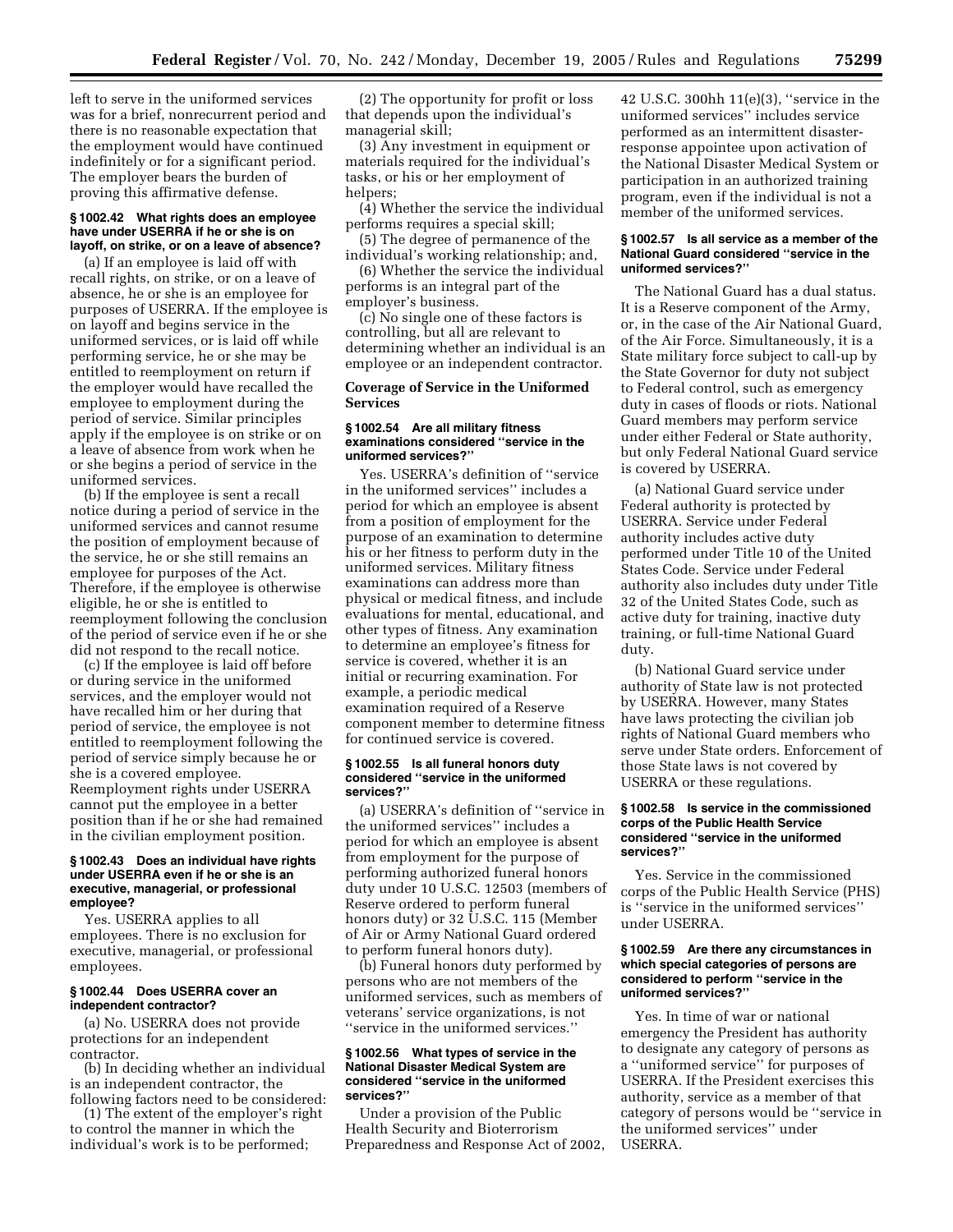#### **§ 1002.60 Does USERRA cover an individual attending a military service academy?**

Yes. Attending a military service academy is considered uniformed service for purposes of USERRA. There are four service academies: The United States Military Academy (West Point, New York), the United States Naval Academy (Annapolis, Maryland), the United States Air Force Academy (Colorado Springs, Colorado), and the United States Coast Guard Academy (New London, Connecticut).

# **§ 1002.61 Does USERRA cover a member of the Reserve Officers Training Corps?**

Yes, under certain conditions. (a) Membership in the Reserve Officers Training Corps (ROTC) or the Junior ROTC is not ''service in the uniformed services.'' However, some Reserve and National Guard enlisted members use a college ROTC program as a means of qualifying for commissioned officer status. National Guard and Reserve members in an ROTC program may at times, while participating in that program, be receiving active duty and inactive duty training service credit with their unit. In these cases, participating in ROTC training sessions is considered ''service in the uniformed services,'' and qualifies a person for protection under USERRA's reemployment and anti-discrimination provisions.

(b) Typically, an individual in a College ROTC program enters into an agreement with a particular military service that obligates such individual to either complete the ROTC program and accept a commission or, in case he or she does not successfully complete the ROTC program, to serve as an enlisted member. Although an individual does not qualify for reemployment protection, except as specified in (a) above, he or she is protected under USERRA's anti-discrimination provisions because, as a result of the agreement, he or she has applied to become a member of the uniformed services and has incurred an obligation to perform future service.

#### **§ 1002.62 Does USERRA cover a member of the Commissioned Corps of the National Oceanic and Atmospheric Administration, the Civil Air Patrol, or the Coast Guard Auxiliary?**

No. Although the Commissioned Corps of the National Oceanic and Atmospheric Administration (NOAA) is a ''uniformed service'' for some purposes, it is not included in USERRA's definition of this term. Service in the Civil Air Patrol and the Coast Guard Auxiliary similarly is not considered ''service in the uniformed

services'' for purposes of USERRA. Consequently, service performed in the Commissioned Corps of the National Oceanic and Atmospheric Administration (NOAA), the Civil Air Patrol, and the Coast Guard Auxiliary is not protected by USERRA.

# **Absence From a Position of Employment Necessitated by Reason of Service in the Uniformed Services**

#### **§ 1002.73 Does service in the uniformed services have to be an employee's sole reason for leaving an employment position in order to have USERRA reemployment rights?**

No. If absence from a position of employment is necessitated by service in the uniformed services, and the employee otherwise meets the Act's eligibility requirements, he or she has reemployment rights under USERRA, even if the employee uses the absence for other purposes as well. An employee is not required to leave the employment position for the sole purpose of performing service in the uniformed services. For example, if the employee is required to report to an out of State location for military training and he or she spends off-duty time during that assignment moonlighting as a security guard or visiting relatives who live in that State, the employee will not lose reemployment rights simply because he or she used some of the time away from the job to do something other than attend the military training. Also, if an employee receives advance notification of a mobilization order, and leaves his or her employment position in order to prepare for duty, but the mobilization is cancelled, the employee will not lose any reemployment rights.

#### **§ 1002.74 Must the employee begin service in the uniformed services immediately after leaving his or her employment position in order to have USERRA reemployment rights?**

No. At a minimum, an employee must have enough time after leaving the employment position to travel safely to the uniformed service site and arrive fit to perform the service. Depending on the specific circumstances, including the duration of service, the amount of notice received, and the location of the service, additional time to rest, or to arrange affairs and report to duty, may be necessitated by reason of service in the uniformed services. The following examples help to explain the issue of the period of time between leaving civilian employment and beginning of service in the uniformed services:

(a) If the employee performs a full overnight shift for the civilian employer and travels directly from the work site

to perform a full day of uniformed service, the employee would not be considered fit to perform the uniformed service. An absence from that work shift is necessitated so that the employee can report for uniformed service fit for duty.

(b) If the employee is ordered to perform an extended period of service in the uniformed services, he or she may require a reasonable period of time off from the civilian job to put his or her personal affairs in order, before beginning the service. Taking such time off is also necessitated by the uniformed service.

(c) If the employee leaves a position of employment in order to enlist or otherwise perform service in the uniformed services and, through no fault of his or her own, the beginning date of the service is delayed, this delay does not terminate any reemployment rights.

#### **Requirement of Notice**

#### **§ 1002.85 Must the employee give advance notice to the employer of his or her service in the uniformed services?**

(a) Yes. The employee, or an appropriate officer of the uniformed service in which his or her service is to be performed, must notify the employer that the employee intends to leave the employment position to perform service in the uniformed services, with certain exceptions described below. In cases in which an employee is employed by more than one employer, the employee, or an appropriate office of the uniformed service in which his or her service is to be performed, must notify each employer that the employee intends to leave the employment position to perform service in the uniformed services, with certain exceptions described below.

(b) The Department of Defense USERRA regulations at 32 CFR 104.3 provide that an ''appropriate officer'' can give notice on the employee's behalf. An ''appropriate officer'' is a commissioned, warrant, or noncommissioned officer authorized to give such notice by the military service concerned.

(c) The employee's notice to the employer may be either verbal or written. The notice may be informal and does not need to follow any particular format.

(d) Although USERRA does not specify how far in advance notice must be given to the employer, an employee should provide notice as far in advance as is reasonable under the circumstances. In regulations promulgated by the Department of Defense under USERRA, 32 CFR  $104.6(a)(2)(i)(B)$ , the Defense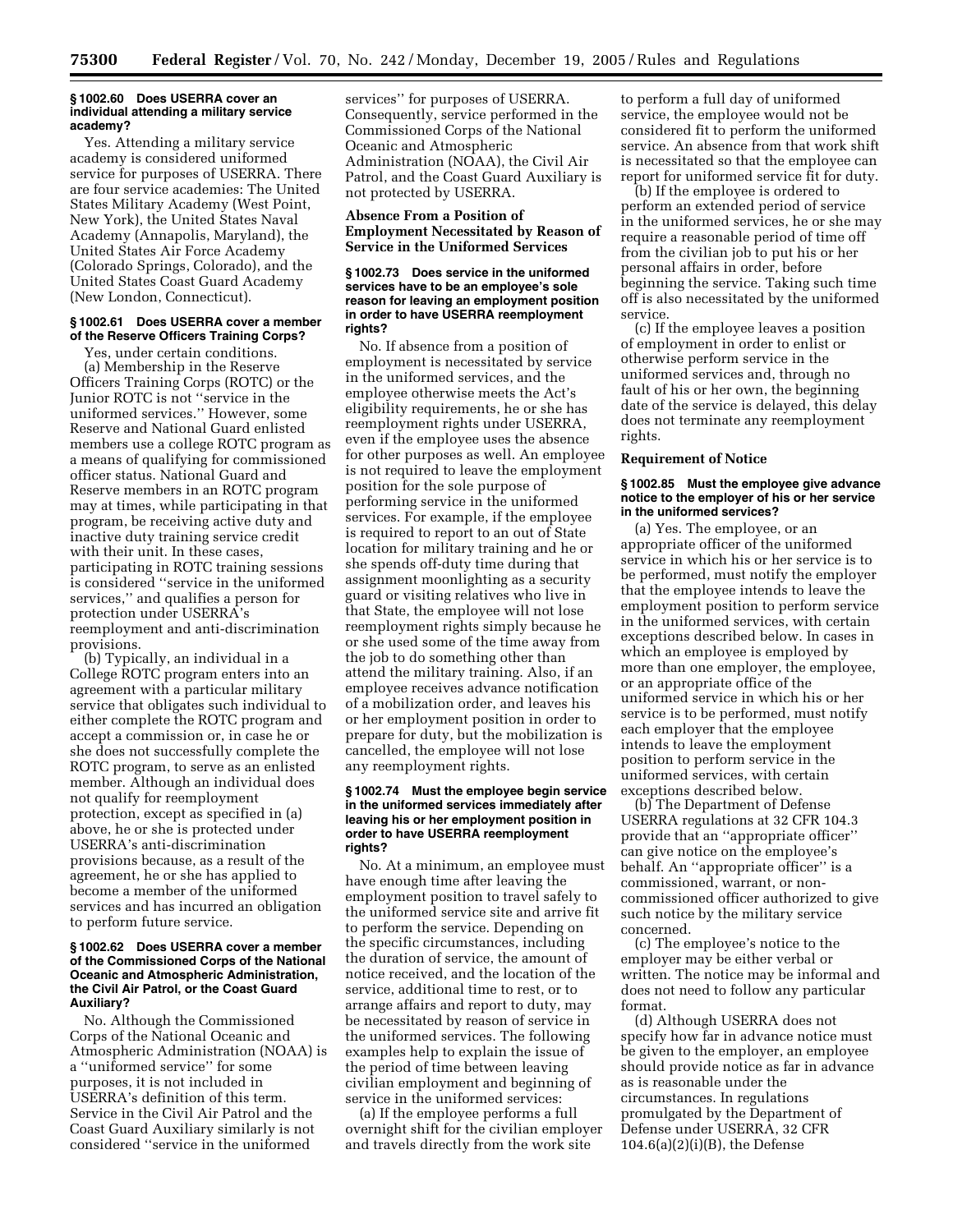Department ''strongly recommends that advance notice to civilian employers be provided at least 30 days prior to departure for uniformed service when it is feasible to do so.''

#### **§ 1002.86 When is the employee excused from giving advance notice of service in the uniformed services?**

The employee is required to give advance notice of pending service unless giving such notice is prevented by military necessity, or is otherwise impossible or unreasonable under all the circumstances.

(a) Only a designated authority can make a determination of ''military necessity,'' and such a determination is not subject to judicial review. Guidelines for defining ''military necessity'' appear in regulations issued by the Department of Defense at 32 CFR 104.3. In general, these regulations cover situations where a mission, operation, exercise or requirement is classified, or could be compromised or otherwise adversely affected by public knowledge. In certain cases, the Secretary of Homeland Security, in consultation with the Secretary of Defense, can make a determination that giving of notice by intermittent disasterresponse appointees of the National Disaster Medical System is precluded by ''military necessity.'' See 42 U.S.C. 300hh–11(e)(3)(B).

(b) It may be impossible or unreasonable to give advance notice under certain circumstances. Such circumstances may include the unavailability of the employee's employer or the employer's representative, or a requirement that the employee report for uniformed service in an extremely short period of time.

#### **§ 1002.87 Is the employee required to get permission from his or her employer before leaving to perform service in the uniformed services?**

No. The employee is not required to ask for or get his or her employer's permission to leave to perform service in the uniformed services. The employee is only required to give the employer notice of pending service.

#### **§ 1002.88 Is the employee required to tell his or her civilian employer that he or she intends to seek reemployment after completing uniformed service before the employee leaves to perform service in the uniformed services?**

No. When the employee leaves the employment position to begin a period of service, he or she is not required to tell the civilian employer that he or she intends to seek reemployment after completing uniformed service. Even if the employee tells the employer before

entering or completing uniformed service that he or she does not intend to seek reemployment after completing the uniformed service, the employee does not forfeit the right to reemployment after completing service. The employee is not required to decide in advance of leaving the civilian employment position whether he or she will seek reemployment after completing uniformed service.

# **Period of Service**

#### **§ 1002.99 Is there a limit on the total amount of service in the uniformed services that an employee may perform and still retain reemployment rights with the employer?**

Yes. In general, the employee may perform service in the uniformed services for a cumulative period of up to five (5) years and retain reemployment rights with the employer. The exceptions to this rule are described below.

#### **§ 1002.100 Does the five-year service limit include all absences from an employment position that are related to service in the uniformed services?**

No. The five-year period includes only the time the employee spends actually performing service in the uniformed services. A period of absence from employment before or after performing service in the uniformed services does not count against the fiveyear limit. For example, after the employee completes a period of service in the uniformed services, he or she is provided a certain amount of time, depending upon the length of service, to report back to work or submit an application for reemployment. The period between completing the uniformed service and reporting back to work or seeking reemployment does not count against the five-year limit.

#### **§ 1002.101 Does the five-year service limit include periods of service that the employee performed when he or she worked for a previous employer?**

No. An employee is entitled to a leave of absence for uniformed service for up to five years with each employer for whom he or she works. When the employee takes a position with a new employer, the five-year period begins again regardless of how much service he or she performed while working in any previous employment relationship. If an employee is employed by more than one employer, a separate five-year period runs as to each employer independently, even if those employers share or co-determine the employee's terms and conditions of employment.

#### **§ 1002.102 Does the five-year service limit include periods of service that the employee performed before USERRA was enacted?**

It depends. USERRA provides reemployment rights to which an employee may become entitled beginning on or after December 12, 1994, but any uniformed service performed before December 12, 1994, that was counted against the service limitations of the previous law (the Veterans Reemployment Rights Act), also counts against USERRA's five-year limit.

#### **§ 1002.103 Are there any types of service in the uniformed services that an employee can perform that do not count against USERRA's five-year service limit?**

(a) USERRA creates the following exceptions to the five-year limit on service in the uniformed services:

(1) Service that is required beyond five years to complete an initial period of obligated service. Some military specialties require an individual to serve more than five years because of the amount of time or expense involved in training. If the employee works in one of those specialties, he or she has reemployment rights when the initial period of obligated service is completed;

(2) If the employee was unable to obtain orders releasing him or her from service in the uniformed services before the expiration of the five-year period, and the inability was not the employee's fault;

(3)(i) Service performed to fulfill periodic National Guard and Reserve training requirements as prescribed by 10 U.S.C. 10147 and 32 U.S.C. 502(a) and 503; and,

(ii) Service performed to fulfill additional training requirements determined and certified by a proper military authority as necessary for the employee's professional development, or to complete skill training or retraining;

(4) Service performed in a uniformed service if he or she was ordered to or retained on active duty under:

(i) 10 U.S.C. 688 (involuntary active duty by a military retiree);

 $(iii)$  10 U.S.C. 12301(a) (involuntary active duty in wartime);

 $(iii)$  10 U.S.C. 12301 $(g)$  (retention on active duty while in captive status);

(iv) 10 U.S.C. 12302 (involuntary active duty during a national emergency for up to 24 months);

 $(v)$  10 U.S.C. 12304 (involuntary active duty for an operational mission for up to 270 days);

(vi) 10 U.S.C. 12305 (involuntary retention on active duty of a critical person during time of crisis or other specific conditions);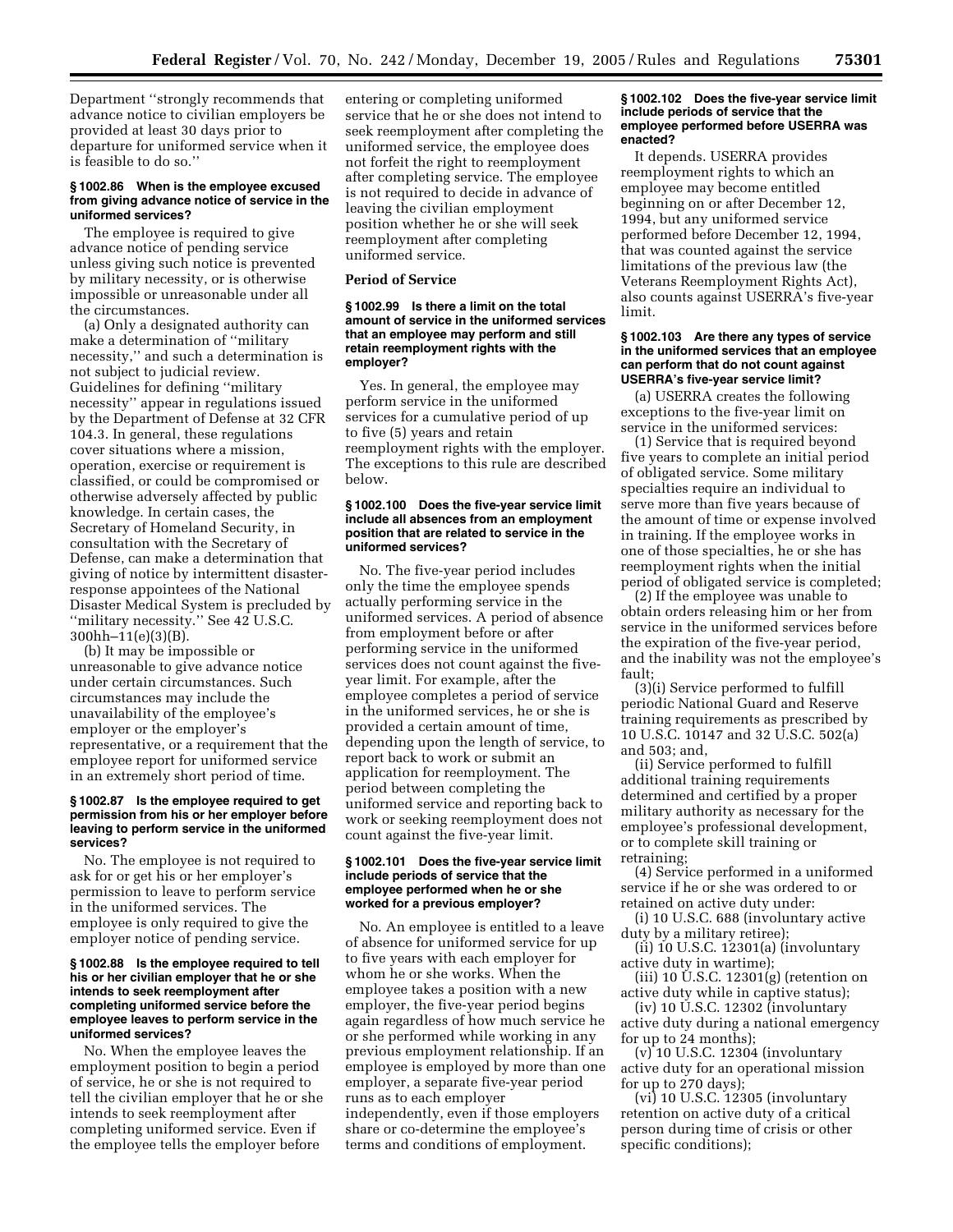(vii) 14 U.S.C. 331 (involuntary active duty by retired Coast Guard officer); (viii) 14 U.S.C. 332 (voluntary active

duty by retired Coast Guard officer); (ix) 14 U.S.C. 359 (involuntary active duty by retired Coast Guard enlisted member);

(x) 14 U.S.C. 360 (voluntary active duty by retired Coast Guard enlisted member);

(xi) 14 U.S.C. 367 (involuntary retention of Coast Guard enlisted member on active duty); and

(xii) 14 U.S.C. 712 (involuntary active duty by Coast Guard Reserve member for natural or man-made disasters).

(5) Service performed in a uniformed service if the employee was ordered to or retained on active duty (other than for training) under any provision of law because of a war or national emergency declared by the President or the Congress, as determined by the Secretary concerned;

(6) Service performed in a uniformed service if the employee was ordered to active duty (other than for training) in support of an operational mission for which personnel have been ordered to active duty under 10 U.S.C. 12304, as determined by a proper military authority;

(7) Service performed in a uniformed service if the employee was ordered to active duty in support of a critical mission or requirement of the uniformed services as determined by the Secretary concerned; and,

(8) Service performed as a member of the National Guard if the employee was called to respond to an invasion, danger of invasion, rebellion, danger of rebellion, insurrection, or the inability of the President with regular forces to execute the laws of the United States.

(b) Service performed to mitigate economic harm where the employee's employer is in violation of its employment or reemployment obligations to him or her.

#### **§ 1002.104 Is the employee required to accommodate his or her employer's needs as to the timing, frequency or duration of service?**

No. The employee is not required to accommodate his or her employer's interests or concerns regarding the timing, frequency, or duration of uniformed service. The employer cannot refuse to reemploy the employee because it believes that the timing, frequency or duration of the service is unreasonable. However, the employer is permitted to bring its concerns over the timing, frequency, or duration of the employee's service to the attention of the appropriate military authority. Regulations issued by the Department of Defense at 32 CFR 104.4 direct military authorities to provide assistance to an employer in addressing these types of employment issues. The military authorities are required to consider requests from employers of National Guard and Reserve members to adjust scheduled absences from civilian employment to perform service.

#### **Application for Reemployment**

#### **§ 1002.115 Is the employee required to report to or submit a timely application for reemployment to his or her pre-service employer upon completing the period of service in the uniformed services?**

Yes. Upon completing service in the uniformed services, the employee must notify the pre-service employer of his or her intent to return to the employment position by either reporting to work or submitting a timely application for reemployment. Whether the employee is required to report to work or submit a timely application for reemployment depends upon the length of service, as follows:

(a) *Period of service less than 31 days or for a period of any length for the purpose of a fitness examination.* If the period of service in the uniformed services was less than 31 days, or the employee was absent from a position of employment for a period of any length for the purpose of an examination to determine his or her fitness to perform service, the employee must report back to the employer not later than the beginning of the first full regularlyscheduled work period on the first full calendar day following the completion of the period of service, and the expiration of eight hours after a period allowing for safe transportation from the place of that service to the employee's residence. For example, if the employee completes a period of service and travel home, arriving at ten o'clock in the evening, he or she cannot be required to report to the employer until the beginning of the next full regularlyscheduled work period that begins at least eight hours after arriving home, i.e., no earlier than six o'clock the next morning. If it is impossible or unreasonable for the employee to report within such time period through no fault of his or her own, he or she must report to the employer as soon as possible after the expiration of the eighthour period.

(b) *Period of service more than 30 days but less than 181 days.* If the employee's period of service in the uniformed services was for more than 30 days but less than 181 days, he or she must submit an application for reemployment (written or verbal) with the employer not later than 14 days after completing service. If it is impossible or unreasonable for the employee to apply within 14 days through no fault of his or her own, he or she must submit the application not later than the next full calendar day after it becomes possible to do so.

(c) *Period of service more than 180 days.* If the employee's period of service in the uniformed services was for more than 180 days, he or she must submit an application for reemployment (written or verbal) not later than 90 days after completing service.

#### **§ 1002.116 Is the time period for reporting back to an employer extended if the employee is hospitalized for, or convalescing from, an illness or injury incurred in, or aggravated during, the performance of service?**

Yes. If the employee is hospitalized for, or convalescing from, an illness or injury incurred in, or aggravated during, the performance of service, he or she must report to or submit an application for reemployment to the employer at the end of the period necessary for recovering from the illness or injury. This period may not exceed two years from the date of the completion of service, except that it must be extended by the minimum time necessary to accommodate circumstances beyond the employee's control that make reporting within the period impossible or unreasonable. This period for recuperation and recovery extends the time period for reporting to or submitting an application for reemployment to the employer, and is not applicable following reemployment.

# **§ 1002.117 Are there any consequences if the employee fails to report for or submit a timely application for reemployment?**

(a) If the employee fails to timely report for or apply for reemployment, he or she does not automatically forfeit entitlement to USERRA's reemployment and other rights and benefits. Rather, the employee becomes subject to the conduct rules, established policy, and general practices of the employer pertaining to an absence from scheduled work.

(b) If reporting or submitting an employment application to the employer is impossible or unreasonable through no fault of the employee, he or she may report to the employer as soon as possible (in the case of a period of service less than 31 days) or submit an application for reemployment to the employer by the next full calendar day after it becomes possible to do so (in the case of a period of service from 31 to 180 days), and the employee will be considered to have timely reported or applied for reemployment.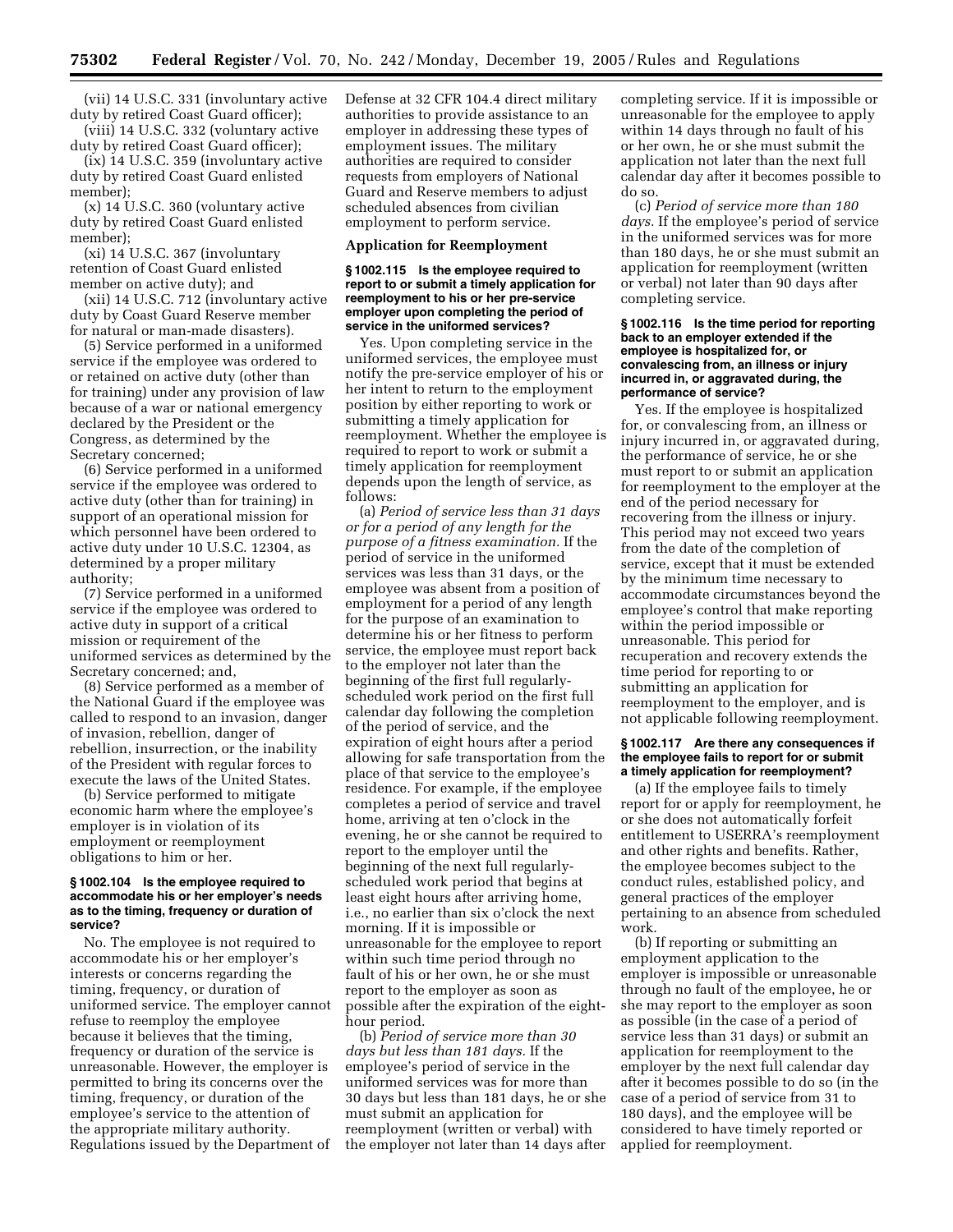#### **§ 1002.118 Is an application for reemployment required to be in any particular form?**

An application for reemployment need not follow any particular format. The employee may apply orally or in writing. The application should indicate that the employee is a former employee returning from service in the uniformed services and that he or she seeks reemployment with the pre-service employer. The employee is permitted but not required to identify a particular reemployment position in which he or she is interested.

# **§ 1002.119 To whom must the employee submit the application for reemployment?**

The application must be submitted to the pre-service employer or to an agent or representative of the employer who has apparent responsibility for receiving employment applications. Depending upon the circumstances, such a person could be a personnel or human resources officer, or a first-line supervisor. If there has been a change in ownership of the employer, the application should be submitted to the employer's successor-in-interest.

#### **§ 1002.120 If the employee seeks or obtains employment with an employer other than the pre-service employer before the end of the period within which a reemployment application must be filed, will that jeopardize reemployment rights with the pre-service employer?**

No. The employee has reemployment rights with the pre-service employer provided that he or she makes a timely reemployment application to that employer. The employee may seek or obtain employment with an employer other than the pre-service employer during the period of time within which a reemployment application must be made, without giving up reemployment rights with the pre-service employer. However, such alternative employment during the application period should not be of a type that would constitute cause for the employer to discipline or terminate the employee following reemployment. For instance, if the employer forbids employees from working concurrently for a direct competitor during employment, violation of such a policy may constitute cause for discipline or even termination.

#### **§ 1002.121 Is the employee required to submit documentation to the employer in connection with the application for reemployment?**

Yes, if the period of service exceeded 30 days and if requested by the employer to do so. If the employee submits an application for

reemployment after a period of service of more than 30 days, he or she must, upon the request of the employer, provide documentation to establish that:

(a) The reemployment application is timely;

(b) The employee has not exceeded the five-year limit on the duration of service (subject to the exceptions listed at § 1002.103); and,

(c) The employee's separation or dismissal from service was not disqualifying.

#### **§ 1002.122 Is the employer required to reemploy the employee if documentation establishing the employee's eligibility does not exist or is not readily available?**

Yes. The employer is not permitted to delay or deny reemployment by demanding documentation that does not exist or is not readily available. The employee is not liable for administrative delays in the issuance of military documentation. If the employee is reemployed after an absence from employment for more than 90 days, the employer may require that he or she submit the documentation establishing entitlement to reemployment before treating the employee as not having had a break in service for pension purposes. If the documentation is received after reemployment and it shows that the employee is not entitled to reemployment, the employer may terminate employment and any rights or benefits that the employee may have been granted.

#### **§ 1002.123 What documents satisfy the requirement that the employee establish eligibility for reemployment after a period of service of more than thirty days?**

(a) Documents that satisfy the requirements of USERRA include the following:

(1) DD (Department of Defense) 214 Certificate of Release or Discharge from Active Duty;

(2) Copy of duty orders prepared by the facility where the orders were fulfilled carrying an endorsement indicating completion of the described service;

(3) Letter from the commanding officer of a Personnel Support Activity or someone of comparable authority;

(4) Certificate of completion from military training school;

(5) Discharge certificate showing character of service; and,

(6) Copy of extracts from payroll documents showing periods of service;

(7) Letter from National Disaster Medical System (NDMS) Team Leader or Administrative Officer verifying dates and times of NDMS training or Federal activation.

(b) The types of documents that are necessary to establish eligibility for reemployment will vary from case to case. Not all of these documents are available or necessary in every instance to establish reemployment eligibility.

#### **Character of Service**

#### **§ 1002.134 What type of discharge or separation from service is required for an employee to be entitled to reemployment under USERRA?**

USERRA does not require any particular form of discharge or separation from service. However, even if the employee is otherwise eligible for reemployment, he or she will be disqualified if the characterization of service falls within one of four categories. USERRA requires that the employee not have received one of these types of discharge.

#### **§ 1002.135 What types of discharge or separation from uniformed service will make the employee ineligible for reemployment under USERRA?**

Reemployment rights are terminated if the employee is:

(a) Separated from uniformed service with a dishonorable or bad conduct discharge;

(b) Separated from uniformed service under other than honorable conditions, as characterized by regulations of the uniformed service;

(c) A commissioned officer dismissed as permitted under 10 U.S.C. 1161(a) by sentence of a general court-martial; in commutation of a sentence of a general court-martial; or, in time of war, by order of the President; or,

(d) A commissioned officer dropped from the rolls under 10 U.S.C. 1161(b) due to absence without authority for at least three months; separation by reason of a sentence to confinement adjudged by a court-martial; or, a sentence to confinement in a Federal or State penitentiary or correctional institution.

# **§ 1002.136 Who determines the characterization of service?**

The branch of service in which the employee performs the tour of duty determines the characterization of service.

# **§ 1002.137 If the employee receives a disqualifying discharge or release from uniformed service and it is later upgraded, will reemployment rights be restored?**

Yes. A military review board has the authority to prospectively or retroactively upgrade a disqualifying discharge or release. A retroactive upgrade would restore reemployment rights providing the employee otherwise meets the Act's eligibility criteria.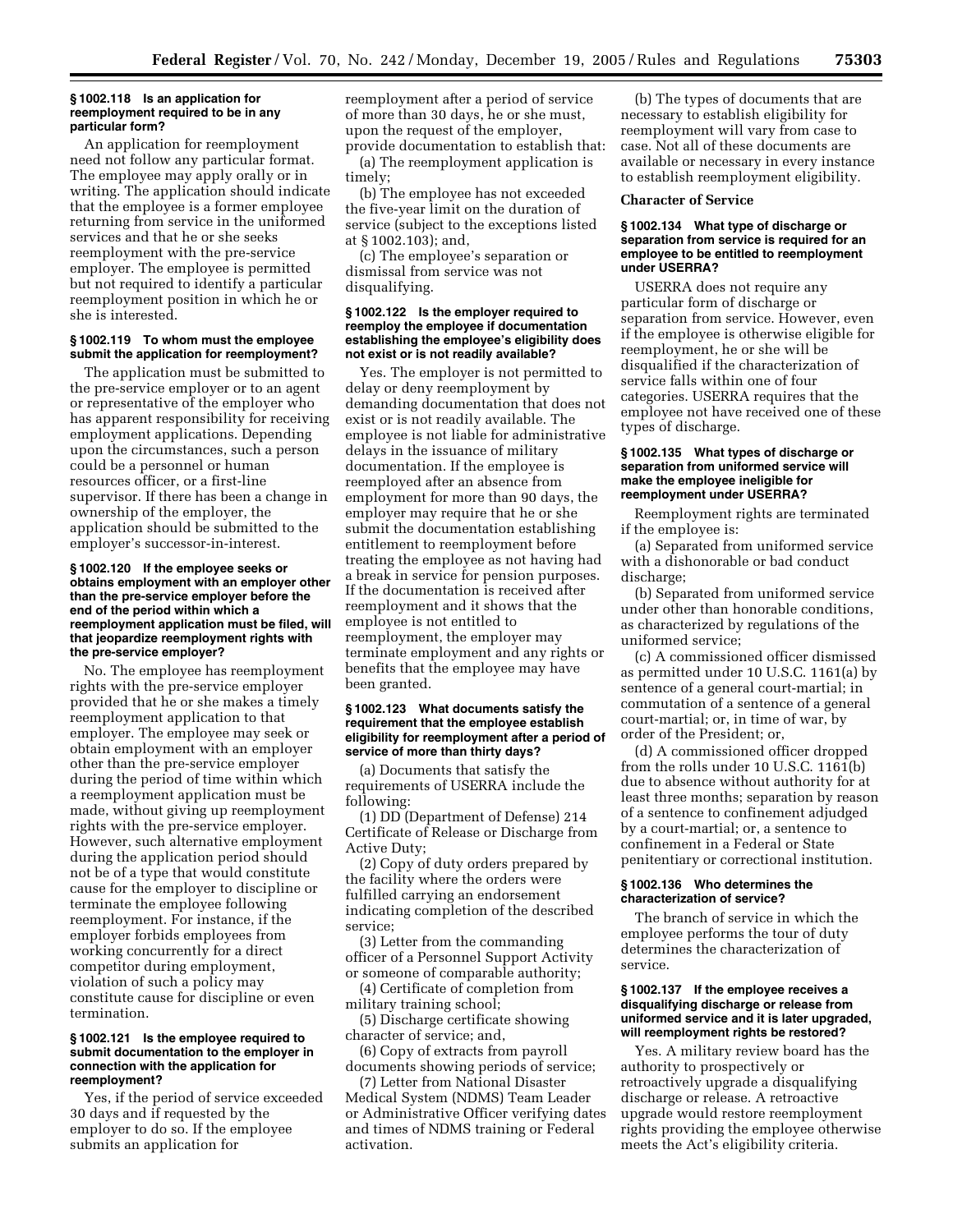#### **§ 1002.138 If the employee receives a retroactive upgrade in the characterization of service, will that entitle him or her to claim back wages and benefits lost as of the date of separation from service?**

No. A retroactive upgrade allows the employee to obtain reinstatement with the former employer, provided the employee otherwise meets the Act's eligibility criteria. Back pay and other benefits such as pension plan credits attributable to the time period between discharge and the retroactive upgrade are not required to be restored by the employer in this situation.

#### **Employer Statutory Defenses**

#### **§ 1002.139 Are there any circumstances in which the pre-service employer is excused from its obligation to reemploy the employee following a period of uniformed service? What statutory defenses are available to the employer in an action or proceeding for reemployment benefits?**

(a) Even if the employee is otherwise eligible for reemployment benefits, the employer is not required to reemploy him or her if the employer establishes that its circumstances have so changed as to make reemployment impossible or unreasonable. For example, an employer may be excused from reemploying the employee where there has been an intervening reduction in force that would have included that employee. The employer may not, however, refuse to reemploy the employee on the basis that another employee was hired to fill the reemployment position during the employee's absence, even if reemployment might require the termination of that replacement employee;

(b) Even if the employee is otherwise eligible for reemployment benefits, the employer is not required to reemploy him or her if it establishes that assisting the employee in becoming qualified for reemployment would impose an undue hardship, as defined in § 1002.5(n) and discussed in § 1002.198, on the employer; or,

(c) Even if the employee is otherwise eligible for reemployment benefits, the employer is not required to reemploy him or her if it establishes that the employment position vacated by the employee in order to perform service in the uniformed services was for a brief, nonrecurrent period and there was no reasonable expectation that the employment would continue indefinitely or for a significant period.

(d) The employer defenses included in this section are affirmative ones, and the employer carries the burden to prove by a preponderance of the evidence that any one or more of these defenses is applicable.

# **Subpart D—Rights, Benefits, and Obligations of Persons Absent from Employment Due to Service in the Uniformed Services**

**Furlough and Leave of Absence** 

#### **§ 1002.149 What is the employee's status with his or her civilian employer while performing service in the uniformed services?**

During a period of service in the uniformed services, the employee is deemed to be on furlough or leave of absence from the civilian employer. In this status, the employee is entitled to the non-seniority rights and benefits generally provided by the employer to other employees with similar seniority, status, and pay that are on furlough or leave of absence. Entitlement to these non-seniority rights and benefits is not dependent on how the employer characterizes the employee's status during a period of service. For example, if the employer characterizes the employee as ''terminated'' during the period of uniformed service, this characterization cannot be used to avoid USERRA's requirement that the employee be deemed on furlough or leave of absence, and therefore entitled to the non-seniority rights and benefits generally provided to employees on furlough or leave of absence.

#### **§ 1002.150 Which non-seniority rights and benefits is the employee entitled to during a period of service?**

(a) The non-seniority rights and benefits to which an employee is entitled during a period of service are those that the employer provides to similarly situated employees by an employment contract, agreement, policy, practice, or plan in effect at the employee's workplace. These rights and benefits include those in effect at the beginning of the employee's employment and those established after employment began. They also include those rights and benefits that become effective during the employee's period of service and that are provided to similarly situated employees on furlough or leave of absence.

(b) If the non-seniority benefits to which employees on furlough or leave of absence are entitled vary according to the type of leave, the employee must be given the most favorable treatment accorded to any comparable form of leave when he or she performs service in the uniformed services. In order to determine whether any two types of leave are comparable, the duration of the leave may be the most significant factor to compare. For instance, a twoday funeral leave will not be ''comparable'' to an extended leave for

service in the uniformed service. In addition to comparing the duration of the absences, other factors such as the purpose of the leave and the ability of the employee to choose when to take the leave should also be considered.

(c) As a general matter, accrual of vacation leave is considered to be a nonseniority benefit that must be provided by an employer to an employee on a military leave of absence only if the employer provides that benefit to similarly situated employees on comparable leaves of absence.

#### **§ 1002.151 If the employer provides full or partial pay to the employee while he or she is on military leave, is the employer required to also provide the non-seniority rights and benefits ordinarily granted to similarly situated employees on furlough or leave of absence?**

Yes. If the employer provides additional benefits such as full or partial pay when the employee performs service, the employer is not excused from providing other rights and benefits to which the employee is entitled under the Act.

#### **§ 1002.152 If employment is interrupted by a period of service in the uniformed services, are there any circumstances under which the employee is not entitled to the non-seniority rights and benefits ordinarily granted to similarly situated employees on furlough or leave of absence?**

If employment is interrupted by a period of service in the uniformed services and the employee knowingly provides written notice of intent not to return to the position of employment after service in the uniformed services, he or she is not entitled to those nonseniority rights and benefits. The employee's written notice does not waive entitlement to any other rights to which he or she is entitled under the Act, including the right to reemployment after service.

#### **§ 1002.153 If employment is interrupted by a period of service in the uniformed services, is the employee permitted upon request to use accrued vacation, annual or similar leave with pay during the service? Can the employer require the employee to use accrued leave during a period of service?**

(a) If employment is interrupted by a period of service, the employee must be permitted upon request to use any accrued vacation, annual, or similar leave with pay during the period of service, in order to continue his or her civilian pay. However, the employee is not entitled to use sick leave that accrued with the civilian employer during a period of service in the uniformed services, unless the employer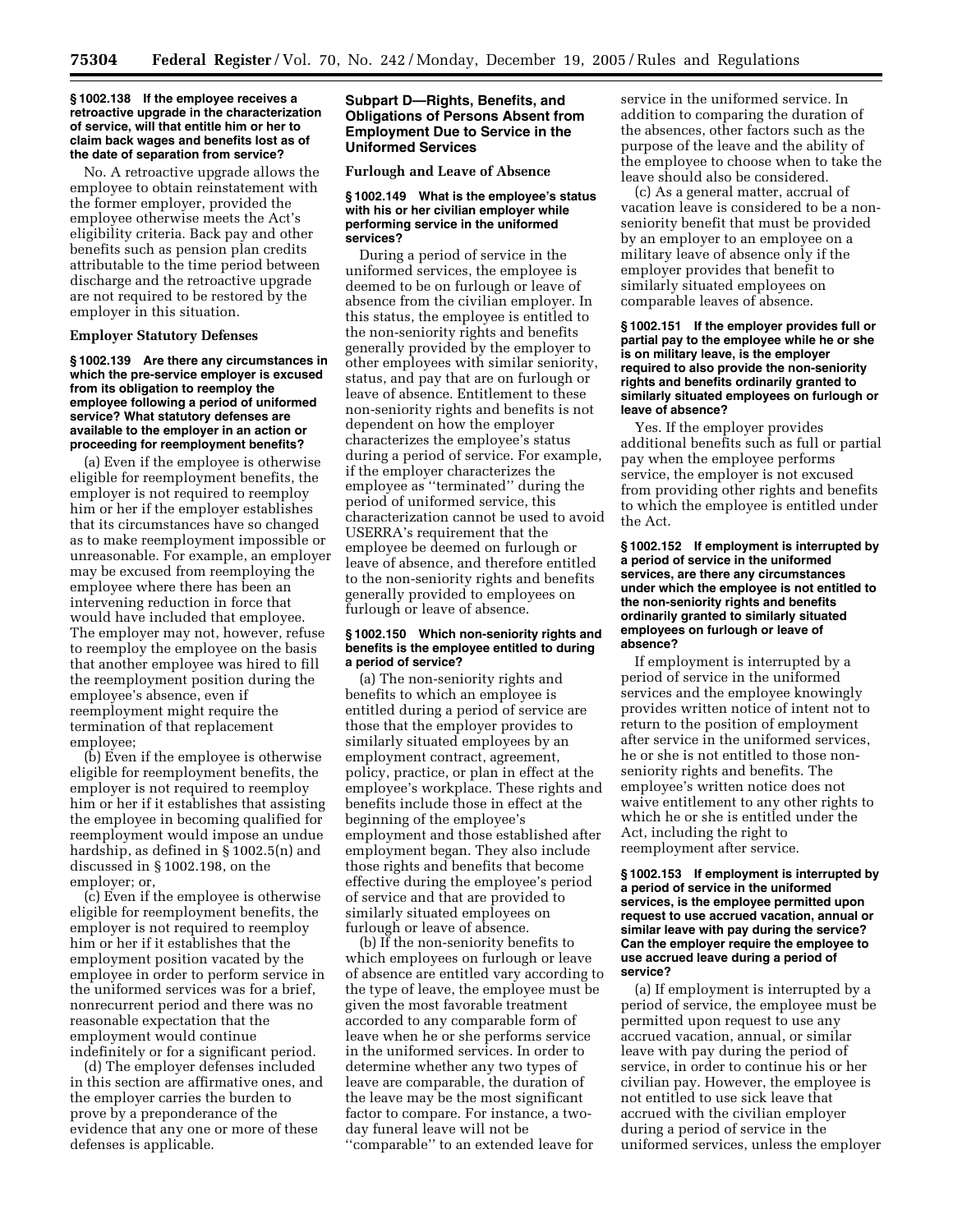allows employees to use sick leave for any reason, or allows other similarly situated employees on comparable furlough or leave of absence to use accrued paid sick leave. Sick leave is usually not comparable to annual or vacation leave; it is generally intended to provide income when the employee or a family member is ill and the employee is unable to work.

(b) The employer may not require the employee to use accrued vacation, annual, or similar leave during a period of service in the uniformed services.

#### **Health Plan Coverage**

#### **§ 1002.163 What types of health plans are covered by USERRA?**

(a) USERRA defines a health plan to include an insurance policy or contract, medical or hospital service agreement, membership or subscription contract, or arrangement under which the employee's health services are provided or the expenses of those services are paid.

(b) USERRA covers group health plans as defined in the Employee Retirement Income Security Act of 1974 (ERISA) at 29 U.S.C. 1191b(a). USERRA applies to group health plans that are subject to ERISA, and plans that are not subject to ERISA, such as those sponsored by State or local governments or religious organizations for their employees.

(c) USERRA covers multiemployer plans maintained pursuant to one or more collective bargaining agreements between employers and employee organizations. USERRA applies to multiemployer plans as they are defined in ERISA at 29 U.S.C. 1002(37). USERRA contains provisions that apply specifically to multiemployer plans in certain situations.

#### **§ 1002.164 What health plan coverage must the employer provide for the employee under USERRA?**

If the employee has coverage under a health plan in connection with his or her employment, the plan must permit the employee to elect to continue the coverage for a certain period of time as described below:

(a) When the employee is performing service in the uniformed services, he or she is entitled to continuing coverage for himself or herself (and dependents if the plan offers dependent coverage) under a health plan provided in connection with the employment. The plan must allow the employee to elect to continue coverage for a period of time that is the lesser of:

(1) The 24-month period beginning on the date on which the employee's

absence for the purpose of performing service begins; or,

(2) The period beginning on the date on which the employee's absence for the purpose of performing service begins, and ending on the date on which he or she fails to return from service or apply for a position of employment as provided under sections 1002.115–123 of these regulations.

(b) USERRA does not require the employer to establish a health plan if there is no health plan coverage in connection with the employment, or, where there is a plan, to provide any particular type of coverage.

(c) USERRA does not require the employer to permit the employee to initiate new health plan coverage at the beginning of a period of service if he or she did not previously have such coverage.

# **§ 1002.165 How does the employee elect continuing health plan coverage?**

USERRA does not specify requirements for electing continuing coverage. Health plan administrators may develop reasonable requirements addressing how continuing coverage may be elected, consistent with the terms of the plan and the Act's exceptions to the requirement that the employee give advance notice of service in the uniformed services. For example, the employee cannot be precluded from electing continuing health plan coverage under circumstances where it is impossible or unreasonable for him or her to make a timely election of coverage.

#### **§ 1002.166 How much must the employee pay in order to continue health plan coverage?**

(a) If the employee performs service in the uniformed service for fewer than 31 days, he or she cannot be required to pay more than the regular employee share, if any, for health plan coverage.

(b) If the employee performs service in the uniformed service for 31 or more days, he or she may be required to pay no more than 102% of the full premium under the plan, which represents the employer's share plus the employee's share, plus 2% for administrative costs.

(c) USERRA does not specify requirements for methods of paying for continuing coverage. Health plan administrators may develop reasonable procedures for payment, consistent with the terms of the plan.

#### **§ 1002.167 What actions may a plan administrator take if the employee does not elect or pay for continuing coverage in a timely manner?**

The actions a plan administrator may take regarding the provision or

cancellation of an employee's continuing coverage depend on whether the employee is excused from the requirement to give advance notice, whether the plan has established reasonable rules for election of continuation coverage, and whether the plan has established reasonable rules for the payment for continuation coverage.

(a) *No notice of service and no election of continuation coverage:* If an employer provides employment-based health coverage to an employee who leaves employment for uniformed service without giving advance notice of service, the plan administrator may cancel the employee's health plan coverage upon the employee's departure from employment for uniformed service. However, in cases in which an employee's failure to give advance notice of service was excused under the statute because it was impossible, unreasonable, or precluded by military necessity, the plan administrator must reinstate the employee's health coverage retroactively upon his or her election to continue coverage and payment of all unpaid amounts due, and the employee must incur no administrative reinstatement costs. In order to qualify for an exception to the requirement of timely election of continuing health care, an employee must first be excused from giving notice of service under the statute.

(b) *Notice of service but no election of continuing coverage:* Plan administrators may develop reasonable requirements addressing how continuing coverage may be elected. Where health plans are also covered under the Consolidated Omnibus Budget Reconciliation Act of 1985, 26 U.S.C. 4980B (COBRA), it may be reasonable for a health plan administrator to adopt COBRAcompliant rules regarding election of continuing coverage, as long as those rules do not conflict with any provision of USERRA or this rule. If an employer provides employment-based health coverage to an employee who leaves employment for uniformed service for a period of service in excess of 30 days after having given advance notice of service but without making an election regarding continuing coverage, the plan administrator may cancel the employee's health plan coverage upon the employee's departure from employment for uniformed service, but must reinstate coverage without the imposition of administrative reinstatement costs under the following conditions:

(1) Plan administrators who have developed reasonable rules regarding the period within which an employee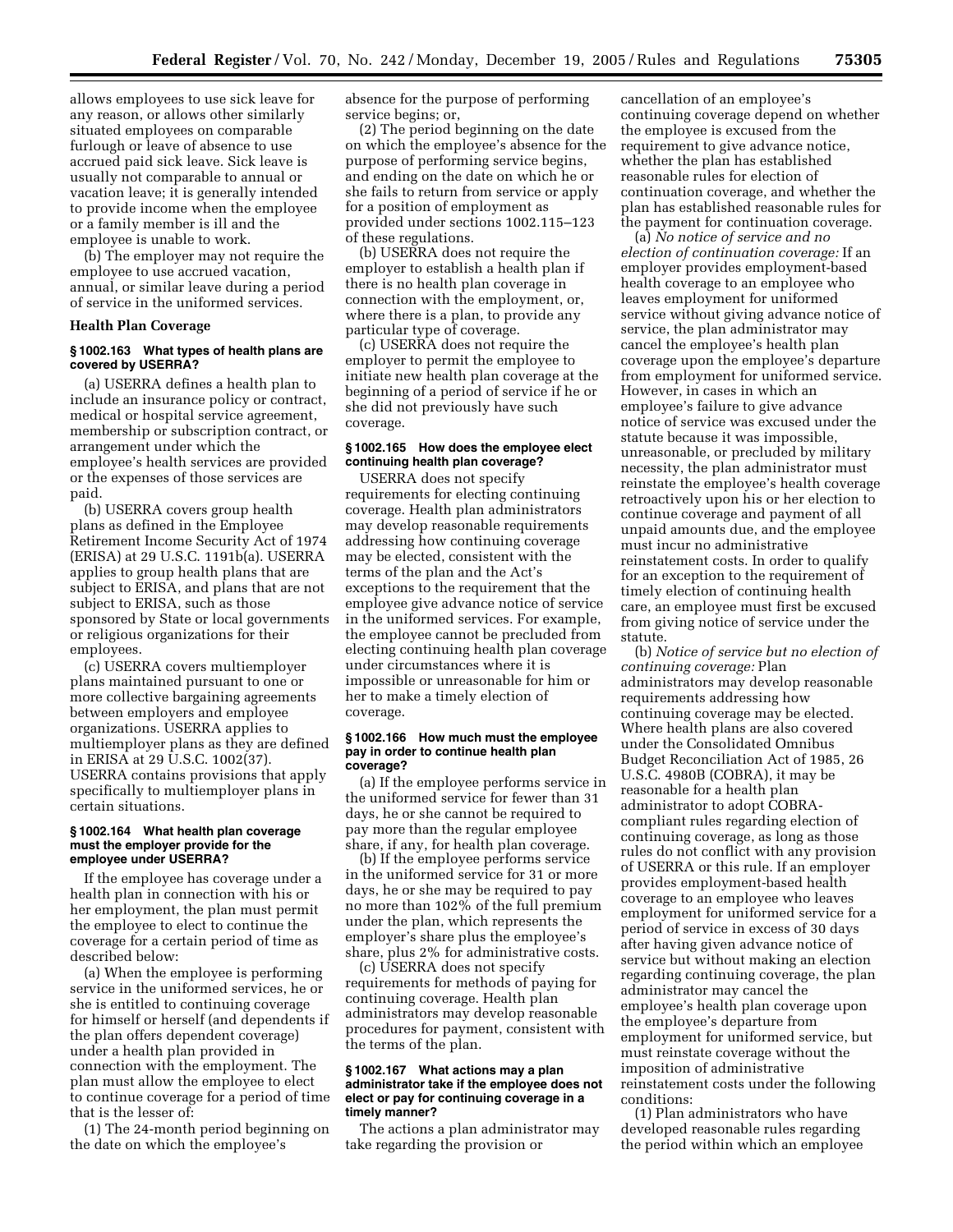may elect continuing coverage must permit retroactive reinstatement of uninterrupted coverage to the date of departure if the employee elects continuing coverage and pays all unpaid amounts due within the periods established by the plan;

(2) In cases in which plan administrators have not developed rules regarding the period within which an employee may elect continuing coverage, the plan must permit retroactive reinstatement of uninterrupted coverage to the date of departure upon the employee's election and payment of all unpaid amounts at any time during the period established in section 1002.164(a).

(c) *Election of continuation coverage without timely payment:* Health plan administrators may adopt reasonable rules allowing cancellation of coverage if timely payment is not made. Where health plans are covered under COBRA, it may be reasonable for a health plan administrator to adopt COBRAcompliant rules regarding payment for continuing coverage, as long as those rules do not conflict with any provision of USERRA or this rule.

# **§ 1002.168 If the employee's coverage was terminated at the beginning of or during service, does his or her coverage have to be reinstated upon reemployment?**

(a) If health plan coverage for the employee or a dependent was terminated by reason of service in the uniformed services, that coverage must be reinstated upon reemployment. An exclusion or waiting period may not be imposed in connection with the reinstatement of coverage upon reemployment, if an exclusion or waiting period would not have been imposed had coverage not been terminated by reason of such service.

(b) USERRA permits a health plan to impose an exclusion or waiting period as to illnesses or injuries determined by the Secretary of Veterans Affairs to have been incurred in, or aggravated during, performance of service in the uniformed services. The determination that the employee's illness or injury was incurred in, or aggravated during, the performance of service may only be made by the Secretary of Veterans Affairs or his or her representative. Other coverage, for injuries or illnesses that are not service-related (or for the employee's dependents, if he or she has dependent coverage), must be reinstated subject to paragraph (a) of this section.

# **§ 1002.169 Can the employee elect to delay reinstatement of health plan coverage until a date after the date he or she is reemployed?**

USERRA requires the employer to reinstate health plan coverage upon request at reemployment. USERRA permits but does not require the employer to allow the employee to delay reinstatement of health plan coverage until a date that is later than the date of reemployment.

#### **§ 1002.170 In a multiemployer health plan, how is liability allocated for employer contributions and benefits arising under USERRA's health plan provisions?**

Liability under a multiemployer plan for employer contributions and benefits in connection with USERRA's health plan provisions must be allocated either as the plan sponsor provides, or, if the sponsor does not provide, to the employee's last employer before his or her service. If the last employer is no longer functional, liability for continuing coverage is allocated to the health plan.

#### **§ 1002.171 How does the continuation of health plan benefits apply to a multiemployer plan that provides health plan coverage through a health benefits account system?**

(a) Some employees receive health plan benefits provided pursuant to a multiemployer plan that utilizes a health benefits account system in which an employee accumulates prospective health benefit eligibility, also commonly referred to as ''dollar bank,'' ''credit bank,'' and ''hour bank'' plans. In such cases, where an employee with a positive health benefits account balance elects to continue the coverage, the employee may further elect either option below:

(1) The employee may expend his or her health account balance during an absence from employment due to service in the uniformed services in lieu of paying for the continuation of coverage as set out in § 1002.166. If an employee's health account balance becomes depleted during the applicable period provided for in § 1002.164(a), the employee must be permitted, at his or her option, to continue coverage pursuant to § 1002.166. Upon reemployment, the plan must provide for immediate reinstatement of the employee as required by § 1002.168, but may require the employee to pay the cost of the coverage until the employee earns the credits necessary to sustain continued coverage in the plan.

(2) The employee may pay for continuation coverage as set out in § 1002.166, in order to maintain intact his or her account balance as of the

beginning date of the absence from employment due to service in the uniformed services. This option permits the employee to resume usage of the account balance upon reemployment.

(b) Employers or plan administrators providing such plans should counsel employees of their options set out in this subsection.

# **Subpart E—Reemployment Rights and Benefits**

#### **Prompt Reemployment**

#### **§ 1002.180 When is an employee entitled to be reemployed by his or her civilian employer?**

The employer must promptly reemploy the employee when he or she returns from a period of service if the employee meets the Act's eligibility criteria as described in Subpart C of these regulations.

# **§ 1002.181 How is ''prompt reemployment'' defined?**

''Prompt reemployment'' means as soon as practicable under the circumstances of each case. Absent unusual circumstances, reemployment must occur within two weeks of the employee's application for reemployment. For example, prompt reinstatement after a weekend National Guard duty generally means the next regularly scheduled working day. On the other hand, prompt reinstatement following several years of active duty may require more time, because the employer may have to reassign or give notice to another employee who occupied the returning employee's position.

#### **Reemployment Position**

#### **§ 1002.191 What position is the employee entitled to upon reemployment?**

As a general rule, the employee is entitled to reemployment in the job position that he or she would have attained with reasonable certainty if not for the absence due to uniformed service. This position is known as the escalator position. The principle behind the escalator position is that, if not for the period of uniformed service, the employee could have been promoted (or, alternatively, demoted, transferred, or laid off) due to intervening events. The escalator principle requires that the employee be reemployed in a position that reflects with reasonable certainty the pay, benefits, seniority, and other job perquisites, that he or she would have attained if not for the period of service. Depending upon the specific circumstances, the employer may have the option, or be required, to reemploy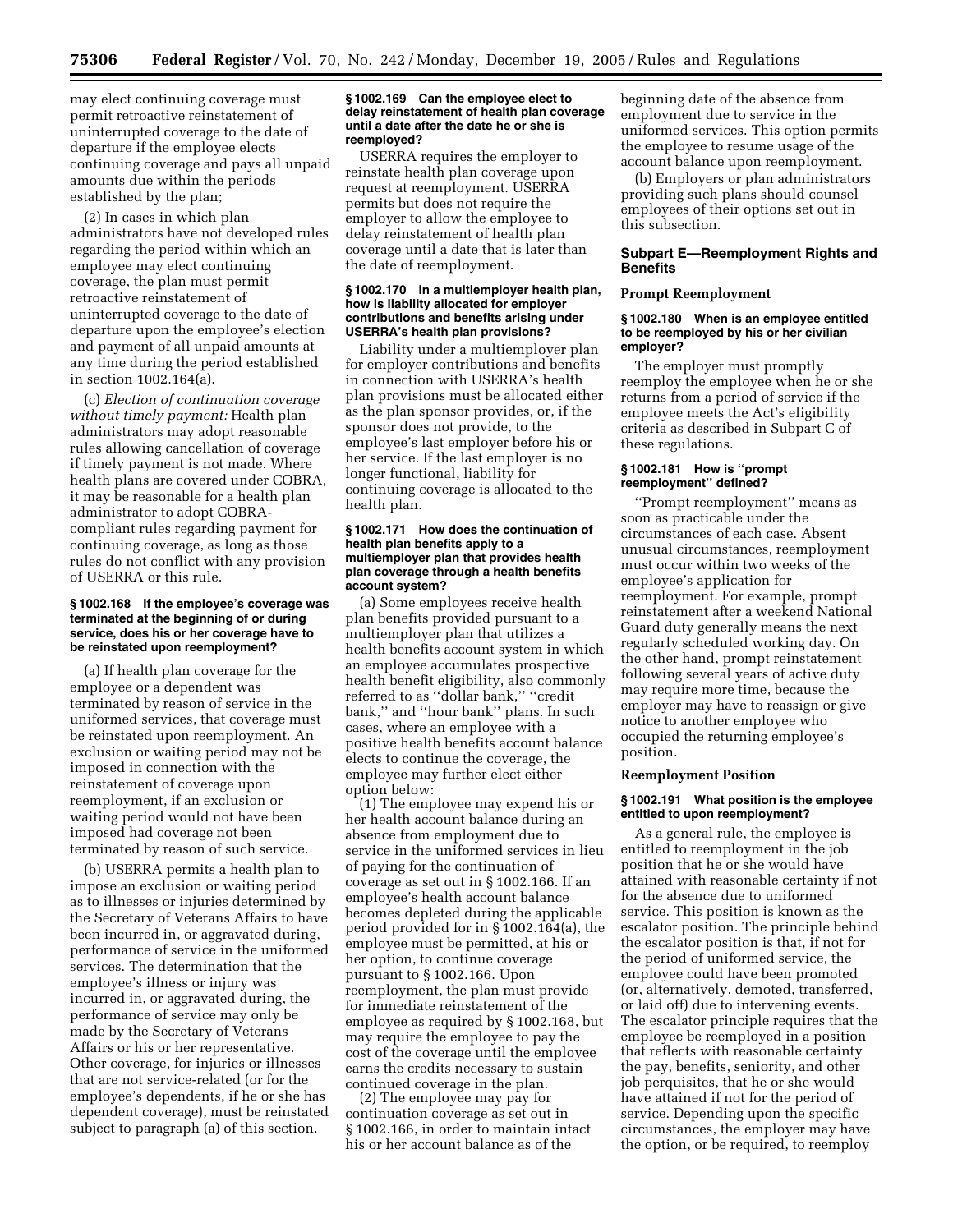the employee in a position other than the escalator position.

# **§ 1002.192 How is the specific reemployment position determined?**

In all cases, the starting point for determining the proper reemployment position is the escalator position, which is the job position that the employee would have attained if his or her continuous employment had not been interrupted due to uniformed service. Once this position is determined, the employer may have to consider several factors before determining the appropriate reemployment position in any particular case. Such factors may include the employee's length of service, qualifications, and disability, if any. The reemployment position may be either the escalator position; the preservice position; a position comparable to the escalator or pre-service position; or, the nearest approximation to one of these positions.

#### **§ 1002.193 Does the reemployment position include elements such as seniority, status, and rate of pay?**

(a) Yes. The reemployment position includes the seniority, status, and rate of pay that an employee would ordinarily have attained in that position given his or her job history, including prospects for future earnings and advancement. The employer must determine the seniority rights, status, and rate of pay as though the employee had been continuously employed during the period of service. The seniority rights, status, and pay of an employment position include those established (or changed) by a collective bargaining agreement, employer policy, or employment practice. The sources of seniority rights, status, and pay include agreements, policies, and practices in effect at the beginning of the employee's service, and any changes that may have occurred during the period of service. In particular, the employee's status in the reemployment position could include opportunities for advancement, general working conditions, job location, shift assignment, rank, responsibility, and geographical location.

(b) If an opportunity for promotion, or eligibility for promotion, that the employee missed during service is based on a skills test or examination, then the employer should give him or her a reasonable amount of time to adjust to the employment position and then give a skills test or examination. No fixed amount of time for permitting adjustment to reemployment will be deemed reasonable in all cases. However, in determining a reasonable amount of time to permit an employee

to adjust to reemployment before scheduling a makeup test or examination, an employer may take into account a variety of factors, including but not limited to the length of time the returning employee was absent from work, the level of difficulty of the test itself, the typical time necessary to prepare or study for the test, the duties and responsibilities of the reemployment position and the promotional position, and the nature and responsibilities of the service member while serving in the uniformed service. If the employee is successful on the makeup exam and, based on the results of that exam, there is a reasonable certainty that he or she would have been promoted, or made eligible for promotion, during the time that the employee served in the uniformed service, then the promotion or eligibility for promotion must be made effective as of the date it would have occurred had employment not been interrupted by uniformed service.

# **§ 1002.194 Can the application of the escalator principle result in adverse consequences when the employee is reemployed?**

Yes. The Act does not prohibit lawful adverse job consequences that result from the employee's restoration on the seniority ladder. Depending on the circumstances, the escalator principle may cause an employee to be reemployed in a higher or lower position, laid off, or even terminated. For example, if an employee's seniority or job classification would have resulted in the employee being laid off during the period of service, and the layoff continued after the date of reemployment, reemployment would reinstate the employee to layoff status. Similarly, the status of the reemployment position requires the employer to assess what would have happened to such factors as the employee's opportunities for advancement, working conditions, job location, shift assignment, rank, responsibility, and geographical location, if he or she had remained continuously employed. The reemployment position may involve transfer to another shift or location, more or less strenuous working conditions, or changed opportunities for advancement, depending upon the application of the escalator principle.

# **§ 1002.195 What other factors can determine the reemployment position?**

Once the employee's escalator position is determined, other factors may allow, or require, the employer to reemploy the employee in a position

other than the escalator position. These factors, which are explained in §§ 1002.196 through 1002.199, are:

(a) The length of the employee's most recent period of uniformed service;

(b) The employee's qualifications; and,

(c) Whether the employee has a disability incurred or aggravated during uniformed service.

#### **§ 1002.196 What is the employee's reemployment position if the period of service was less than 91 days?**

Following a period of service in the uniformed services of less than 91 days, the employee must be reemployed according to the following priority:

(a) The employee must be reemployed in the escalator position. He or she must be qualified to perform the duties of this position. The employer must make reasonable efforts to help the employee become qualified to perform the duties of this position.

(b) If the employee is not qualified to perform the duties of the escalator position after reasonable efforts by the employer, the employee must be reemployed in the position in which he or she was employed on the date that the period of service began. The employee must be qualified to perform the duties of this position. The employer must make reasonable efforts to help the employee become qualified to perform the duties of this position.

(c) If the employee is not qualified to perform the duties of the escalator position or the pre-service position, after reasonable efforts by the employer, he or she must be reemployed in any other position that is the nearest approximation first to the escalator position and then to the pre-service position. The employee must be qualified to perform the duties of this position. The employer must make reasonable efforts to help the employee become qualified to perform the duties of this position.

#### **§ 1002.197 What is the reemployment position if the employee's period of service in the uniformed services was more than 90 days?**

Following a period of service of more than 90 days, the employee must be reemployed according to the following priority:

(a) The employee must be reemployed in the escalator position or a position of like seniority, status, and pay. He or she must be qualified to perform the duties of this position. The employer must make reasonable efforts to help the employee become qualified to perform the duties of this position.

(b) If the employee is not qualified to perform the duties of the escalator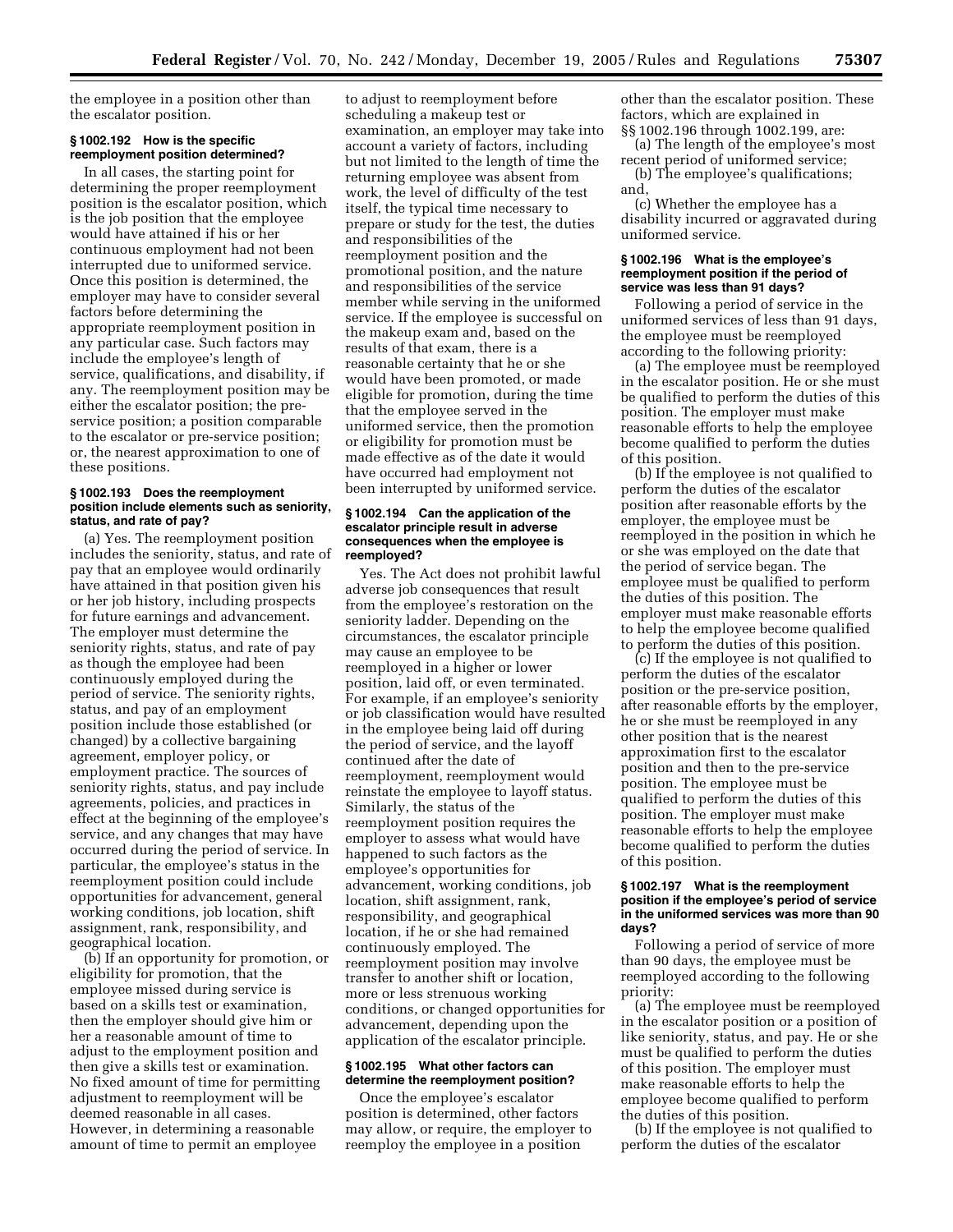position or a like position after reasonable efforts by the employer, the employee must be reemployed in the position in which he or she was employed on the date that the period of service began or in a position of like seniority, status, and pay. The employee must be qualified to perform the duties of this position. The employer must make reasonable efforts to help the employee become qualified to perform the duties of this position.

(c) If the employee is not qualified to perform the duties of the escalator position, the pre-service position, or a like position, after reasonable efforts by the employer, he or she must be reemployed in any other position that is the nearest approximation first to the escalator position and then to the preservice position. The employee must be qualified to perform the duties of this position. The employer must make reasonable efforts to help the employee become qualified to perform the duties of this position.

#### **§ 1002.198 What efforts must the employer make to help the employee become qualified for the reemployment position?**

The employee must be qualified for the reemployment position. The employer must make reasonable efforts to help the employee become qualified to perform the duties of this position. The employer is not required to reemploy the employee on his or her return from service if he or she cannot, after reasonable efforts by the employer, qualify for the appropriate reemployment position.

(a)(1) ''Qualified'' means that the employee has the ability to perform the essential tasks of the position. The employee's inability to perform one or more non-essential tasks of a position does not make him or her unqualified.

(2) Whether a task is essential depends on several factors, and these factors include but are not limited to:

(i) The employer's judgment as to which functions are essential;

(ii) Written job descriptions developed before the hiring process begins;

(iii) The amount of time on the job spent performing the function;

(iv) The consequences of not requiring the individual to perform the function;

(v) The terms of a collective bargaining agreement;

(vi) The work experience of past incumbents in the job; and/or

(vii) The current work experience of incumbents in similar jobs.

(b) Only after the employer makes reasonable efforts, as defined in § 1002.5(i), may it determine that the employee is not qualified for the

reemployment position. These reasonable efforts must be made at no cost to the employee.

#### **§ 1002.199 What priority must the employer follow if two or more returning employees are entitled to reemployment in the same position?**

If two or more employees are entitled to reemployment in the same position and more than one employee has reported or applied for employment in that position, the employee who first left the position for uniformed service has the first priority on reemployment in that position. The remaining employee (or employees) is entitled to be reemployed in a position similar to that in which the employee would have been reemployed according to the rules that normally determine a reemployment position, as set out in §§ 1002.196 and 1002.197.

# **Seniority Rights and Benefits**

#### **§ 1002.210 What seniority rights does an employee have when reemployed following a period of uniformed service?**

The employee is entitled to the seniority and seniority-based rights and benefits that he or she had on the date the uniformed service began, plus any seniority and seniority-based rights and benefits that the employee would have attained if he or she had remained continuously employed. In determining entitlement to seniority and senioritybased rights and benefits, the period of absence from employment due to or necessitated by uniformed service is not considered a break in employment. The rights and benefits protected by USERRA upon reemployment include those provided by the employer and those required by statute. For example, under USERRA, a reemployed service member would be eligible for leave under the Family and Medical Leave Act of 1993, 29 U.S.C. 2601–2654 (FMLA), if the number of months and the number of hours of work for which the service member was employed by the civilian employer, together with the number of months and the number of hours of work for which the service member would have been employed by the civilian employer during the period of uniformed service, meet FMLA's eligibility requirements. In the event that a service member is denied FMLA leave for failing to satisfy the FMLA's hours of work requirement due to absence from employment necessitated by uniformed service, the service member may have a cause of action under USERRA but not under the FMLA.

# **§ 1002.211 Does USERRA require the employer to use a seniority system?**

No. USERRA does not require the employer to adopt a formal seniority system. USERRA defines seniority as longevity in employment together with any employment benefits that accrue with, or are determined by, longevity in employment. In the absence of a formal seniority system, such as one established through collective bargaining, USERRA looks to the custom and practice in the place of employment to determine the employee's entitlement to any employment benefits that accrue with, or are determined by, longevity in employment.

#### **§ 1002.212 How does a person know whether a particular right or benefit is a seniority-based right or benefit?**

A seniority-based right or benefit is one that accrues with, or is determined by, longevity in employment. Generally, whether a right or benefit is senioritybased depends on three factors:

(a) Whether the right or benefit is a reward for length of service rather than a form of short-term compensation for work performed;

(b) Whether it is reasonably certain that the employee would have received the right or benefit if he or she had remained continuously employed during the period of service; and,

(c) Whether it is the employer's actual custom or practice to provide or withhold the right or benefit as a reward for length of service. Provisions of an employment contract or policies in the employee handbook are not controlling if the employer's actual custom or practice is different from what is written in the contract or handbook.

#### **§ 1002.213 How can the employee demonstrate a reasonable certainty that he or she would have received the seniority right or benefit if he or she had remained continuously employed during the period of service?**

A reasonable certainty is a high probability that the employee would have received the seniority or senioritybased right or benefit if he or she had been continuously employed. The employee does not have to establish that he or she would have received the benefit as an absolute certainty. The employee can demonstrate a reasonable certainty that he or she would have received the seniority right or benefit by showing that other employees with seniority similar to that which the employee would have had if he or she had remained continuously employed received the right or benefit. The employer cannot withhold the right or benefit based on an assumption that a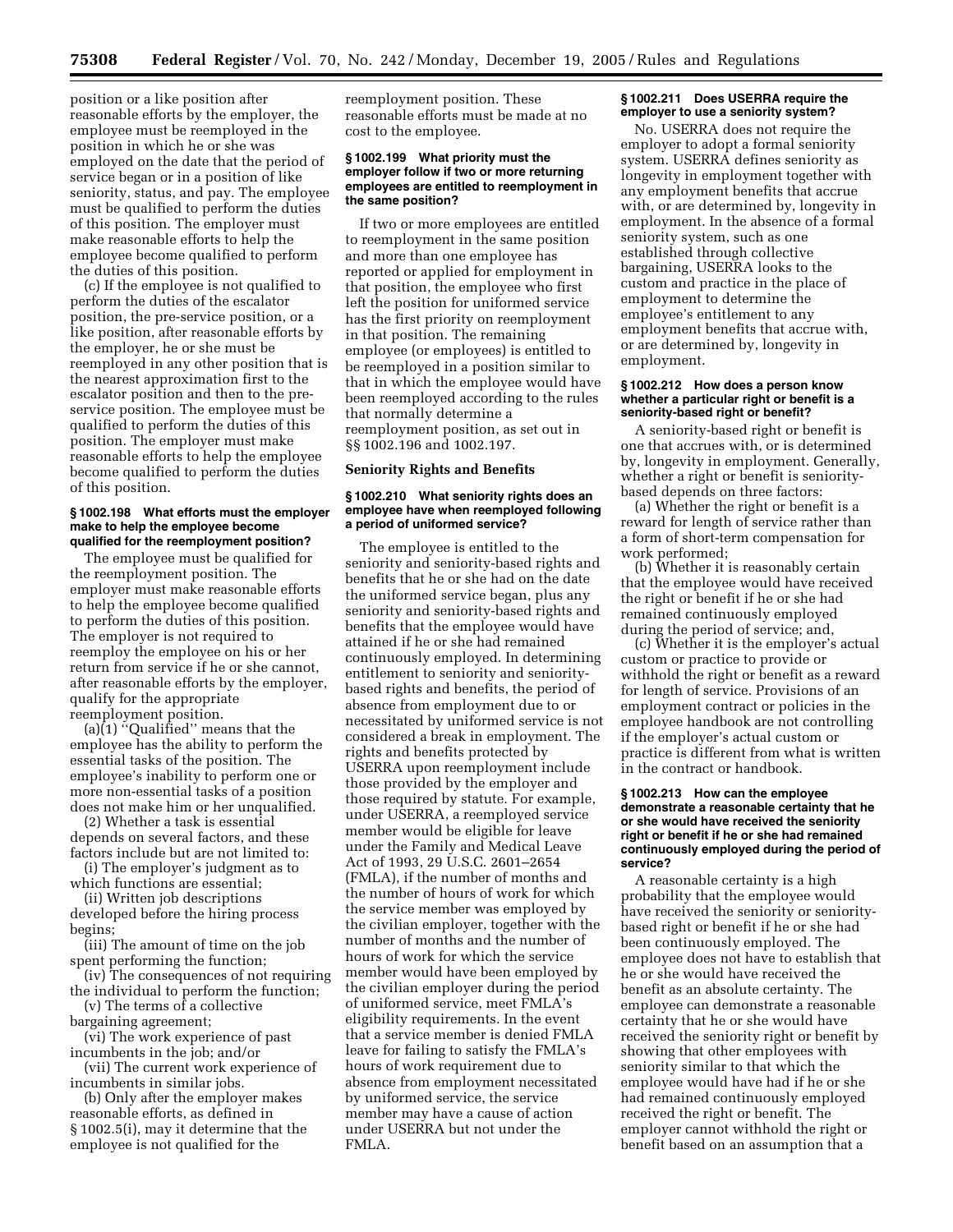series of unlikely events could have prevented the employee from gaining the right or benefit.

#### **Disabled Employees**

#### **§ 1002.225 Is the employee entitled to any specific reemployment benefits if he or she has a disability that was incurred in, or aggravated during, the period of service?**

Yes. A disabled service member is entitled, to the same extent as any other individual, to the escalator position he or she would have attained but for uniformed service. If the employee has a disability incurred in, or aggravated during, the period of service in the uniformed services, the employer must make reasonable efforts to accommodate that disability and to help the employee become qualified to perform the duties of his or her reemployment position. If the employee is not qualified for reemployment in the escalator position because of a disability after reasonable efforts by the employer to accommodate the disability and to help the employee to become qualified, the employee must be reemployed in a position according to the following priority. The employer must make reasonable efforts to accommodate the employee's disability and to help him or her to become qualified to perform the duties of one of these positions:

(a) A position that is equivalent in seniority, status, and pay to the escalator position; or,

(b) A position that is the nearest approximation to the equivalent position, consistent with the circumstances of the employee's case, in terms of seniority, status, and pay. A position that is the nearest approximation to the equivalent position may be a higher or lower position, depending on the circumstances.

#### **§ 1002.226 If the employee has a disability that was incurred in, or aggravated during, the period of service, what efforts must the employer make to help him or her become qualified for the reemployment position?**

(a) USERRA requires that the employee be qualified for the reemployment position regardless of any disability. The employer must make reasonable efforts to help the employee to become qualified to perform the duties of this position. The employer is not required to reemploy the employee on his or her return from service if he or she cannot, after reasonable efforts by the employer, qualify for the appropriate reemployment position.

(b) ''Qualified'' has the same meaning here as in § 1002.198.

# **Rate of Pay**

#### **§ 1002.236 How is the employee's rate of pay determined when he or she returns from a period of service?**

The employee's rate of pay is determined by applying the same escalator principles that are used to determine the reemployment position, as follows:

(a) If the employee is reemployed in the escalator position, the employer must compensate him or her at the rate of pay associated with the escalator position. The rate of pay must be determined by taking into account any pay increases, differentials, step increases, merit increases, or periodic increases that the employee would have attained with reasonable certainty had he or she remained continuously employed during the period of service. In addition, when considering whether merit or performance increases would have been attained with reasonable certainty, an employer may examine the returning employee's own work history, his or her history of merit increases, and the work and pay history of employees in the same or similar position. For example, if the employee missed a merit pay increase while performing service, but qualified for previous merit pay increases, then the rate of pay should include the merit pay increase that was missed. If the merit pay increase that the employee missed during service is based on a skills test or examination, then the employer should give the employee a reasonable amount of time to adjust to the reemployment position and then give him or her the skills test or examination. No fixed amount of time for permitting adjustment to reemployment will be deemed reasonable in all cases. However, in determining a reasonable amount of time to permit an employee to adjust to reemployment before scheduling a makeup test or examination, an employer may take into account a variety of factors, including but not limited to the length of time the returning employee was absent from work, the level of difficulty of the test itself, the typical time necessary to prepare or study for the test, the duties and responsibilities of the reemployment position and the promotional position, and the nature and responsibilities of the service member while serving in the uniformed service. The escalator principle also applies in the event a pay reduction occurred in the reemployment position during the period of service. Any pay adjustment must be made effective as of the date it would have occurred had the

employee's employment not been interrupted by uniformed service.

(b) If the employee is reemployed in the pre-service position or another position, the employer must compensate him or her at the rate of pay associated with the position in which he or she is reemployed. As with the escalator position, the rate of pay must be determined by taking into account any pay increases, differentials, step increases, merit increases, or periodic increases that the employee would have attained with reasonable certainty had he or she remained continuously employed during the period of service.

#### **Protection Against Discharge**

#### **§ 1002.247 Does USERRA provide the employee with protection against discharge?**

Yes. If the employee's most recent period of service in the uniformed services was more than 30 days, he or she must not be discharged except for cause—

(a) For 180 days after the employee's date of reemployment if his or her most recent period of uniformed service was more than 30 days but less than 181 days; or,

(b) For one year after the date of reemployment if the employee's most recent period of uniformed service was more than 180 days.

# **§ 1002.248 What constitutes cause for discharge under USERRA?**

The employee may be discharged for cause based either on conduct or, in some circumstances, because of the application of other legitimate nondiscriminatory reasons.

(a) In a discharge action based on conduct, the employer bears the burden of proving that it is reasonable to discharge the employee for the conduct in question, and that he or she had notice, which was express or can be fairly implied, that the conduct would constitute cause for discharge.

(b) If, based on the application of other legitimate nondiscriminatory reasons, the employee's job position is eliminated, or the employee is placed on layoff status, either of these situations would constitute cause for purposes of USERRA. The employer bears the burden of proving that the employee's job would have been eliminated or that he or she would have been laid off.

# **Pension Plan Benefits**

# **§ 1002.259 How does USERRA protect an employee's pension benefits?**

On reemployment, the employee is treated as not having a break in service with the employer or employers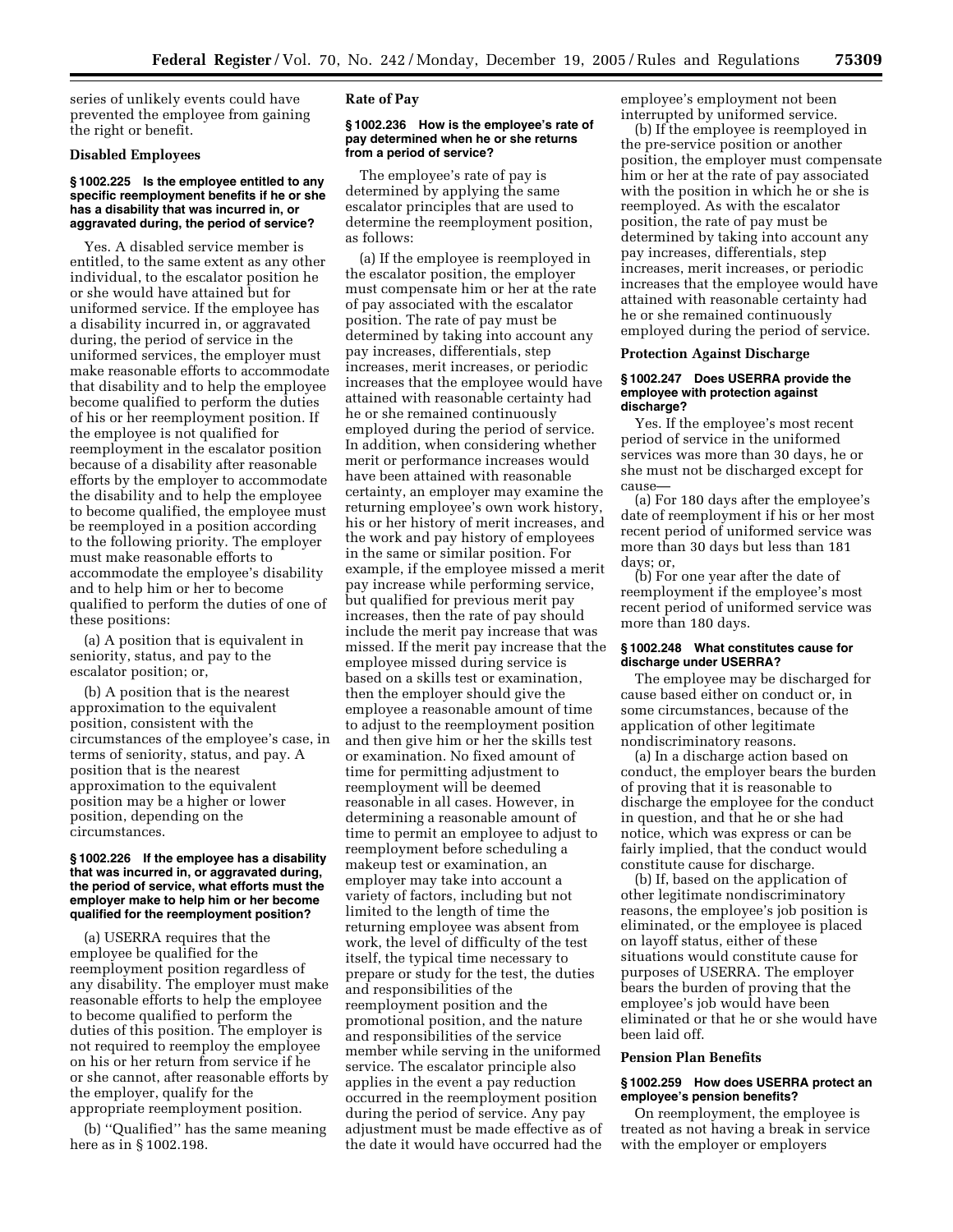maintaining a pension plan, for purposes of participation, vesting and accrual of benefits, by reason of the period of absence from employment due to or necessitated by service in the uniformed services.

(a) Depending on the length of the employee's period of service, he or she is entitled to take from one to ninety days following service before reporting back to work or applying for reemployment (See § 1002.115). This period of time must be treated as continuous service with the employer for purposes of determining participation, vesting and accrual of pension benefits under the plan.

(b) If the employee is hospitalized for, or convalescing from, an illness or injury incurred in, or aggravated during, service, he or she is entitled to report to or submit an application for reemployment at the end of the time period necessary for him or her to recover from the illness or injury. This period, which may not exceed two years from the date the employee completed service, except in circumstances beyond his or her control, must be treated as continuous service with the employer for purposes of determining the participation, vesting and accrual of pension benefits under the plan.

# **§ 1002.260 What pension benefit plans are covered under USERRA?**

(a) The Employee Retirement Income Security Act of 1974 (ERISA) defines an employee pension benefit plan as a plan that provides retirement income to employees, or defers employee income to a period extending to or beyond the termination of employment. Any such plan maintained by the employer or employers is covered under USERRA. USERRA also covers certain pension plans not covered by ERISA, such as those sponsored by a State, government entity, or church for its employees.

(b) USERRA does not cover pension benefits under the Federal Thrift Savings Plan; those benefits are covered under 5 U.S.C. 8432b.

#### **§ 1002.261 Who is responsible for funding any plan obligation to provide the employee with pension benefits?**

With the exception of multiemployer plans, which have separate rules discussed below, the employer is liable to the pension benefit plan to fund any obligation of the plan to provide benefits that are attributable to the employee's period of service. In the case of a defined contribution plan, once the employee is reemployed, the employer must allocate the amount of its make-up contribution for the employee, if any; his or her make-up employee

contributions, if any; and his or her elective deferrals, if any; in the same manner and to the same extent that it allocates the amounts for other employees during the period of service. In the case of a defined benefit plan, the employee's accrued benefit will be increased for the period of service once he or she is reemployed and, if applicable, has repaid any amounts previously paid to him or her from the plan and made any employee contributions that may be required to be made under the plan.

#### **§ 1002.262 When is the employer required to make the plan contribution that is attributable to the employee's period of uniformed service?**

(a) The employer is not required to make its contribution until the employee is reemployed. For employer contributions to a plan in which the employee is not required or permitted to contribute, the employer must make the contribution attributable to the employee's period of service no later than ninety days after the date of reemployment, or when plan contributions are normally due for the year in which the service in the uniformed services was performed, whichever is later. If it is impossible or unreasonable for the employer to make the contribution within this time period, the employer must make the contribution as soon as practicable.

(b) If the employee is enrolled in a contributory plan he or she is allowed (but not required) to make up his or her missed contributions or elective deferrals. These makeup contributions or elective deferrals must be made during a time period starting with the date of reemployment and continuing for up to three times the length of the employee's immediate past period of uniformed service, with the repayment period not to exceed five years. Makeup contributions or elective deferrals may only be made during this period and while the employee is employed with the post-service employer.

(c) If the employee's plan is contributory and he or she does not make up his or her contributions or elective deferrals, he or she will not receive the employer match or the accrued benefit attributable to his or her contribution because the employer is required to make contributions that are contingent on or attributable to the employee's contributions or elective deferrals only to the extent that the employee makes up his or her payments to the plan. Any employer contributions that are contingent on or attributable to the employee's make-up contributions or elective deferrals must be made

according to the plan's requirements for employer matching contributions.

(d) The employee is not required to make up the full amount of employee contributions or elective deferrals that he or she missed making during the period of service. If the employee does not make up all of the missed contributions or elective deferrals, his or her pension may be less than if he or she had done so.

(e) Any vested accrued benefit in the pension plan that the employee was entitled to prior to the period of uniformed service remains intact whether or not he or she chooses to be reemployed under the Act after leaving the uniformed service.

(f) An adjustment will be made to the amount of employee contributions or elective deferrals the employee will be able to make to the pension plan for any employee contributions or elective deferrals he or she actually made to the plan during the period of service.

#### **§ 1002.263 Does the employee pay interest when he or she makes up missed contributions or elective deferrals?**

No. The employee is not required or permitted to make up a missed contribution in an amount that exceeds the amount he or she would have been permitted or required to contribute had he or she remained continuously employed during the period of service.

#### **§ 1002.264 Is the employee allowed to repay a previous distribution from a pension benefits plan upon being reemployed?**

Yes, provided the plan is a defined benefit plan. If the employee received a distribution of all or part of the accrued benefit from a defined benefit plan in connection with his or her service in the uniformed services before he or she became reemployed, he or she must be allowed to repay the withdrawn amounts when he or she is reemployed. The amount the employee must repay includes any interest that would have accrued had the monies not been withdrawn. The employee must be allowed to repay these amounts during a time period starting with the date of reemployment and continuing for up to three times the length of the employee's immediate past period of uniformed service, with the repayment period not to exceed five years (or such longer time as may be agreed to between the employer and the employee), provided the employee is employed with the post-service employer during this period.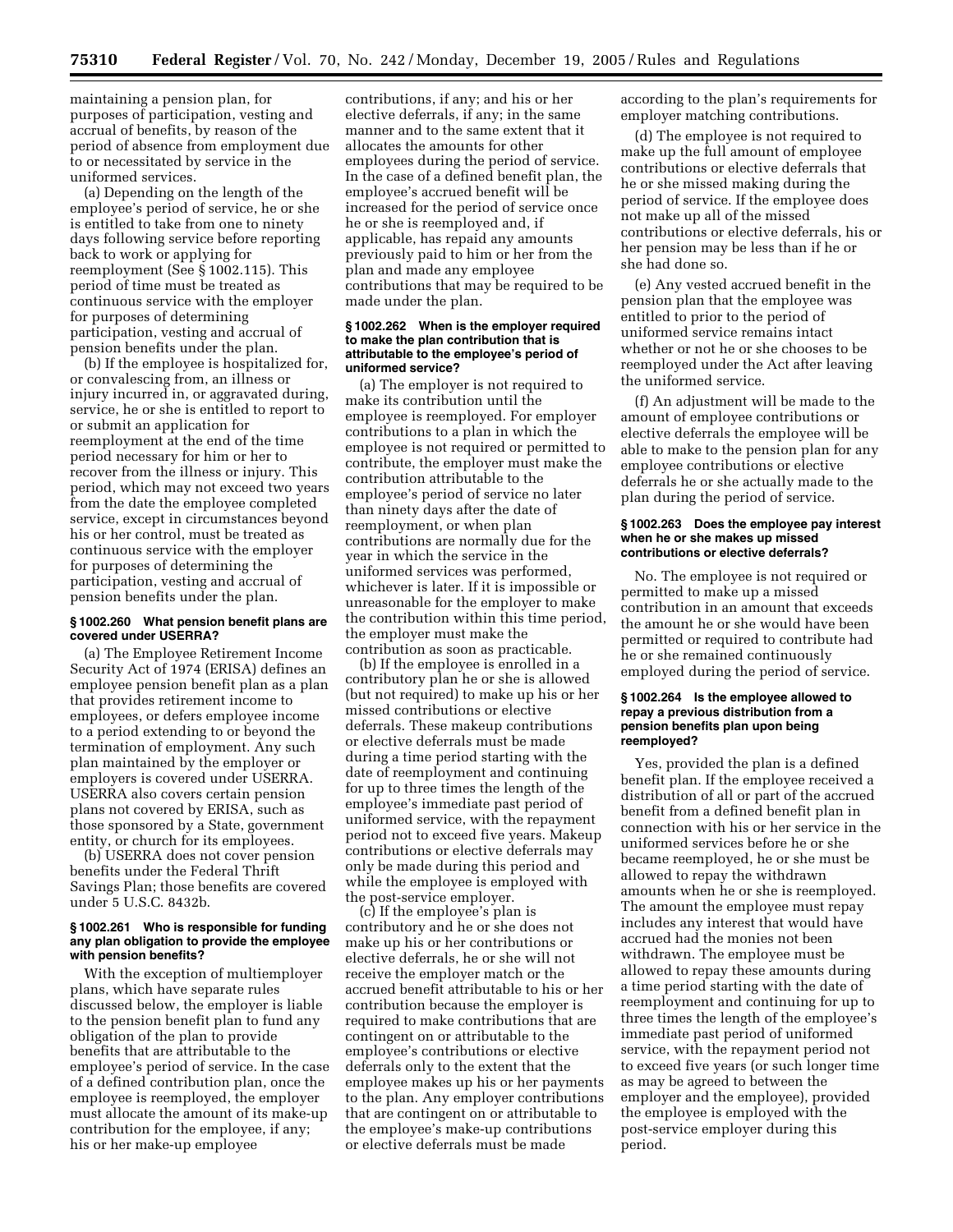#### **§ 1002.265 If the employee is reemployed with his or her pre-service employer, is the employee's pension benefit the same as if he or she had remained continuously employed?**

The amount of the employee's pension benefit depends on the type of pension plan.

(a) In a non-contributory defined benefit plan, where the amount of the pension benefit is determined according to a specific formula, the employee's benefit will be the same as though he or she had remained continuously employed during the period of service.

(b) In a contributory defined benefit plan, the employee will need to make up contributions in order to have the same benefit as if he or she had remained continuously employed during the period of service.

(c) In a defined contribution plan, the benefit may not be the same as if the employee had remained continuously employed, even though the employee and the employer make up any contributions or elective deferrals attributable to the period of service, because the employee is not entitled to forfeitures and earnings or required to experience losses that accrued during the period or periods of service.

#### **§ 1002.266 What are the obligations of a multiemployer pension benefit plan under USERRA?**

A multiemployer pension benefit plan is one to which more than one employer is required to contribute, and which is maintained pursuant to one or more collective bargaining agreements between one or more employee organizations and more than one employer. The Act uses ERISA's definition of a multiemployer plan. In addition to the provisions of USERRA that apply to all pension benefit plans, there are provisions that apply specifically to multiemployer plans, as follows:

(a) The last employer that employed the employee before the period of service is responsible for making the employer contribution to the multiemployer plan, if the plan sponsor does not provide otherwise. If the last employer is no longer functional, the plan must nevertheless provide coverage to the employee.

(b) An employer that contributes to a multiemployer plan and that reemploys the employee pursuant to USERRA must provide written notice of reemployment to the plan administrator within 30 days after the date of reemployment. The returning service member should notify the reemploying employer that he or she has been reemployed pursuant to USERRA. The 30-day period within

which the reemploying employer must provide written notice to the multiemployer plan pursuant to this subsection does not begin until the employer has knowledge that the employee was reemployed pursuant to USERRA.

(c) The employee is entitled to the same employer contribution whether he or she is reemployed by the pre-service employer or by a different employer contributing to the same multiemployer plan, provided that the pre-service employer and the post-service employer share a common means or practice of hiring the employee, such as common participation in a union hiring hall.

#### **§ 1002.267 How is compensation during the period of service calculated in order to determine the employee's pension benefits, if benefits are based on compensation?**

In many pension benefit plans, the employee's compensation determines the amount of his or her contribution or the retirement benefit to which he or she is entitled.

(a) Where the employee's rate of compensation must be calculated to determine pension entitlement, the calculation must be made using the rate of pay that the employee would have received but for the period of uniformed service.

(b)(1) Where the rate of pay the employee would have received is not reasonably certain, such as where compensation is based on commissions earned, the average rate of compensation during the 12-month period prior to the period of uniformed service must be used.

(2) Where the rate of pay the employee would have received is not reasonably certain and he or she was employed for less than 12 months prior to the period of uniformed service, the average rate of compensation must be derived from this shorter period of employment that preceded service.

#### **Subpart F—Compliance Assistance, Enforcement and Remedies**

#### **Compliance Assistance**

#### **§ 1002.277 What assistance does the Department of Labor provide to employees and employers concerning employment, reemployment, or other rights and benefits under USERRA?**

The Secretary, through the Veterans' Employment and Training Service (VETS), provides assistance to any person or entity with respect to employment and reemployment rights and benefits under USERRA. This assistance includes a wide range of compliance assistance outreach activities, such as responding to

inquiries; conducting USERRA briefings and Webcasts; issuing news releases; and, maintaining the elaws USERRA Advisor (located at *http://www.dol.gov/ elaws/userra.htm*[\), the e-VETS Resource](http://www.dol.gov/elaws/userra.htm)  Advisor and other web-based materials (located at *<http://www.dol.gov/vets>*), which are designed to increase awareness of the Act among affected persons, the media, and the general public. In providing such assistance, VETS may request the assistance of other Federal and State agencies, and utilize the assistance of volunteers.

#### **Investigation and Referral**

# **§ 1002.288 How does an individual file a USERRA complaint?**

If an individual is claiming entitlement to employment rights or benefits or reemployment rights or benefits and alleges that an employer has failed or refused, or is about to fail or refuse, to comply with the Act, the individual may file a complaint with VETS or initiate a private legal action in a court of law (*see* § 1002.303). A complaint may be filed with VETS either in writing, using VETS Form 1010, or electronically, using VETS Form e1010 (instructions and the forms can be accessed at *http://www.dol.gov/ [elaws/vets/userra/1010.asp](http://www.dol.gov/elaws/vets/userra/1010.asp)*). A complaint must include the name and address of the employer, a summary of the basis for the complaint, and a request for relief.

#### **§ 1002.289 How will VETS investigate a USERRA complaint?**

(a) In carrying out any investigation, VETS has, at all reasonable times, reasonable access to and the right to interview persons with information relevant to the investigation. VETS also has reasonable access to, for purposes of examination, the right to copy and receive any documents of any person or employer that VETS considers relevant to the investigation.

(b) VETS may require by subpoena the attendance and testimony of witnesses and the production of documents relating to any matter under investigation. In case of disobedience of or resistance to the subpoena, the Attorney General may, at VETS' request, apply to any district court of the United States in whose jurisdiction such disobedience or resistance occurs for an order enforcing the subpoena. The district courts of the United States have jurisdiction to order compliance with the subpoena, and to punish failure to obey a subpoena as a contempt of court. This paragraph does not authorize VETS to seek issuance of a subpoena to the legislative or judicial branches of the United States.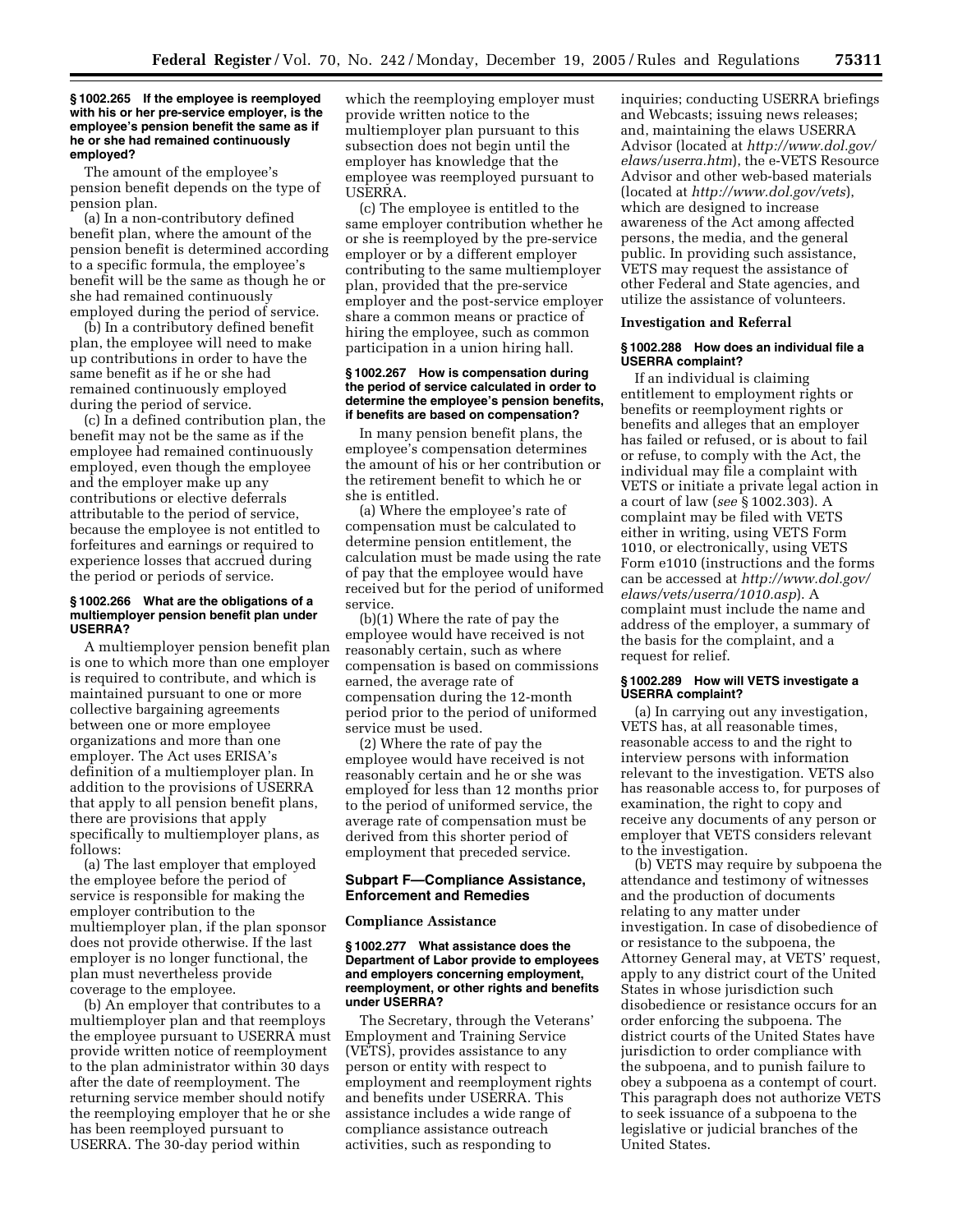# **§ 1002.290 Does VETS have the authority to order compliance with USERRA?**

No. If VETS determines as a result of an investigation that the complaint is meritorious, VETS attempts to resolve the complaint by making reasonable efforts to ensure that any persons or entities named in the complaint comply with the Act.

If VETS' efforts do not resolve the complaint, VETS notifies the person who submitted the complaint of:

(a) The results of the investigation; and,

(b) The person's right to proceed under the enforcement of rights provisions in 38 U.S.C. 4323 (against a State or private employer), or 38 U.S.C. 4324 (against a Federal executive agency or the Office of Personnel Management (OPM)).

#### **§ 1002.291 What actions may an individual take if the complaint is not resolved by VETS?**

If an individual receives a notification from VETS of an unsuccessful effort to resolve his or her complaint relating to a State or private employer, the individual may request that VETS refer the complaint to the Attorney General.

# **§ 1002.292 What can the Attorney General do about the complaint?**

(a) If the Attorney General is reasonably satisfied that an individual's complaint is meritorious, meaning that he or she is entitled to the rights or benefits sought, the Attorney General may appear on his or her behalf and act as the individual's attorney, and initiate a legal action to obtain appropriate relief.

(b) If the Attorney General determines that the individual's complaint does not have merit, the Attorney General may decline to represent him or her.

# **Enforcement of Rights and Benefits Against a State or Private Employer**

# **§ 1002.303 Is an individual required to file his or her complaint with VETS?**

No. The individual may initiate a private action for relief against a State or private employer if he or she decides not to apply to VETS for assistance.

#### **§ 1002.304 If an individual files a complaint with VETS and VETS' efforts do not resolve the complaint, can the individual pursue the claim on his or her own?**

Yes. If VETS notifies an individual that it is unable to resolve the complaint, the individual may pursue the claim on his or her own. The individual may choose to be represented by private counsel whether or not the Attorney General decides to represent him or her as to the complaint.

#### **§ 1002.305 What court has jurisdiction in an action against a State or private employer?**

(a) If an action is brought against a State or private employer by the Attorney General, the district courts of the United States have jurisdiction over the action. If the action is brought against a State by the Attorney General, it must be brought in the name of the United States as the plaintiff in the action.

(b) If an action is brought against a State by a person, the action may be brought in a State court of competent jurisdiction according to the laws of the State.

(c) If an action is brought against a private employer or a political subdivision of a State by a person, the district courts of the United States have jurisdiction over the action.

(d) An action brought against a State Adjutant General, as an employer of a civilian National Guard technician, is considered an action against a State for purposes of determining which court has jurisdiction.

#### **§ 1002.306 Is a National Guard civilian technician considered a State or Federal employee for purposes of USERRA?**

A National Guard civilian technician is considered a State employee for USERRA purposes, although he or she is considered a Federal employee for most other purposes.

### **§ 1002.307 What is the proper venue in an action against a State or private employer?**

(a) If an action is brought by the Attorney General against a State, the action may proceed in the United States district court for any district in which the State exercises any authority or carries out any function.

(b) If an action is brought against a private employer, or a political subdivision of a State, the action may proceed in the United States district court for any district in which the employer maintains a place of business.

# **§ 1002.308 Who has legal standing to bring an action under USERRA?**

An action may be brought only by the United States or by the person, or representative of a person, claiming rights or benefits under the Act. An employer, prospective employer or other similar entity may not bring an action under the Act.

#### **§ 1002.309 Who is a necessary party in an action under USERRA?**

In an action under USERRA only an employer or a potential employer, as the case may be, is a necessary party respondent. In some circumstances, such as where terms in a collective

bargaining agreement need to be interpreted, the court may allow an interested party to intervene in the action.

#### **§ 1002.310 How are fees and court costs charged or taxed in an action under USERRA?**

No fees or court costs may be charged or taxed against an individual if he or she is claiming rights under the Act. If the individual obtains private counsel for any action or proceeding to enforce a provision of the Act, and prevails, the court may award reasonable attorney fees, expert witness fees, and other litigation expenses.

# **§ 1002.311 Is there a statute of limitations in an action under USERRA?**

USERRA does not have a statute of limitations, and it expressly precludes the application of any State statute of limitations. At least one court, however, has held that the four-year general Federal statute of limitations, 28 U.S.C. 1658, applies to actions under USERRA. *Rogers* v. *City of San Antonio,* 2003 WL 1566502 (W.D. Texas), *reversed on other grounds,* 392 F.3d 758 (5th Cir. 2004). But see *Akhdary* v. *City of Chattanooga,*  2002 WL 32060140 (E.D. Tenn.). In addition, if an individual unreasonably delays asserting his or her rights, and that unreasonable delay causes prejudice to the employer, the courts have recognized the availability of the equitable doctrine of *laches* to bar a claim under USERRA. Accordingly, individuals asserting rights under USERRA should determine whether the issue of the applicability of the Federal statute of limitations has been resolved and, in any event, act promptly to preserve their rights under USERRA.

#### **§ 1002.312 What remedies may be awarded for a violation of USERRA?**

In any action or proceeding the court may award relief as follows:

(a) The court may require the employer to comply with the provisions of the Act;

(b) The court may require the employer to compensate the individual for any loss of wages or benefits suffered by reason of the employer's failure to comply with the Act;

(c) The court may require the employer to pay the individual an amount equal to the amount of lost wages and benefits as liquidated damages, if the court determines that the employer's failure to comply with the Act was willful. A violation shall be considered to be willful if the employer either knew or showed reckless disregard for whether its conduct was prohibited by the Act.